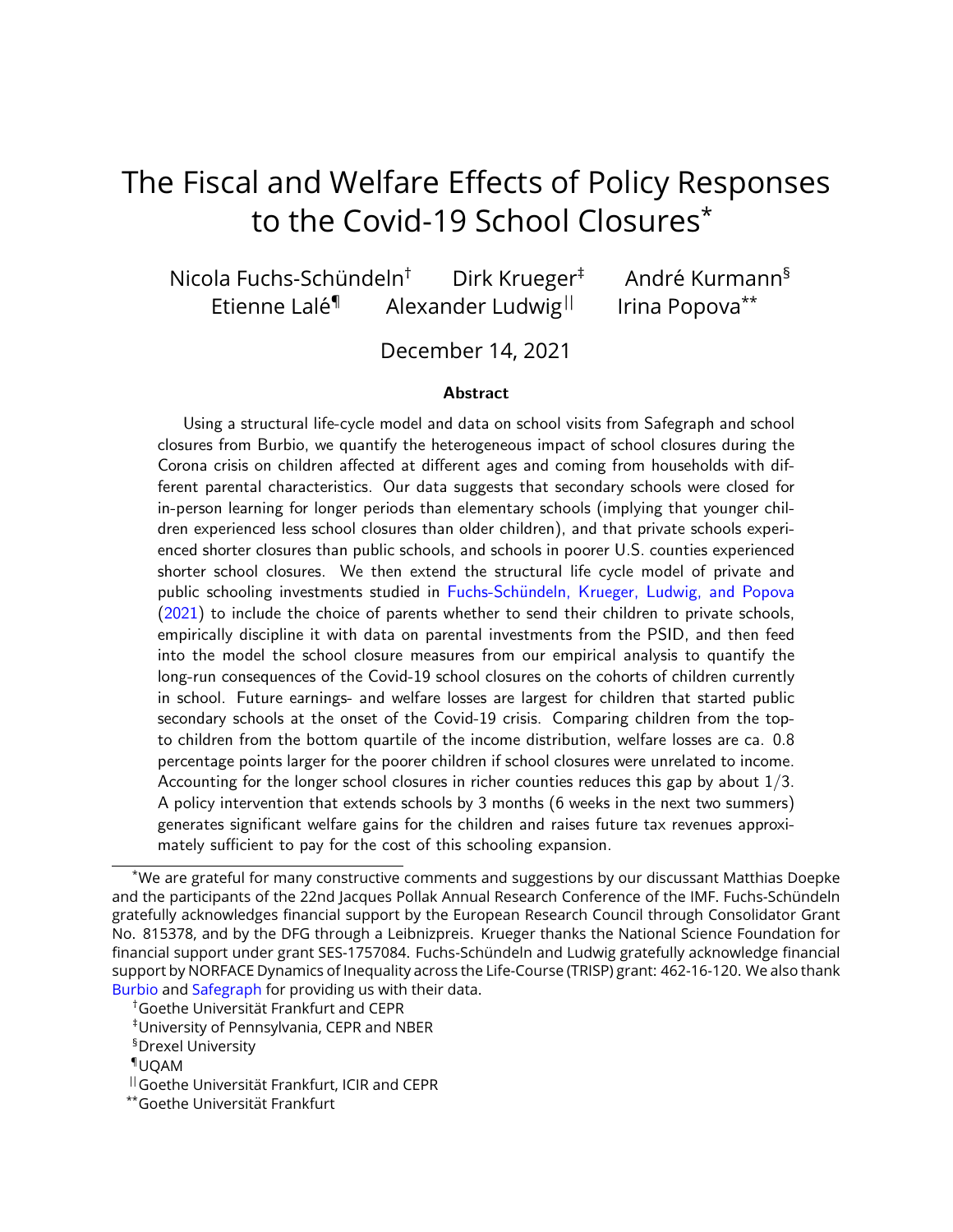Keywords: Covid-19, school closures, inequality, intergenerational persistence J.E.L. Codes: D15, D31, E24, I24

# **1 Introduction**

Governments around the world responded to the Covid-19 health crisis by shutting down economic and social activity, resulting in severe recessions and closed schools for much of 2020. The economic consequences of these lockdown measures triggered a large scientific and popular literature. As many countries are on the path of economic recovery from this crisis, focus is shifting from the short- to the long run consequences of the crisis. One such concern is the longrun impact of the significant loss of instructional time in schools during 2020-21 on children's education, earnings potential and future welfare.

In this paper we use a structural life-cycle model and data on school visits from Safegraph and school closures from Burbio to quantify the heterogeneous impact of school closures during the Covid-19 crisis on children affected at different ages and coming from households with different socio-economic parental characteristics. Our data suggests that secondary schools were closed for in-person learning for longer periods than elementary schools (implying that younger children experienced shorter school closures than older children), and that private schools experienced shorter closures than public schools, and schools in poorer U.S. counties experienced shorter school closures. We use these empirical facts as inputs for a positive and normative analysis of the long-run consequences of the observed Covid-19-induced school closures on the affected children. To do so, we extend the structural life cycle model of schooling investments studied in Fuchs-Schündeln, Krueger, Ludwig, and Popova [\(2021\)](#page-56-0) to include the choice of parents whether to send their children to private schools, empirically discipline it with data on parental investments from the PSID, and then feed into the model the school closures measures from our empirical analysis to quantify the distributional consequences of the Covid-19 school closures.

We highlight two main findings. First, the aggregate losses of human capital, college attainment, the present discounted value of earnings and welfare are predicted to be large: for example, the present discounted value (PDV) of future gross earnings (after the current school children enter the labor market) falls by 1.73% and the welfare losses amount to 1% of permanent con-sumption.<sup>[1](#page-1-0)</sup> These results materialize despite the fact that parents optimally adjust their private time- and resource investment into their children, as well as inter-vivos transfers of wealth to their offspring.

<span id="page-1-0"></span><sup>1</sup>These losses are larger than in the first version of our previous paper because there we had assumed that school closures would last 25% of the two year interval from March 2020 to March 2022. Our empirical work in this paper suggests that this assumption, made before the fall of 2020, turned out to be too optimistic for the average school.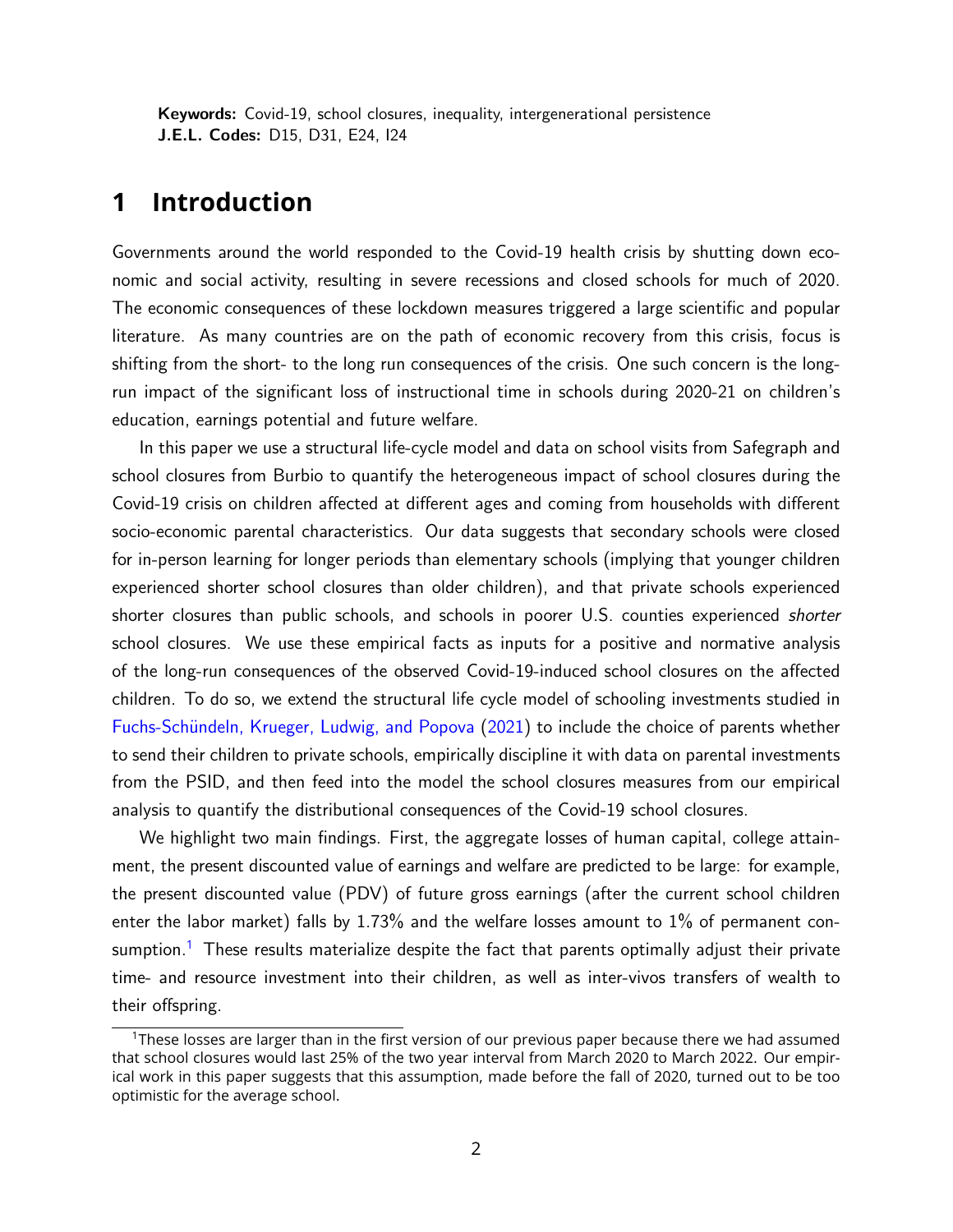Second, if all children had their schools closed for the same amount of time, then younger children, and those from disadvantaged backgrounds would suffer larger welfare losses, as our previous work suggested.<sup>[2](#page-2-0)</sup> However, due to the significant empirically documented differences in the extent of the school closures these conclusions are partially overturned, and partially accentuated. The fact that, on average, secondary schools were closed much longer than primary schools leads to the finding that it is children just starting secondary school that endure the largest losses in their earnings capacity (a reduction of the PDV of earnings of more than 2%) and welfare (a decline of 1.17%).

With respect to socio-economic characteristics we make two key empirical observations. First, private schools, on average, were closed for significantly fewer days than public schools, and private schools are dis-proportionally frequented by children from parents with higher socio-economic characteristics (in the model, associated with higher education, higher wealth and being married). However, focusing on only public schools, these were closed for longer in counties with higher average income.

The quantitative model then maps these empirical findings into the expected differential welfare consequences for children. Those attending private schools on average lose half a percentage point less welfare (measured in terms of permanent consumption), relative to those children attending public schools, accentuating the larger welfare losses poorer children have in the absence of differential school closures. Within public schools, however the income gradient of welfare losses goes in the opposite direction since poorer areas in the U.S., especially in the South but also the Midwest, saw shorter school closures on average than the more affluent regions on both coasts. Of course, children from poorer households are still worse off and might have been affected more severely from the Covid-19 crisis along many other dimensions, but the fact that, again on average, their schools were locked for shorter periods of time than the schools in richer counties implies that the losses in human capital, lifetime earnings, and ultimately, welfare, are more benign than those children from richer families (or more precisely, residing in richer counties).

Finally, and motivated by the significant and heterogeneous human capital and welfare losses we consider potential policy interventions designed to mitigate the instructional losses from the Covid-19 crisis. One such proposal is to keep schools open for parts of future summer periods to make up the lost time. In the model, since we have a well-defined cost of schooling and model-predicted consequences of additional schooling on future human capital, earnings and

<span id="page-2-0"></span><sup>&</sup>lt;sup>2</sup>This result is driven by the two key properties of the human capital production function, as emphasized by [Cunha and Heckman](#page-56-1) [\(2007\)](#page-56-1): self productivity (holding current investment constant, larger human capital today leads to higher human capital tomorrow) and dynamic complementarity: the marginal product of investment into human capital today is increasing in the already accumulated stock of human capital). As a consequence, the loss of learning experienced by younger children accumulates over time, leading to larger human capital losses for these younger children, relative to their older brothers.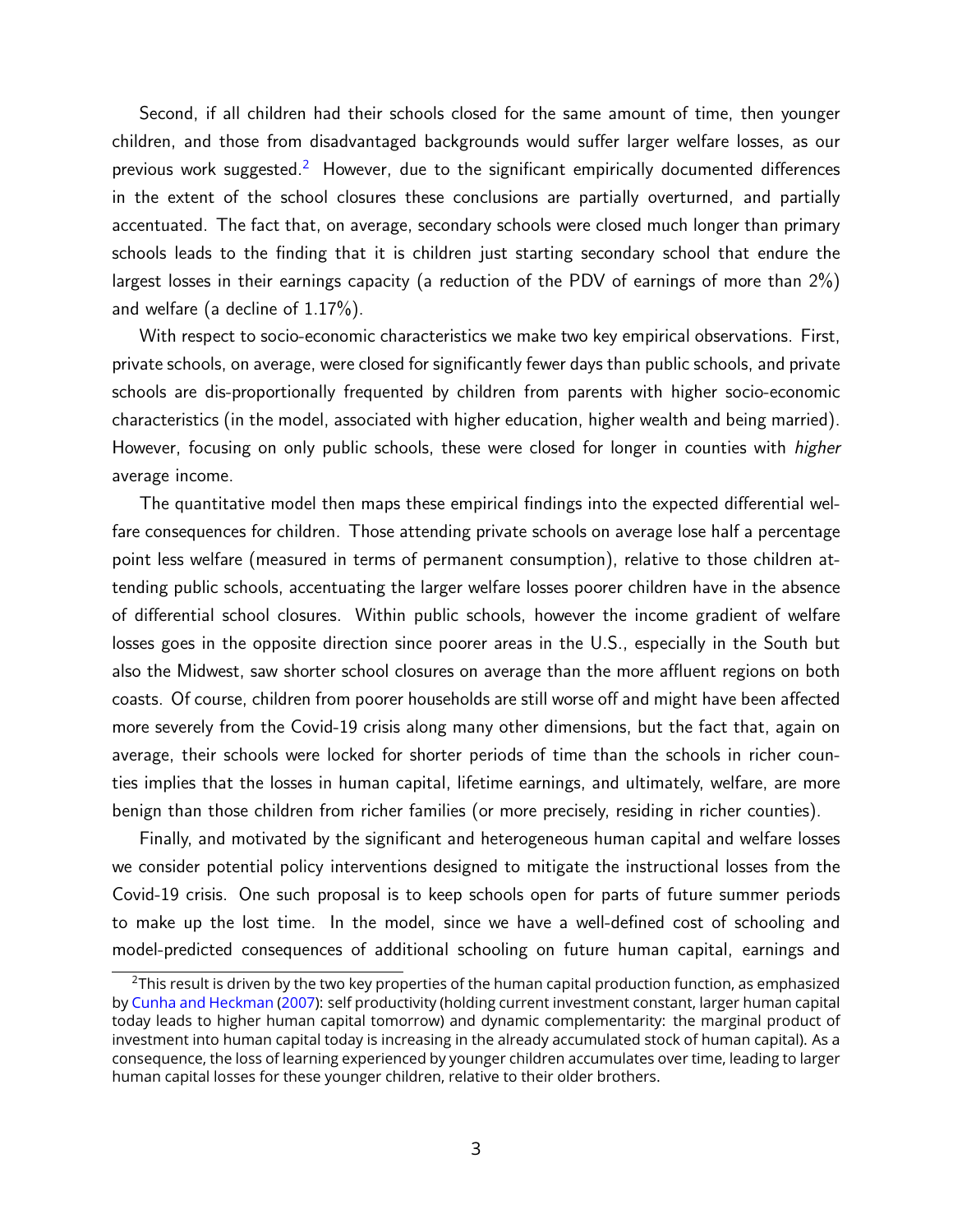taxes, we can ask whether such a measure is a positive net present discounted value proposition for households. Furthermore, since a policy intervention that keeps all schools open might not be feasible due to scarcity in the availability of teachers or physical infrastructure, we also investigate for which group of students such a policy intervention is especially promising, both in terms of the budgetary consequences for the government and in terms of welfare for the individual students. We find that for the average child the welfare gains from expanded schooling are significant (0.21% in terms of consumption equivalent variation), and induce an increase in future revenues from labor income and consumption taxes approximately sufficient to pay for the entire cost of the reform; that is, the reform is essentially budget-neutral. Finally, the welfare gains from the expansion are highest for children from income-poor households, whereas the fiscal consequences for the government look most favorable if the intervention is targeted to children from the most affluent households.

The remainder of the paper proceeds as follows. In the next section we briefly relate our model to the existing literature. Section [3](#page-5-0) describes the data we use to construct measures of school closures and the empirical measures of school closures we will employ in the structural model. That model is spelled out in Section [4](#page-16-0) and calibrated in Section [5.](#page-29-0) We present the results on the differential welfare consequences of the school closures in Section [6](#page-42-0) and Section [7](#page-45-0) contains the counterfactual policy analysis. Section [9](#page-53-0) concludes. Details about the construction of the data as well as the dynamic programs in the model can be found in the appendix.

## **2 Related Literature**

Our paper is part of the massive literature on the consequences of the Covid-19 epidemic on the economy. The early literature focused on short-run predictions of the evolution of the health crisis and the economic recession, triggered by a fall in the healthy work force and its desire to work in risky sectors, the demand for goods and services induced by falling household incomes as well as massive government-mandated economic lockdowns. Representative contributions in economics include [Atkeson](#page-55-0) [\(2020\)](#page-55-0), [Fernandez-Villaverde and Jones](#page-56-2) [\(2020\)](#page-56-2), [Greenstone and Nigam](#page-57-0) [\(2020\)](#page-57-0) and Alemán et al. [\(2021\)](#page-55-1) on the health side and [Eichenbaum et al.](#page-56-3) [\(2020\)](#page-56-3) as well as [Krueger](#page-57-1) [et al.](#page-57-1) [\(2020\)](#page-57-1), [Moll et al.](#page-58-0) [\(2020\)](#page-58-0) on the economic side. A subset of this literature (see e.g. [Argente et al.](#page-55-2) [\(2020\)](#page-55-2), [Acemoglu et al.](#page-54-0) [\(2020\)](#page-54-0), [Glover et al.](#page-56-4) [\(2020\)](#page-56-4), [Brotherhood et al.](#page-55-3) [\(2020\)](#page-55-3)) has considered optimal lockdown policies, where the main benefit of shutting down part of the economy is a slower transmission of the virus, and the main cost is modeled as the reduction of economic activity and thus incomes of individuals of current working age. The potential impact of closing schools as part of the lockdown is not considered in these papers.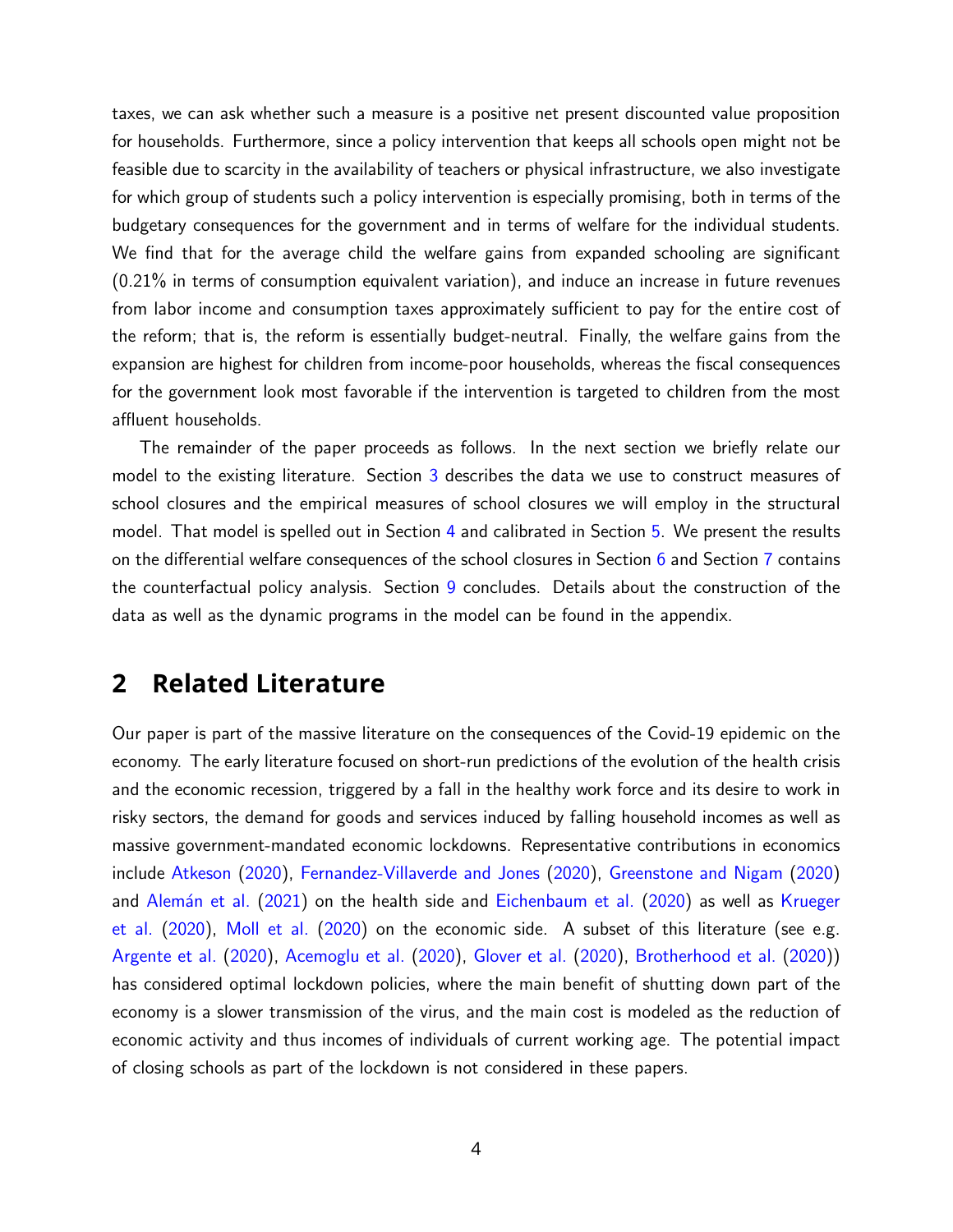Complementary to this literature, our paper takes a longer-run perspective and analyzes the consequences of one specific aspect of the crisis, school closures, that initially did not receive much attention, likely due to the fact that the main costs associated with this non-pharmacological intervention accrue mostly in the medium to long-run when the cohort of school children affected by school closures enter the higher education- or labor market. In our previous work (Fuchs-Schündeln et al., [2021\)](#page-56-0) we used a structural life cycle model to quantify the impact of a hypothetical school closure for 12 months on average human capital accumulation, lifetime earnings and welfare. In the current paper we build on this framework, but turn to micro data from Safegraph and Burbio to measure the actual length of school closures, and crucially, argue that there is significant heterogeneity across school types (public versus private), grade level (elementary versus secondary), and parental backgrounds in the extent to which schools were closed. This analysis is motivated by an emerging body of evidence that learning achievement during the pandemic was substantially lower than in prior years, suggesting that the virtual instruction brought about by school closures was much less effective than traditional in-person instruction.<sup>[3](#page-4-0)</sup>

Therefore, our paper combines the structural literature modeling human capital accumulation in children of school age and public education (see e.g. [Cunha et al.](#page-56-5) [\(2006\)](#page-56-5), [Cunha and Heckman](#page-56-1) [\(2007\)](#page-56-1), [Cunha et al.](#page-56-6) [\(2010\)](#page-56-6), [Caucutt and Lochner](#page-55-4) [\(2020\)](#page-55-4), [Kotera and Seshadri](#page-57-2) [\(2017\)](#page-57-2), [Lee](#page-58-1) [and Seshadri](#page-58-1) [\(2019\)](#page-58-1), [Yum](#page-58-2) [\(2020\)](#page-58-2), [Caucutt et al.](#page-56-7) [\(2020\)](#page-56-7), [Jang and Yum](#page-57-3) [\(2021\)](#page-57-3) and especially [Agostinelli et al.](#page-55-5) [\(2020\)](#page-55-5)) with the empirical literature that has compiled direct data on school closures or estimated the extent of school closures indirectly.<sup>[4](#page-4-1)5</sup>

The Safegraph visits data employed in this paper has been used by other studies to measure social distancing behavior, the impact of the pandemic on in-person services, and industry affiliation of particular businesses (e.g. [Allcott et al.](#page-55-6) [\(2020\)](#page-55-6), [Goolsbee and Syverson](#page-56-8) [\(2021\)](#page-56-8), or [Kurmann et al.](#page-57-4) [\(2021\)](#page-57-4) among many others). The papers closest to ours are [Chernozhukov et al.](#page-56-9) [\(2021\)](#page-56-9) and [Bravata et al.](#page-55-7) [\(2021\)](#page-55-7) who estimate the association between changes in Safegraph visits to schools and the spread of Covid-19 at the county level, as well as [Parolin and Lee](#page-58-3) [\(2021\)](#page-58-3) who use the Safegraph data to construct a school closure index and, like us, match the Safegraph data with information from NCES and other sources to relate their school closure index to grade level (elementary versus secondary) and a variety of socioeconomic indicators.<sup>[6](#page-4-3)</sup> Different from

<span id="page-4-0"></span><sup>&</sup>lt;sup>3</sup>See for example [Dorn et al.](#page-56-10) [\(2021\)](#page-57-6), [Kogan and Lavertu](#page-57-5) (2021), [Halloran et al.](#page-57-6) (2021) and [Lewis et al.](#page-58-4) [\(2021\)](#page-58-4).

<span id="page-4-1"></span><sup>&</sup>lt;sup>4</sup>A complementary, empirically oriented literature, assesses the importance of instruction time or schooling inputs for student outcomes, see e.g. [Lavy](#page-58-5) [\(2015\)](#page-58-5), [Carlsson et al.](#page-55-8) [\(2015\)](#page-55-8), [Rivkin and Schimann](#page-58-6) [\(2015\)](#page-58-6), [Fitzpatrick et al.](#page-56-11) [\(2011\)](#page-56-11), [Pischke](#page-58-7) [\(2007\)](#page-58-7) and Jaume and Willén [\(2019\)](#page-57-7).

<span id="page-4-2"></span><sup>&</sup>lt;sup>5</sup>The longer-run impact of school closures on macroeconomic and fiscal outcome is also starting to be integrated into work conducting applied policy analysis, see e.g., [Penn-Wharton-Budget-Model](#page-58-8) [\(2021\)](#page-58-8).

<span id="page-4-3"></span> $6$ [Chernozhukov et al.](#page-56-9) [\(2021\)](#page-56-9) also use data from MCH Strategy on different school learning modes to predict Covid infection rates.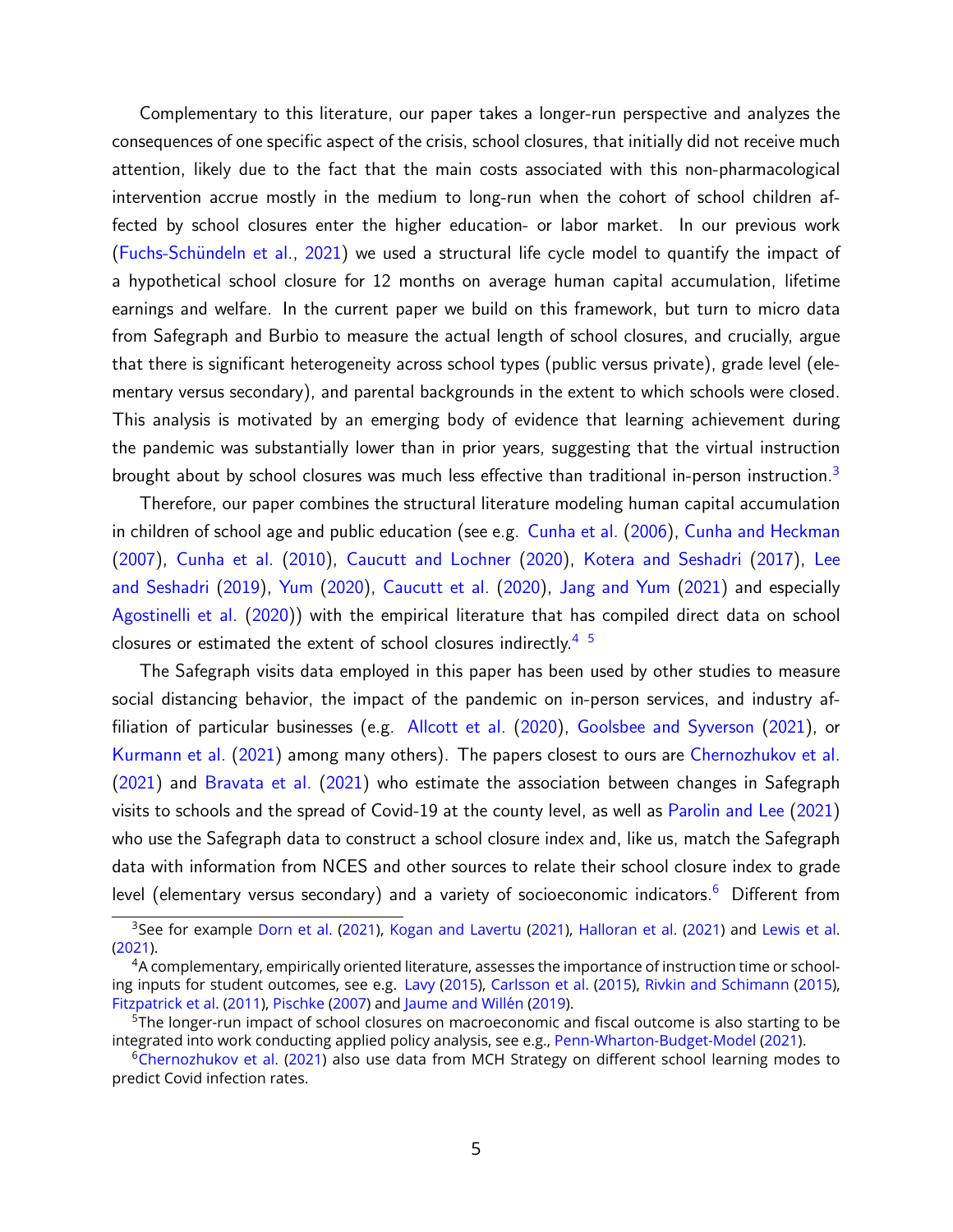these papers, we build on the approach by Kurmann and Lalé  $(2021)$  and combine the Safegraph visits data with data on learning modes by Burbio to estimate a mapping of changes in school visits with learning modes. This allows us to construct a measure of effective schooling time by school type (public versus private school), grade level, and parental background, which in turn constitutes a crucial input for our model simulations.

# <span id="page-5-0"></span>**3 Data**

In this section we describe the data and procedures to measure effective schooling time during the pandemic. We start with the Safegraph data, how we measure changes in visits to schools, and how we match the schools with records from the National Center for Education Statistics (NCES) to obtain information on different school characteristics. Then, we show how we use Burbio data on school learning modes to map changes in school visits to effective in-person learning. Finally, we present empirical results by school characteristic that serve as input for the structural model simulations.

## **3.1 Measuring Effective In-person Learning**

## **3.1.1 Safegraph School Visit Data**

The main source of information for measuring the length of effective schooling time comes from Safegraph, which provides data for over 6 million Places of Interest (POIs) for the U.S. using cell phone pings. $8$  From this large set of POIs we extract establishments with North American Industry Classification System (NAICS) code 611110 ("Elementary and Secondary Schools") that are present in Safegraph's Weekly Patterns, which provides data on weekly visits by POI. We then match Safegraph's POIs with NAICS code 611110 by school name and address to public and private schools from the Department of Education's National Center for Education Statistics (NCES), resulting in about 102,500 high-quality matches of schools with Safegraph data on weekly visits. Appendix [B](#page-62-0) provides details of the matching procedure and results. Relative to the universe of schools in the NCES, we lose about 22,000 schools, but the matched school sample remains highly representative of the overall population of schools in terms of socioeconomic and geographic makeup.

<span id="page-5-1"></span> $7$ See Kurmann and Lalé [\(2021\)](#page-57-8) for details on the estimation approach and a more in-depth analysis of the predictors of effective schooling time.

<span id="page-5-2"></span><sup>8</sup>A cell phone *ping* is the process of determining the location of a cell phone at any given point in time.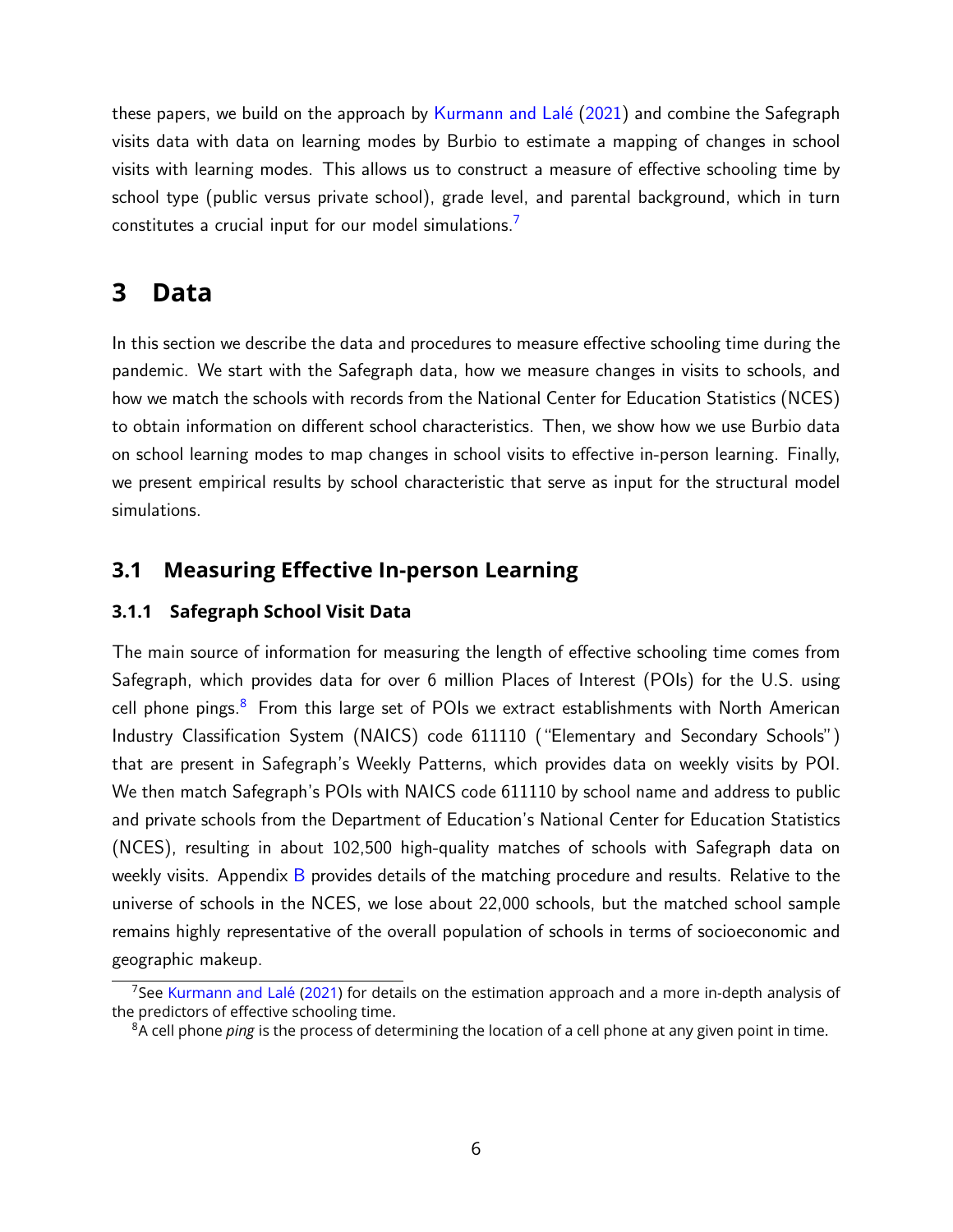#### **3.1.2 Measuring Changes in School Visits**

The Safegraph data provides weekly visit counts for each school by dwell times. There are  $D = 7$ dwell time intervals (less than 5, 5 to 10, 11 to 20, 21 to 60, 61 to 120, 121 to 240, more than 240 minutes), Denoting weekly visits counts as  $v_{j,t} (d)$  for  $d = 1, \ldots, D$ , the total visits count for school  $j$  in week  $t$  is  $v_{j,t} = \sum_{d=1}^{D} v_{j,t}\left(d\right)$ .

As Figure  $6$  in the appendix shows, prior to the pandemic, both aggregate total visit counts and aggregate visits longer than 240 minutes per day decline markedly during the weeks of Thanksgiving, Christmas, and Summer break. In addition and in line with the public health emergency on March 13, 2020, both visits series drop precipitously during the week of March 15 to March 21, 2020 and remain substantially lower thereafter. Appendix Figure [6](#page-64-0) also shows that there is substantial week-to-week variation in visit counts, as well as an overall upward trend in visit counts. The trend could be due to increased cell phone usage by students and teachers, but it could also be due to an increase in the number of cell phone devices sampled by Safegraph. To control for the latter and reduce the high frequency variation that is driven by changes in Safegraph's sample size, we normalize visit counts by the weekly counts of SG devices at the county level.

As opposed to [Chernozhukov et al.](#page-56-9) [\(2021\)](#page-56-9), [Bravata et al.](#page-55-7) [\(2021\)](#page-55-7), and [Parolin and Lee](#page-58-3) [\(2021\)](#page-58-3) who consider year-over-year changes in weekly Safegraph visits to schools, we construct changes in visits relative to average visits prior to the pandemic. This has the advantage that we do not need to correct for holidays and other idiosyncratic variations in visits that fall on different weeks across years, thereby reducing measurement error. The construction involves 4 steps:

1. For each school j, we define weights  $\omega_i(d)$  as:

$$
\omega_{j}\left(d\right) = \frac{\sum_{t=t_{0}}^{t_{1}} v_{j,t}\left(d\right)}{\sum_{t=t_{0}}^{t_{1}} v_{j,t}},
$$

where  $t = t_0, \ldots, t_1$  denotes the base period (beginning of November 2019 through the end of February 2020, excluding the weeks of Thanksgiving, Christmas and the New Year); and  $\omega_i(d)$  measures the contribution of a dwell time d to school j's raw visits counts during the base period.

2. Using the weights, we measure weighted weekly visits at school  $j$  in week  $t$  as

$$
\widetilde{v}_{j,t} = \frac{1}{n_{c(j),t}} \sum_{d=1}^{D} \omega_j(d) v_{j,t}(d),
$$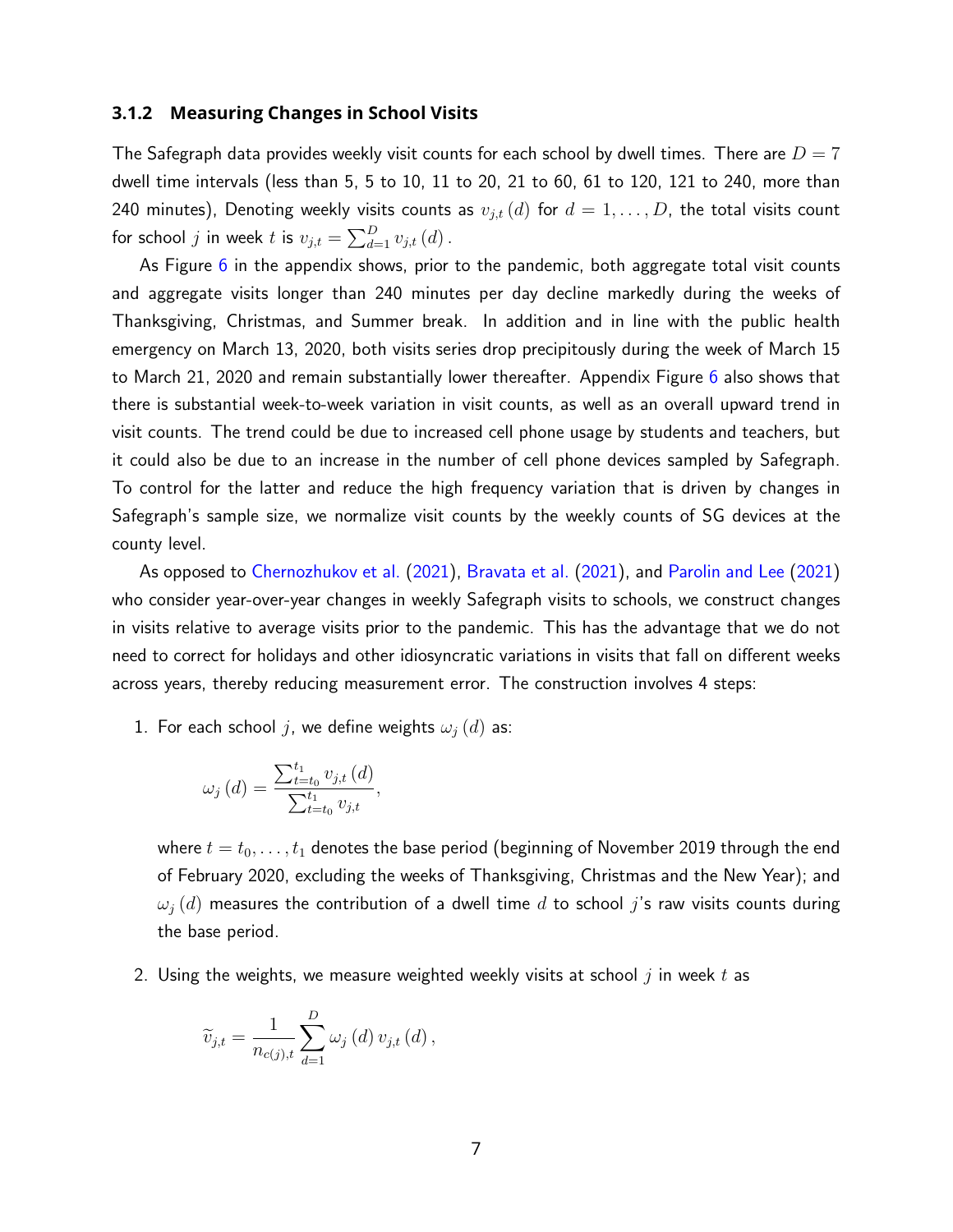where  $n_{c(j),t}$  denotes the normalization by SG devices during week t in county  $c(j)$  in which the school  $j$  is located. As discussed above, this normalization reduces the impact of changes in the number of cell phone devices sampled by Safegraph on visit counts.

3. Given weighted school visits in week  $t$ , we measure the percent change in school visits as

$$
d_{j,t} = \frac{\widetilde{v}_{j,t} - \widetilde{v}_{j,0}}{\widetilde{v}_{j,0}} \times 100,
$$

where  $\widetilde{v}_{j,0} = \frac{1}{t_1 - t_0}$  $\frac{1}{t_1-t_0+1}\sum_{t=t_0}^{t_1}\widetilde{v}_{j,t}$  is the mean value of  $\widetilde{v}_{j,t}$  during the base period.

4. In order to reduce noise in  $d_{j,t}$ , we top-code  $d_{j,t}$  at 100%. In addition, if in any t outside of the base period  $d_{j,t} > 25$  while  $d_{j,t-1} \leq 25$  and  $d_{j,t+1} \leq 25$ , we replace  $d_{j,t}$  by the average of  $d_{j,t-1}$  and  $d_{j,t+1}$ . This adjustment implements the assumption that during the school year 2020-21, schools did not reopen for only one week at a time.

In order to further reduce measurement error, we drop schools with sparse or very noisy visit data and apply weights to ensure that the remaining sample of roughly 70,000 schools remains representative of the full sample of schools in the U.S. See Appendix [B.1](#page-64-1) for details on the sample selection criteria and weighting procedure.

Figure [1](#page-8-0) presents histograms of the distribution of changes in school visits  $d_{j,t}$  during three subperiods (averaged over the weeks within a given subperiod). The figure clearly shows that relative to the pre-pandemic period, school visits declined massively during March-May 2020, and were still significantly lower during September-December 2020 and (less so) during January-May 2021.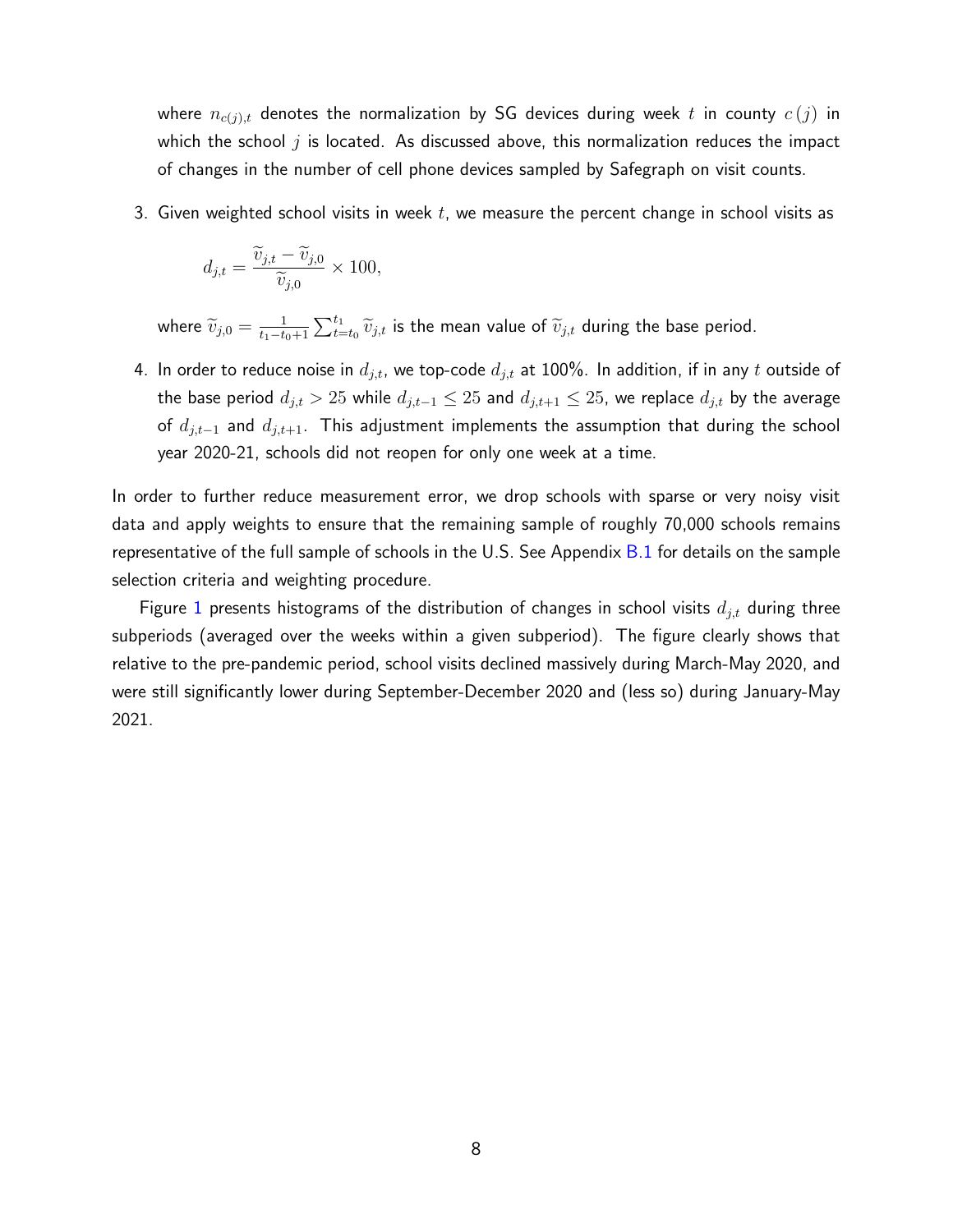

<span id="page-8-0"></span>Figure 1: Distribution of changes in school visits for selected subperiods

Figures [2](#page-9-0) to [4](#page-10-0) show the geographical variation in county average school visit changes for the three subperiods. During March-May 2020, school visits in most counties were 75 to 100 percent below pre-pandemic levels, without much regional variation. During September-December 2020, in contrast, we observe substantial variation in school visits across different regions, as many schools in the Southern, Midwestern, and Central Northern parts of the U.S. reopened while schools in the Western and Eastern parts remained largely closed. During January-May 2021, the situation becomes again more even, with school visits returning towards pre-pandemic levels in most counties except on the West Coast, parts of the East Coast, and a few other counties across the U.S.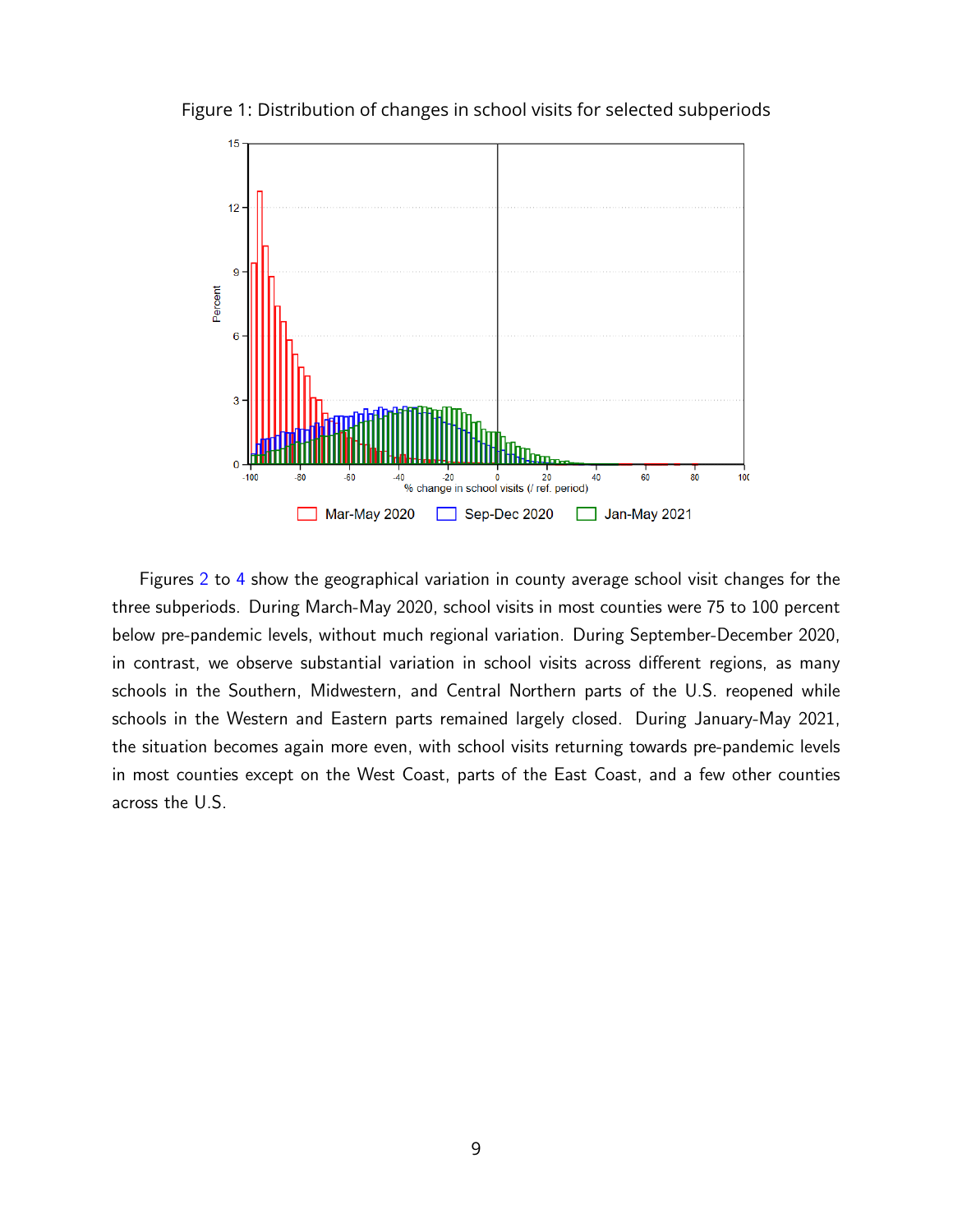

<span id="page-9-0"></span>Figure 2: Average change in school visits by county: March-May 2020

Figure 3: Average change in school visits by county: September-December 2020

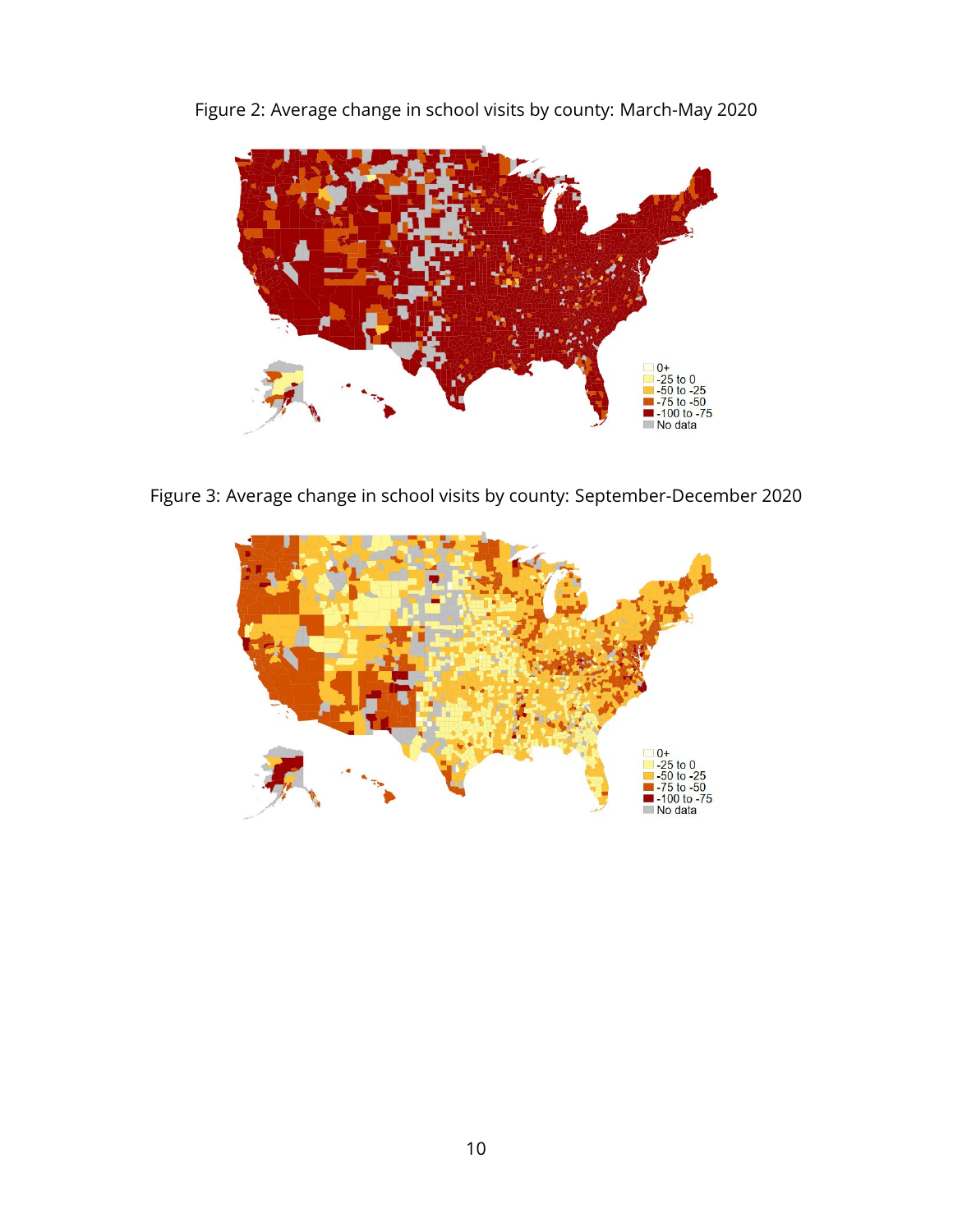

<span id="page-10-0"></span>Figure 4: Average change in school visits by county: January-May 2021

#### **3.1.3 From Changes in School Visits to Effective In-person Learning**

In order to map the change in school visits at the individual school level into a measure of effective in-person learning, we relate our school visit data to estimates of school learning mode from Burbio. Burbio is a private company that collects data for 1,200 public school districts representing 47 percent of U.S. K-12 student enrollment in over 35,000 schools in all 50 states. The data is aggregated to the county level and primarily used for commercial purposes, but the company generously shared the data with us and other researchers. The information on learning mode consists of weekly indicators between mid-August 2020 and mid-June 2021 that for each county provide the percent of public school students engaged in either Traditional, Hybrid, or Virtual learning mode. Traditional means that students attend in-person school every day of the week; Hybrid means that students attend 2-3 days per week in-person; and Virtual means that students do not attend school in person. Appendix  $B.2$  contains more details about the Burbio data.

We construct county-level averages  $\overline{L}_c$  of the *fractions* that public school students spent in learning mode  $L \in \{\text{traditional}, \text{hybrid}, \text{virtual}\}$  between week  $t_0$  and week  $t_n$ 

$$
\overline{L}_c = \frac{1}{T} \sum_{t=t_0}^{t_n} L_{c,t},\tag{1}
$$

where  $L_{c,t}$  denotes the percent of students in county c who spent week t in learning mode L; and  $T = t_n - t_0 + 1$  is the number of weeks considered. For instance,  $\overline{L}_c = 0.33$  for  $L =$  traditional computed from September 2020 to June 2021 means that public school students in county  $c$ spent one third of the school year 2020-2021 in traditional learning mode.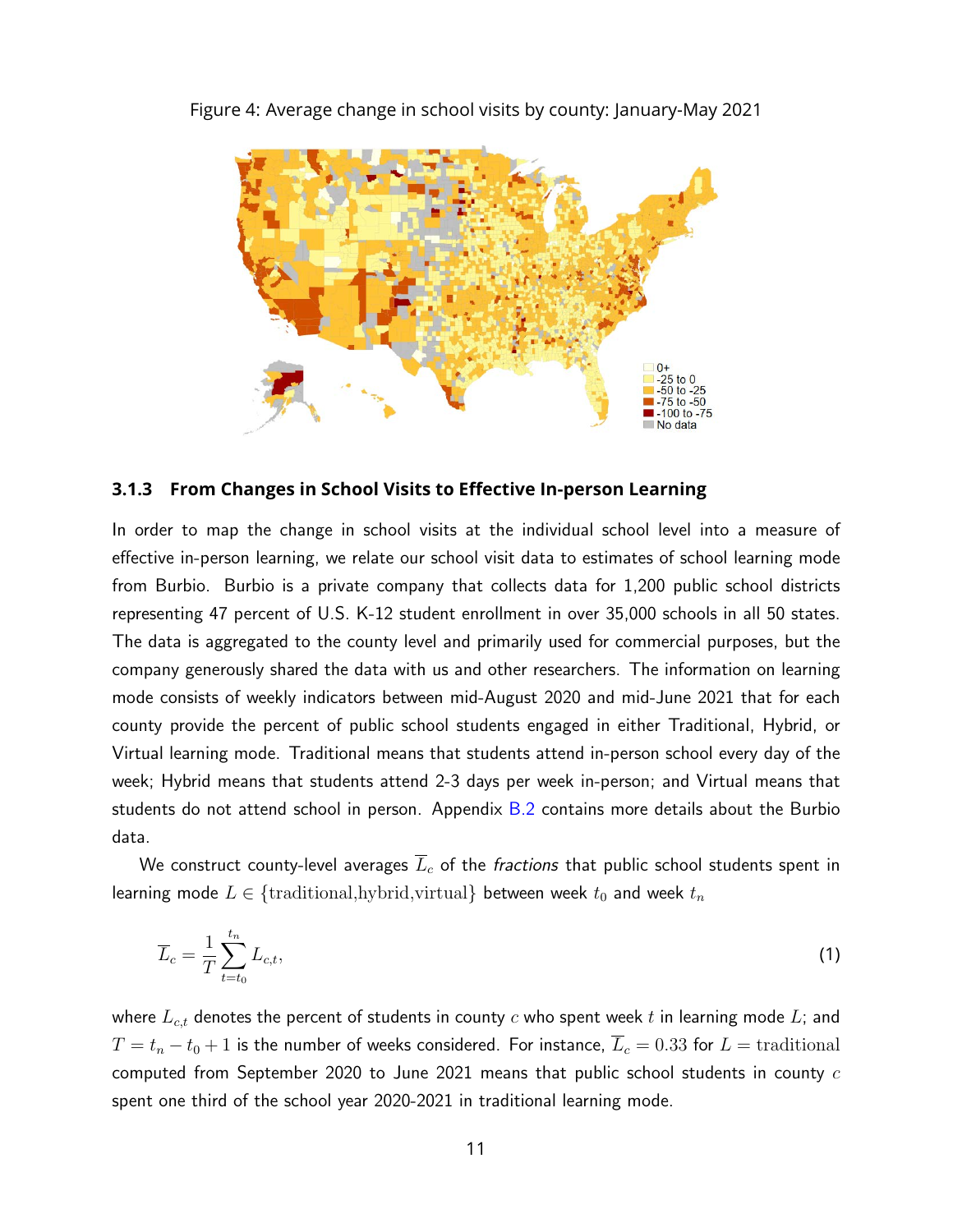Next, we define the fraction of the school year that students in county  $c$  effectively spent in in-person learning mode as  $\overline{T}^*_c=\overline{T}_c+\gamma\overline{H}_c$  and the fraction effectively spent in virtual learning mode as  $\overline{V}^*_c=\overline{V}_c+(1-\gamma)\,\overline{H}_c$ , where  $\gamma$  measures the fraction of total student-days that are spent in person when the learning mode is hybrid. We then relate these measures to the change in Safegraph school visits with the following linear regression

<span id="page-11-0"></span>
$$
\overline{T}_c^* = \alpha + \beta \overline{d}_c + \varepsilon_c,
$$

or equivalently,

$$
\overline{T}_c = \alpha + \beta \overline{d}_c + \gamma \overline{H}_c + \varepsilon_c,\tag{2}
$$

where  $\overline{d}_c$  is the student-weighted average of changes in school visits across schools in county  $c$ . The regression tells us not only how a given change in school visits maps into effective in-person learning relative to its pre-pandemic level,  $\overline{T}^*_c$  $_{c}^{\degree}$ , but also the average proportion  $\gamma$  of in-person learning when students are in Hybrid mode. Since  $\overline T_c+\overline H_c+\overline V_c=100$  and thus  $\overline V^*_c=100-\overline T^*_c$  $\frac{x}{c}$ , the regression also tells us how a given change in school visits maps into effective virtual learning mode  $\overline{V}_c^*$  $\frac{1}{c}$ .

We estimate [\(2\)](#page-11-0) using Burbio and Safegraph data for Fall 2020 only. The reason we are not using data for Winter and Spring 2021 is that during this period, school districts increasingly moved away from virtual learning. As a result, changes in traditional learning  $\overline{T}_c$  are close to linear with hybrid learning  $\overline{H}_c \approx 100-\overline{T}_c$ . In a regression context, this implies  $\gamma \to 1$  and  $\beta \to 0$ since  $d_c$  is subject to idiosyncratic noise. During Fall 2020, in contrast, there are changes across all three learning modes, which enables us to identify the mapping between  $\overline{T}_c$  and  $\overline{d}_c$ , controlling for  $\overline{H}_c$ .

Table [1](#page-12-0) reports the results of the estimation. In column (1), we consider all counties for which we have data on both Burbio learning modes and Safegraph school visits (3,049 out of 3,124 available counties in Burbio). The sample represents almost 95 percent of all public-school students in the U.S. The mapping between the different variables is tightly estimated, with a  $R<sup>2</sup>$  of over 0.5 and highly significant coefficients. A 1 percentage point decline in school visits reduces the fraction of weeks spent in effective in-person learning by 1.14 percentage points, and the estimated fraction of hybrid learning mode spent in in-person learning mode is 0.5 or 2.5 days out of a 5 day school week. Closer inspection of the data reveals that the resulting relationship between effective in-person learning mode  $\overline{T}^*_c$  $_c^{\hat{}}$  and change in school visits is indeed well represented by a linear function. Finally, the estimated intercept is 101.67, close to the predicted value of 100 when school is fully in-person (i.e.  $\overline{d}_c = 0$  and  $\overline{H}_c = 0$ ).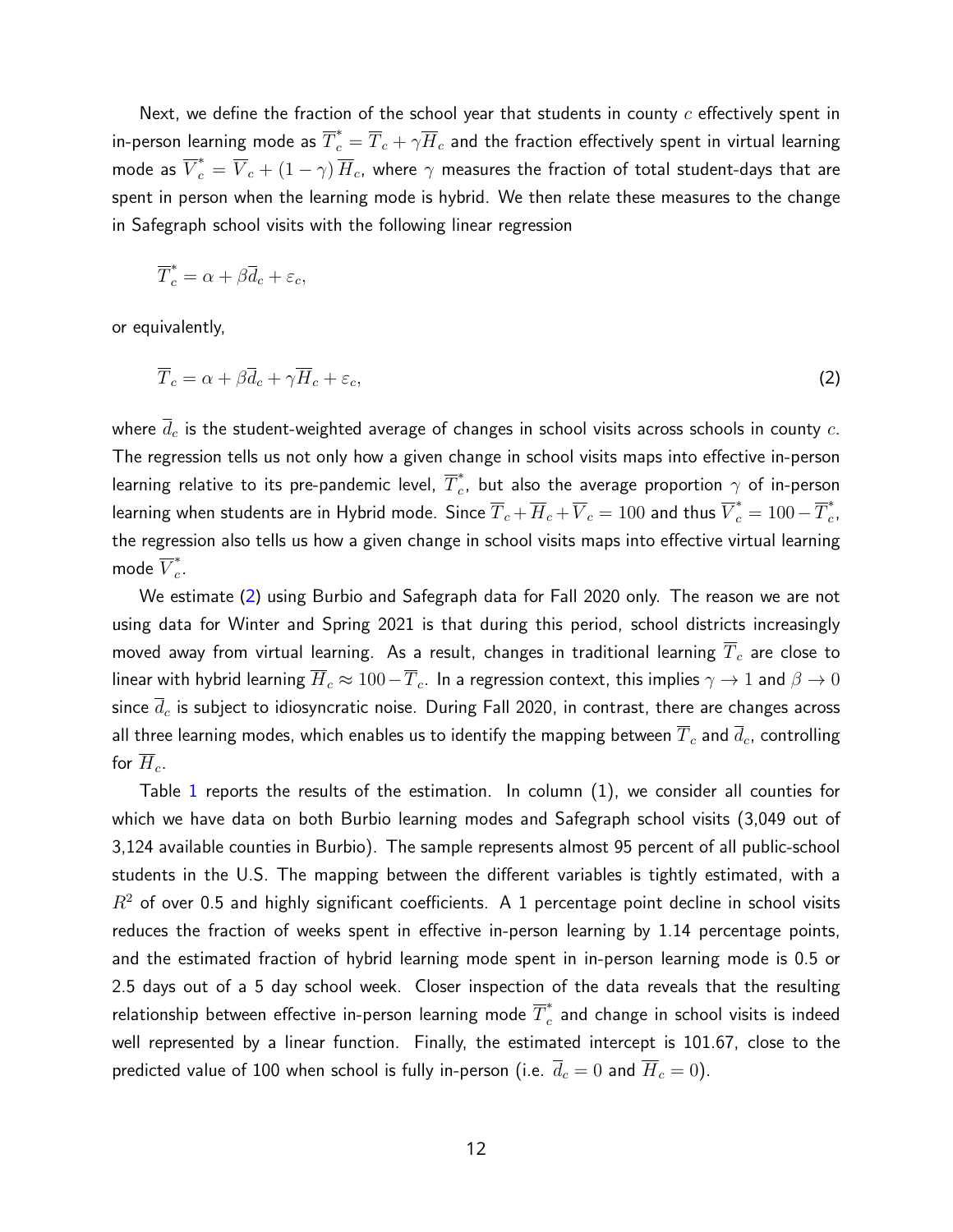|                                  | (1)        | (2)        | (3)        | (4)        |
|----------------------------------|------------|------------|------------|------------|
|                                  |            |            |            |            |
| Change in Safegraph visits $d_c$ | $1.14***$  | $1.12***$  | $1.13***$  | $1.15***$  |
|                                  | (0.01)     | (0.01)     | (0.01)     | (0.01)     |
| Burbio's $H_c$                   | $-0.50***$ | $-0.49***$ | $-0.48***$ | $-0.43***$ |
|                                  | (0.01)     | (0.01)     | (0.01)     | (0.01)     |
| Intercept                        | 101.67***  |            |            |            |
|                                  | (0.76)     |            |            |            |
| Adjusted $R^2$                   | 0.513      | 0.513      | 0.522      | 0.589      |
|                                  |            |            |            |            |
| $N$ of counties                  | 3,049      | 3,049      | 2,438      | 794        |
| $N$ of students (in thousands)   | 48,013     | 48,013     | 47,250     | 40,485     |
| % of all public-school students  | 94.5       | 94.5       | 92.9       | 79.6       |

<span id="page-12-0"></span>Table 1: Regression of traditional learning against changes in school visits

**Notes**: Safegraph and Burbio data for Fall term 2020 (weeks of September 27 - October 3 to December 13 - December 19, excluding the week of Thanksgiving). All regressions are weighted by student enrollment at the county level. (<sup>∗</sup> ) In columns (2)–(4) the intercept is constrained to 100.

As robustness checks, in column (2) we restrict the intercept to 100 and rerun the regression, while in columns (3) and (4), we reduce the sample to the counties with at least 5 schools for which we have data, respectively to the counties in the top-25 percent of the population distribution. The results are strikingly robust across the different specifications: a 1 percentage point decline in school visits reduces the fraction of weeks spent in effective in-person learning by 1.14 percentage points, and Hybrid learning mode is estimated to correspond to a fraction of 0.43 to 0.49 of in-person learning mode.

In sum, the regressions confirm that there is a tight linear relationship between change in school visits and effective in-person learning. We therefore feel confident to use this mapping to infer effective schooling time at the individual school level.

## **3.2 Effective schooling time by school characteristic**

In the model simulations below, effective schooling time over the two-year period between Summer 2019 and Summer 2021 will be an important input to quantify the consequences of learning loss during the pandemic. We proceed as follows to infer this value from our data on school visit changes. According to the NCES table of "Number of instructional days and hours in the school year" ([https://nces.ed.gov/programs/statereform/tab5\\_14.asp](https://nces.ed.gov/programs/statereform/tab5_14.asp)), there are 180 instructional days per year in almost every state. Dividing this number by 5 (since weekends are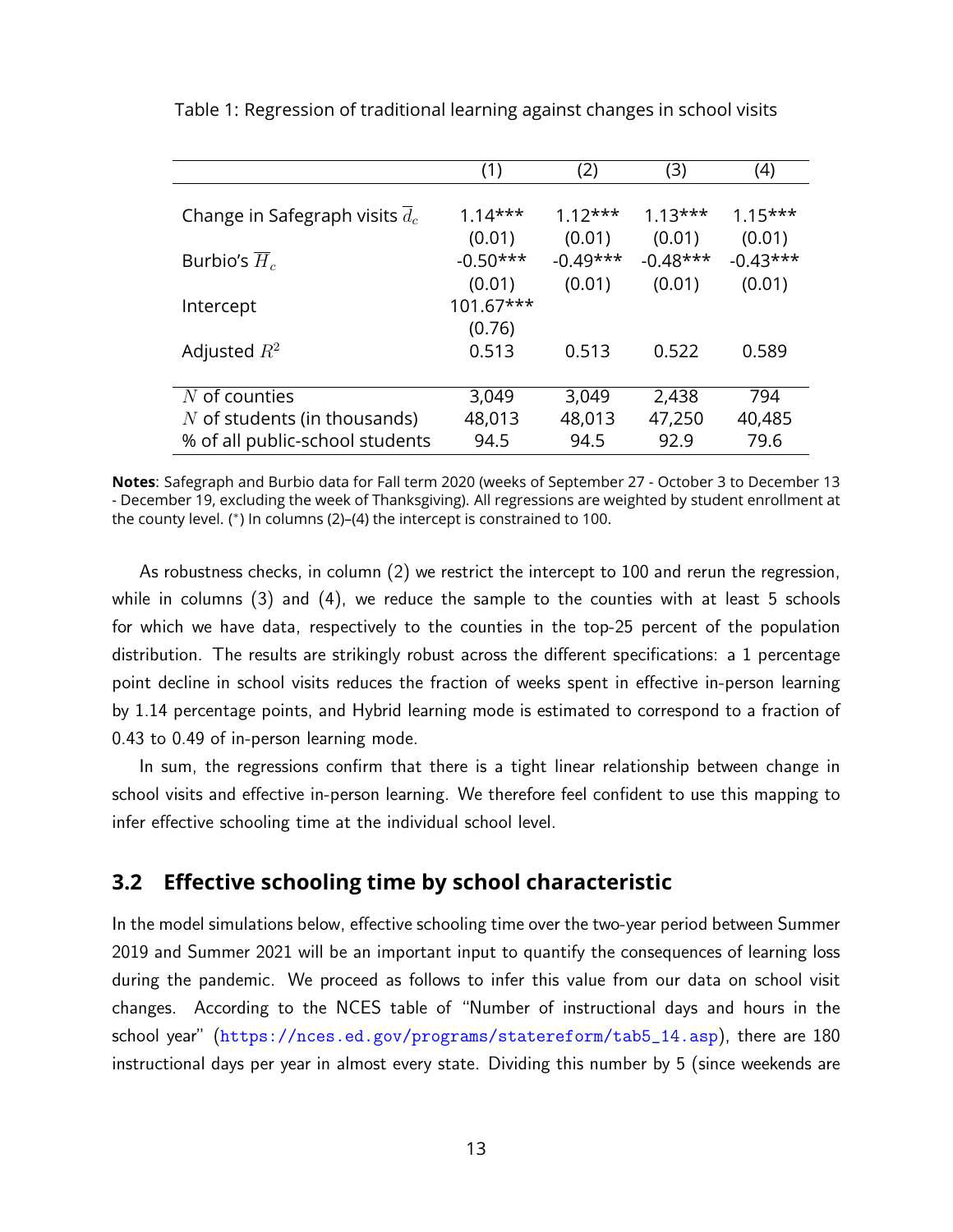excluded from the counts), we obtain 36 weeks of potential schooling per year.<sup>[9](#page-13-0)</sup> Equivalently, we have 72 weeks of potential schooling for the two-year period between Summer 2019 and Summer 2021. For the 25 weeks between September 2019 and mid-March 2020 that precede the pandemic, we set effective school time to 100 percent. For the remaining 11 weeks of the 2019- 2020 school year (week of Mar 15 - Mar 21 through the week of May 24 - May 30) and the 36 weeks of the 2020-2021 school year, we calculate effective schooling time using the estimates in Table [1;](#page-12-0) i.e. for the set of schools with a certain characteristic  $k$  (e.g. public vs private schools), we take the average student-weighted change in school visits  $\overline{d}_k$  and calculate effective schooling time as  $\hat{\overline{T}}_k^* + \phi\hat{\overline{V}}_k^*$  $\hat{\vec{k}}_k$ , where  $\hat{\vec{T}}_k^* = 100 + \hat{\beta} \overline{d}_k$ ,  $\hat{\vec{V}}_k^* = -\hat{\beta} \overline{d}_k$ , and  $\phi \in [0\; 1]$  denotes the effectiveness of virtual learning. Thus, our estimate of effective schooling time during the two-year period from 2019 to 2021 as a percent of what schooling time would have been without the pandemic is

$$
\frac{1}{72}\left(25\times100+(72-25)\left(\hat{T}_k^*+\phi\hat{\overline{V}}_k^*\right)\right)
$$

Table [2](#page-14-0) shows effective schooling time by school characteristics under different assumptions about the effectiveness of virtual learning. Across all schools in the sample, school visits declined by student-weighted average of 55 percent over the period from mid-March 2020 through the end of the 2020-21 school year. If virtual learning has zero effectiveness, then this decline in school visits together with the estimated coefficients in Table [1](#page-12-0) between 1.12 and 1.15 implies an estimated loss of effective schooling time of  $(1.12 + 1.15)/2 \times -55\% = -62.5\%$  during that period. Consequently, the effective schooling time over the two-year period from Summer 2019 to Summer 2021 equals 59.2%, which is shown in the top-left corner of the first panel of Table [2.](#page-14-0) If instead, virtual learning has a 25% effectiveness, the implied effective schooling time equals  $69.4\%$ , as shown in the top-left corner of the second panel of Table [2.](#page-14-0) Finally, if virtual learning has a  $50\%$  effectiveness, the implied effective schooling time equals  $79.6\%$ , as shown in the top-left corner of the third panel of Table [2.](#page-14-0)

The remainder of Table [2](#page-14-0) reports results of the same calculations separately for public versus private schools and for elementary versus secondary schools. Private schools experience on average smaller drops in school visits during the pandemic than public schools. Similarly, elementary schools experience smaller drops in school visits than secondary schools (either private or public, although for public schools the difference between elementary and secondary schools is larger). As a result, effective schooling time is the highest for private elementary schools and the lowest for secondary public schools.

<span id="page-13-0"></span> $9$ As an illustration, the 36 weeks of potential schooling can be obtained by taking the 52 weeks in a year and subtracting 13 weeks for summer break and 3 weeks for winter break, Thanksgiving, and other holidays.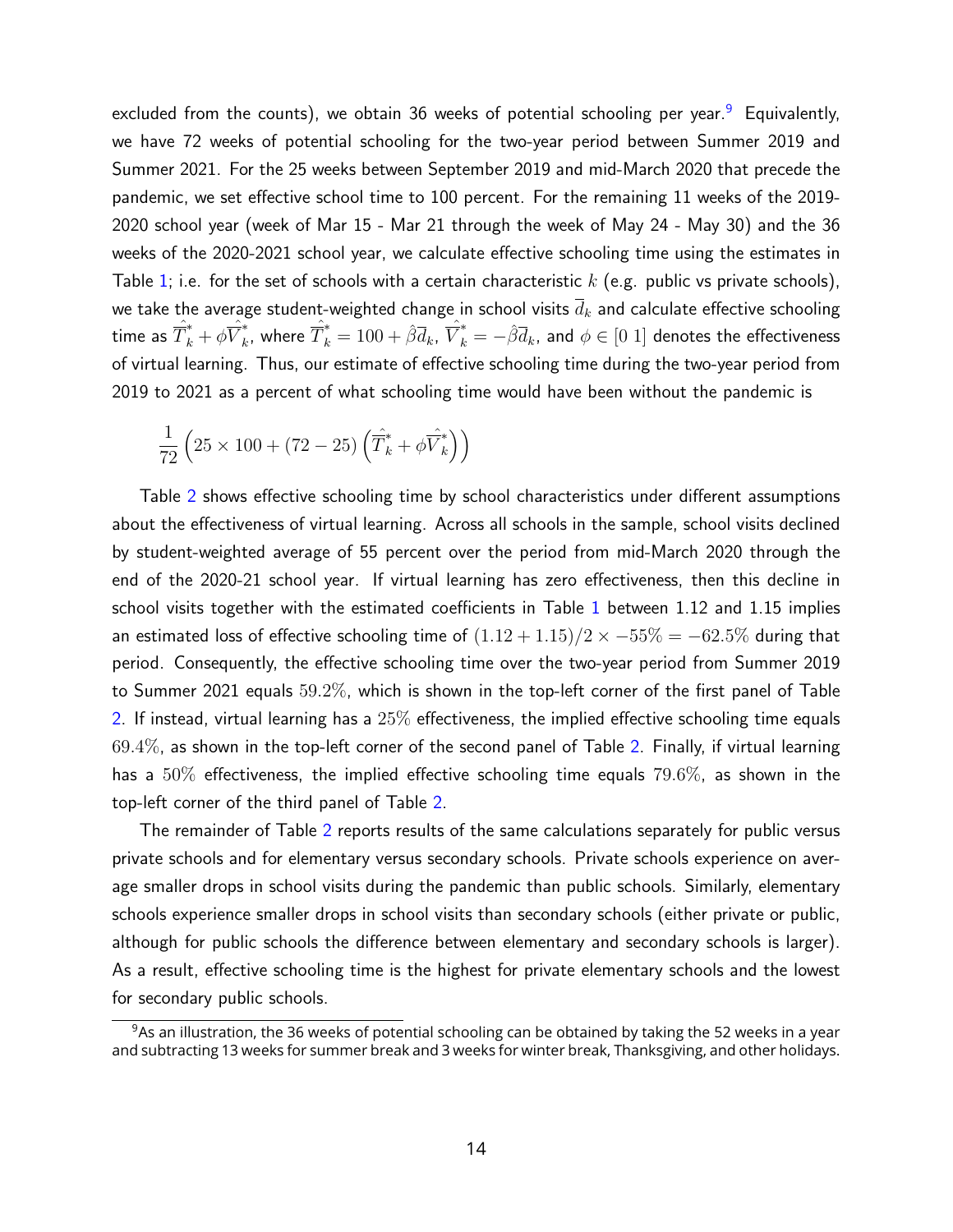|                        |              | <b>Without virtual learning</b>          |                          |
|------------------------|--------------|------------------------------------------|--------------------------|
|                        | All          | <b>Elementary</b>                        | <b>Secondary</b>         |
| All                    | 59.2         | 62.2                                     | 52.3                     |
|                        | [58.3, 60.1] | [61.4, 63.1]                             | [51.2, 53.3]             |
| <b>Public schools</b>  | 58.5         | 62.0                                     | 51.7                     |
|                        | [57.6, 59.5] | [61.1, 62.8]                             | [50.6, 52.8]             |
| <b>Private schools</b> | 65.9         | 66.2                                     | 62.1                     |
|                        | [65.2, 66.7] | [65.5, 67.0]                             | [61.2, 62.9]             |
|                        |              |                                          |                          |
|                        |              | With virtual learning, 25% effectiveness |                          |
|                        | All          | <b>Elementary</b>                        | <b>Secondary</b>         |
| All                    | 69.4         | 71.7                                     | 64.2                     |
|                        | [68.7, 70.1] | [71.0, 72.3]                             | [63.4, 65.0]             |
| <b>Public schools</b>  | 68.9         | 71.5                                     | 63.8                     |
|                        | [68.2, 69.6] | [70.8, 72.1]                             | [63.0, 64.6]             |
| <b>Private schools</b> | 74.4         | 74.7                                     | 71.6                     |
|                        | [73.9, 75.0] | [74.1, 75.2]                             | [70.9, 72.2]             |
|                        |              | With virtual learning, 50% effectiveness |                          |
|                        | All          | <b>Elementary</b>                        |                          |
| All                    | 79.6         | 81.1                                     | <b>Secondary</b><br>76.1 |
|                        | [79.1, 80.1] | [80.7, 81.5]                             |                          |
| <b>Public schools</b>  | 79.3         | 81.0                                     | [75.6, 76.7]<br>75.9     |
|                        |              |                                          |                          |
|                        | [78.8, 79.7] | [80.6, 81.4]                             | [75.3, 76.4]             |
| <b>Private schools</b> | 83.0         | 83.1                                     | 81.0                     |
|                        | [82.6, 83.3] | [82.7, 83.5]                             | [80.6, 81.5]             |
|                        |              |                                          |                          |

<span id="page-14-0"></span>Table 2: Estimates of effective schooling time over the 2019-2021 period

**Notes**: The upper panel reports the share of potential schooling time over the 2019-2021 period that was effectively spent in the classroom. The middle and lower panel reports the share of potential schooling time over the 2019-2021 period that was effectively devoted to learning, assuming that virtual learning is respectively 25% and 50% as effective as in-person learning. In each cell, the bracketed numbers correspond to lower and upper bounds based on the Burbio estimates reported in Table [1,](#page-12-0) and the point estimate is computed as the mid-point of the interval.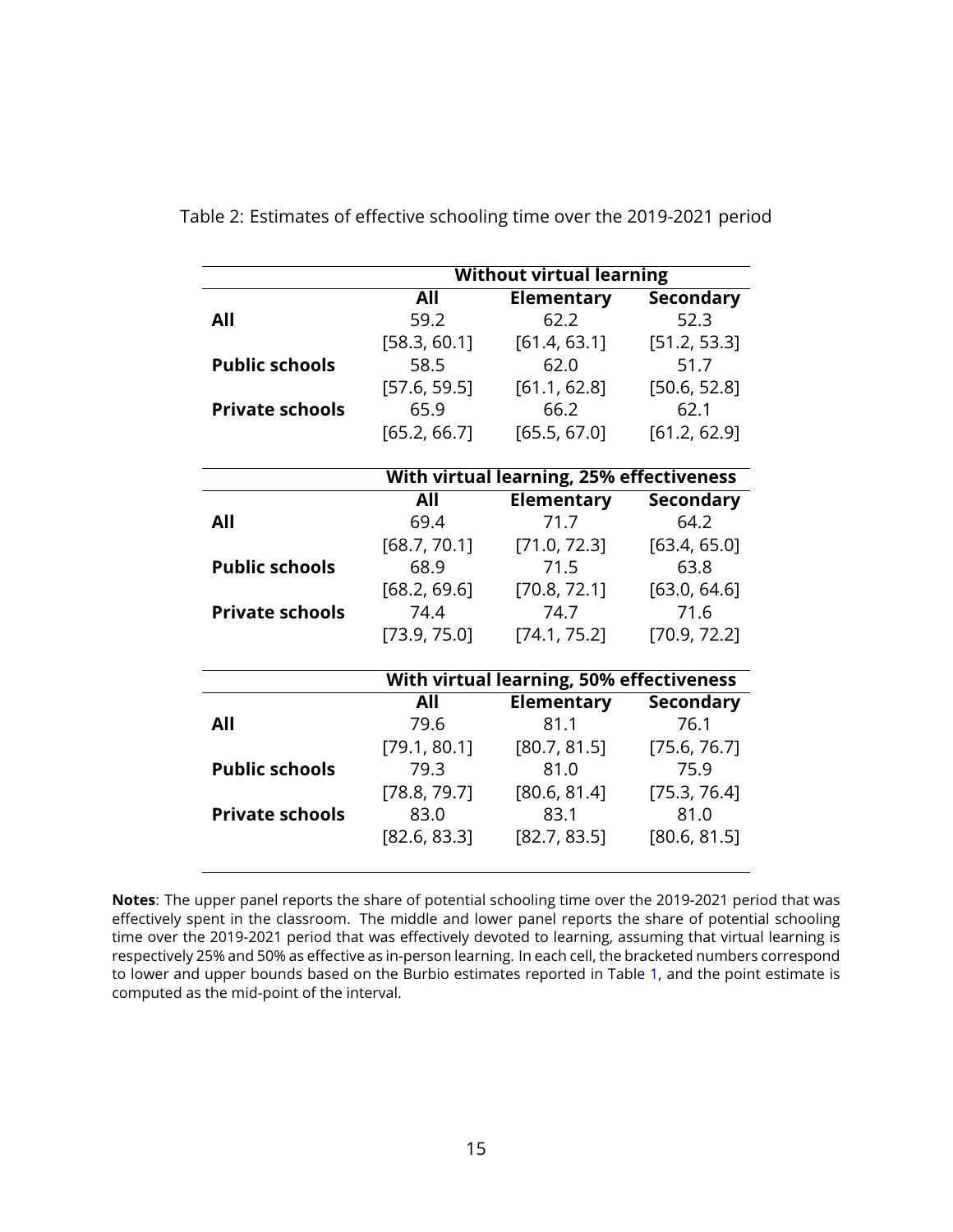|                                            | <b>Without virtual learning</b> |                                          |                  |
|--------------------------------------------|---------------------------------|------------------------------------------|------------------|
|                                            | All                             | <b>Elementary</b>                        | <b>Secondary</b> |
| Top quartile of household income           | 54.5                            | 58.0                                     | 46.8             |
|                                            | [53.5, 55.5]                    | [57.1, 58.9]                             | [45.6, 48.0]     |
| <b>Bottom quartile of household income</b> | 63.9                            | 66.6                                     | 58.2             |
|                                            | [63.1, 64.7]                    | [65.9, 67.3]                             | [57.2, 59.1]     |
|                                            |                                 |                                          |                  |
|                                            |                                 | With virtual learning, 25% effectiveness |                  |
|                                            | All                             | <b>Elementary</b>                        | <b>Secondary</b> |
| Top quartile of household income           | 65.9                            | 68.5                                     | 60.1             |
|                                            | [65.1, 66.6]                    | [67.8, 69.2]                             | [59.2, 61.0]     |
| <b>Bottom quartile of household income</b> | 72.9                            | 74.9                                     | 68.6             |
|                                            | [72.3, 73.5]                    | [74.4, 75.5]                             | [67.9, 69.3]     |
|                                            |                                 |                                          |                  |
|                                            |                                 | With virtual learning, 50% effectiveness |                  |
|                                            | All                             | <b>Elementary</b>                        | <b>Secondary</b> |
| Top quartile of household income           | 77.2                            | 79.0                                     | 73.4             |
|                                            | [76.7, 77.7]                    | [78.5, 79.5]                             | [72.8, 74.0]     |
| <b>Bottom quartile of household income</b> | 82.0                            | 83.3                                     | 79.1             |
|                                            | [81.6, 82.4]                    | [82.9, 83.7]                             | [78.6, 79.5]     |

<span id="page-15-0"></span>Table 3: Estimates of effective schooling time: High vs. low household income

**Notes**: The upper panel reports the share of potential schooling time over the 2019-2021 period that was effectively spent in the classroom. The middle and lower panel reports the share of potential schooling time over the 2019-2021 period that was effectively devoted to learning, assuming that virtual learning is respectively 25% and 50% as effective as in-person learning. In each cell, the bracketed numbers correspond to lower and upper bounds based on the Burbio estimates reported in Table [1,](#page-12-0) and the point estimate is computed as the mid-point of the interval.

Table [3](#page-15-0) reports results for schools located either in a county ranked in the top or the bottom quartile of the household income distribution. Perhaps somewhat surprisingly, schools in affluent counties generally experienced a larger decline in school visits and therefore lower effective schooling time during the pandemic than schools in counties with low household income. As shown in separate work by Kurmann and Lalé (2021), this difference is primarily due to the fact that the affluent counties are disproportionally located in states where schools remained closed or did not return to full in-person instruction. Within quartiles of average household income, the difference in effective schooling time between elementary and secondary schools remains similar as reported in Table [2.](#page-14-0)

To sum up, the results in this section reveal sizable differences in effective schooling time across different types of schools. In the model-based analysis that follows, we will exploit this variation in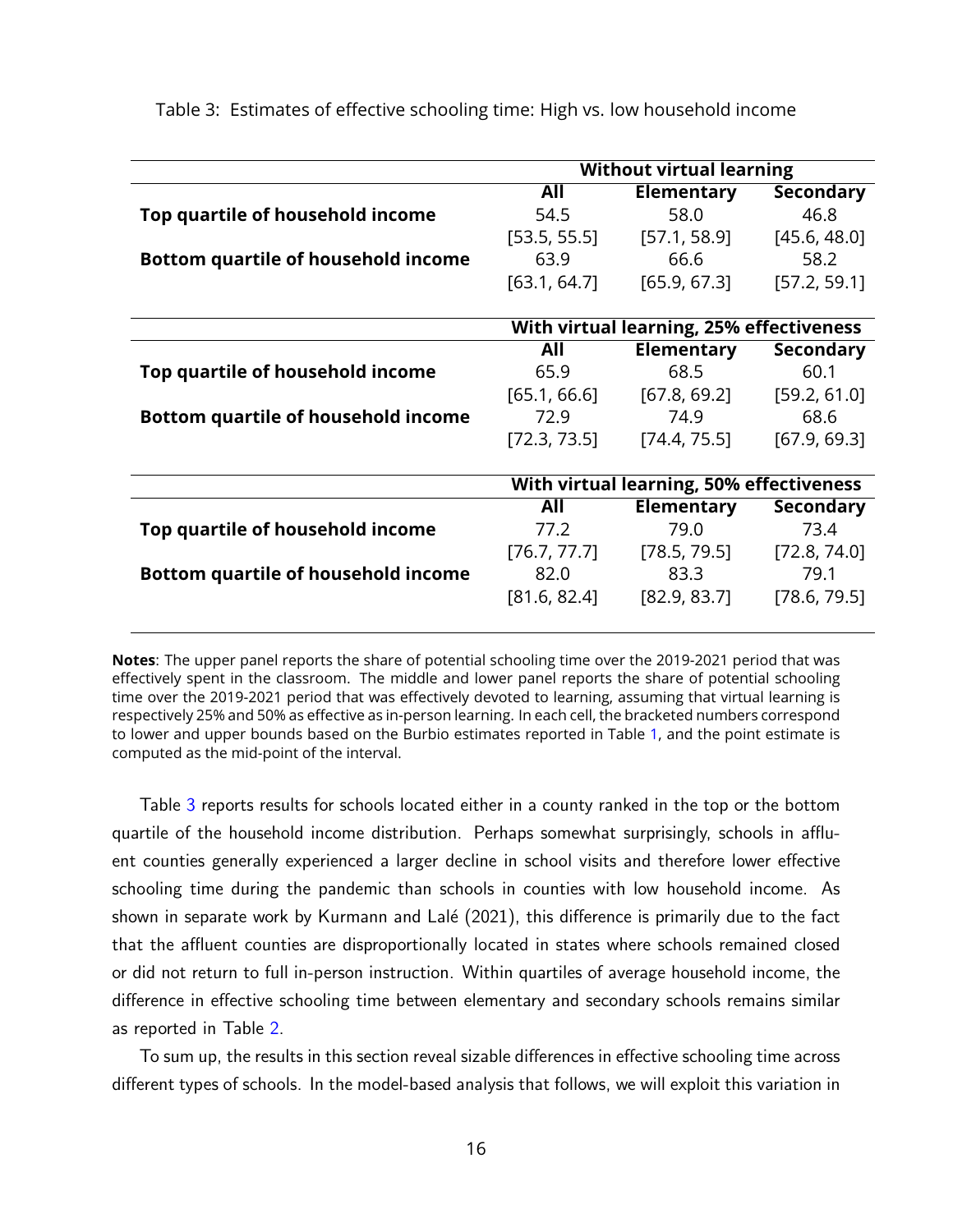effective schooling time to analyze the extent to which they result in heterogeneous earnings- and welfare losses for children in different school types, grades and with different household income.

## <span id="page-16-0"></span>**4 A Quantitative Life Cycle Model with Education Choices**

After having measured the extent and variation of school closures in the data, we now describe the structural life cycle model that we will employ to measure the heterogeneous consequences for lifetime earnings, welfare, and taxes paid of the school closures we observed empirically in the previous section. We first describe the demographics, timing, stochastic structure, endowments, preferences and government policy and then formulate the individual decision problems recursively, since this is the representation we will compute. Since this model shares many features with the one used in Fuchs-Schündeln et al. [\(2021\)](#page-56-0) we will focus on the novel features relative to their model when presenting the recursive representation of the model, relegating a complete account of all other dynamic programming problems of the model to Appendix [A.](#page-59-0)

### **4.1 Individual State Variables, Risk, and Economic Decisions**

We model individuals living in discrete time and denote the current period by  $t$ . Ours is a partial equilibrium model where individuals of two generations, a parent generation and a children generation, live through a full life cycle. When children live in the parental household, the key education investment decisions (whether to send the child to private or public school, and how much time and resources to invest into the child during her schooling years) are being taken by parents. The child generation makes one key decision upon becoming an independent household: equipped with inter-vivos transfers of the parent it decides what tertiary education, if any, to attain. After this decision this generation lives through a standard consumption-saving life cycle model; the same is true for the parental generation after the children have left the household. The timing and events in the model are summarized in Figure [5;](#page-18-0) we now turn to a more detailed description of the underlying heterogeneity of individuals and of each phase of the life cycle they undergo.

Individuals are part of either the child or parental generation,  $k \in \{ch, pa\}$ . They differ in their marital status  $m \in \{si, ma\}$  for single and married, their age  $j \in \{0, ..., J < \infty\}$ , where a model period and age  $j$  spans two years in real time, their asset position  $a$ , their current human capital h, their education level  $e \in \{no, hs, co\}$  for no higher education (no high school completion), high school attendance and completion, college attendance and completion, and idiosyncratic productivity risk modeled as a two state Markov process with state vector  $\eta \in$  $\{\eta_l,\eta_h\}$ , where  $\eta_l$  is low and  $\eta_h$  is high labor productivity, and transition matrix  $\pi(\eta' \mid \eta)$  and a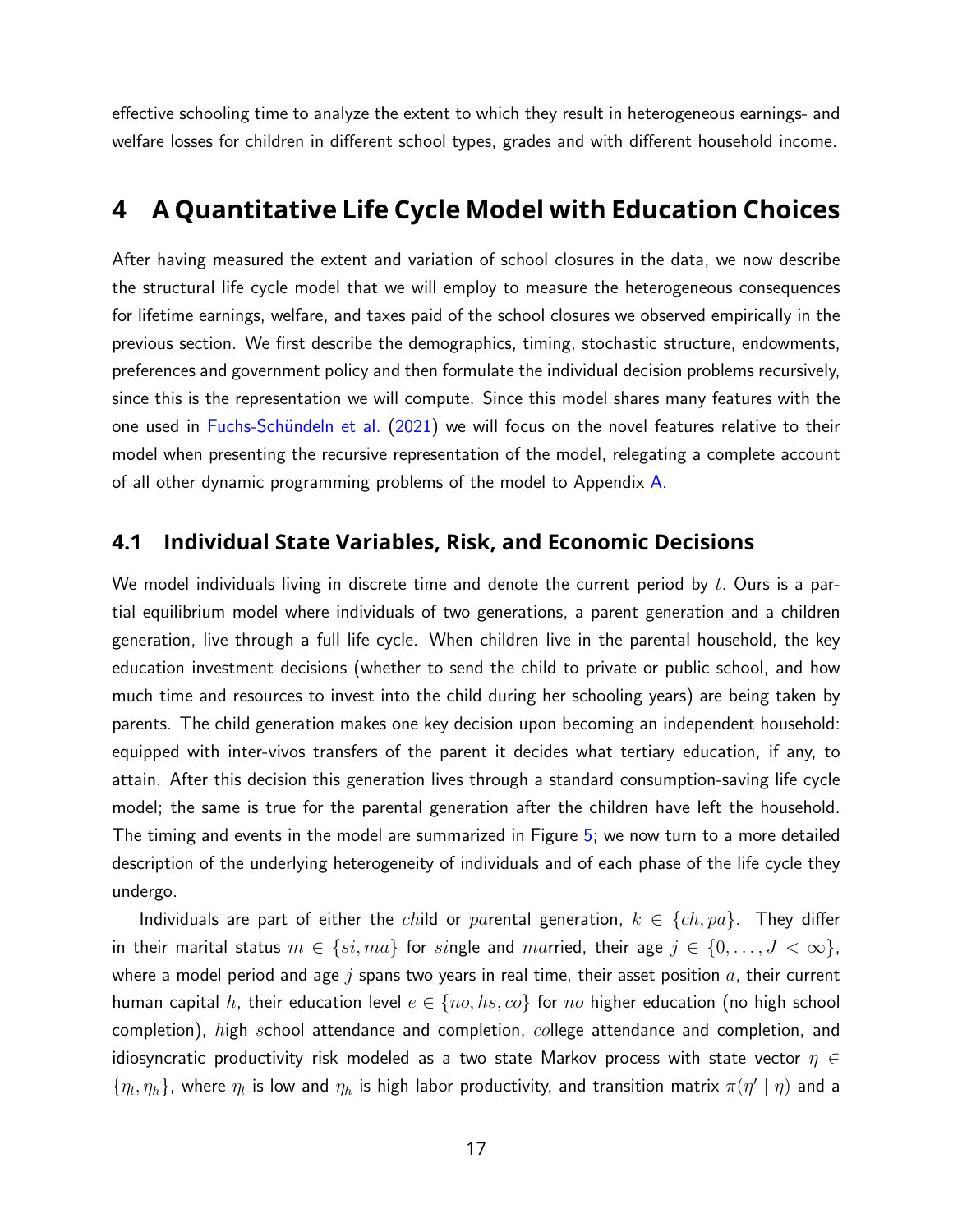<span id="page-17-0"></span>transitory shock  $\varepsilon \in \{\varepsilon_1,\ldots,\varepsilon_n\}$ . Parents decide to send their children either to public or private school,  $s \in \{pu, pr\}$ , and school type then becomes a state variable of the child. All individual state variables and the range of values they can take are summarized in Table [4.](#page-17-0)

| State Var.                  | Values                                                   | Interpretation                       |
|-----------------------------|----------------------------------------------------------|--------------------------------------|
| $\boldsymbol{k}$            | $k \in \{ch, pa\}$                                       | Generation                           |
| m                           | $m \in \{si, ma\}$                                       | <b>Marital Status</b>                |
| $\dot{\jmath}$              | $j \in \{0, 1, \ldots, J\}$                              | Model Age                            |
| $\alpha$                    | $a \geq -\underline{a}(j, e, k)$                         | Assets                               |
| $\mathcal{S}_{\mathcal{S}}$ | $s \in \{pu, pr\}$                                       | School Type                          |
| $\boldsymbol{h}$            | h>0                                                      | Human Capital                        |
| e                           | $e \in \{no, hi, co\}$                                   | Education                            |
| η                           | $\eta \in \{\eta_l, \eta_h\}$                            | <b>Persistent Productivity Shock</b> |
| $\varepsilon$               | $\varepsilon \in {\varepsilon_1, \ldots, \varepsilon_n}$ | <b>Transitory Productivity Shock</b> |

Table 4: State Variables

*Notes:* List of state variables of the economic model.

#### **4.1.1 Demographics**

Parents give birth to children when they are of age  $j_f$ . We denote the number of children a parental household has by  $\xi(e, m)$ , which differs by marital status and educational attainment of the parents. There is no survival risk and all households live until age  $J$ . Therefore the cohort size within each generation remains constant over time. We now describe in detail how life unfolds first for parents and then for children, as summarized in Figure [5.](#page-18-0)

#### **4.1.2 Life of the Parental Generation**

In the model, parental households start their economic life at age  $j_f$  just before their children are born. Their initial characteristics include their exogenous marital status  $m$ , education level  $e$ , initial idiosyncratic productivity states  $\eta$  and  $\varepsilon$  and initial assets  $a$ . These initial states are exogenously given to the household, and drawn from the population distribution  $\Phi(e, m, \eta, \varepsilon, a)$ which are estimated directly from the data, as described in the calibration section.

Parents then observe the innate ability (initial human capital)  $h = h_0(e, m)$  of their children at child model age  $j_0 = 0$  (real biological age 4), which depends on parental education e and marital status m. Based on parental state variables  $e, m, \eta, \varepsilon, a$  and the child's innate ability  $h_0(e, m)$ , parents first decide whether they will send their children to a *public* or a *private* school,  $s \in$  $\{pu, pr\}$ , from age  $j_s > j_0$  (real biological age 6) of the child onward. If parents opt for private school, then throughout the schooling period they pay private school tuition  $f(j, s = pr) > 0$ ,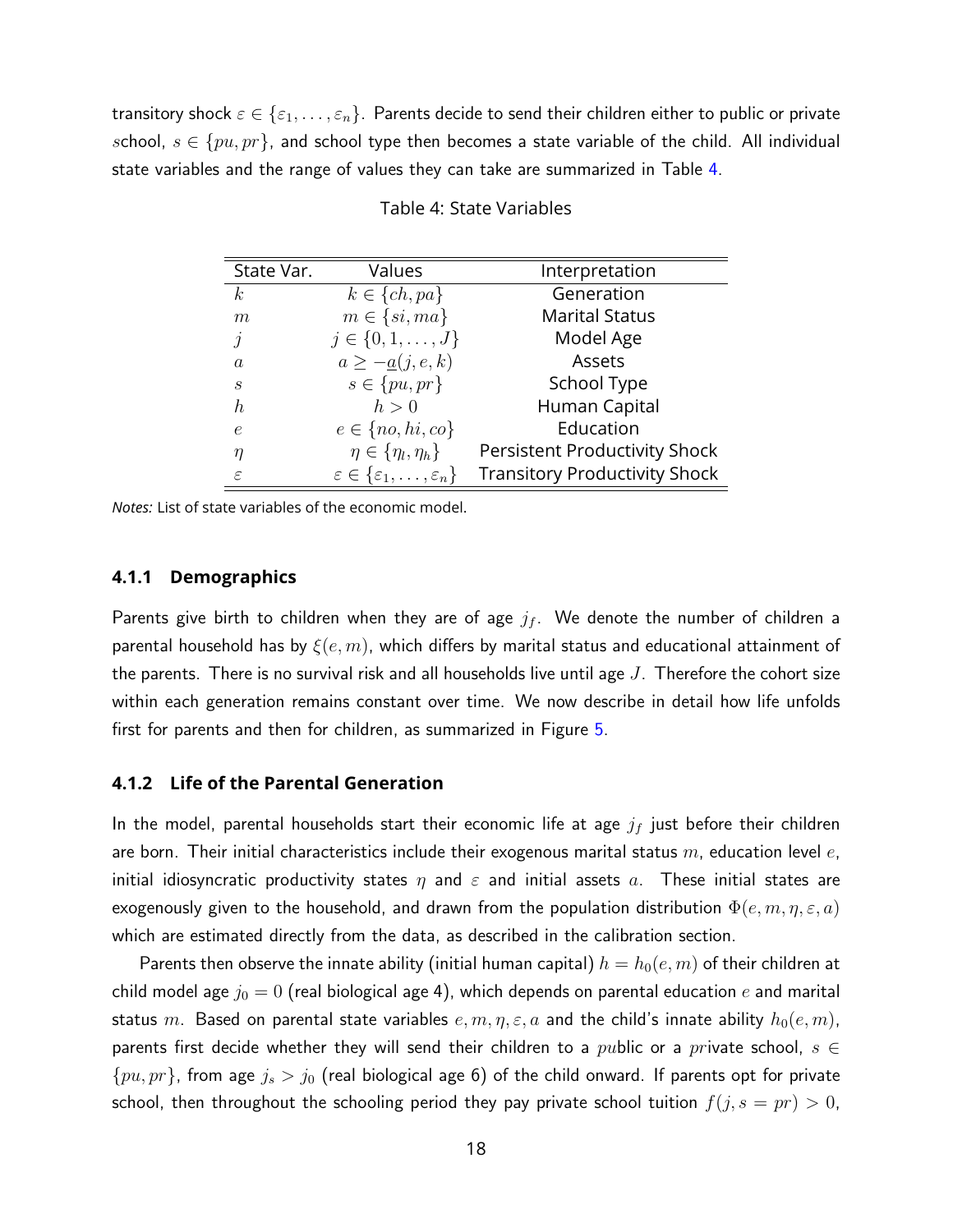#### Figure 5: Life-Cycle of Child and Parental Households

(a) Life-Cycle of Parental Households

<span id="page-18-0"></span>

(b) Life-Cycle of Child Households

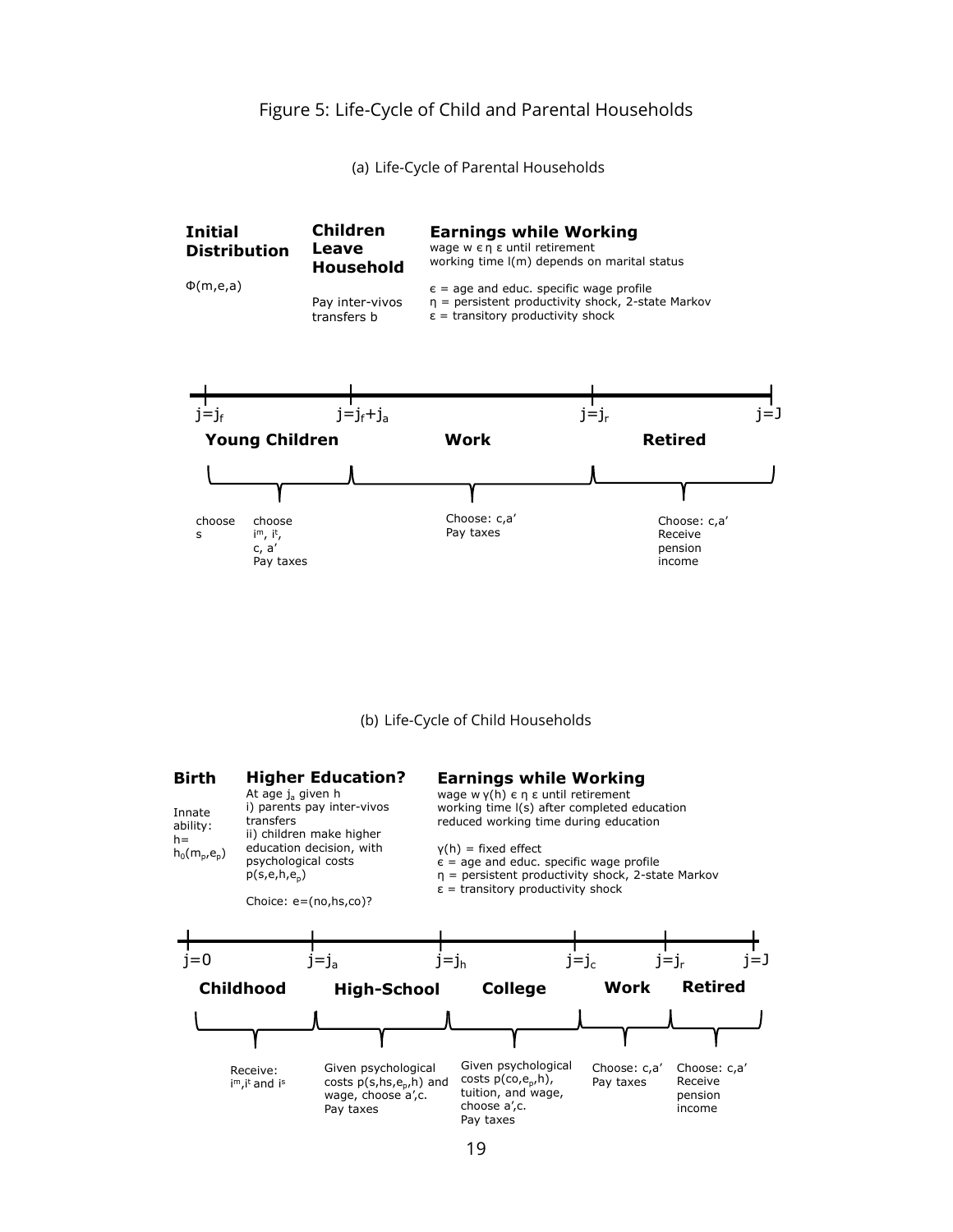which depends on a child's age  $j$  because we distinguish between tuition for primary and secondary education.<sup>[10](#page-19-0)</sup> Attendance in public schools is free,  $f(j, s = pu) = 0$ .

Children live with their parents until child age  $j_a$  (parental age  $(j_f + j_a)$ ), at which point they leave the household to form their own independent household. During these years (parental ages  $j \in \{j_f,...,j_f+j_a\})$ , parents invest resources  $i^m$  and time  $i^t$  into their children, which together with schooling  $i^s(j)$  determines the evolution of a child's human capital. Conditional on school type (public or private), parents take age-dependent schooling inputs  $i^s(j)$  as given. As a result of these choices, the human capital of a child during school ages evolves according to

$$
h' = g(j, h, i(im, it, is(j), s)),
$$
\n(3)

where g is a function of the child's age j (to reflect age differences in the relative importance of education inputs) as well as a function of the school type  $s$  (to reflect potential productivity differences across the two school types), and depends positively on the three inputs (parental resources  $i^m$ , parental time  $i^t$  and schooling input  $i^s(j)$ ).

When children leave the household at parental age  $j_f + j_a$ , their parents may give them inter-vivos transfers  $b \geq 0$ . This is the final interaction between parents and children, after which the two households separate. Note that since children in high school continue their education for one period after they have left the parental household, parental transfers to those children who attend a private high school have to be at least as large as private school tuition, i.e., we impose the stricter constraint  $b(\cdot, s = pr) \ge f(j_a, s = pr)$ .

The remainder of parental life then unfolds as a standard consumption-saving life cycle model. Throughout their working ages, parental households spend an exogenous amount of time  $\ell(m) >$ 0 on market work which differs by marital status. Labor productivity and thus individual wages are determined by an exogenous productivity profile  $\epsilon(j, e, m)$  that depends on household age j, education e, marital status  $m$ , and is impacted by a persistent shock  $\eta$  and a transitory shock  $\varepsilon$ . The persistent shock  $\eta$  follows a first-order Markov chain with state space  $\{\eta_l,\eta_h\}$ , transition matrix  $\pi$   $(\eta' \mid \eta)$  and initial distribution  $\Pi$ . The transitory shock can take values  $\varepsilon \in \{\varepsilon_1,\varepsilon_2\}$  and is drawn from distribution  $\psi(\varepsilon)$ .

Current labor income of parents of age j, education e and marital status  $m$  and hit by shocks  $(\eta, \varepsilon)$  is then given by

$$
y = w \cdot \epsilon(j, e, m) \cdot \eta \cdot \varepsilon \cdot \ell(m). \tag{4}
$$

In addition to making human capital investment decisions for their children when these are present in the household, parents in each period make a standard consumption-saving choice,

<span id="page-19-0"></span><sup>&</sup>lt;sup>10</sup>We also assume that at age  $j_0$  (age 4 in real time) children go to kindergarten for free,  $f(j=0, s) = 0$ .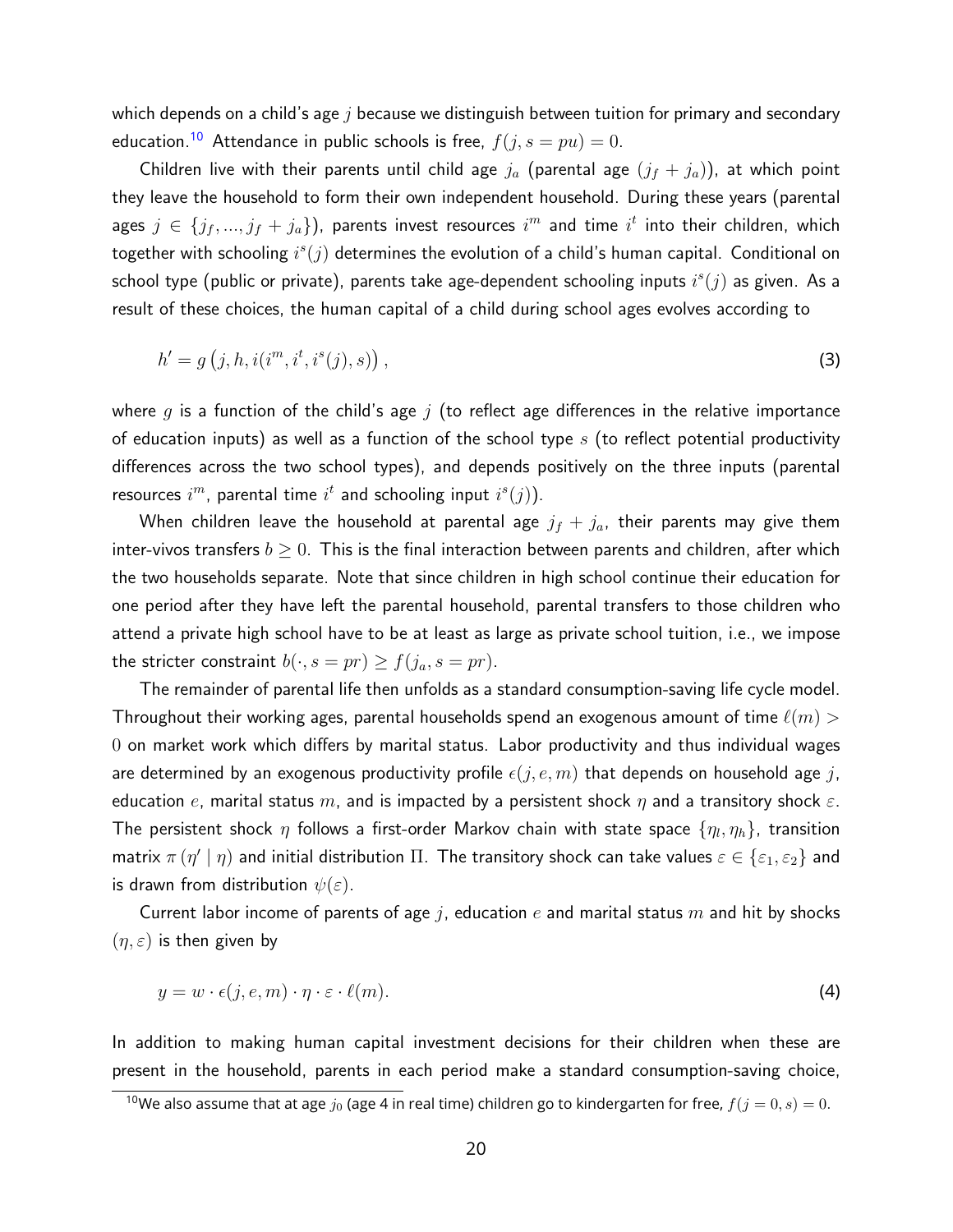where household asset choices are subject to a potentially binding borrowing constraint  $a' \geq 0$  $-q(j, e, m, pa)$ , which will be parameterized such that the model replicates well household debt at the age at which households have children  $j_f$ . The borrowing limits decline linearly to zero over the life cycle towards the last period of work. Parents work until retirement at age  $j_r$ , at which point they start to receive per-period retirement benefits  $b^p > 0$  until the end of life at age  $J$ .

<span id="page-20-0"></span>Table [5](#page-20-0) summarizes the choices of parents described thus far, and those of children, to which we turn next.

| Dec. Var.                   | Values                               | <b>Decision Period</b>           | Interpretation                |
|-----------------------------|--------------------------------------|----------------------------------|-------------------------------|
| $\epsilon$                  | c > 0                                | $j \geq j_a$                     | Consumption                   |
| $\alpha'$                   | $a' \geq -\underline{a}(j, e, m, k)$ | $j \geq j_a$                     | <b>Asset Accumulation</b>     |
| $\mathcal{S}_{\mathcal{S}}$ | $s \in \{pu, pr\}$                   | $j=j_f$                          | School Type                   |
| $i^t$                       | $i^t > 0$                            | $j \in \{j_f, , j_f + j_a - 1\}$ | Time Investments              |
| $i^{m}$                     | $i^m \geq 0$                         | $j \in \{j_f, , j_f + j_a - 1\}$ | Monetary Investments          |
| h                           | b > 0                                | $j = j_f + j_a$                  | Monetary Inter-vivos Transfer |
| e                           | $e \in \{no, hi, co\}$               | $j=j_a$                          | (Higher) Education            |

Table 5: Per Period Decision Variables

*Notes:* List of decision variables of the economic model.

#### **4.1.3 Life of the Children Generation**

Children born at age  $j = 0$  are economically inactive for the first  $j_a - 1$  periods of their life. After their parents have decided on the type of school  $s \in \{pu, pr\}$  a child's human capital during ages  $j\in\{0,...,j_{a}\!-\!1\}$  evolves as the outcome of parental investment decisions  $(i^{m},i^{t})$  described above and schooling input  $i^s(j)$ . At the beginning of age  $j_a$ , and based on both the level of human capital as well as the financial transfer b from their parents (which determines their initial wealth a), children make a discrete higher education decision  $e \in \{no, hs, co\}$ , where  $e = no$ stands in for the choice not to complete high school,  $hs$  for high school completion, and  $co$  for college completion, respectively. For simplicity, children are stand-in bachelor households through their entire life-cycle.

Acquiring a high school or college degree  $e \in \{hs, co\}$  comes at a utility cost (psychological cost)  $p(s, e, e_p, h)$ , which is decreasing in the child's acquired human capital h and also depends on parental education  $e_p$  as well as on whether the student attended private or public school,  $s \in$  $\{pu, pr\}$ . In addition, college education requires a monetary cost  $\iota \geq 0$ . Children may finance some of their college expenses by borrowing, subject to a credit limit given by  $-\underline{a}(j,e,ch)$ , which is zero for  $e \in \{no, hs\}$ , i.e. for individuals not going to college. As was the case for parents,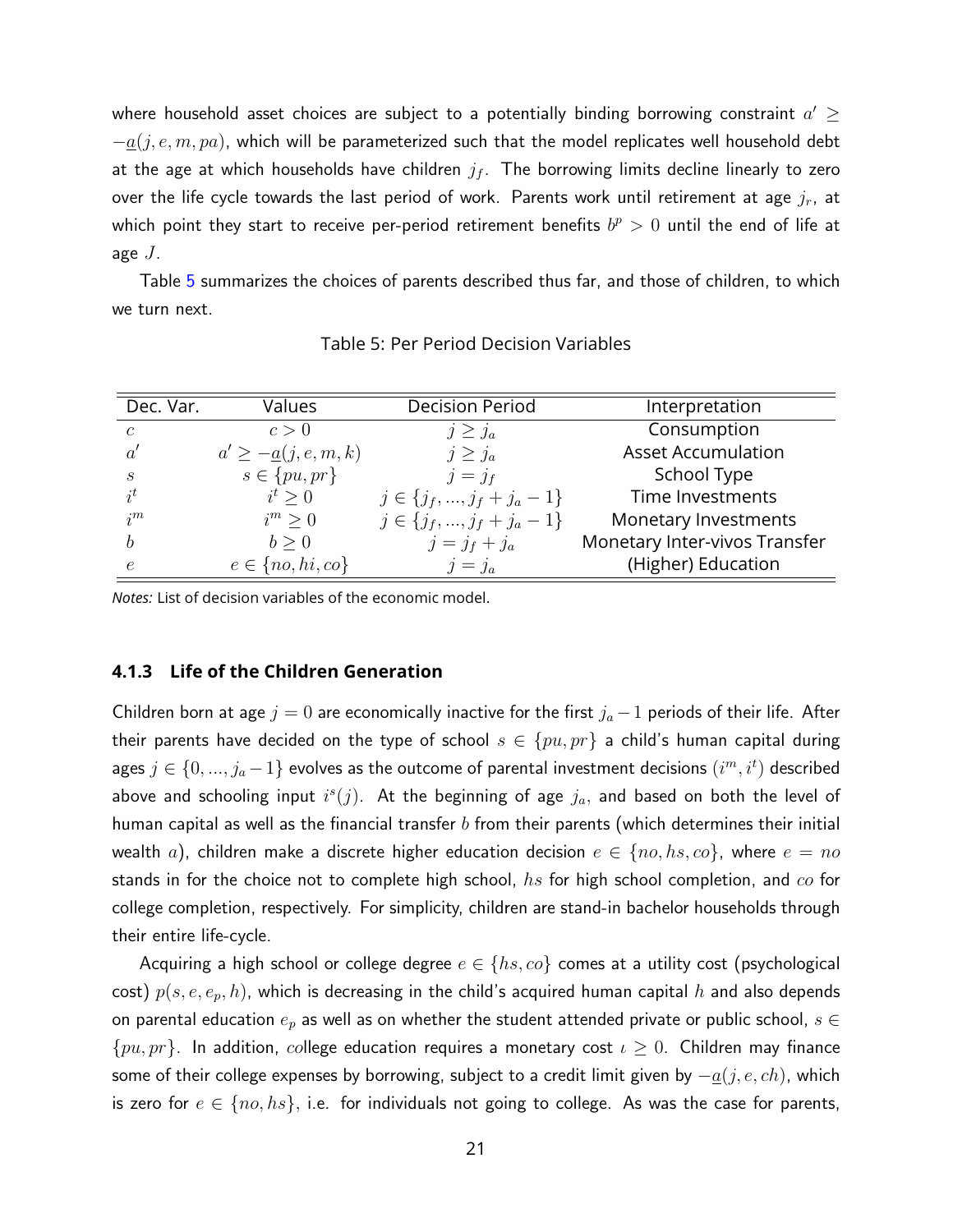this limit decreases linearly with age and converges to zero at the age of retirement  $j_r$ , requiring the children generation to pay off their student loans prior to their retirement.

Youngsters who decide not to complete high school,  $e=no$ , enter the labor market immediately at age  $j_a$ . Those who decide to complete high school, but not to attend college, do so at age  $j_h > j_a$ . While at high school,  $\{j_a, ..., j_h-1\}$ , they work part-time at wages of education group  $e = n_o$ , and those children attending a private high-school also have to pay the school tuition  $f(j, s = pr) > 0$ . Those youngsters who decide to attend college enter the labor market at age  $j_c > j_h$  and also work part-time at wages of education group  $e = no$  during their high-school and college years  $\{j_a, j_c - 1\}$ .

When the children generation enters the labor market (either without a high-school diploma, with a high-school degree or with a college degree), the acquired human capital during the school years is mapped into an idiosyncratic permanent labor productivity state  $\gamma(e, h)$ , which is increasing in acquired human capital h and also positively depends on education e to reflect differential complementarities between education and human capital in the generation of earnings. When starting to work, children also draw the persistent productivity shock  $\eta$ , which follows the same first-order Markov chain as for the parental generation, and stochastic transitory productivity  $\varepsilon \sim \psi(\varepsilon)$ . Labor income of children during the working period is then given by

 $w \cdot \gamma(e, h) \cdot \epsilon(i, e, si) \cdot \eta \cdot \varepsilon \cdot \ell(s_i).$ 

We restrict attention to the two generations directly impacted by the Covid-19 school crisis, and thus assume that the child generation does not have offspring of their own. As a consequence the remaining decision problem of the child generation, after labor market entry, constitutes a completely standard life-cycle consumption-saving problem.

### **4.2 Recursive Formulation of the Decision Problems**

Our model is a partial equilibrium model where the only interaction of the decision problems comes in the period in which the children generation leaves the household. Furthermore, children do not make economic decisions prior to that period. We can therefore solve the entire model backward, starting from the retirement phase of the children generation. The details of those recursive problems not spelled out explicitly in the main text are contained in Appendix [A.](#page-59-0)

#### **4.2.1 Children**

The children generation undergoes three distinct phases, first making the education decision, and then and living through a working phase and a retirement phase with which we begin.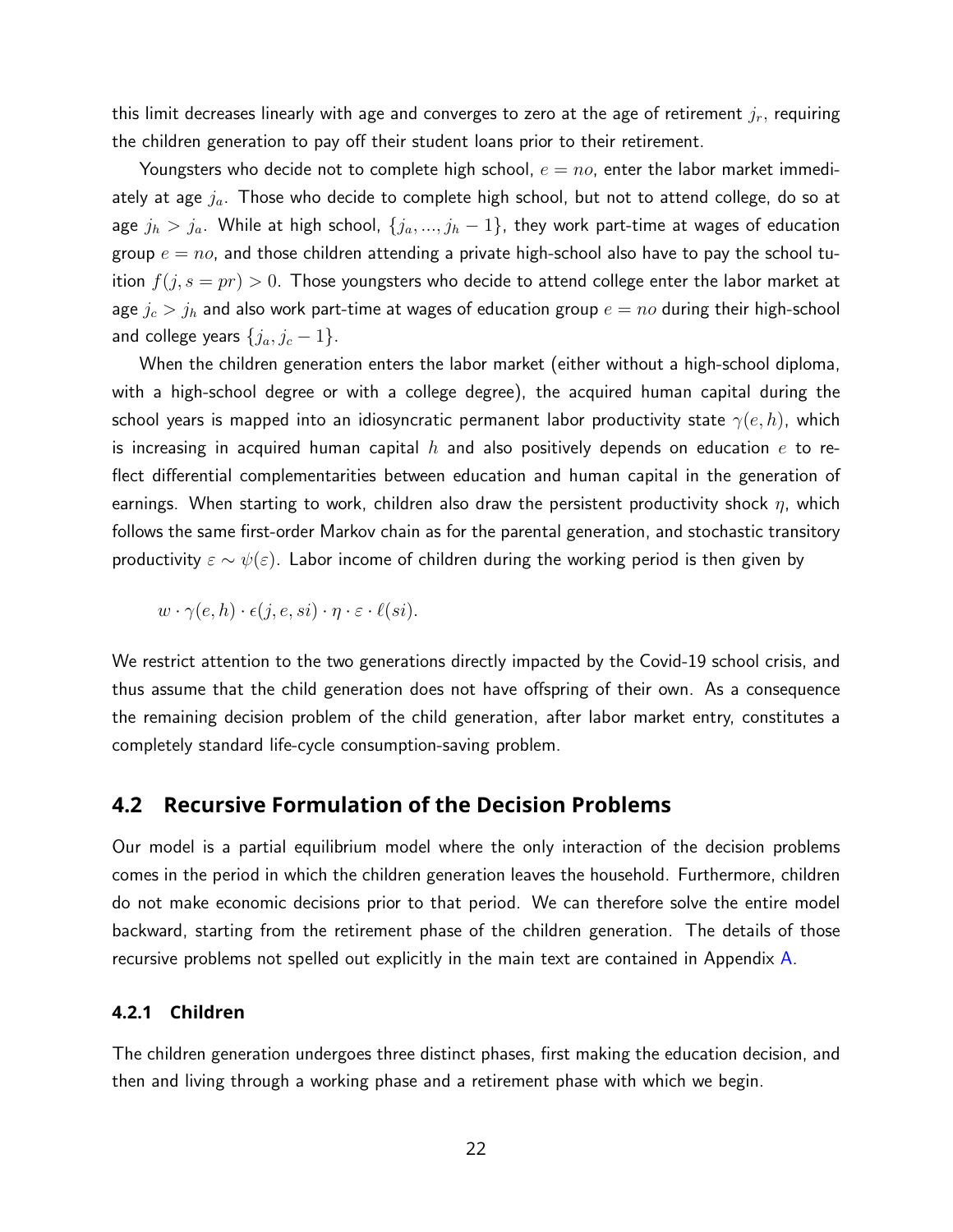**The Retirement Phase** During the retirement phase, at ages  $\{j_r, ..., J\}$ , the children generation solves a standard consumption-saving  $(c,a^{\prime})$  maximization problem, facing a typical budget constraint of the form:

$$
c(1+\tau^{c}) + a' = a(1+r(1-\tau^{k})) + pen(e, \eta_{j_{r}-1}, h) - T(pen(e, \eta_{j_{r}-1}, h))
$$

where  $pen(e, \eta_{j_r-1}, h)$  is pension income, whose dependence on  $\eta_{j_r-1}$  (the persistent income state in the period prior to retirement), education e and human capital h captures the progressive nature of the social security system in past earnings, which are in turn determined by  $(e, \eta_{j_r-1}, h)$ . The function  $T(\cdot)$  represents a progressive labor income tax code, and capital and consumption are taxed at proportional rates  $(\tau^k,\tau^c)$ . The associated value function at the time of retirement is given by  $V(j_r, e, \eta; a)$  with  $\eta = \eta_{j_r-1}$ .

**Working Life** Let  $V(j, e, \eta, \varepsilon; a)$  denote the value function of a children household (assumed to be single) aged j that has entered the labor market with education level e, human capital  $h$ and has received stochastic income shocks  $(\eta, \varepsilon)$ . This value function is the result of a standard consumption-saving maximization problem, as for retired households, but with budget constraint now given by

$$
c(1 + \tau^{c}) + a' = a(1 + r(1 - \tau^{k})) + y(1 - \tau^{p}) - T(y(1 - 0.5\tau^{p}))
$$

$$
y = w\gamma(e, h)\epsilon(e, j, si)\eta \epsilon(\epsilon(i))
$$

Here  $(1 - 0.5\tau^p)y$  is taxable labor income, with  $\tau^p$  being the social security payroll tax. The argument of the tax function  $T$  encodes that employer contributions to social security are not taxable income. In addition to the budget constraint, the household faces an age-, education, and generation-specific borrowing limit  $a' \geq -a(j, e, ch)$ .

**The Higher Education Choice** The key choice of the children generation impacted by the Covid-19 crisis and associated loss in schooling is the higher education decision this generation will make in the model right after the establishment of an independent household, and after having received inter-vivos transfers from their parents. 16-year-olds have three discrete choices  $e \in \{no, hs, co\}$ : they can either decide to drop out of high school and enter the labor market directly at age 16, or complete high school prior to labor market entry at age 18, or third, go to and complete college at age 22 prior to labor market entry. To spell out this higher education decision problem, we first have to specify the values from each of these three discrete options.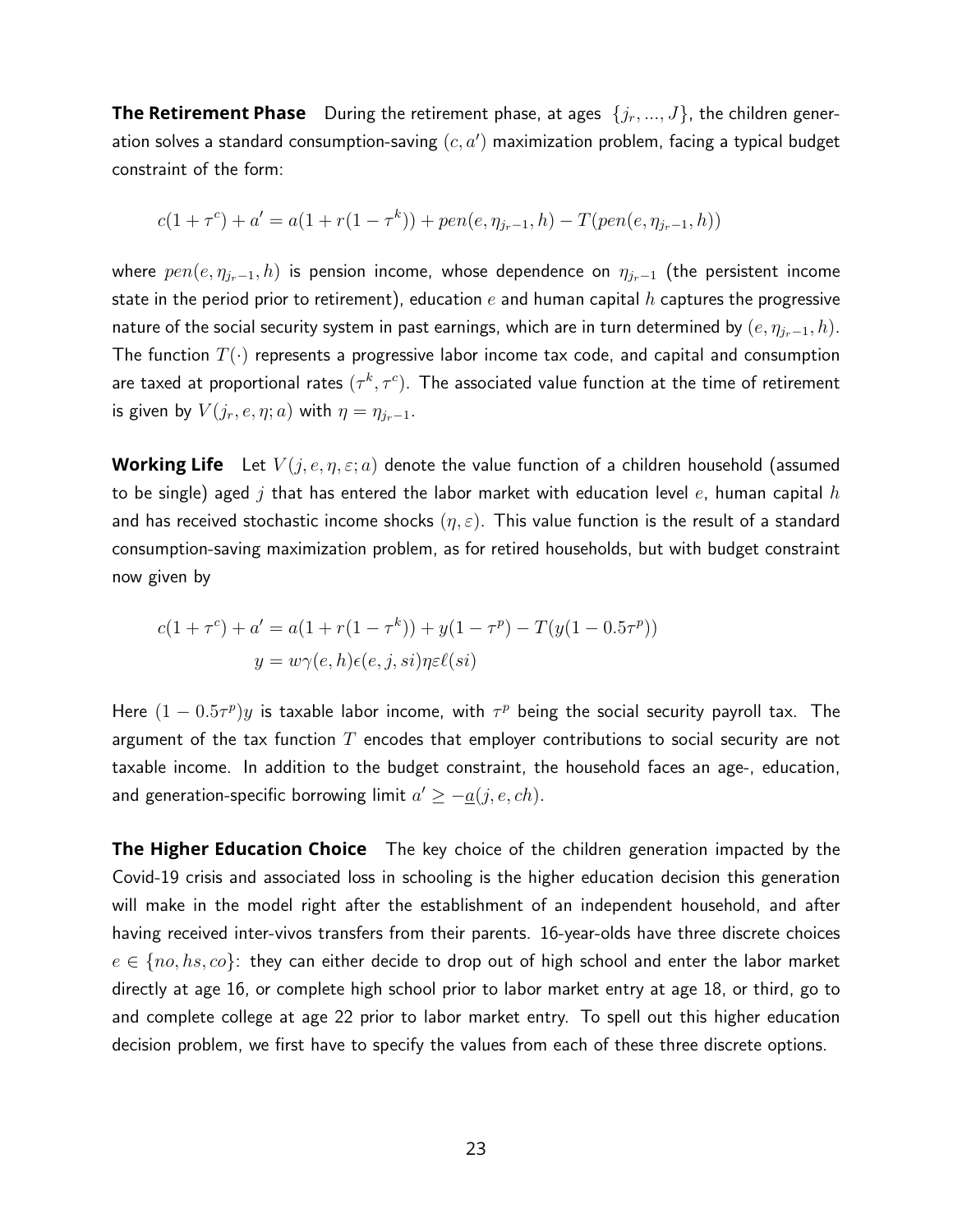**Dropping Out of High School** Members of the children generation that made the decision to drop out of high school at model age  $j_a$  (real age 16), i.e. chose  $e = no$ , directly enter the labor market with permanent deterministic productivity  $\gamma(e, h)$ , then draw the persistent income shock  $\eta \sim \Pi(\eta)$  (which then evolves according to the Markov transition matrix  $\pi(\eta' \mid \eta)$ ) and the transitory income shock  $\varepsilon \sim \psi(\varepsilon)$ . The expected value of entering the labor market as a high-school drop-out is then given by<sup>[11](#page-23-0)</sup>

$$
V(j_a, e = no, a, h) = \sum_{\eta} \Pi(\eta) \sum_{\varepsilon} \psi(\varepsilon) V(j_a, e = no, \eta, \varepsilon, a, h)
$$

where  $V(j, e, \eta, \varepsilon, a, h)$  is the lifetime utility of a worker of age j with assets and human capital  $(a, h)$  that has drawn productivity shocks  $(\eta, \varepsilon)$ , as defined in the previous paragraph.

**Completing High School** Youngsters that at age  $j_a$  decide to complete high school but not attend college (i.e. choose  $e = hs$ ) work part-time during high school at a deterministic wage and then enter the labor market two years later at  $j = j_a + 1$ , when they draw stochastic labor productivity  $\eta \sim \Pi(\eta)$ ,  $\varepsilon \sim \psi(\epsilon)$ . In contrast to the  $e = no$  group, for children choosing  $e = hi$ their school type  $s$  is a relevant state variable because children in private high school have to pay the private school tuition  $f(j, s = pr)$ . Parental education  $e_p$  is a state variable since the utility cost of completing high school  $p(s, hs, e_p, h)$  depends on the education of their parents. This dependence captures heterogeneity in peer groups and social networks across socio-economic groups that affect the difficulty of completing high school.

Expected lifetime utility from high school completion is then given by

$$
V(j_a, s, e = hs, e_p, a, h) = \max_{c, a'} \left\{ u(c) - v(\chi(hs)\ell(si)) - p(s, hs, e_p, h) + \beta \sum_{n'} \Pi(n') \sum_{\varepsilon'} \psi(\varepsilon') V(j_a + 1, e = hs, n', \varepsilon', a', h) \right\}
$$
(5)

subject to

<span id="page-23-1"></span>
$$
a' + c(1 + \tau^c) = a(1 + r(1 - \tau^k)) + y(1 - \tau^p) - T(y(1 - 0.5\tau^p)) - f(j, s)
$$
 (6a)

$$
y = w\gamma(no, h)\epsilon(no, j, si)\chi(hs)\ell(ii)
$$
\n(6b)

$$
a' \geq 0. \tag{6c}
$$

<span id="page-23-0"></span><sup>&</sup>lt;sup>11</sup> Since high-school drop-outs do not pay private school tuition any longer, nor face utility costs of attending school or college (which depends on the education of their parents), neither school type  $s$  nor parental education  $e_p$  is a state variable for high-school drop-outs.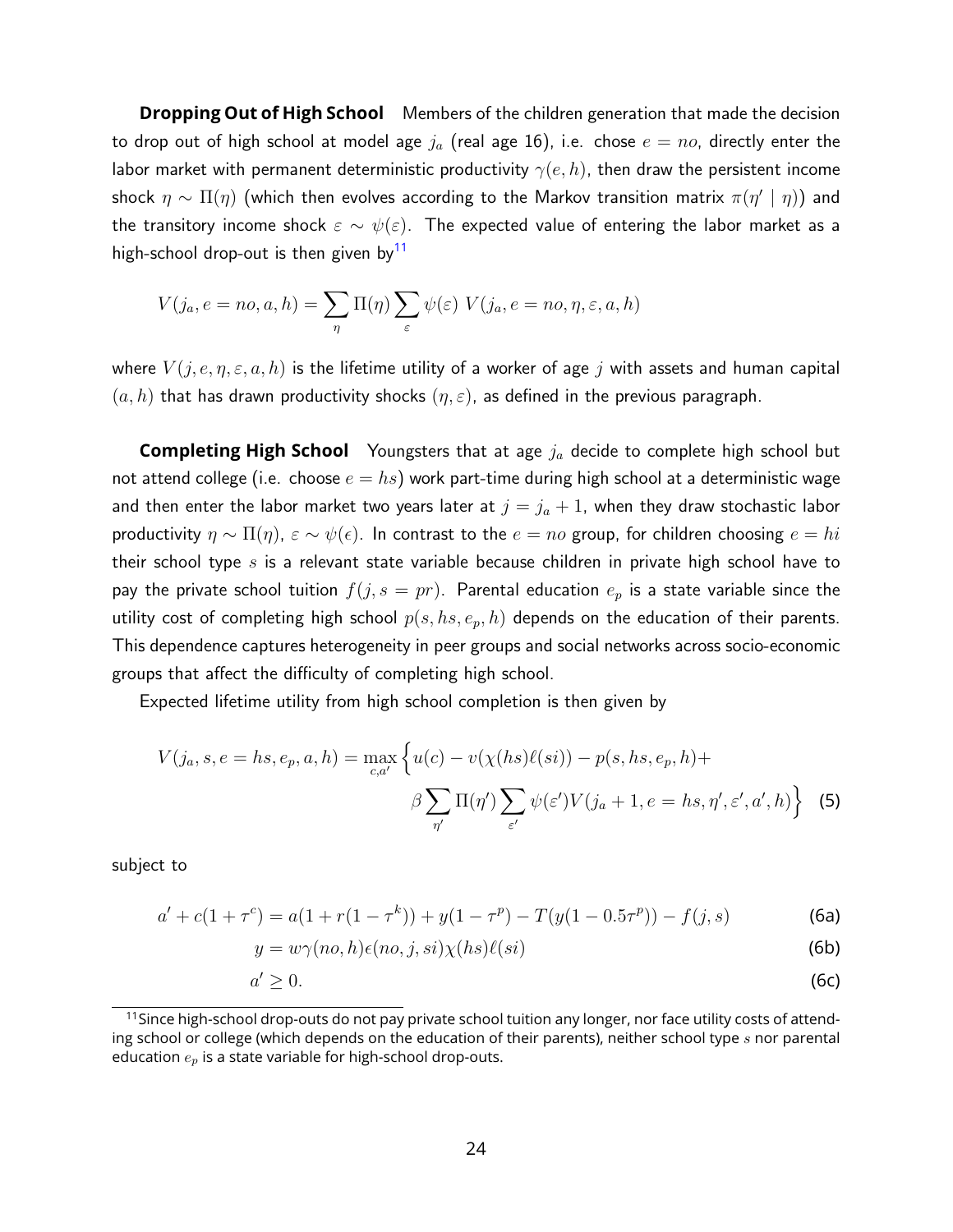That is, high-school students work for high-school drop-out wages  $w\gamma(no, h)$  for a fraction  $\chi(hs)$ of their time  $\ell(s_i)$  and obtain period utility from consumption  $u(c)$  and disutility from (exogenous) labor supply  $v(\chi(hs)\ell(si))$ . The utility cost  $p(s, hs, e_p, h)$  associated with attending high school is decreasing in the human capital  $h$  previously acquired by the student. Children form expectations over their stochastic labor market productivity when they enter the labor market upon graduating at age  $j_a + 1$ . Their remaining life (labor market and retirement phases) then unfold as described above.

**Obtaining a College Degree** Children who decide, at age  $j_a$ , to attend, and by assumption, to complete, college (i.e choose  $e = co$ ), during high school age  $j_a$  solve the same problem as those who chose a high school education ( $e = hs$ ), with the difference that the continuation value differs at age  $j_a + 1$  (the youngster goes to college rather than entering the labor market). Thus the value of choosing, at age  $j_a$ , the college option, is given by

$$
V(j_a, s, e = co, e_p, a, h) = \max_{c, a'} \left\{ u(c) - v(\chi(hs)\ell(si)) - p(s, hs, e_p, h) + \beta V(j_a + 1, e = co, e_p, a', h) \right\}
$$
(7)

where  $V(j_a + 1, e = co, a', h)$  is expected lifetime utility at age  $j_a + 1$  (age 18 in real time) from entering college. The budget set is identical to that in equations [\(6\)](#page-23-1). Note that this value function still depends on parental education  $e_p$  because the utility cost from attending college  $p(co, e_p, h)$  will be, but no longer on high school type s.

Finally, during the two college periods students pay college tuition  $\iota$  and work part-time at high-school wages. Furthermore, they can borrow up to a limit  $a(j, co, ch)$  to pay for tuition. Thus their budget set is described by

$$
a' + c(1 + \tau^c) = a(1 + r(1 - \tau^k)) + y(1 - \tau^p) - T(y(1 - 0.5\tau^p)) - \iota
$$
 (8a)

<span id="page-24-0"></span>
$$
y = w\gamma(hs, h)\epsilon(hs, j, si)\chi(co)\ell(ai)
$$
 (8b)

$$
a' \ge -\underline{a}(j, co, ch). \tag{8c}
$$

The Bellman equation differs slightly between age  $j_a+1$  and  $j_a+2$  since at the first age students have two years (one model period) left in college, whereas at age  $j_a+2$  their continuation value is determined by labor market entry as college graduate. Thus the corresponding Bellman equations are

$$
V(j_a+1, c0, e_p, a, h) = \max_{c, a'} \{ u(c) - v(\chi(co)\ell(si)) - p(co, e_p, h) + \beta V(j_a+2, c0, e_p, a', h) \}
$$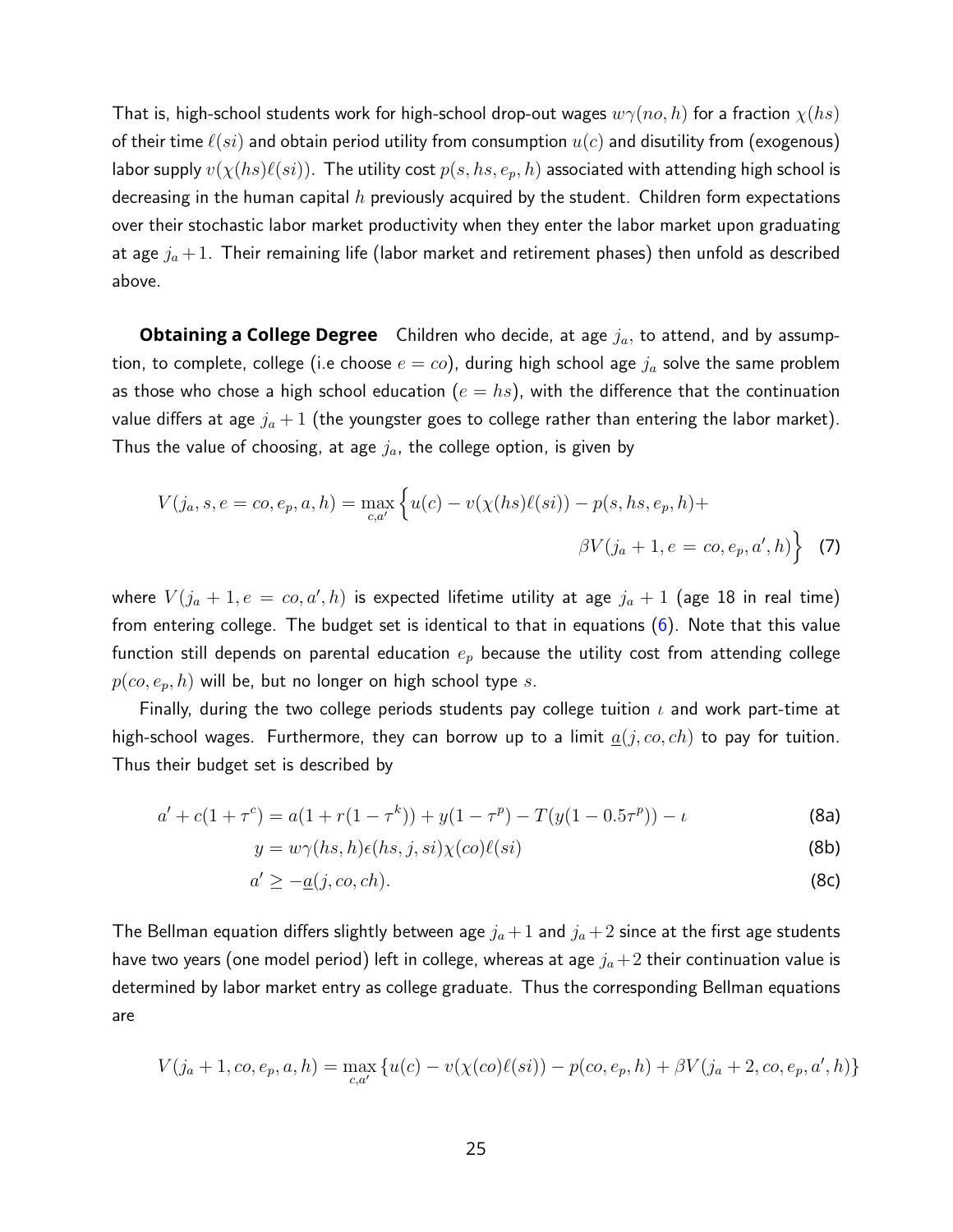and

$$
V(j_a + 2, co, e_p, a, h) = \max_{c,a'} \left\{ u(c) - v(\chi(co)\ell(st)) - p(co, e_p, h) + \beta \sum_{\substack{\gamma'}} \Pi(\eta') \sum_{\substack{\varepsilon'}} \psi(\varepsilon') \cdot V(j_a + 3, co, \eta', \varepsilon', a', h) \right\}.
$$

which are both maximized subject to equations [\(8\)](#page-24-0). Here, as before,  $\,V(j_a+3,co,\eta',\varepsilon',a',h)$  is expected utility lifetime from entering the labor market as a college graduate at age  $j_a + 3$  (age 22 in real time) with (human) capital  $(a',h)$  and having drawn initial shocks  $(\eta',\varepsilon').$ 

**The Education Decision** At age  $j_a$ , based on their initial asset position  $a$ , their acquired human capital  $h$ , the type of school they attended  $s$  and the education of their parents  $e_p$ children make an education decision  $e \in \{no, hs, co\}$ . Above, we have spelled out the values  $V(j_a, s, e, e_p, a, h)$  for these three choices. The choice is simply to choose the alternative that gives the highest expected lifetime utility, and the pre-education decision value function of children aged  $j_a$  (which will enter parental lifetime utility through one-sided altruism) is given by:

<span id="page-25-1"></span>
$$
V(j_a, s, e_p, a, h) = \max_{e \in \{no, h, s, co\}} \{ V(j_a, e = no, a, h), V(j_a, s, e = hs, e_p, a, h), V(j_a, s, e = co, e_p, a, h) \}.
$$
 (9)

In the computational implementation, we additionally apply Extreme Value Type I (Gumbel) dis-tributed taste shocks to smooth this discrete decision problem.<sup>[12](#page-25-0)</sup> Accordingly, youngsters choose the three education alternatives with state  $(j_a, s, e_p, a, h)$ -specific probabilities  $\pi(j_a, s, e, e_p, a, h)$ , for  $e \in \{no, hs, co\}$ .

#### **4.2.2 Parents**

Given the focus of the paper, we model parental households as becoming economically active at the beginning of age  $j_f > j_a$  when they give birth to children. Since human capital formation of parents is completed at this stage, we normalize parental human capital to  $h = 1$  and let it be constant over the remainder of parental life. Children live with adult households until they form their own households and make decisions as described above. Household separation occurs at parental age  $j_f + j_a$ , after which the parental generation lives through a standard life cycle model whose recursive formulation is described in Appendix [A.2.](#page-60-0) Let  $V(j_a\!+\!j_f\!+\!1,e,m,\eta',\varepsilon',a')$  denote the expected lifetime utility (explicitly spelled out in the Appendix) from this life cycle of a parent

<span id="page-25-0"></span> $12$  Given this structure, the set of individuals exactly indifferent between two education choices is of measure zero and thus it is inconsequential how we break the indifference.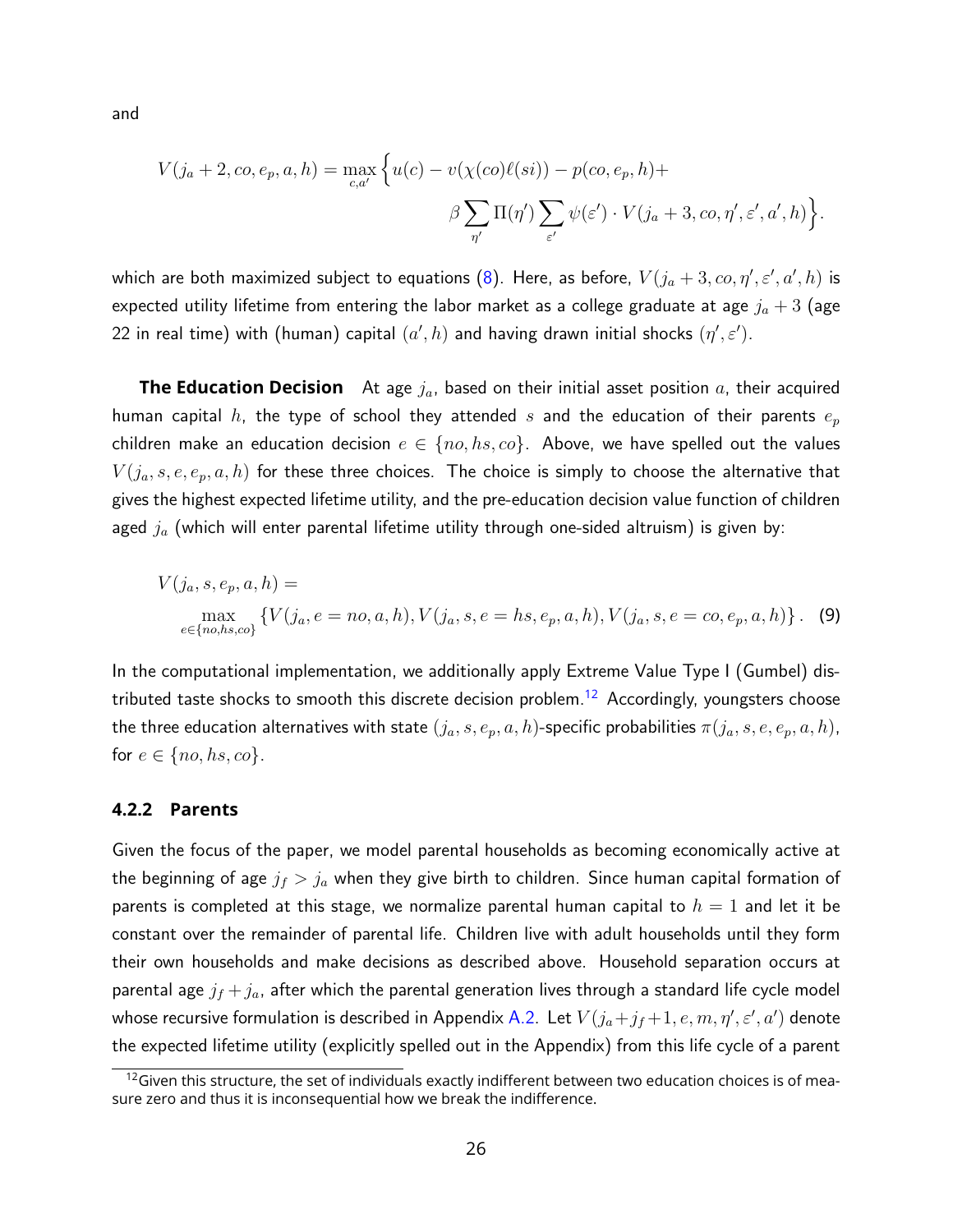household at the beginning of age  $j_a+j_f+1$  with education and marital status  $(e, m)$ , stochastic productivity shocks  $(\eta',\varepsilon')$  and assets  $a'$ . Working backward in age, we now discuss the intervivos transfer decision when children leave the household, the child human capital investment decisions, and finally, the school choice (private or public school).

**Inter-Vivos Transfers** At parental age  $j_f + j_a$  children leave the household, and at this age parents can make inter-vivos transfers  $b$ . These transfers immediately (that is, within the period) become assets of their children. The dynamic program of parents at this age then reads is

$$
V(j_a + j_f, s, e, m, \eta, a, h) = \max_{c, b, a'} \left\{ u \left( \frac{c}{1 + \mathbf{1}_{m = ma} \zeta_a} \right) - v \left( \frac{\ell(m)}{1 + \mathbf{1}_{m = ma}} \right) \right\}
$$
  
+  $\beta \sum_{\eta'} \pi(\eta'|\eta) \sum_{\varepsilon'} \pi(\varepsilon') V(j_a + j_f + 1, e, m, \eta', \varepsilon'; a') + \nu V \left( j_a, s, e_p, \frac{b}{1 + r(1 - \tau^k)}, h \right) \right\}$  (10)

subject to

$$
a' + c(1 + \tau^{c}) + \xi(e, m)b = a(1 + r(1 - \tau^{k})) + y(1 - \tau^{p}) - T(y(1 - \tau^{p}))
$$
  

$$
y = w\epsilon(e, j, m)\eta\varepsilon\ell(m)
$$
  

$$
a' \ge \underline{a}(j_a + j_f, e, m, pa).
$$

Here  $V\left(j_a,s,e_p,\frac{b}{1+r(1)}\right)$  $\left(\frac{b}{1+r(1-\tau^k)},h\right)$  is the pre-education decision value function of their children de-fined in equation [\(9\)](#page-25-1), and the parameter  $\nu$  measures the intensity of altruism of parents towards their children.<sup>[13](#page-26-0)</sup> Note that the school type  $s$  seizes to be a state variable in the value function of parents at age  $j_f + j_a + 1$  because children have left the household and thus pay the private school tuition (if they attend a private school) themselves. Also notice that private school fees are no longer present in the parental budget constraint because these fees are now paid by the children if they decide to continue with high school.

**Investment Decision** The value function of children in the previous dynamic program that parents solve at age  $j_f + j_a$  includes their human capital h since it determines both the higher education decision as well as future earnings of this generation directly. We now turn to the accumulation of this human capital when the children are of school age and reside with their

<span id="page-26-0"></span><sup>&</sup>lt;sup>13</sup>Note that since assets in the value function enter the budget constraint as being multiplied by the gross, after-tax interest rate  $1+r(1-\tau^k),$  and since inter-vivos transfers are received in the same period in which they are made and thus do not accrue interest, these transfers  $b$  have to be divided by  $1 + r(1-\tau^k)$  on the right hand side of the Bellman equation above.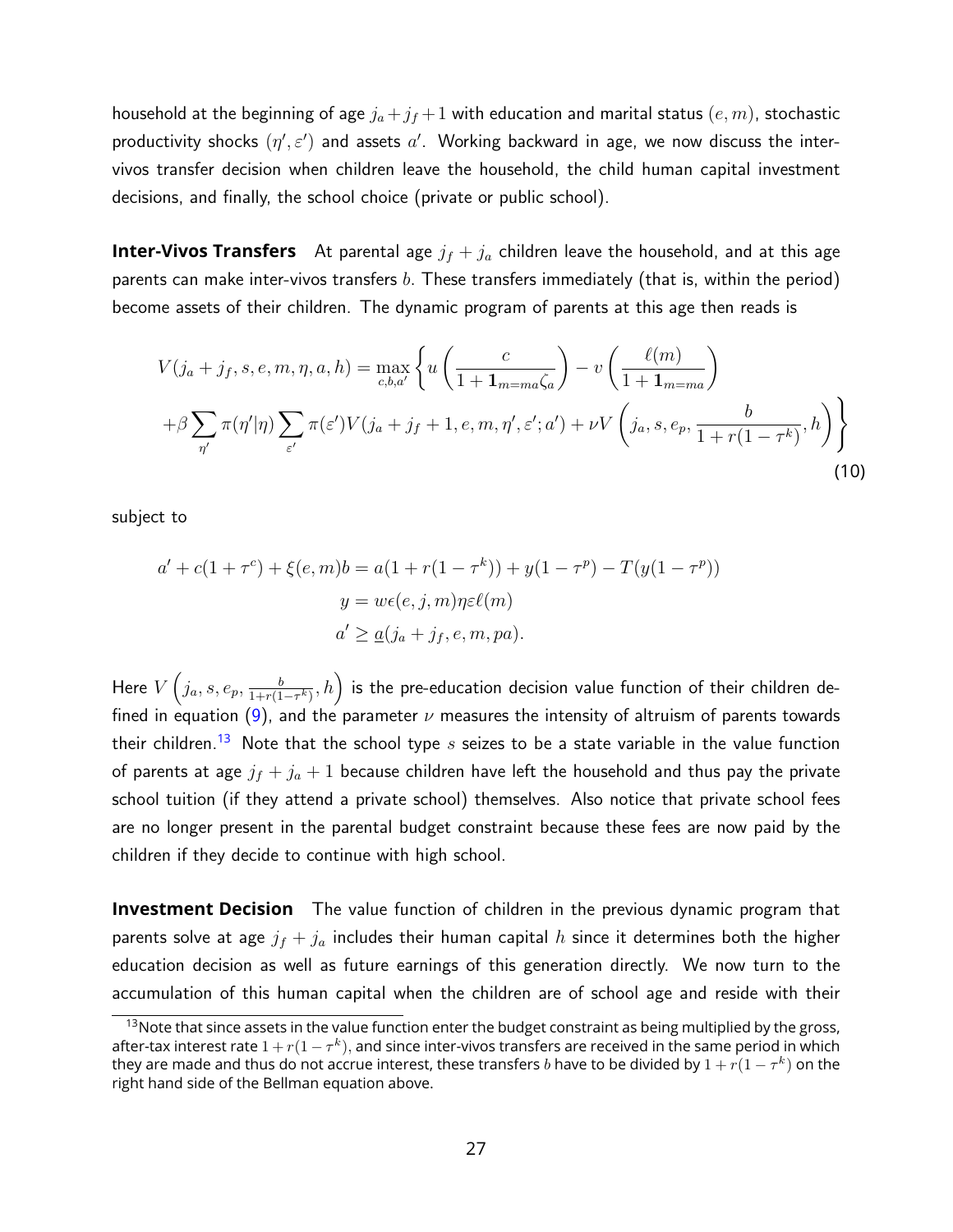parents (at parental ages  $\{j_f,...,j_f+j_a-1\}).$  During these ages parents invest resources  $i^m$ and time investments  $i^t$  into each of their  $\xi(e,m)$  children and pay private, child-age dependent per-child school tuition  $f(j - f_f, pr) > 0$  in case children attend private school. Parents derive utility from per capita consumption of its household members and suffer disutility from hours worked in the market and at home taking care of their children (rather than enjoying leisure). The dynamic program during this stage of the parental life cycle can then be written as

$$
V(j, s, e, m, \eta, \varepsilon, a, h) = \max_{c, i^{m}, i^{t}, a', h'} \left\{ u \left( \frac{c}{1 + \zeta_c \xi(e, m) + \mathbf{1}_{m = ma} \zeta_a} \right) - v \left( \frac{\ell(m) + \kappa \cdot \xi(e, m) \cdot i^{t}}{1 + \mathbf{1}_{m = ma}} \right) + \beta \sum_{\eta'} \pi(\eta'|\eta) \sum_{\varepsilon'} \psi(\varepsilon') V(j, s, e, m, \eta', \varepsilon'; a', h') \right\}
$$

subject to

$$
c(1+\tau^{c}) + a' + \xi(e, m) (i^{m} + f(j-j_{f}, s)) = a(1 + r(1-\tau^{k})) + y(1-\tau^{p}) - T(y(1-0.5\tau^{p}))
$$

$$
y = w\epsilon(e, j, m)\eta \epsilon \ell(m)
$$

$$
a' \geq -a(j, e, m, pa)
$$

$$
h' = g(j-j_{f}, s, h, i(i^{m}, i^{t}, i^{s}(j-j_{f})))
$$

The parameter  $\kappa$  is a weight on time spent with children, and reflects the possibility that reading to children carries a different disutility (or even positive utility) of time than work. Note that the sum of hours worked and time investment in children in the function  $v(\cdot)$  is divided by the number of working household members.

**Private Schooling Decision** At the very start of the parental life cycle, at age  $j_f$  and after observing the innate human capital  $h = h_0(e, m)$  of their children (and after having observed their own transitory and persistent earnings shocks  $(\eta, \varepsilon)$ ), parents decide on whether to send their children to a public or a private school. For computational tractability we assume that this decision is permanent and irreversible. The optimal choice of whether to send their children to private school depends on the initial characteristics of the parents  $(e, m, a)$  (their education, martial status and financial wealth) and trades off the cost of private school tuition throughout the child's schooling years with higher productivity in the human capital production function and thus higher human capital (and associated higher chance of attending college) as well as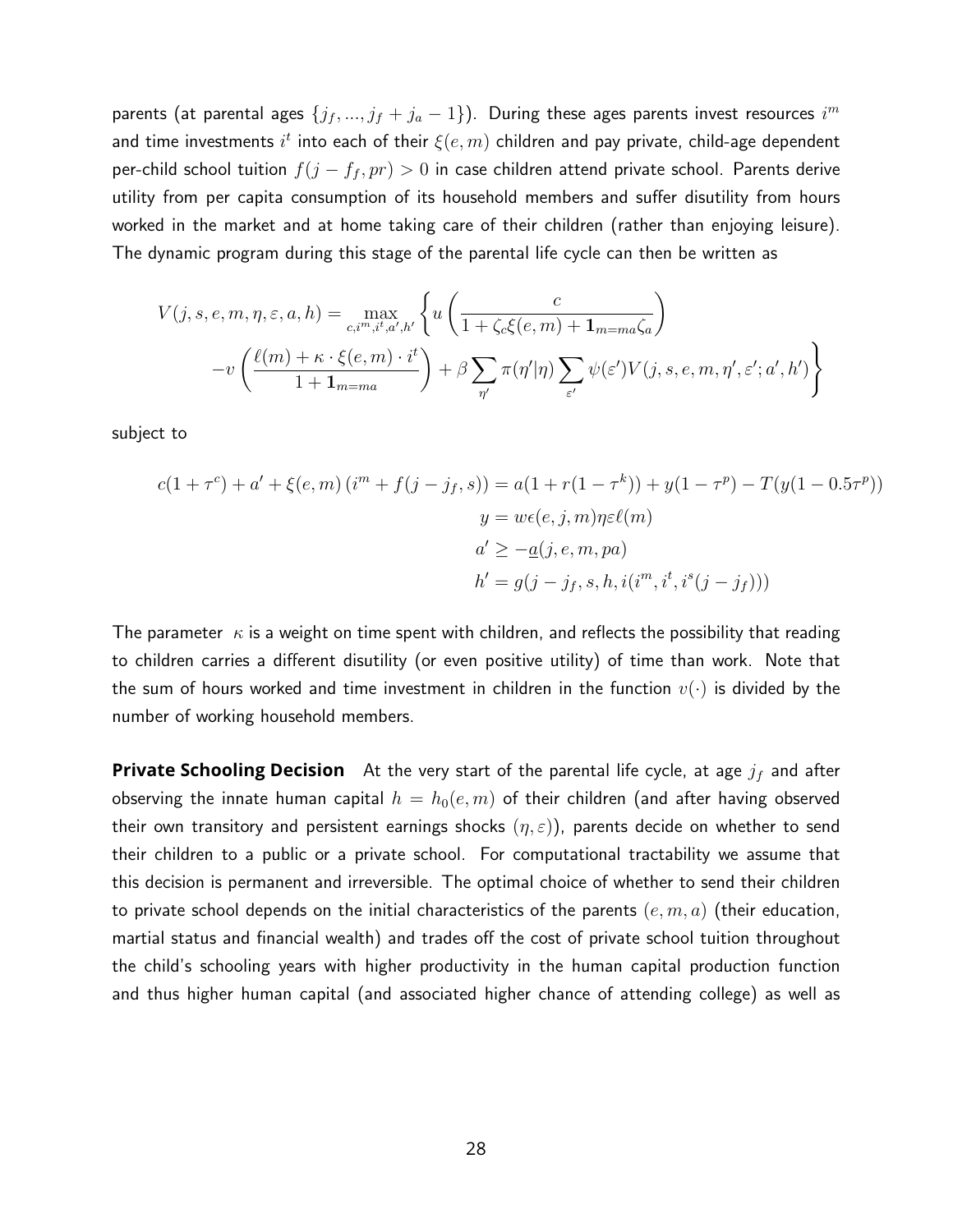ultimately, higher expected earnings of their children. The optimal choice of parents is given by  $14$ 

$$
s = \begin{cases} pu & \text{if } V(j_f, s = pu, e, m, \eta, \varepsilon; a, h_0) \ge V(j_f, s = pr, e, m, \eta, \varepsilon; a, h_0) \\ pr & \text{otherwise.} \end{cases}
$$
(11)

This education choice s then becomes a state variable in the parents' dynamic programs going forward, as described above.

### **4.3 Government**

The government runs a pension system with a balanced budget. It also finances exogenous government spending, expressed as a share of aggregate output  $G/Y$ , and aggregate education spending on public schools (for pre-tertiary and tertiary education) through consumption taxes, capital income taxes and the progressive labor income tax system  $T(y)$ . In the initial pre-Covid-19 scenario, the government budget clears by adjustment of the average labor income tax rate encoded in  $T(.)$ . In the thought experiment with school closures we hold fiscal policy constant, therefore implicitly assuming that the budget deficits or surpluses generated by a change in private behavior are absorbed by government debt which is serviced or repaid by future generations not explicitly modeled.

### **4.4 The Covid-19 Thought Experiment**

We compute an initial stationary partial equilibrium with exogenous wages and returns prior to model period  $t = 0$ . In period  $t = 0$ , the COVID-19 shock unexpectedly hits, and from that point on unfolds deterministically. That is, factor prices and fiscal policies are fixed by our partial equilibrium assumption, and households, after the initial surprise, have perfect foresight with respect to aggregate economic conditions. The COVID-19 crisis impacts the economy through an education crisis: the government temporarily closes schools, represented in the model by a temporary reduction in school investment  $i^s(j)$  into child human capital production. The reduction of  $i^s(j)$  differs by type of school s and age of the child j. We then trace out the impact of these temporary shocks on parental human capital inputs (both time and money) and intergenerational transfer decisions, as well as on the education choices, future earnings in the labor market, and ultimately, the distribution of welfare of the children generation, focusing specifically on the impact of the heterogeneity in the length of school closures by school type and

<span id="page-28-0"></span><sup>&</sup>lt;sup>14</sup>As with the children's tertiary education decision, we assume that additionally parents are hit with Extreme Value Type I (Gumbel) distributed taste shocks to smooth this discrete decision problem and turns the discrete choice into a choice probability.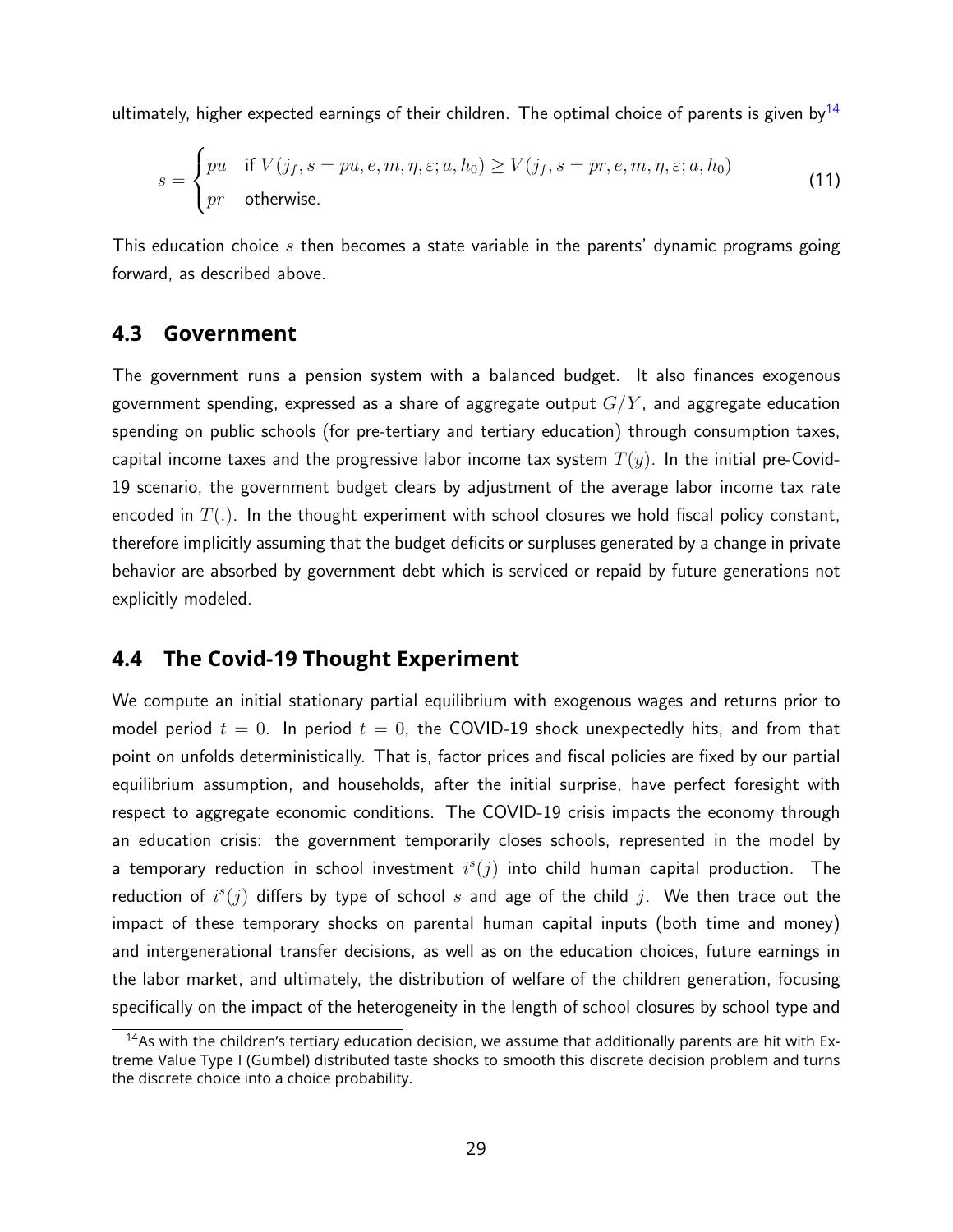the age of children. Since children in the model differ by age and the type of school they attend at the time of the shock (as well as in terms of parental characteristics), so will the long-run impact on educational attainment, future wages, and welfare.

# <span id="page-29-0"></span>**5 Calibration**

A subset of parameters is calibrated exogenously not using the model. These first stage pa-rameters are summarized in Table [6.](#page-30-0) The second stage parameters are those that are calibrated endogenously by matching moments in the data and are summarized in Table [7.](#page-31-0) We next describe in detail our choice and sources of first stage parameters and the moments we match to calibrate the second stage parameters.

## **5.1 Data**

In the first stage of calibration we use PSID data to estimate the deterministic age wage profiles and to construct the initial distribution of parents. Furthermore, we use NSLY79 data to estimate education-specific human capital gradients of the non-age related wage component. Finally, in the second stage of the calibration we use the Child Development Supplement (CDS) of the PSID, surveys I-III, to obtain empirical moments related to the child human capital and parental investments into children.

**PSID.** The initial distribution of parents by marital status, education, number of children and assets is constructed based on the four most recent PSID waves: 2011, 2013, 2015 and 2017. We use the PSID family files and keep only parents in the sample (i.e., only observations where children are present in the household). We keep only observations with positive hours and labor income of the household head. This leaves us with 7591 observations. Labor earnings and wealth are inflated to 2010 dollars using the CPI . Deterministic age wage profiles are estimated using a PSID sample from 1967 to 2013<sup>[16](#page-29-1)</sup> based on observations from both households with and without children.

**NLSY79.** We use the NLSY79 dataset provided in the replication files of [Abbott et al.](#page-54-1) [\(2019\)](#page-54-1). Following their approach, we approximate adult human capital by the test scores taken from the Armed Forces Qualification Test AFQT89.

<span id="page-29-1"></span><sup>&</sup>lt;sup>16</sup>We thank Chris Busch for helping us with the data.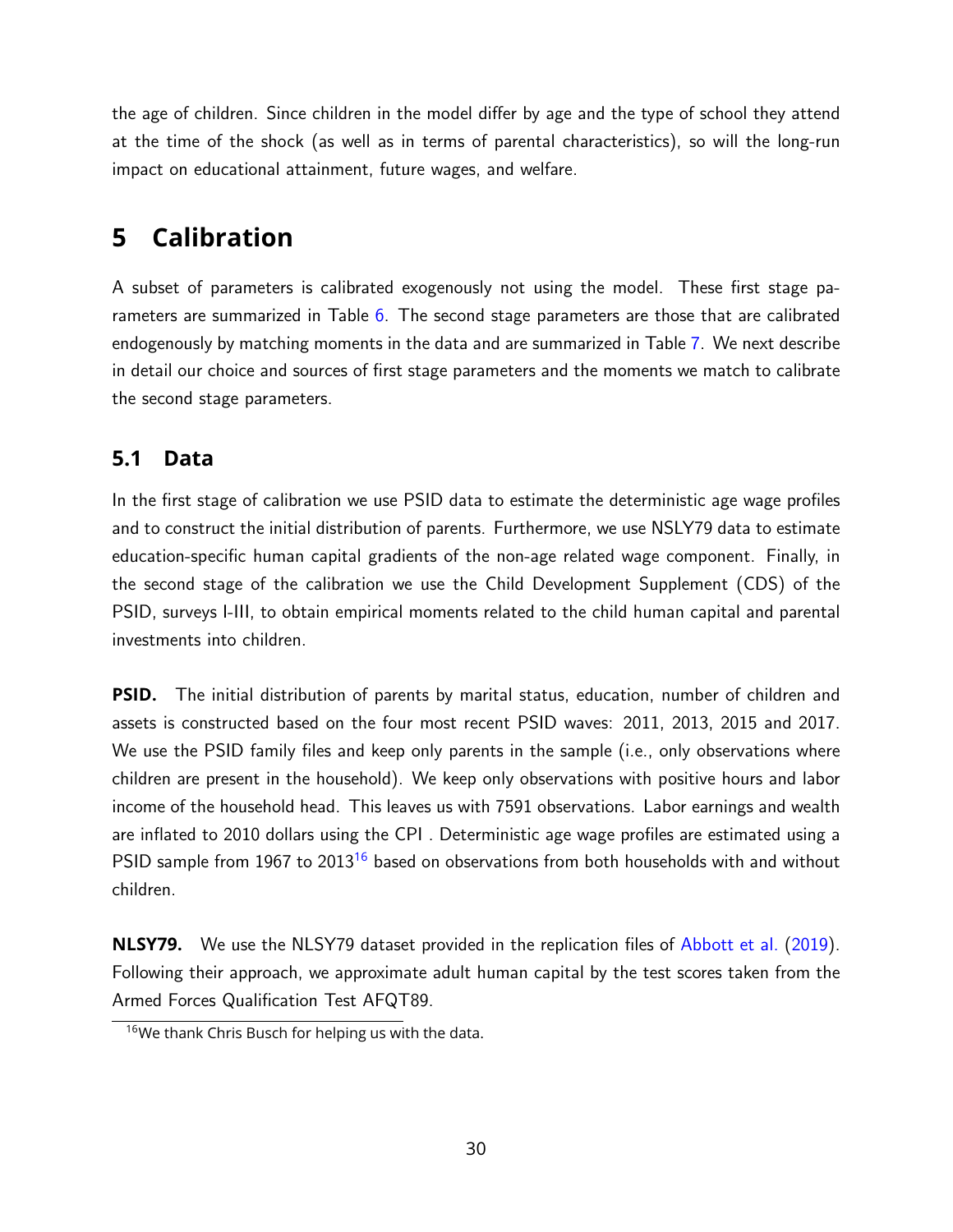## Table 6: First Stage Calibration Parameters

<span id="page-30-0"></span>

| Population<br>$\boldsymbol{0}$<br>Age at economic birth (age 4)<br>$j=0$<br>6<br>Age at beginning of econ life (age 16)<br>$\int a$<br>Age at finishing HS (age 18)<br>7<br>$j_h$<br>Age at finishing CL (age 22)<br>9<br>$\jmath_c$<br>Fertility Age (age 32)<br>14<br>$j_f$<br>31<br>Retirement Age (age 66)<br>$j_r$<br>38<br>J<br>Max. Lifetime (age 80)<br>$\xi(e, m)$<br>Fertility rates<br>PSID 2011-2017<br>see main text<br>$\Phi(j_f, e, m)$<br>Distribution of parents by martial status and<br>see main text<br>PSID 2011-2017<br>education, age $j_f$<br>Preferences<br>$\theta$<br>Relative risk aversion parameter<br>1<br>0.5<br>Curvature of labor disutility<br>$\varphi$<br><b>Labor Productivity</b><br>Age Profile<br>PSID 1968-2012<br>$\{\epsilon(j,e,m)\}\}$<br>see main text<br>Realizations of Transitory Shock<br>[0.881, 1.119]<br>PSID 1968-2012<br>$ \varepsilon_l,\varepsilon_h $<br>States of Markov process<br>[0.8226, 1.1774]<br>PSID 1968-2012<br>$[\eta_l, \eta_h]$<br>Transition probability of Markov process<br>0.0431<br>PSID 1968-2012<br>$\pi_{hl}$<br>$\chi^e$<br>Hours worked for students, as a fraction of full<br>$\{0.2, 0.5\}$<br>see main text<br>time (HS and CL)<br>Ability gradient of earnings<br>NLSY79<br>$\gamma(e,h)$<br>see main text<br>Endowments<br>4.0%<br><b>Siegel (2002)</b><br>(Annual) interest rate<br>$\,r\,$<br>Average hours worked by marital status (an-<br>${1868, 3810}$<br>PSID 2011-2017<br>l(m)<br>nual)<br>$\Phi(a j_f,e,m)$<br>Asset distr-n of parents by martial status and<br>PSID 2011-2017<br>see main text<br>education, age $j_f$<br>Borrowing limit for parents at age $j_f$<br>PSID 2011-2017<br>$\underline{a}(j_f, e, m, pa)$<br>see main text<br>Education-specific repayment amount for par-<br>see section 5.5.4<br>$\{0.006, 0.083, 0.151\}$<br>$rp(m=si,e,pa)$<br>ents: singles<br>Education-specific repayment amount for par-<br>$\{0.048, 0.129, 0.110\}$<br>$rp(m = ma, e, pa)$<br>see section 5.5.4<br>ents: couples<br>Ability/Human Capital and Education<br>$f(j < 4, s = pr)$<br>Private school tuition (primary)<br>3294\$<br>PSID CDS I-III<br>Private school tuition (secondary)<br>6588\$<br>PSID CDS I-III<br>$f(j \geq 4, s = pr)$<br>College tuition costs (annual, net of grants and<br>14756\$<br>Krueger and Ludwig (2016)<br>$\mathbf{L}$<br>subsidies)<br>College borrowing limit<br>45000\$<br>Krueger and Ludwig (2016)<br>$\underline{a}(j \in [j_h, j_c-1], co, ch)$<br>Repayment amount for children who choose<br>0.049<br>see section 5.8<br>rp(ch)<br>college<br>$\sigma^h$<br>Elast of subst b/w human capital and CES inv.<br>1<br>Cunha et al. (2010)<br>aggr.<br>$\sigma^g$<br>Elast of subst b/w public inv. and CES aggr. of<br>Kotera and Seshadri (2017)<br>2.43<br>private inv.<br>$\sigma^m$<br>Elast of subst b/w monetary and time inv.<br>Lee and Seshadri (2019)<br>1.<br>$\kappa_3^m$<br>CES share parameter of monetary and time inv.<br>0.5<br>normalization<br>(age bin 6-8)<br>Share of government input for ages 6 and older<br>$\kappa_i^s = \bar{\kappa}^s, j > 0, s \in$<br>0.676<br>Kotera and Seshadri (2017) | Parameter    | Interpretation | Value | Source (data/lit) |
|-----------------------------------------------------------------------------------------------------------------------------------------------------------------------------------------------------------------------------------------------------------------------------------------------------------------------------------------------------------------------------------------------------------------------------------------------------------------------------------------------------------------------------------------------------------------------------------------------------------------------------------------------------------------------------------------------------------------------------------------------------------------------------------------------------------------------------------------------------------------------------------------------------------------------------------------------------------------------------------------------------------------------------------------------------------------------------------------------------------------------------------------------------------------------------------------------------------------------------------------------------------------------------------------------------------------------------------------------------------------------------------------------------------------------------------------------------------------------------------------------------------------------------------------------------------------------------------------------------------------------------------------------------------------------------------------------------------------------------------------------------------------------------------------------------------------------------------------------------------------------------------------------------------------------------------------------------------------------------------------------------------------------------------------------------------------------------------------------------------------------------------------------------------------------------------------------------------------------------------------------------------------------------------------------------------------------------------------------------------------------------------------------------------------------------------------------------------------------------------------------------------------------------------------------------------------------------------------------------------------------------------------------------------------------------------------------------------------------------------------------------------------------------------------------------------------------------------------------------------------------------------------------------------------------------------------------------------------------------------------------------------------------------------------------------------------------------------------------------------------------------------------------------------------------|--------------|----------------|-------|-------------------|
|                                                                                                                                                                                                                                                                                                                                                                                                                                                                                                                                                                                                                                                                                                                                                                                                                                                                                                                                                                                                                                                                                                                                                                                                                                                                                                                                                                                                                                                                                                                                                                                                                                                                                                                                                                                                                                                                                                                                                                                                                                                                                                                                                                                                                                                                                                                                                                                                                                                                                                                                                                                                                                                                                                                                                                                                                                                                                                                                                                                                                                                                                                                                                                       |              |                |       |                   |
|                                                                                                                                                                                                                                                                                                                                                                                                                                                                                                                                                                                                                                                                                                                                                                                                                                                                                                                                                                                                                                                                                                                                                                                                                                                                                                                                                                                                                                                                                                                                                                                                                                                                                                                                                                                                                                                                                                                                                                                                                                                                                                                                                                                                                                                                                                                                                                                                                                                                                                                                                                                                                                                                                                                                                                                                                                                                                                                                                                                                                                                                                                                                                                       |              |                |       |                   |
|                                                                                                                                                                                                                                                                                                                                                                                                                                                                                                                                                                                                                                                                                                                                                                                                                                                                                                                                                                                                                                                                                                                                                                                                                                                                                                                                                                                                                                                                                                                                                                                                                                                                                                                                                                                                                                                                                                                                                                                                                                                                                                                                                                                                                                                                                                                                                                                                                                                                                                                                                                                                                                                                                                                                                                                                                                                                                                                                                                                                                                                                                                                                                                       |              |                |       |                   |
|                                                                                                                                                                                                                                                                                                                                                                                                                                                                                                                                                                                                                                                                                                                                                                                                                                                                                                                                                                                                                                                                                                                                                                                                                                                                                                                                                                                                                                                                                                                                                                                                                                                                                                                                                                                                                                                                                                                                                                                                                                                                                                                                                                                                                                                                                                                                                                                                                                                                                                                                                                                                                                                                                                                                                                                                                                                                                                                                                                                                                                                                                                                                                                       |              |                |       |                   |
|                                                                                                                                                                                                                                                                                                                                                                                                                                                                                                                                                                                                                                                                                                                                                                                                                                                                                                                                                                                                                                                                                                                                                                                                                                                                                                                                                                                                                                                                                                                                                                                                                                                                                                                                                                                                                                                                                                                                                                                                                                                                                                                                                                                                                                                                                                                                                                                                                                                                                                                                                                                                                                                                                                                                                                                                                                                                                                                                                                                                                                                                                                                                                                       |              |                |       |                   |
|                                                                                                                                                                                                                                                                                                                                                                                                                                                                                                                                                                                                                                                                                                                                                                                                                                                                                                                                                                                                                                                                                                                                                                                                                                                                                                                                                                                                                                                                                                                                                                                                                                                                                                                                                                                                                                                                                                                                                                                                                                                                                                                                                                                                                                                                                                                                                                                                                                                                                                                                                                                                                                                                                                                                                                                                                                                                                                                                                                                                                                                                                                                                                                       |              |                |       |                   |
|                                                                                                                                                                                                                                                                                                                                                                                                                                                                                                                                                                                                                                                                                                                                                                                                                                                                                                                                                                                                                                                                                                                                                                                                                                                                                                                                                                                                                                                                                                                                                                                                                                                                                                                                                                                                                                                                                                                                                                                                                                                                                                                                                                                                                                                                                                                                                                                                                                                                                                                                                                                                                                                                                                                                                                                                                                                                                                                                                                                                                                                                                                                                                                       |              |                |       |                   |
|                                                                                                                                                                                                                                                                                                                                                                                                                                                                                                                                                                                                                                                                                                                                                                                                                                                                                                                                                                                                                                                                                                                                                                                                                                                                                                                                                                                                                                                                                                                                                                                                                                                                                                                                                                                                                                                                                                                                                                                                                                                                                                                                                                                                                                                                                                                                                                                                                                                                                                                                                                                                                                                                                                                                                                                                                                                                                                                                                                                                                                                                                                                                                                       |              |                |       |                   |
|                                                                                                                                                                                                                                                                                                                                                                                                                                                                                                                                                                                                                                                                                                                                                                                                                                                                                                                                                                                                                                                                                                                                                                                                                                                                                                                                                                                                                                                                                                                                                                                                                                                                                                                                                                                                                                                                                                                                                                                                                                                                                                                                                                                                                                                                                                                                                                                                                                                                                                                                                                                                                                                                                                                                                                                                                                                                                                                                                                                                                                                                                                                                                                       |              |                |       |                   |
|                                                                                                                                                                                                                                                                                                                                                                                                                                                                                                                                                                                                                                                                                                                                                                                                                                                                                                                                                                                                                                                                                                                                                                                                                                                                                                                                                                                                                                                                                                                                                                                                                                                                                                                                                                                                                                                                                                                                                                                                                                                                                                                                                                                                                                                                                                                                                                                                                                                                                                                                                                                                                                                                                                                                                                                                                                                                                                                                                                                                                                                                                                                                                                       |              |                |       |                   |
|                                                                                                                                                                                                                                                                                                                                                                                                                                                                                                                                                                                                                                                                                                                                                                                                                                                                                                                                                                                                                                                                                                                                                                                                                                                                                                                                                                                                                                                                                                                                                                                                                                                                                                                                                                                                                                                                                                                                                                                                                                                                                                                                                                                                                                                                                                                                                                                                                                                                                                                                                                                                                                                                                                                                                                                                                                                                                                                                                                                                                                                                                                                                                                       |              |                |       |                   |
|                                                                                                                                                                                                                                                                                                                                                                                                                                                                                                                                                                                                                                                                                                                                                                                                                                                                                                                                                                                                                                                                                                                                                                                                                                                                                                                                                                                                                                                                                                                                                                                                                                                                                                                                                                                                                                                                                                                                                                                                                                                                                                                                                                                                                                                                                                                                                                                                                                                                                                                                                                                                                                                                                                                                                                                                                                                                                                                                                                                                                                                                                                                                                                       |              |                |       |                   |
|                                                                                                                                                                                                                                                                                                                                                                                                                                                                                                                                                                                                                                                                                                                                                                                                                                                                                                                                                                                                                                                                                                                                                                                                                                                                                                                                                                                                                                                                                                                                                                                                                                                                                                                                                                                                                                                                                                                                                                                                                                                                                                                                                                                                                                                                                                                                                                                                                                                                                                                                                                                                                                                                                                                                                                                                                                                                                                                                                                                                                                                                                                                                                                       |              |                |       |                   |
|                                                                                                                                                                                                                                                                                                                                                                                                                                                                                                                                                                                                                                                                                                                                                                                                                                                                                                                                                                                                                                                                                                                                                                                                                                                                                                                                                                                                                                                                                                                                                                                                                                                                                                                                                                                                                                                                                                                                                                                                                                                                                                                                                                                                                                                                                                                                                                                                                                                                                                                                                                                                                                                                                                                                                                                                                                                                                                                                                                                                                                                                                                                                                                       |              |                |       |                   |
|                                                                                                                                                                                                                                                                                                                                                                                                                                                                                                                                                                                                                                                                                                                                                                                                                                                                                                                                                                                                                                                                                                                                                                                                                                                                                                                                                                                                                                                                                                                                                                                                                                                                                                                                                                                                                                                                                                                                                                                                                                                                                                                                                                                                                                                                                                                                                                                                                                                                                                                                                                                                                                                                                                                                                                                                                                                                                                                                                                                                                                                                                                                                                                       |              |                |       |                   |
|                                                                                                                                                                                                                                                                                                                                                                                                                                                                                                                                                                                                                                                                                                                                                                                                                                                                                                                                                                                                                                                                                                                                                                                                                                                                                                                                                                                                                                                                                                                                                                                                                                                                                                                                                                                                                                                                                                                                                                                                                                                                                                                                                                                                                                                                                                                                                                                                                                                                                                                                                                                                                                                                                                                                                                                                                                                                                                                                                                                                                                                                                                                                                                       |              |                |       |                   |
|                                                                                                                                                                                                                                                                                                                                                                                                                                                                                                                                                                                                                                                                                                                                                                                                                                                                                                                                                                                                                                                                                                                                                                                                                                                                                                                                                                                                                                                                                                                                                                                                                                                                                                                                                                                                                                                                                                                                                                                                                                                                                                                                                                                                                                                                                                                                                                                                                                                                                                                                                                                                                                                                                                                                                                                                                                                                                                                                                                                                                                                                                                                                                                       |              |                |       |                   |
|                                                                                                                                                                                                                                                                                                                                                                                                                                                                                                                                                                                                                                                                                                                                                                                                                                                                                                                                                                                                                                                                                                                                                                                                                                                                                                                                                                                                                                                                                                                                                                                                                                                                                                                                                                                                                                                                                                                                                                                                                                                                                                                                                                                                                                                                                                                                                                                                                                                                                                                                                                                                                                                                                                                                                                                                                                                                                                                                                                                                                                                                                                                                                                       |              |                |       |                   |
|                                                                                                                                                                                                                                                                                                                                                                                                                                                                                                                                                                                                                                                                                                                                                                                                                                                                                                                                                                                                                                                                                                                                                                                                                                                                                                                                                                                                                                                                                                                                                                                                                                                                                                                                                                                                                                                                                                                                                                                                                                                                                                                                                                                                                                                                                                                                                                                                                                                                                                                                                                                                                                                                                                                                                                                                                                                                                                                                                                                                                                                                                                                                                                       |              |                |       |                   |
|                                                                                                                                                                                                                                                                                                                                                                                                                                                                                                                                                                                                                                                                                                                                                                                                                                                                                                                                                                                                                                                                                                                                                                                                                                                                                                                                                                                                                                                                                                                                                                                                                                                                                                                                                                                                                                                                                                                                                                                                                                                                                                                                                                                                                                                                                                                                                                                                                                                                                                                                                                                                                                                                                                                                                                                                                                                                                                                                                                                                                                                                                                                                                                       |              |                |       |                   |
|                                                                                                                                                                                                                                                                                                                                                                                                                                                                                                                                                                                                                                                                                                                                                                                                                                                                                                                                                                                                                                                                                                                                                                                                                                                                                                                                                                                                                                                                                                                                                                                                                                                                                                                                                                                                                                                                                                                                                                                                                                                                                                                                                                                                                                                                                                                                                                                                                                                                                                                                                                                                                                                                                                                                                                                                                                                                                                                                                                                                                                                                                                                                                                       |              |                |       |                   |
|                                                                                                                                                                                                                                                                                                                                                                                                                                                                                                                                                                                                                                                                                                                                                                                                                                                                                                                                                                                                                                                                                                                                                                                                                                                                                                                                                                                                                                                                                                                                                                                                                                                                                                                                                                                                                                                                                                                                                                                                                                                                                                                                                                                                                                                                                                                                                                                                                                                                                                                                                                                                                                                                                                                                                                                                                                                                                                                                                                                                                                                                                                                                                                       |              |                |       |                   |
|                                                                                                                                                                                                                                                                                                                                                                                                                                                                                                                                                                                                                                                                                                                                                                                                                                                                                                                                                                                                                                                                                                                                                                                                                                                                                                                                                                                                                                                                                                                                                                                                                                                                                                                                                                                                                                                                                                                                                                                                                                                                                                                                                                                                                                                                                                                                                                                                                                                                                                                                                                                                                                                                                                                                                                                                                                                                                                                                                                                                                                                                                                                                                                       |              |                |       |                   |
|                                                                                                                                                                                                                                                                                                                                                                                                                                                                                                                                                                                                                                                                                                                                                                                                                                                                                                                                                                                                                                                                                                                                                                                                                                                                                                                                                                                                                                                                                                                                                                                                                                                                                                                                                                                                                                                                                                                                                                                                                                                                                                                                                                                                                                                                                                                                                                                                                                                                                                                                                                                                                                                                                                                                                                                                                                                                                                                                                                                                                                                                                                                                                                       |              |                |       |                   |
|                                                                                                                                                                                                                                                                                                                                                                                                                                                                                                                                                                                                                                                                                                                                                                                                                                                                                                                                                                                                                                                                                                                                                                                                                                                                                                                                                                                                                                                                                                                                                                                                                                                                                                                                                                                                                                                                                                                                                                                                                                                                                                                                                                                                                                                                                                                                                                                                                                                                                                                                                                                                                                                                                                                                                                                                                                                                                                                                                                                                                                                                                                                                                                       |              |                |       |                   |
|                                                                                                                                                                                                                                                                                                                                                                                                                                                                                                                                                                                                                                                                                                                                                                                                                                                                                                                                                                                                                                                                                                                                                                                                                                                                                                                                                                                                                                                                                                                                                                                                                                                                                                                                                                                                                                                                                                                                                                                                                                                                                                                                                                                                                                                                                                                                                                                                                                                                                                                                                                                                                                                                                                                                                                                                                                                                                                                                                                                                                                                                                                                                                                       |              |                |       |                   |
|                                                                                                                                                                                                                                                                                                                                                                                                                                                                                                                                                                                                                                                                                                                                                                                                                                                                                                                                                                                                                                                                                                                                                                                                                                                                                                                                                                                                                                                                                                                                                                                                                                                                                                                                                                                                                                                                                                                                                                                                                                                                                                                                                                                                                                                                                                                                                                                                                                                                                                                                                                                                                                                                                                                                                                                                                                                                                                                                                                                                                                                                                                                                                                       |              |                |       |                   |
|                                                                                                                                                                                                                                                                                                                                                                                                                                                                                                                                                                                                                                                                                                                                                                                                                                                                                                                                                                                                                                                                                                                                                                                                                                                                                                                                                                                                                                                                                                                                                                                                                                                                                                                                                                                                                                                                                                                                                                                                                                                                                                                                                                                                                                                                                                                                                                                                                                                                                                                                                                                                                                                                                                                                                                                                                                                                                                                                                                                                                                                                                                                                                                       |              |                |       |                   |
|                                                                                                                                                                                                                                                                                                                                                                                                                                                                                                                                                                                                                                                                                                                                                                                                                                                                                                                                                                                                                                                                                                                                                                                                                                                                                                                                                                                                                                                                                                                                                                                                                                                                                                                                                                                                                                                                                                                                                                                                                                                                                                                                                                                                                                                                                                                                                                                                                                                                                                                                                                                                                                                                                                                                                                                                                                                                                                                                                                                                                                                                                                                                                                       |              |                |       |                   |
|                                                                                                                                                                                                                                                                                                                                                                                                                                                                                                                                                                                                                                                                                                                                                                                                                                                                                                                                                                                                                                                                                                                                                                                                                                                                                                                                                                                                                                                                                                                                                                                                                                                                                                                                                                                                                                                                                                                                                                                                                                                                                                                                                                                                                                                                                                                                                                                                                                                                                                                                                                                                                                                                                                                                                                                                                                                                                                                                                                                                                                                                                                                                                                       |              |                |       |                   |
|                                                                                                                                                                                                                                                                                                                                                                                                                                                                                                                                                                                                                                                                                                                                                                                                                                                                                                                                                                                                                                                                                                                                                                                                                                                                                                                                                                                                                                                                                                                                                                                                                                                                                                                                                                                                                                                                                                                                                                                                                                                                                                                                                                                                                                                                                                                                                                                                                                                                                                                                                                                                                                                                                                                                                                                                                                                                                                                                                                                                                                                                                                                                                                       |              |                |       |                   |
|                                                                                                                                                                                                                                                                                                                                                                                                                                                                                                                                                                                                                                                                                                                                                                                                                                                                                                                                                                                                                                                                                                                                                                                                                                                                                                                                                                                                                                                                                                                                                                                                                                                                                                                                                                                                                                                                                                                                                                                                                                                                                                                                                                                                                                                                                                                                                                                                                                                                                                                                                                                                                                                                                                                                                                                                                                                                                                                                                                                                                                                                                                                                                                       |              |                |       |                   |
|                                                                                                                                                                                                                                                                                                                                                                                                                                                                                                                                                                                                                                                                                                                                                                                                                                                                                                                                                                                                                                                                                                                                                                                                                                                                                                                                                                                                                                                                                                                                                                                                                                                                                                                                                                                                                                                                                                                                                                                                                                                                                                                                                                                                                                                                                                                                                                                                                                                                                                                                                                                                                                                                                                                                                                                                                                                                                                                                                                                                                                                                                                                                                                       |              |                |       |                   |
|                                                                                                                                                                                                                                                                                                                                                                                                                                                                                                                                                                                                                                                                                                                                                                                                                                                                                                                                                                                                                                                                                                                                                                                                                                                                                                                                                                                                                                                                                                                                                                                                                                                                                                                                                                                                                                                                                                                                                                                                                                                                                                                                                                                                                                                                                                                                                                                                                                                                                                                                                                                                                                                                                                                                                                                                                                                                                                                                                                                                                                                                                                                                                                       |              |                |       |                   |
|                                                                                                                                                                                                                                                                                                                                                                                                                                                                                                                                                                                                                                                                                                                                                                                                                                                                                                                                                                                                                                                                                                                                                                                                                                                                                                                                                                                                                                                                                                                                                                                                                                                                                                                                                                                                                                                                                                                                                                                                                                                                                                                                                                                                                                                                                                                                                                                                                                                                                                                                                                                                                                                                                                                                                                                                                                                                                                                                                                                                                                                                                                                                                                       |              |                |       |                   |
|                                                                                                                                                                                                                                                                                                                                                                                                                                                                                                                                                                                                                                                                                                                                                                                                                                                                                                                                                                                                                                                                                                                                                                                                                                                                                                                                                                                                                                                                                                                                                                                                                                                                                                                                                                                                                                                                                                                                                                                                                                                                                                                                                                                                                                                                                                                                                                                                                                                                                                                                                                                                                                                                                                                                                                                                                                                                                                                                                                                                                                                                                                                                                                       |              |                |       |                   |
|                                                                                                                                                                                                                                                                                                                                                                                                                                                                                                                                                                                                                                                                                                                                                                                                                                                                                                                                                                                                                                                                                                                                                                                                                                                                                                                                                                                                                                                                                                                                                                                                                                                                                                                                                                                                                                                                                                                                                                                                                                                                                                                                                                                                                                                                                                                                                                                                                                                                                                                                                                                                                                                                                                                                                                                                                                                                                                                                                                                                                                                                                                                                                                       |              |                |       |                   |
|                                                                                                                                                                                                                                                                                                                                                                                                                                                                                                                                                                                                                                                                                                                                                                                                                                                                                                                                                                                                                                                                                                                                                                                                                                                                                                                                                                                                                                                                                                                                                                                                                                                                                                                                                                                                                                                                                                                                                                                                                                                                                                                                                                                                                                                                                                                                                                                                                                                                                                                                                                                                                                                                                                                                                                                                                                                                                                                                                                                                                                                                                                                                                                       |              |                |       |                   |
|                                                                                                                                                                                                                                                                                                                                                                                                                                                                                                                                                                                                                                                                                                                                                                                                                                                                                                                                                                                                                                                                                                                                                                                                                                                                                                                                                                                                                                                                                                                                                                                                                                                                                                                                                                                                                                                                                                                                                                                                                                                                                                                                                                                                                                                                                                                                                                                                                                                                                                                                                                                                                                                                                                                                                                                                                                                                                                                                                                                                                                                                                                                                                                       |              |                |       |                   |
|                                                                                                                                                                                                                                                                                                                                                                                                                                                                                                                                                                                                                                                                                                                                                                                                                                                                                                                                                                                                                                                                                                                                                                                                                                                                                                                                                                                                                                                                                                                                                                                                                                                                                                                                                                                                                                                                                                                                                                                                                                                                                                                                                                                                                                                                                                                                                                                                                                                                                                                                                                                                                                                                                                                                                                                                                                                                                                                                                                                                                                                                                                                                                                       |              |                |       |                   |
|                                                                                                                                                                                                                                                                                                                                                                                                                                                                                                                                                                                                                                                                                                                                                                                                                                                                                                                                                                                                                                                                                                                                                                                                                                                                                                                                                                                                                                                                                                                                                                                                                                                                                                                                                                                                                                                                                                                                                                                                                                                                                                                                                                                                                                                                                                                                                                                                                                                                                                                                                                                                                                                                                                                                                                                                                                                                                                                                                                                                                                                                                                                                                                       |              |                |       |                   |
|                                                                                                                                                                                                                                                                                                                                                                                                                                                                                                                                                                                                                                                                                                                                                                                                                                                                                                                                                                                                                                                                                                                                                                                                                                                                                                                                                                                                                                                                                                                                                                                                                                                                                                                                                                                                                                                                                                                                                                                                                                                                                                                                                                                                                                                                                                                                                                                                                                                                                                                                                                                                                                                                                                                                                                                                                                                                                                                                                                                                                                                                                                                                                                       |              |                |       |                   |
|                                                                                                                                                                                                                                                                                                                                                                                                                                                                                                                                                                                                                                                                                                                                                                                                                                                                                                                                                                                                                                                                                                                                                                                                                                                                                                                                                                                                                                                                                                                                                                                                                                                                                                                                                                                                                                                                                                                                                                                                                                                                                                                                                                                                                                                                                                                                                                                                                                                                                                                                                                                                                                                                                                                                                                                                                                                                                                                                                                                                                                                                                                                                                                       |              |                |       |                   |
|                                                                                                                                                                                                                                                                                                                                                                                                                                                                                                                                                                                                                                                                                                                                                                                                                                                                                                                                                                                                                                                                                                                                                                                                                                                                                                                                                                                                                                                                                                                                                                                                                                                                                                                                                                                                                                                                                                                                                                                                                                                                                                                                                                                                                                                                                                                                                                                                                                                                                                                                                                                                                                                                                                                                                                                                                                                                                                                                                                                                                                                                                                                                                                       |              |                |       |                   |
|                                                                                                                                                                                                                                                                                                                                                                                                                                                                                                                                                                                                                                                                                                                                                                                                                                                                                                                                                                                                                                                                                                                                                                                                                                                                                                                                                                                                                                                                                                                                                                                                                                                                                                                                                                                                                                                                                                                                                                                                                                                                                                                                                                                                                                                                                                                                                                                                                                                                                                                                                                                                                                                                                                                                                                                                                                                                                                                                                                                                                                                                                                                                                                       |              |                |       |                   |
|                                                                                                                                                                                                                                                                                                                                                                                                                                                                                                                                                                                                                                                                                                                                                                                                                                                                                                                                                                                                                                                                                                                                                                                                                                                                                                                                                                                                                                                                                                                                                                                                                                                                                                                                                                                                                                                                                                                                                                                                                                                                                                                                                                                                                                                                                                                                                                                                                                                                                                                                                                                                                                                                                                                                                                                                                                                                                                                                                                                                                                                                                                                                                                       |              |                |       |                   |
|                                                                                                                                                                                                                                                                                                                                                                                                                                                                                                                                                                                                                                                                                                                                                                                                                                                                                                                                                                                                                                                                                                                                                                                                                                                                                                                                                                                                                                                                                                                                                                                                                                                                                                                                                                                                                                                                                                                                                                                                                                                                                                                                                                                                                                                                                                                                                                                                                                                                                                                                                                                                                                                                                                                                                                                                                                                                                                                                                                                                                                                                                                                                                                       |              |                |       |                   |
|                                                                                                                                                                                                                                                                                                                                                                                                                                                                                                                                                                                                                                                                                                                                                                                                                                                                                                                                                                                                                                                                                                                                                                                                                                                                                                                                                                                                                                                                                                                                                                                                                                                                                                                                                                                                                                                                                                                                                                                                                                                                                                                                                                                                                                                                                                                                                                                                                                                                                                                                                                                                                                                                                                                                                                                                                                                                                                                                                                                                                                                                                                                                                                       |              |                |       |                   |
|                                                                                                                                                                                                                                                                                                                                                                                                                                                                                                                                                                                                                                                                                                                                                                                                                                                                                                                                                                                                                                                                                                                                                                                                                                                                                                                                                                                                                                                                                                                                                                                                                                                                                                                                                                                                                                                                                                                                                                                                                                                                                                                                                                                                                                                                                                                                                                                                                                                                                                                                                                                                                                                                                                                                                                                                                                                                                                                                                                                                                                                                                                                                                                       | $\{pr, pu\}$ |                |       |                   |
| $\Phi(h(j = 0)   e_p, y_p, a_p)$<br>Innate ability dist-n of children by parental<br>PSID CDS I<br>see main text                                                                                                                                                                                                                                                                                                                                                                                                                                                                                                                                                                                                                                                                                                                                                                                                                                                                                                                                                                                                                                                                                                                                                                                                                                                                                                                                                                                                                                                                                                                                                                                                                                                                                                                                                                                                                                                                                                                                                                                                                                                                                                                                                                                                                                                                                                                                                                                                                                                                                                                                                                                                                                                                                                                                                                                                                                                                                                                                                                                                                                                      |              |                |       |                   |
| char-s                                                                                                                                                                                                                                                                                                                                                                                                                                                                                                                                                                                                                                                                                                                                                                                                                                                                                                                                                                                                                                                                                                                                                                                                                                                                                                                                                                                                                                                                                                                                                                                                                                                                                                                                                                                                                                                                                                                                                                                                                                                                                                                                                                                                                                                                                                                                                                                                                                                                                                                                                                                                                                                                                                                                                                                                                                                                                                                                                                                                                                                                                                                                                                |              |                |       |                   |
| Normalization parameter of initial dist-n of ini-<br>0.1248<br>PSID CDS I-III<br>$h_0$                                                                                                                                                                                                                                                                                                                                                                                                                                                                                                                                                                                                                                                                                                                                                                                                                                                                                                                                                                                                                                                                                                                                                                                                                                                                                                                                                                                                                                                                                                                                                                                                                                                                                                                                                                                                                                                                                                                                                                                                                                                                                                                                                                                                                                                                                                                                                                                                                                                                                                                                                                                                                                                                                                                                                                                                                                                                                                                                                                                                                                                                                |              |                |       |                   |
| tial ability                                                                                                                                                                                                                                                                                                                                                                                                                                                                                                                                                                                                                                                                                                                                                                                                                                                                                                                                                                                                                                                                                                                                                                                                                                                                                                                                                                                                                                                                                                                                                                                                                                                                                                                                                                                                                                                                                                                                                                                                                                                                                                                                                                                                                                                                                                                                                                                                                                                                                                                                                                                                                                                                                                                                                                                                                                                                                                                                                                                                                                                                                                                                                          |              |                |       |                   |
| Government policy                                                                                                                                                                                                                                                                                                                                                                                                                                                                                                                                                                                                                                                                                                                                                                                                                                                                                                                                                                                                                                                                                                                                                                                                                                                                                                                                                                                                                                                                                                                                                                                                                                                                                                                                                                                                                                                                                                                                                                                                                                                                                                                                                                                                                                                                                                                                                                                                                                                                                                                                                                                                                                                                                                                                                                                                                                                                                                                                                                                                                                                                                                                                                     |              |                |       |                   |
| $6,299\$ $15$<br>$i_j^s$<br>Public pre-college education spending by age<br>UNESCO (1999-2005)                                                                                                                                                                                                                                                                                                                                                                                                                                                                                                                                                                                                                                                                                                                                                                                                                                                                                                                                                                                                                                                                                                                                                                                                                                                                                                                                                                                                                                                                                                                                                                                                                                                                                                                                                                                                                                                                                                                                                                                                                                                                                                                                                                                                                                                                                                                                                                                                                                                                                                                                                                                                                                                                                                                                                                                                                                                                                                                                                                                                                                                                        |              |                |       |                   |
| <b>Consumption Tax Rate</b><br>5.0%<br>legislation<br>$\tau_c$                                                                                                                                                                                                                                                                                                                                                                                                                                                                                                                                                                                                                                                                                                                                                                                                                                                                                                                                                                                                                                                                                                                                                                                                                                                                                                                                                                                                                                                                                                                                                                                                                                                                                                                                                                                                                                                                                                                                                                                                                                                                                                                                                                                                                                                                                                                                                                                                                                                                                                                                                                                                                                                                                                                                                                                                                                                                                                                                                                                                                                                                                                        |              |                |       |                   |
| 20%<br>Capital Income Tax Rate<br>legislation<br>$\tilde{\tau}_k$                                                                                                                                                                                                                                                                                                                                                                                                                                                                                                                                                                                                                                                                                                                                                                                                                                                                                                                                                                                                                                                                                                                                                                                                                                                                                                                                                                                                                                                                                                                                                                                                                                                                                                                                                                                                                                                                                                                                                                                                                                                                                                                                                                                                                                                                                                                                                                                                                                                                                                                                                                                                                                                                                                                                                                                                                                                                                                                                                                                                                                                                                                     |              |                |       |                   |
| $\tau^p$<br>Soc Sec Payroll Tax<br>12.4%<br>legislation                                                                                                                                                                                                                                                                                                                                                                                                                                                                                                                                                                                                                                                                                                                                                                                                                                                                                                                                                                                                                                                                                                                                                                                                                                                                                                                                                                                                                                                                                                                                                                                                                                                                                                                                                                                                                                                                                                                                                                                                                                                                                                                                                                                                                                                                                                                                                                                                                                                                                                                                                                                                                                                                                                                                                                                                                                                                                                                                                                                                                                                                                                               |              |                |       |                   |
| G/Y<br>Government consumption to GDP<br>13.8%<br>current value                                                                                                                                                                                                                                                                                                                                                                                                                                                                                                                                                                                                                                                                                                                                                                                                                                                                                                                                                                                                                                                                                                                                                                                                                                                                                                                                                                                                                                                                                                                                                                                                                                                                                                                                                                                                                                                                                                                                                                                                                                                                                                                                                                                                                                                                                                                                                                                                                                                                                                                                                                                                                                                                                                                                                                                                                                                                                                                                                                                                                                                                                                        |              |                |       |                   |

*Notes:* First stage parameters calibrated exogenously by reference to other studies and data.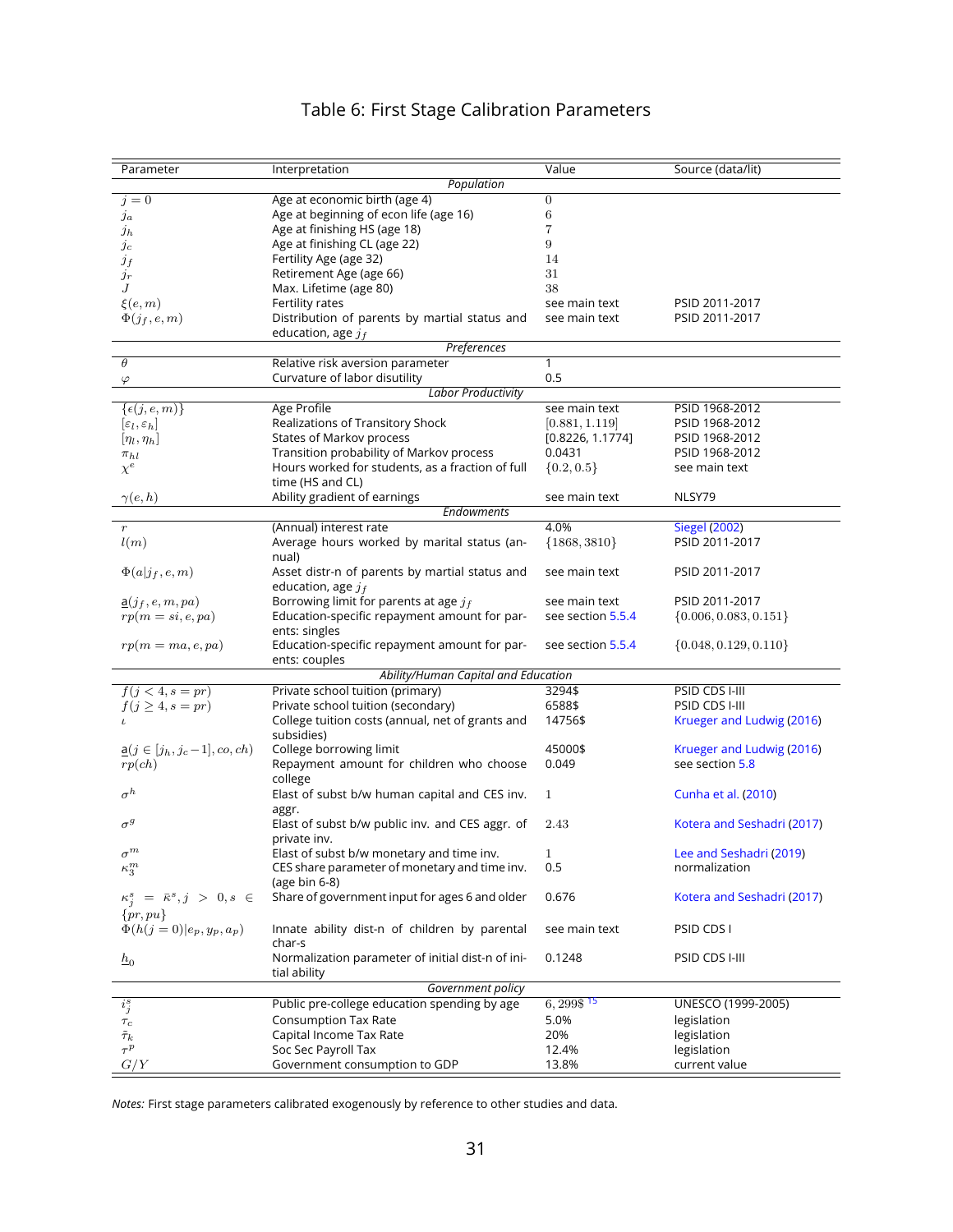<span id="page-31-0"></span>

| Parameter                                                                              | Interpretation                                                                                         | Value                       |
|----------------------------------------------------------------------------------------|--------------------------------------------------------------------------------------------------------|-----------------------------|
|                                                                                        | Preferences                                                                                            |                             |
| $\overline{\beta}$                                                                     | Time discount rate (target: asset to income ratio, age 25-60)                                          | 0.9773                      |
| $\nu$                                                                                  | Altruism parameter (target: average IVT transfer per child)                                            | 0.7755                      |
|                                                                                        | <b>Labor Productivity</b>                                                                              |                             |
| $\rho_0(e)$                                                                            | Normalization parameter (target: $\mathbb{E}[\gamma(h \mid e)] = 1$ )                                  | $[0.2965, 0.0497, -0.2514]$ |
|                                                                                        | Human Capital and Education                                                                            |                             |
| $\kappa$                                                                               | Utility weight on time inv. (target: average time inv.)                                                | 1.1024                      |
| $\alpha_0^{\kappa^h}$                                                                  | Slope parameter of $\ln\left(\frac{1-\kappa^h(j)}{\kappa^h(j)}\right)$ (target: average monetary inv.) | $-0.3988$                   |
| $\{\alpha_1^{\kappa^h} \alpha_2^{\kappa^h}\}$<br>$\alpha_1^{\kappa^m}$<br>$\kappa_0^g$ | Age-dependency of $\kappa^h$ (target: slope of time inv.)                                              | $\{0.2465, 0.0020\}$        |
|                                                                                        | Age-dependency of $\kappa^m$ (target: slope of money inv.)                                             | 0.1493                      |
|                                                                                        | Share of government input for age bin 4-6 (target: average time inv.                                   | 0.5554                      |
|                                                                                        | age bin 4-6)                                                                                           |                             |
| $\mathcal{B}^s$                                                                        | Productivity parameter for $s = pr$ (target: fraction of group $s = pr$ )                              | 1.5103                      |
| $\bar{A}$                                                                              | Investment scale parameter (target: average HK at age $j_a$ )                                          | 1.1906                      |
| $\tilde{A}$                                                                            | Investment scale parameter for $e = hs$ , $j = ja$ (target: average HK                                 | 1.0657                      |
|                                                                                        | at age $j_{a+1}$ )                                                                                     |                             |
| $\phi$                                                                                 | utility costs $e = hs$ (target: fraction of group $e = hs$ )                                           | $-2.2373$                   |
| $\vartheta(s = pr, e_p = no) =$                                                        | utility cost shifter $s = pr, e^p = no \wedge e^p = hs$ (target: conditional                           | 0.6588                      |
| $\vartheta(s=pr, e_p=hs)$                                                              | fraction of group $s = pr$ )                                                                           |                             |
| $\tilde{\varrho}(e_p \, = \, no) \, = \, \tilde{\varrho}(e_p \, = \,$                  | utility costs $e = co, e^p = no \wedge e^p = hs$ (target: fraction of group                            | $-0.9782$                   |
| hs)                                                                                    | $e = co$                                                                                               |                             |
| $\tilde{\varrho}(e_p=co)$                                                              | utility costs $e = co, e_p = co$ (target: conditional fraction of group                                | $-1.0493$                   |
|                                                                                        | $e = co$                                                                                               |                             |
|                                                                                        | Government policy                                                                                      |                             |
| $\lambda$                                                                              | Level parameter of HSV tax function (balance gyt budget)                                               | 0.8933                      |
| $\rho^p$                                                                               | Pension replacement rate (balance socsec budget)                                                       | 0.1893                      |

# Table 7: Second Stage Calibration Parameters

*Notes:* Second stage parameters calibrated endogenously by targeting selected data moments.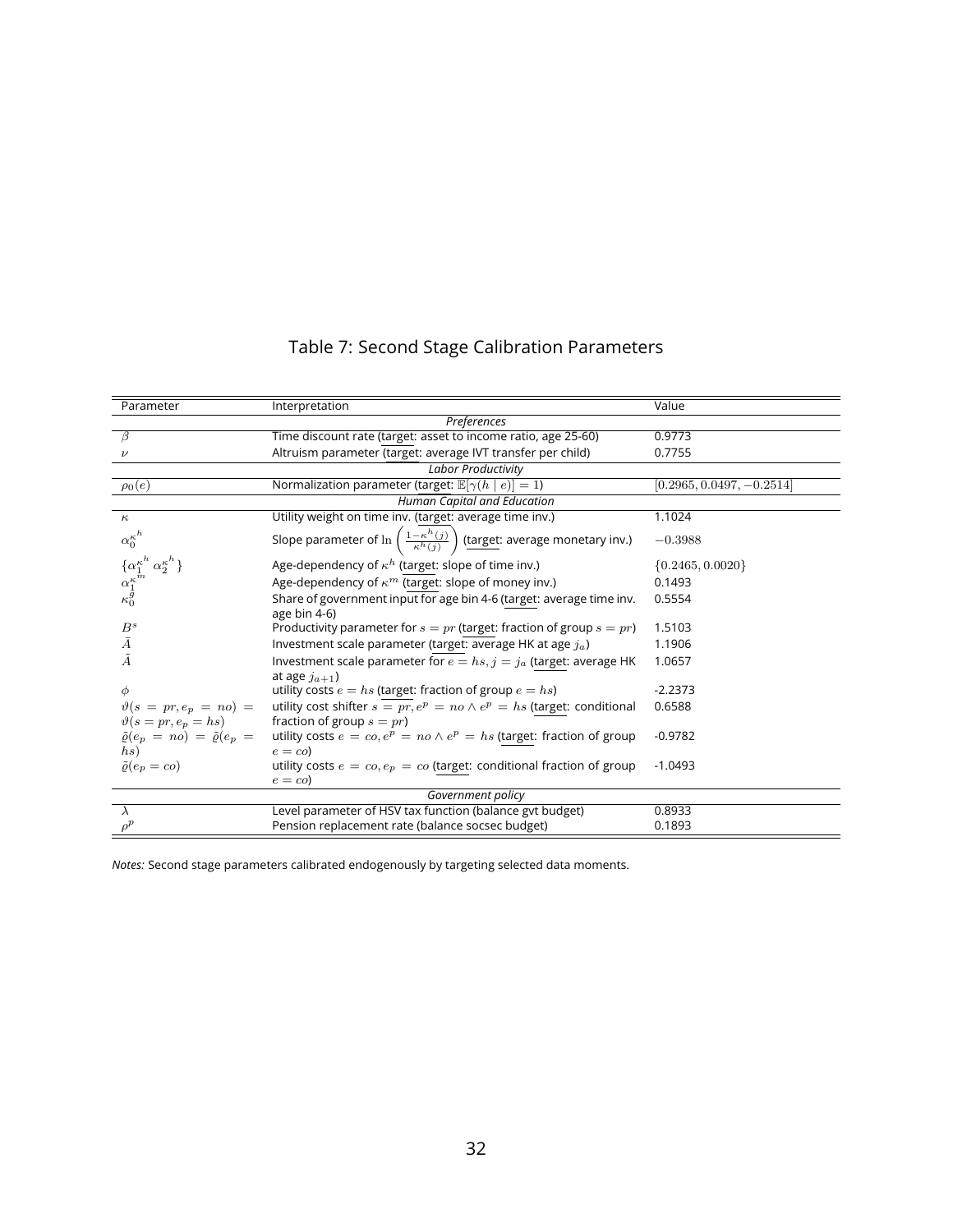**PSID CDS.** To obtain child related statistics by parental characteristics, we merge the CDS data files with the PSID family files of the respective waves. As children of married couples, we consider children for whom both caregivers correspond to the household head and the spouse in a PSID household,<sup>[17](#page-32-0)</sup> and for whom at least one of the caregivers is the biological parent. This leaves us with 4393 observations (2419 children) for the three waves of the survey. All children for whom the reported school type is private (354 observations) are classified as going to private schools—including those for whom parents report zero expenses on schooling fees<sup>[18](#page-32-1)</sup>. The average schooling fee used as an exogenous input in the model is computed based on reported average expenses on schooling fees for children attending private schools. All descriptive statistics are computed using cross-sectional sample weights provided in the survey.

## **5.2 Age Brackets**

The model is calibrated at a biannual frequency. We initialize the parental economic life-cycle when their children are of age 4, which is model age  $j = 0$ . The reason for this initialization age is the calibration of the initial human capital endowment  $h(j = 0)$ , which is informed by data on test score measures at child biological ages 3 to 5, as described below. Thus, children are irrelevant to the economic model for the first 3 years of their biological lives. Parental age at the economic "birth" of children is  $j_f = 14$ , which we also refer to as "fertility" age. This corresponds to a biological age of 32, when children are of biological age  $4.19$  $4.19$  Children make the higher eduction decision at biological age 16, model age  $j_a = 6$ . Children who complete high school stay in school for one additional model period, thus high school is completed at  $j_h = 7$ . Children who attend college stay in college for two model periods, thus college is completed at  $j_c = 9$ . Retirement is at the exogenous age  $j_r = 31$ , corresponding to biological age 66. Households live at most with certainty until age  $J = 38$ , biological age 80.

## **5.3 Prices**

We normalize wages to  $w = 1$  and directly parameterize the income process. The interest rate is set to an annual rate of  $4\%$  based on [Siegel](#page-58-9) [\(2002\)](#page-58-9).

<span id="page-32-1"></span><span id="page-32-0"></span> $17$ In case of singles, only the household head is the primary caregiver.

<sup>&</sup>lt;sup>18</sup>These observations can be either due to misreporting or represent those children who receive full scholarship.

<span id="page-32-2"></span><sup>&</sup>lt;sup>19</sup>Thus, children are biologically born at parental age 28.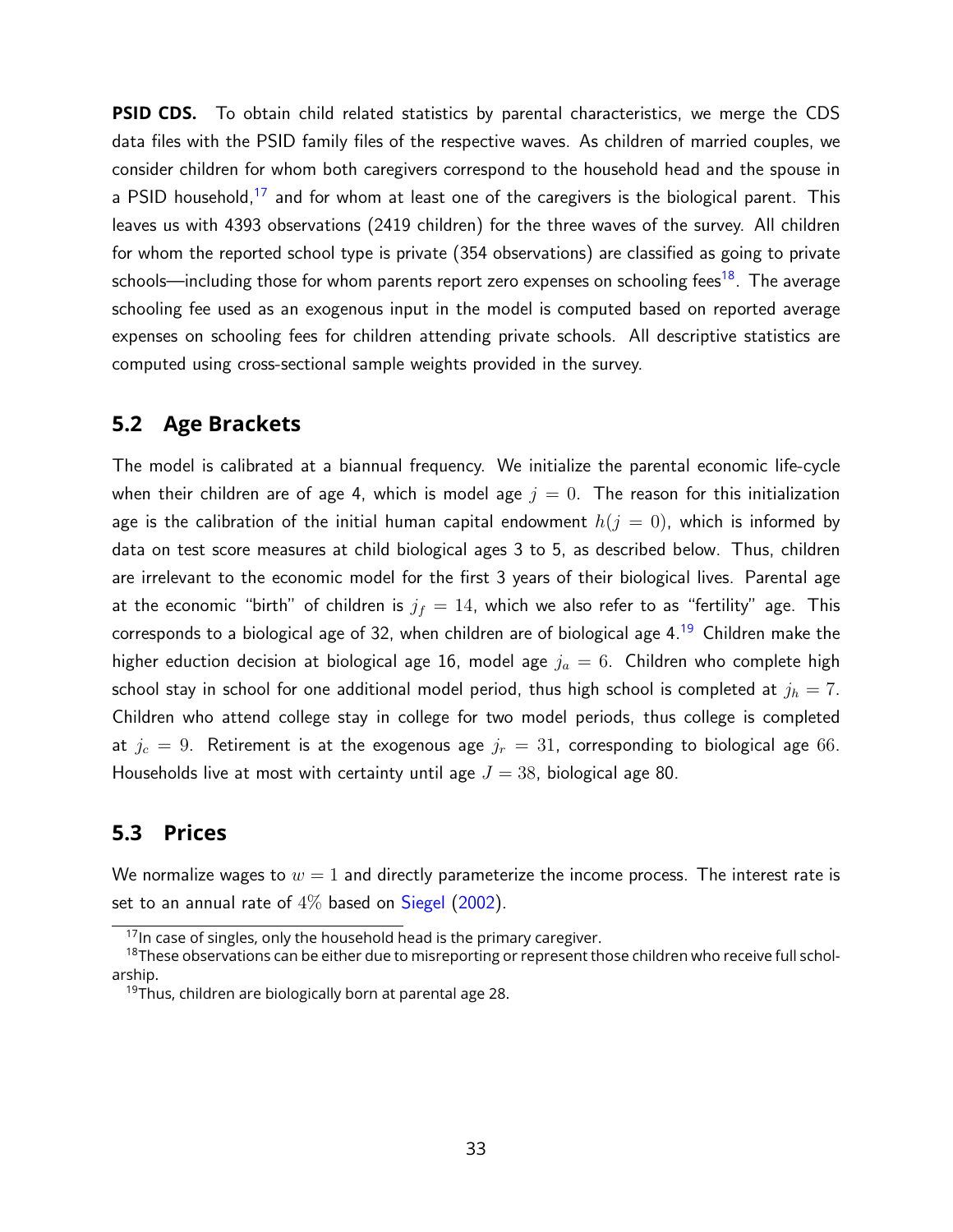### **5.4 Preferences**

The per period subutility function  $u(x)$  is of the standard iso-elastic power form

$$
u(x) = \frac{1}{1-\theta} \left( x^{1-\theta} - 1 \right).
$$

We set  $\theta = 1$  (logarithmic utility), and consequently child and adult equivalence scale parameters are irrelevant for the problem. In the parental household's problem, the per period subutility function  $v(x)$  is

$$
v(x) = x^{1 + \frac{1}{\varphi}}
$$

so that if  $x = \ell$ , parameter  $\varphi$  can be interpreted as a Frisch elasticity of labor supply. In our model of exogenous labor supply this interpretation of course seizes to be relevant, but it provides us with a direct way of calibrating the power term of the utility function. We set  $\varphi = 0.5$  based on standard estimates of the Frisch elasticity.

When children live in the parental household, we have  $x = \frac{\ell(m) + \kappa \cdot \xi(e, m) \cdot i^t}{1 + 1}$  $\frac{\ell^{(1)+\kappa\cdot\xi(e,m)\cdot i^{\kappa}}}{1+1_{m=ma}}$ .  $\ell(m)$  are hours worked by marital status, which we estimate from the data, giving annual hours of  $\ell(si) = 1868$ and  $\ell(ma) = 3810$ . The time cost parameter  $\kappa$  is calibrated to match average time investments by parents into the education of children, giving  $\kappa = 1.10$  (with further details described below as part of the calibration of the human capital technology).

When children attend high school or college, they experience utility costs for  $e \in \{hs, co\}$ according to the cost function

$$
p(s, e, e_p; h) = \phi(1 + \varrho(e_p) \mathbf{1}_{j \in [j_h, j_c - 1]} \mathbf{1}_{e = co}) + \frac{1}{h} - \vartheta(s, e_p)
$$

Utility costs of obtaining a high-school degree are equal to  $\phi+\frac{1}{h}-\vartheta(s,e_p)$  and are thus monotonically decreasing and convex in the acquired human capital  $h$  and are shifted down by the school specific term  $\vartheta(s, e_p)$ , which reflects private benefits from private school attendance. Utility costs for obtaining a college degree depend on parental education and are equal to,  $\tilde{\varrho}(e_p) + \frac{1}{h} \equiv \phi(1 + \varrho(e_p)) + \frac{1}{h}$ .

We normalize the benefit parameter of attending a private school to zero for parents with a college degree,  $\vartheta(s = pr, e_p = co) = 0$ , and further restrict  $\vartheta(s = pr, e_p = no) = \vartheta(s = pr, e_p = o)$  $hs$ ) which we calibrate to match the conditional share of children in private school for both parental education groups of 9.71%. This gives  $\vartheta(s = pr, e_p = no) = \vartheta(s = pr, e_p = hs) = 0.66$ . The remaining parameters of the cost function are calibrated to match education shares in the data for the three groups  $e \in \{no, hs, co\}$ . We measure these shares for adults older than age 22—which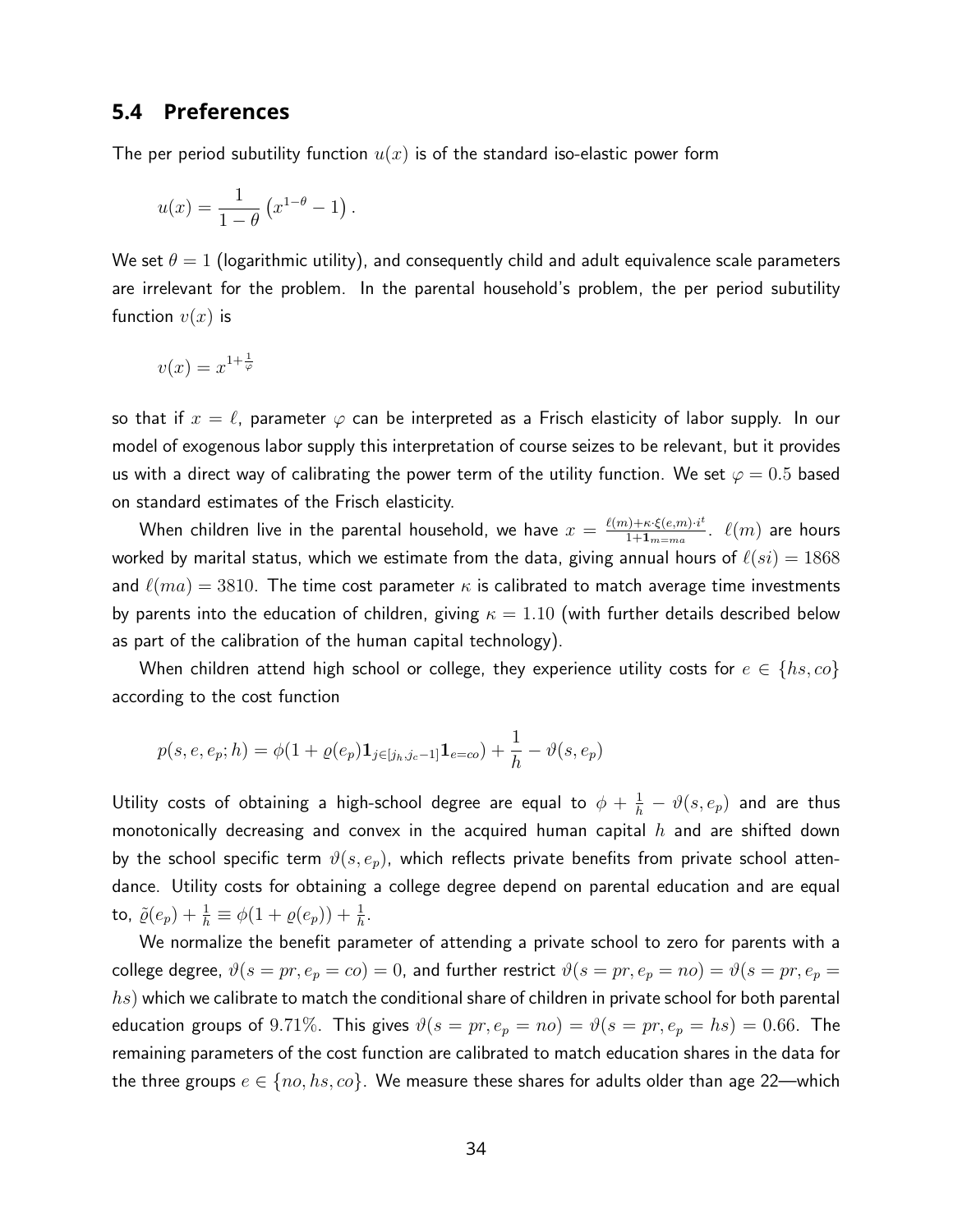is the labor market entry age of all education groups in the model—and younger than age 38 based on the PSID waves [20](#page-34-0)11, 2013, 2015 and 2017.<sup>20</sup> Parameter  $\phi$  is calibrated to match the fraction of children without a high school degree of 12.16%, giving  $\phi = -2.24$ . With regard to the additional utility costs during the college period we restrict  $\tilde{\rho}(no) = \tilde{\rho}(hs)$  and calibrate it to match the fraction of children with a college degree of 33.21% giving  $\tilde{\rho}(no) = \tilde{\rho}(hs) = -0.98$ . Finally, parameter  $\tilde{\rho}(e_p = c_0)$  is calibrated to match the fraction of children in college conditional on parents having a college degree of 63.3%, cf. [Krueger and Ludwig](#page-57-9) [\(2016\)](#page-57-9), giving  $\tilde{\varrho}(co)$  = −1.05.

Households discount utility at rate  $\beta$ . We follow [Busch and Ludwig](#page-55-9) [\(2020\)](#page-55-9) and calibrate it to match the assets to income ratio in the PSID for ages 25 to 60 giving an annual discount factor of  $\beta = 0.98$ .

Utility of future generations is additionally discounted at rate  $\nu$ . Parameter  $\nu$  is chosen so that average per child inter-vivos transfer is ca. 61,200\$, as implied by the Rosters and Transfers supplement to the PSID (based on monetary transfers from parents to children until age 26, see [Daruich](#page-56-12) [\(2020\)](#page-56-12)). This gives  $\nu = 0.78$ .

## **5.5 Initial Distribution of Parents**

For the initial distributions of parents at the fertility age, we restrict the sample to parents aged 25-35, leaving us with  $3,024$  observations.<sup>[21](#page-34-1)</sup>

#### **5.5.1 Marital Status**

Marital status is measured by the legal status of parents. This gives a share of singles of  $51.7\%$ and a share of married households of 48.3%.

#### **5.5.2 Education Categories**

We group the data by years of education of household heads older than age 22. Less than high school,  $e = n\sigma$ , is for less than 12 years of formal education. High school completion (but no college) is for more than 12 but less than 16 years of education. College is at least 16 years of education. The population shares of parents in the three education categories by their marital status are summarized in Table [8.](#page-35-1) [22](#page-34-2)

<span id="page-34-0"></span> $20$ Observe that we do not impose that children have the same education shares as parents.

<span id="page-34-2"></span><span id="page-34-1"></span> $21$  For education, which is not changing much with age, we keep parents aged 22 or above.

<sup>&</sup>lt;sup>22</sup>The educational distribution is consistent with many other studies based on the PSID, cf., e.g., [Heathcote](#page-57-10) [et al.](#page-57-10) [\(2010\)](#page-57-10).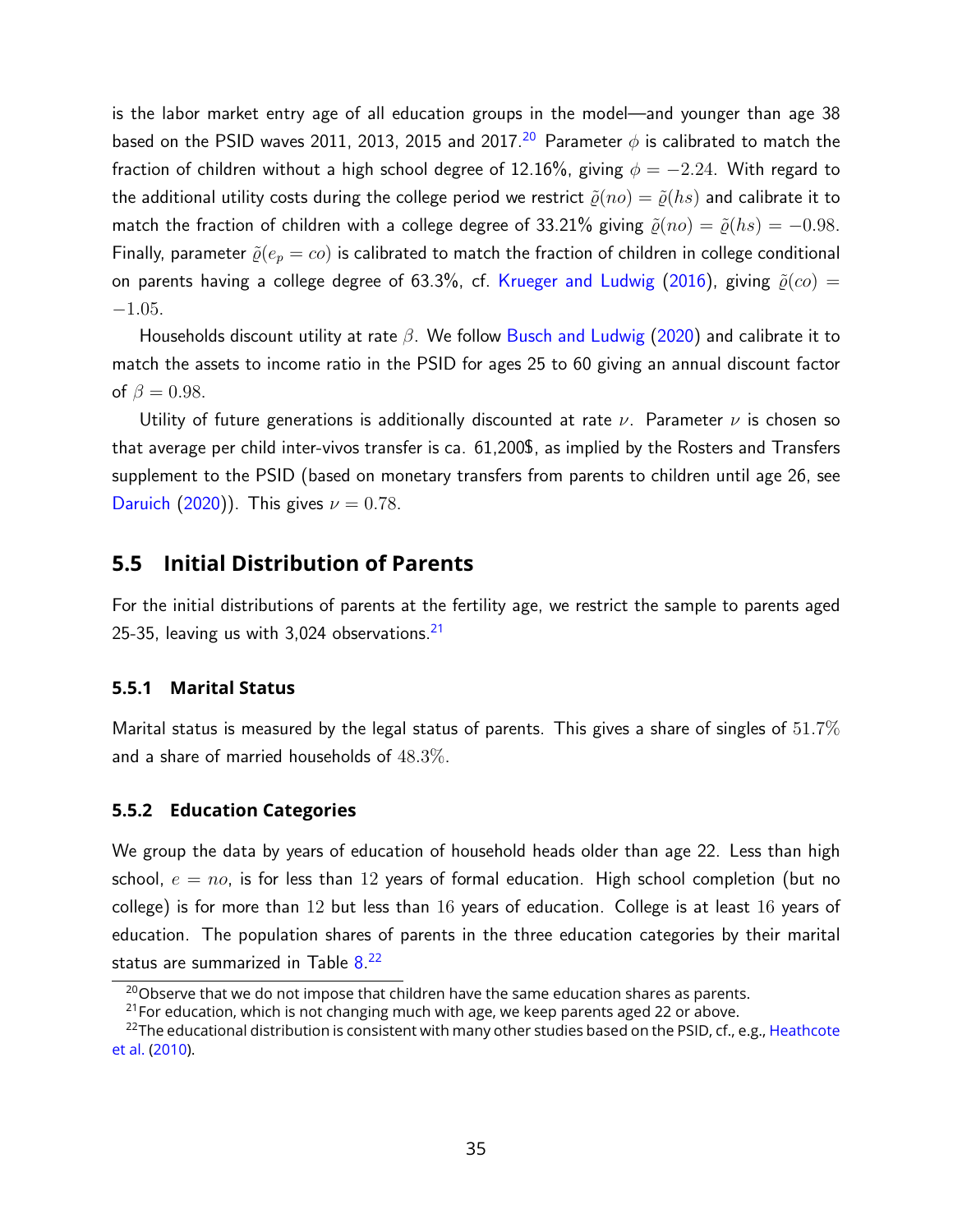| Education $e$ /Marital Status $m$ | S2            | ma            |
|-----------------------------------|---------------|---------------|
| $n_{\Omega}$                      | 0.2194 0.1621 |               |
| hs                                | 0.6064 0.5577 |               |
| $c\alpha$                         |               | 0.1742 0.2802 |

<span id="page-35-1"></span>Table 8: Fraction of Households by Education for each Marital Status

*Notes:* Fraction with education  $e \in \{no, hs, co\}$  by marital status.

#### **5.5.3 Demographics**

<span id="page-35-2"></span>The number of children by marital status and education of parents  $\xi(e, m)$  is computed as the average number of children living in households with household heads aged 25-35. It is summarized in Table [9.](#page-35-2)

Table 9: Number of Children by Marital Status and Education

| Education $e$ /Marital Status $m$ | si        | ma        |
|-----------------------------------|-----------|-----------|
| $n_{O}$                           | 2.36 2.33 |           |
| $h_{\rm S}$                       |           | 1.86 2.15 |
| $c\sigma$                         |           | 1.77 1.96 |

*Notes:* Number of children by marital status and education.

#### <span id="page-35-0"></span>**5.5.4 Assets**

Conditional on the initial distribution of parents by marital status and education, we measure the distribution of assets according to asset quintiles, which gives the initial distribution  $\Phi(a \mid$  $(j_f, e, m)$ . We set the borrowing constraint of parents as follows. First, we calculate average assets (debt) of the lowest asset quintile at age  $j_f$  from the data and set it equal to  $\underline{a}(j_f, e, m, pa)$ , the initial debt of parents in the lowest asset quintile in the model. The result is summarized in Table [10.](#page-36-0)

For all ages  $j > j_f$  we then compute the borrowing limit recursively as:

$$
\underline{\mathbf{a}}(j, e, m, pa) = \underline{\mathbf{a}}(j - 1, e, m, pa)(1 + r) - rp(e, m, pa)
$$
\n(12)

where  $rp(e, m, pa)$  is chosen such that the terminal condition  $\underline{a}(j_r, e, m, pa) = 0$  is met.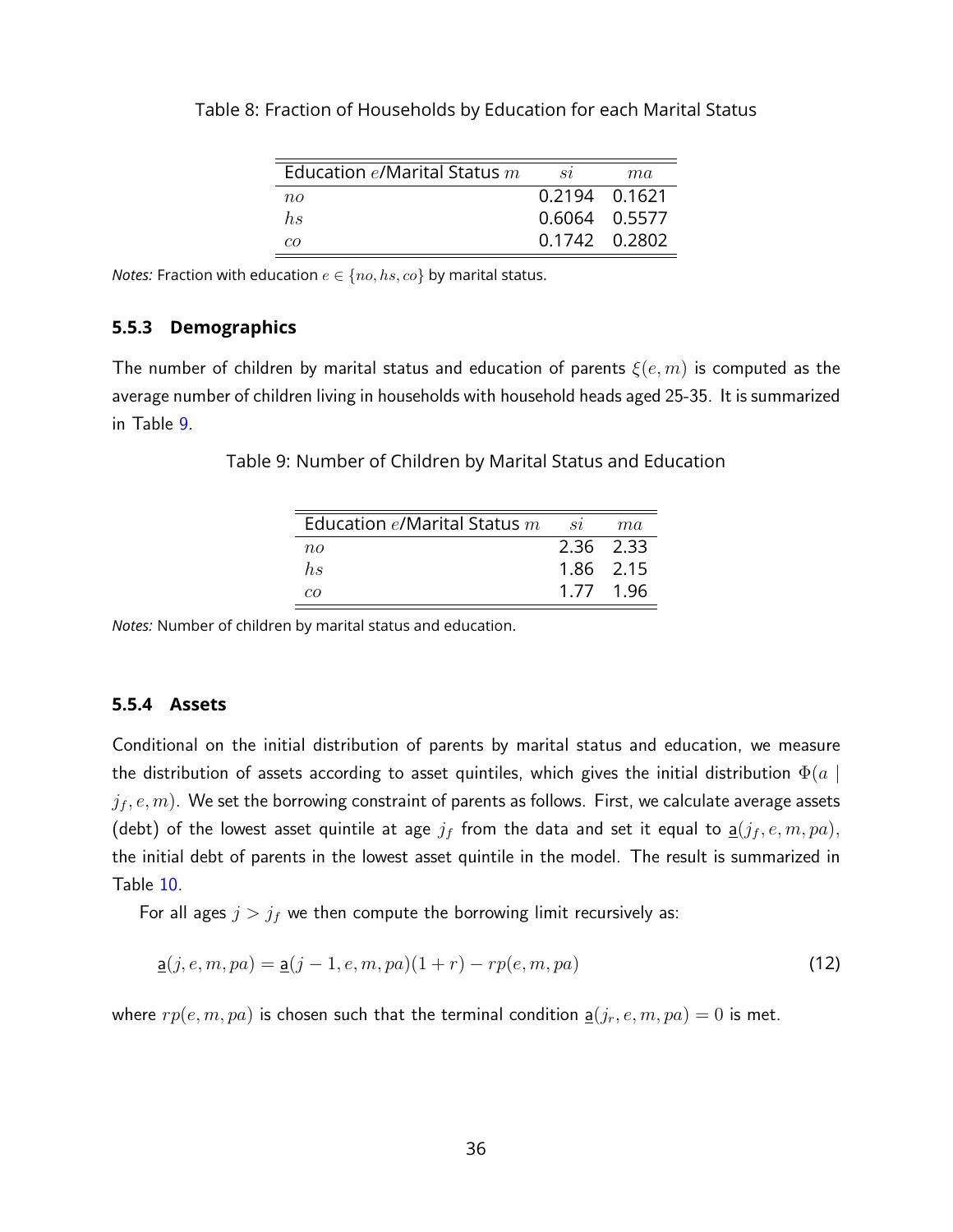| Education $e \mid$ Marital Status $m$ | $_{\mathit{S2}}$  | ma                  |
|---------------------------------------|-------------------|---------------------|
| $n_{O}$                               |                   | $-2,380 -18,931$    |
| hs                                    |                   | $-33,065$ $-51,332$ |
| $c\sigma$                             | $-60,037 -43,629$ |                     |

<span id="page-36-0"></span>Table 10: Lower Asset Limit by Marital Status and Education

*Notes:* Lower asset limit for parents at model age  $j_f$ , by marital status and education, expressed in 2010 dollars.

#### **5.5.5 Income**

We draw initial income shocks assuming independence of the asset position according to the stationary invariant distribution of the 2-state Markov process, thus  $\Pi(\eta_h) = 0.5$ .

## **5.6 Productivity**

We use PSID data to regress by education of the household head log wages measured at the household level on a cubic in age of the household head, time dummies, family size, a dummy for marital status, and person fixed effects. Predicting the age polynomial (and shifting it by marital status) gives our estimates of  $\epsilon(e, m, j)$ . We next compute log residuals and estimate moments of the earnings process by GMM and pool those across education categories and marital status.<sup>[23](#page-36-1)</sup> We assume a standard process of the log residuals according to a permanent and transitory shock specification, i.e., we decompose log residual wages  $\ln(y_t)$  as

$$
\ln(y_t) = \ln(z_t) + \ln(\varepsilon_t)
$$

$$
\ln(z_t) = \rho \ln(z_{t-1}) + \ln(\nu_t)
$$

where  $\varepsilon_t\sim_{i.i.d} \mathcal{D}_\varepsilon(0,\sigma_\varepsilon^2)$ ,  $\nu_t\sim_{i.i.d}\mathcal{D}_\nu(0,\sigma_\nu^2)$  for density functions  $\mathcal{D}$ , and estimate this process pooled across education and marital status. To approximate the persistent component in our model, we translate it into a 2-state Markov process targeting the conditional variance of  $\rm z_{t}$ , conditional on  $\rm z_{t-2}$ ,  $(1+\rho^2)\sigma_{\nu}^2$  (accounting for the two year frequency of the model). The transitory component is in turn approximated in the model by two realizations with equal probability with the spread chosen to match the respective variance  $\sigma_{\varepsilon}^2.$  The estimates and the moments of the approximation are reported in Table [11.](#page-37-0)

We set the fraction of time working during high school to  $\chi(hs) = 0.2$ , which can be interpreted as a maximum time of work of one day of a regular work week. In college, students may work for longer hours and we accordingly set  $\chi$ ( $co$ ) = 0.5.

<span id="page-36-1"></span><sup>&</sup>lt;sup>23</sup>We thank Zhao Jin for sharing her code with us.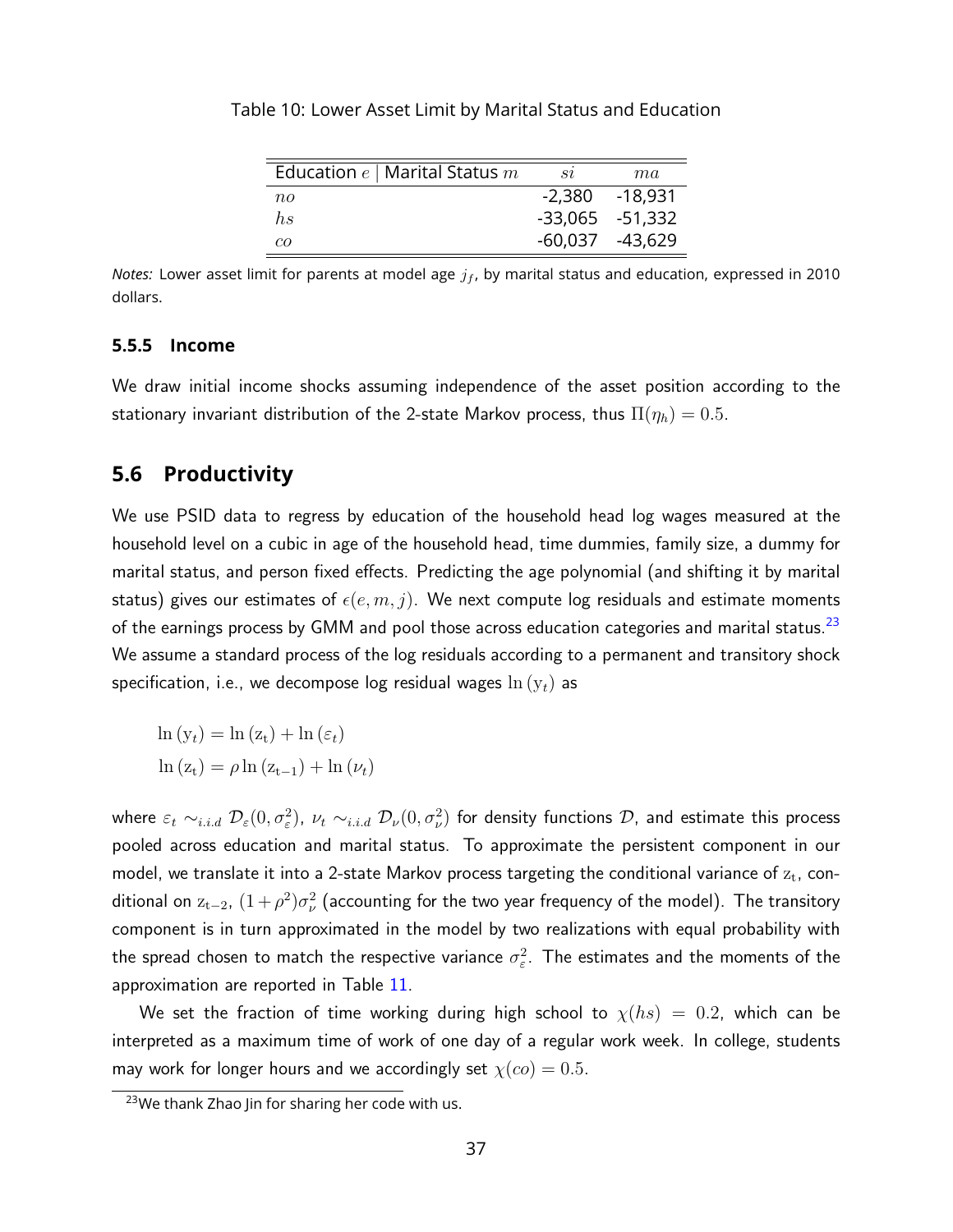<span id="page-37-0"></span>

|           | Estimates              |                       | Markov Chain       | <b>Transitory Shock</b>         |
|-----------|------------------------|-----------------------|--------------------|---------------------------------|
| Parameter |                        | $\pi_{hh} = \pi_{ll}$ | $[\eta_l, \eta_h]$ | $ \varepsilon_l,\varepsilon_h $ |
| Estimate  | 0.9559  0.0168  0.0566 | 0.9569                | [0.8226, 1.1774]   | [0.881,                         |

*Notes:* Estimated moments of residual log wage process.

The mapping of acquired human capital into earnings according to  $\gamma(e,h)$  is based on [Abbott](#page-54-1) [et al.](#page-54-1) [\(2019\)](#page-54-1). We use their data—the NLSY79, which includes both wages and test scores  $z$ of the Armed Forces Qualification Test (AFQT)—to measure residual wages  $\omega(e)$  of education group  $e$  (after controlling for an education specific age polynomial) and run the regression

$$
\ln(\omega(e)) = \rho_1(e) \cdot \ln\left(\frac{z}{\bar{z}}\right) + \upsilon(e),
$$

where  $v(e)$  is an education group specific error term and  $\bar{z}$  are average test scores. We denote the education group specific coefficient estimate by  $\hat{\rho}_1(e)$ , see Table [12.](#page-37-1) The estimated ability gradient is increasing in education reflecting complementarity between ability and education. In the model, we correspondingly let

$$
\ln(\gamma(e,h)) = \rho_0(e) + \hat{\rho}_1(e) \cdot \ln\left(\frac{h}{\bar{h}}\right),\,
$$

<span id="page-37-1"></span>where  $\bar{h}$  is average acquired human capital at  $j = j_a$  (biological age 16) and  $\rho_0(e)$  is an education group e specific normalization parameter, chosen such that  $\mathbb{E}[\gamma(h \mid e)] = 1$  for all e. The normalization—which gives  $\rho_0(e) = 0.30, 0.05, -0.25$ , for  $e \in \{no, hs, co\}$ , respectively—implies that the average education premia are all reflected in  $\epsilon(e, j, ma)$ , which in turn are directly estimated on PSID data.

Table 12: Ability Gradient by Education Level

| <b>Education Level</b> | <b>Ability Gradient</b> |
|------------------------|-------------------------|
| HS-                    | 0.351(0.0407)           |
| $(HS & CL-)$           | 0.564(0.0233)           |
| $(CL & CL+)$           | 0.793(0.0731)           |

*Notes:* Estimated ability gradient  $\hat{\rho}_1(e)$ , using NLSY79 as provided in replication files for [Abbott et al.](#page-54-1) [\(2019\)](#page-54-1). Standard errors in parentheses.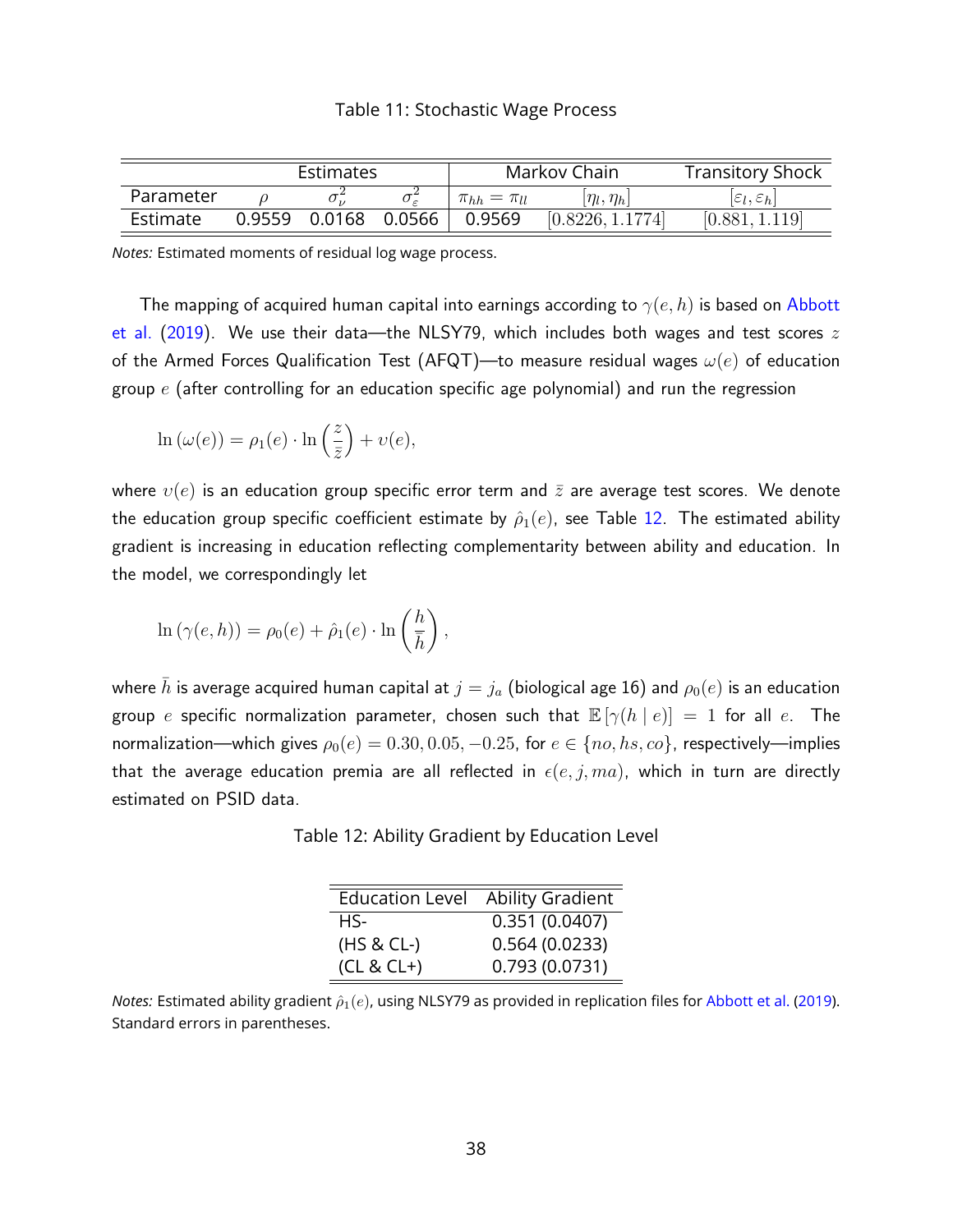### **5.7 Human Capital Production Function**

At birth at age  $j = 0$ , the innate ability (initial human capital)  $h = h_0$  of children is determined, conditional on the distribution of parents by parental characteristics  $e_p, m_p$ , by the function  $h_0(e_p, m_p)$ . We calibrate the distribution from the Letter Word test score distribution in the PSID Child Development Supplement (CDS) surveys I-III, and match it to parental characteristics by merging the survey waves with the PSID. Table [13](#page-38-0) reports the joint distribution of average test scores of the children by parental education and marital status. We use this test score distribution as a proxy for the initial human capital distribution of children conditional on parental education and marital status.<sup>[24](#page-38-1)</sup> We base the calibration of the initial ability distribution of children on this data by drawing six different types of children depending on the combination of marital status (2) and parental education (3). Children's initial human capital is normalized as the test score of that  $m_p, e_p$ -group relative to the average test score. We further scale the resulting number by the calibration parameter  $\bar{h}_0$  and, thus, initial human capital of the children is a multiple of  $\bar{h}_0$ . Parameter  $\bar{h}_0$  is calibrated exogenously to match the ratio of mean test scores at ages 3-5 to mean test scores at ages 16-17, which gives  $\bar{h}_0=0.125$ . Initial abilities relative to average abilities and the corresponding multiples of  $\bar{h}_0$  for the six types are contained in Table [13.](#page-38-0)

| Table 13: Initial Ability by Parental Education |  |
|-------------------------------------------------|--|
|-------------------------------------------------|--|

<span id="page-38-0"></span>

| Marital Status and Educ of HH Head Avg. Score Fraction of $h_0$ |    |       |
|-----------------------------------------------------------------|----|-------|
| Single Low                                                      | 35 | 0.843 |
| Single Medium                                                   | 38 | 0.906 |
| Single High                                                     | 46 | 1.107 |
| <b>Married Low</b>                                              | 39 | 0.945 |
| <b>Married Medium</b>                                           | 41 | 0.984 |
| Married High                                                    | 45 | 1.085 |

*Notes:* Estimated initial ability of children as measured by the letter word test in the Child Development Supplement Surveys 1-3 (years 1997, 2002, 2007) of the PSID.

At ages  $j_0, \ldots, j_a - 1$  children receive parents' education investments through money and time  $i^{m}(j), i^{t}(j)$  and school input  $i^{s}(j)$ . Education investments of the respective education institution  $s \in \{pu, pr\}$  are certain, known by parents, and equal across children. In the baseline pre-Covid-19 scenario we normalize the education input in both institutions to 1 unit of time, thus  $i^{s}(j) = 1$  for both s and all j. In private school one unit of time leads to a higher productivity than in public schools which is reflected in a productivity parameter  $B<sup>s</sup>$ . Specifically,

<span id="page-38-1"></span><sup>&</sup>lt;sup>24</sup>Importantly, by correlating the test score distribution with these parental characteristics, we do not pose a causal link between parental education and children's characteristics. The test scores just give us a convenient way to proxy the initial joint distribution.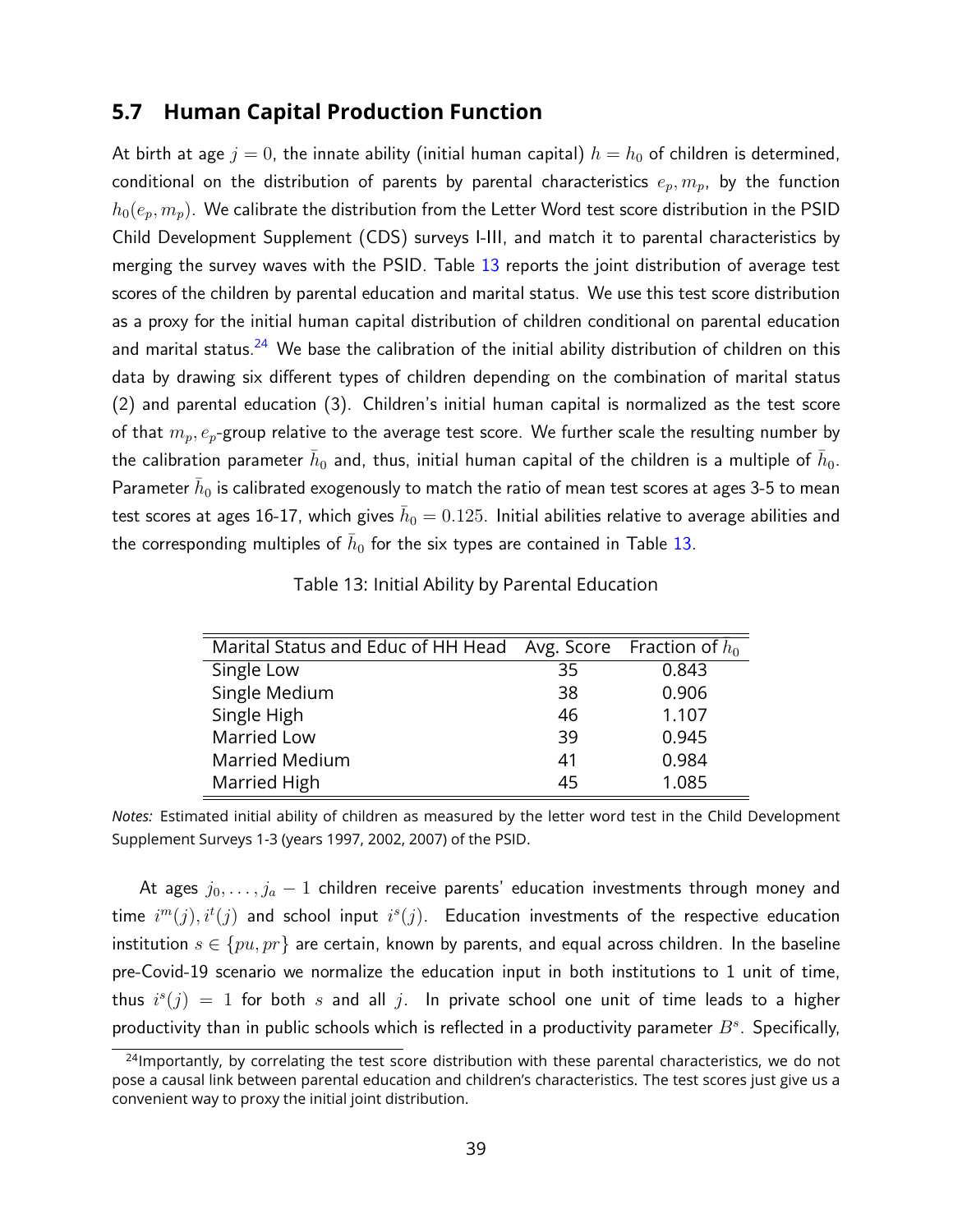we normalize  $B^s = 1$ , for  $s = pu$  and calibrate  $B^s > 1$ , for  $s = pr$  endogenously to match the average fraction of parents with children in private schools of 11.24% observed in the data. This gives  $B^s = 1.51$  for  $s = pr$ . Given these inputs, human capital is acquired in a multi-layer human capital production function

$$
h'(j) = \left(\kappa^h(j)h^{1-\frac{1}{\sigma^h}} + (1 - \kappa^h(j))i(j,s)^{1-\frac{1}{\sigma^h}}\right)^{\frac{1}{1-\frac{1}{\sigma^h}}}
$$
(13a)

$$
i(j,s) = \bar{A}\left(\kappa^s(j)\left(\mathbf{1}_{j\geq j_e}B^si^s(j)\right)^{1-\frac{1}{\sigma^s}} + \left(1-\kappa^s(j)\right)\left(\frac{i^p(j)}{\bar{i}^p}\right)^{1-\frac{1}{\sigma^e}}\right)^{\frac{1}{1-\frac{1}{\sigma^s}}} \tag{13b}
$$

$$
i^{p}(j) = \left(\kappa^{m}(j) \left(\frac{i^{m}(j)}{\overline{i}^{m,d}}\right)^{1-\frac{1}{\sigma^{m}}} + (1-\kappa^{m}(j)) \left(\frac{i^{t}(j)}{\overline{i}^{t,d}}\right)^{1-\frac{1}{\sigma^{m}}}\right)^{\frac{1}{1-\frac{1}{\sigma^{m}}}},
$$
\n(13c)

which partially features age dependent parameters for calibration purposes. We divide the endogenous age dependent per child monetary and time investments by the parents  $i^m(j), i^t(j)$ , as well as the CES aggregate of these (normalized) investments,  $i^p(j)$ , by their respective unconditional means through which we achieve unit independence.

The outermost nest (first nest) augments human capital and total investments according to a CES aggregate with age-specific parameter  $\kappa^h(j)$  and age-independent substitution elasticity  $\sigma^h.$ We set  $\sigma^h=1,^{25}$  $\sigma^h=1,^{25}$  $\sigma^h=1,^{25}$  and calibrate  $\kappa^h(j)$  to match (per child) time investments by age of the child. We model age dependency as

<span id="page-39-2"></span>
$$
\ln\left(\frac{1-\kappa^h(j)}{\kappa^h(j)}\right) = \alpha_0^{\kappa^h} + \alpha_1^{\kappa^h} \cdot j + \alpha_1^{\kappa^h} \cdot j^2 \tag{14}
$$

and determine  $\alpha_1^{\kappa^h}$  $\frac{\kappa^h}{1},\alpha_2^{\kappa^h}$  by an indirect inference approach such that the age pattern of log per child time investments in the data equals the pattern in the model for biological ages  $6$  to  $14$ of the child. Recall that we in turn match the average level of time investments at biological ages 6 to 14 by calibrating the utility cost parameter  $\kappa$ . Time investments at biological age 4 are matched differently, with details described below. The intercept term  $\alpha_0^{\kappa^h}$  $\frac{\kappa^n}{0}$  is calibrated to match average monetary investments. Consistent with [Cunha et al.](#page-56-6) [\(2010\)](#page-56-6), we find that the weight on acquired human capital at age  $j$  is increasing in  $j$ , so that investments become less important in the course of the life-cycle. While our model is not directly comparable to their empirical analysis, $^{26}$  $^{26}$  $^{26}$  also the magnitude of  $\kappa^h(j)$  is similar.

In the second nest, we restrict  $\kappa^s(j) = \bar{\kappa}^{s=pu} = \bar{\kappa}^{s=pr} = \bar{\kappa}^s$  for  $j > 0$  and calibrate it exogenously according to the estimates for the US by [Kotera and Seshadri](#page-57-2) [\(2017\)](#page-57-2)—who estimate

<span id="page-39-1"></span><span id="page-39-0"></span><sup>&</sup>lt;sup>25</sup>That is approximately the mean value of the parameter for young and old children in [Cunha et al.](#page-56-6) [\(2010\)](#page-56-6)

<sup>&</sup>lt;sup>26</sup>Total Investments in our model in the first nest include government investments from the second nest, and we do not distinguish explicitly between cognitive and non-cognitive skills.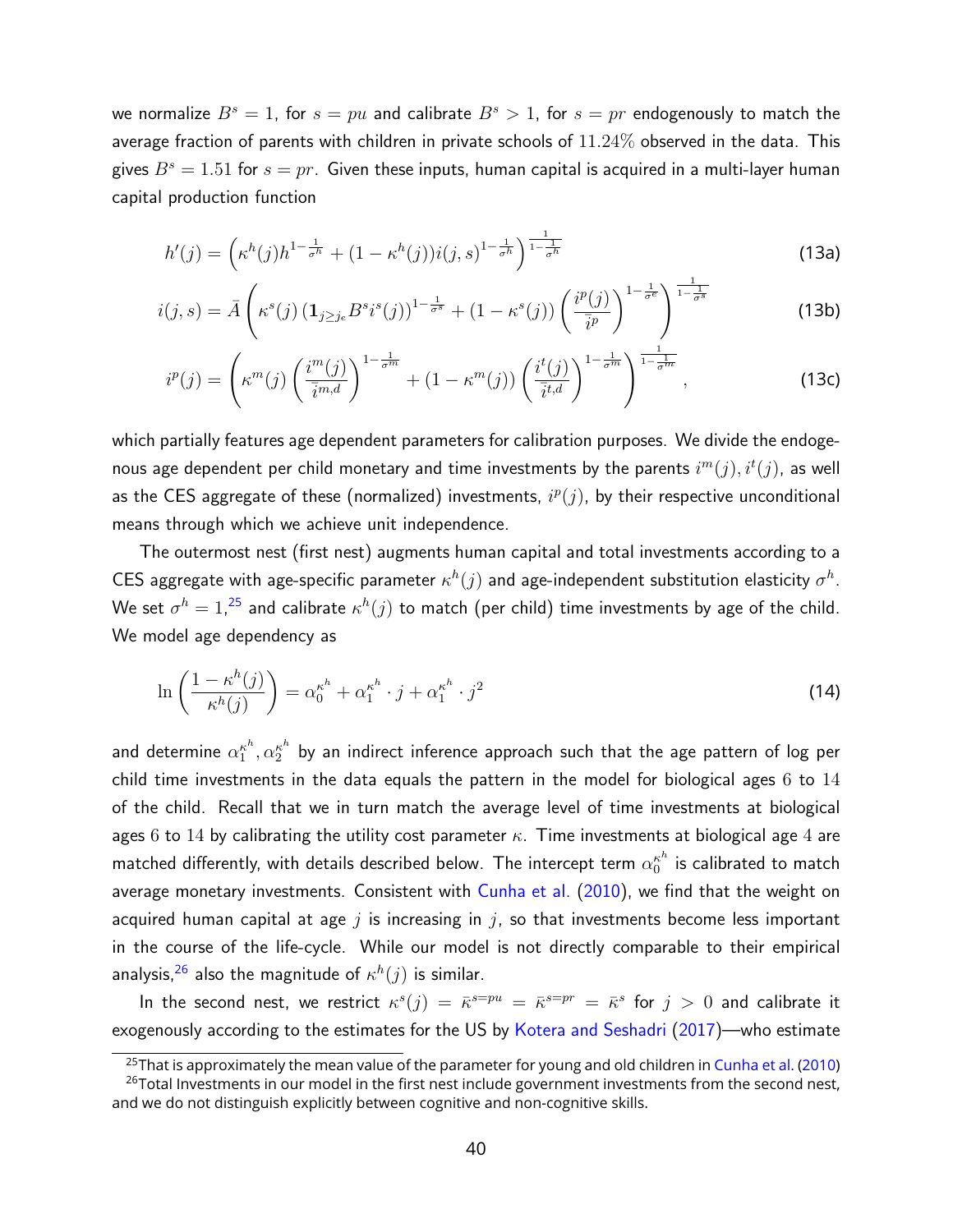the parameters of a CES nesting of private and public education investments similar to ours giving  $\bar{\kappa}^s = 0.676$ .

At biological age 4 of the child, children are still in kindergarten. To take into account this structural break in the process of education according to the institutional setting, we separately calibrate  $\kappa_0^e$  to match the average time investments by parents into their children at biological age 4 of the child. This gives  $\kappa_0^e = 0.56$ .

We restrict the substitution elasticity  $\sigma^s$  to be the same for private and public schools,  $\sigma^{s=p u}\ =\ \sigma^{s=pr}$  and calibrate it with reference to [Kotera and Seshadri](#page-57-2) [\(2017\)](#page-57-2) who estimate an elasticity of substitution between private and government investment of  $\sigma^s = 2.43$ . Thus, parental investments  $i^p(j)$  and government investments  $i^{s=p u}(j)$  are gross substitutes but substitution across these education inputs is far from perfect.

 $\bar{A}$  is a computational normalization parameter which we choose such that average acquired human capital is equal to 1, sufficiently below the maximum human capital gridpoint, giving  $A =$ 1.19.

The third nest augments the endogenous age specific per child monetary and time investments. As in [Lee and Seshadri](#page-58-1) [\(2019\)](#page-58-1) we restrict  $\sigma^m=1$ . The age dependency of  $\kappa^m(j)$  is specified as

$$
\ln\left(\frac{1-\kappa^m(j)}{\kappa^m(j)}\right) = \alpha_0^{\kappa^m} + \alpha_1^{\kappa^m} \cdot j.
$$

We calibrate  $\alpha_0^{\kappa^m}$  to achieve the normalization  $\kappa^m(3)=0.5$ , and  $\alpha_1^{\kappa^m}$  is calibrated to match the monetary investment profile, which is relatively flat in the data.

At age  $j_a$  the human capital process is extended to the high school period (i.e., for all children with education  $e = hs$  and  $e = co$ ). Time and monetary investments by parents in this phase of the life-cycle are zero, because children have already left the parental household and the human capital production function at  $j = j_a, e \in \{hs, co\}$  is

<span id="page-40-0"></span>
$$
h'(j) = \tilde{A}\left(\kappa^h(6)h^{1-\frac{1}{\sigma^h}} + (1-\kappa^h(6))\left(\frac{i^g}{i^g}\right)^{1-\frac{1}{\sigma^h}}\right)^{\frac{1}{1-\frac{1}{\sigma^h}}}.
$$
\n(15)

We compute  $\kappa^h(6)$  as a predicted value from the above described regression in  $(14)$  and calibrate the additional scaling parameter A such that the ratio of average human capital at  $j = 6$ (biological age 16) to average human capital at age  $j = 5$  is equal to the ratio of test scores of ages  $16 - 17$  to age  $14 - 15$  of 1.07. This gives  $A = 1.07$ .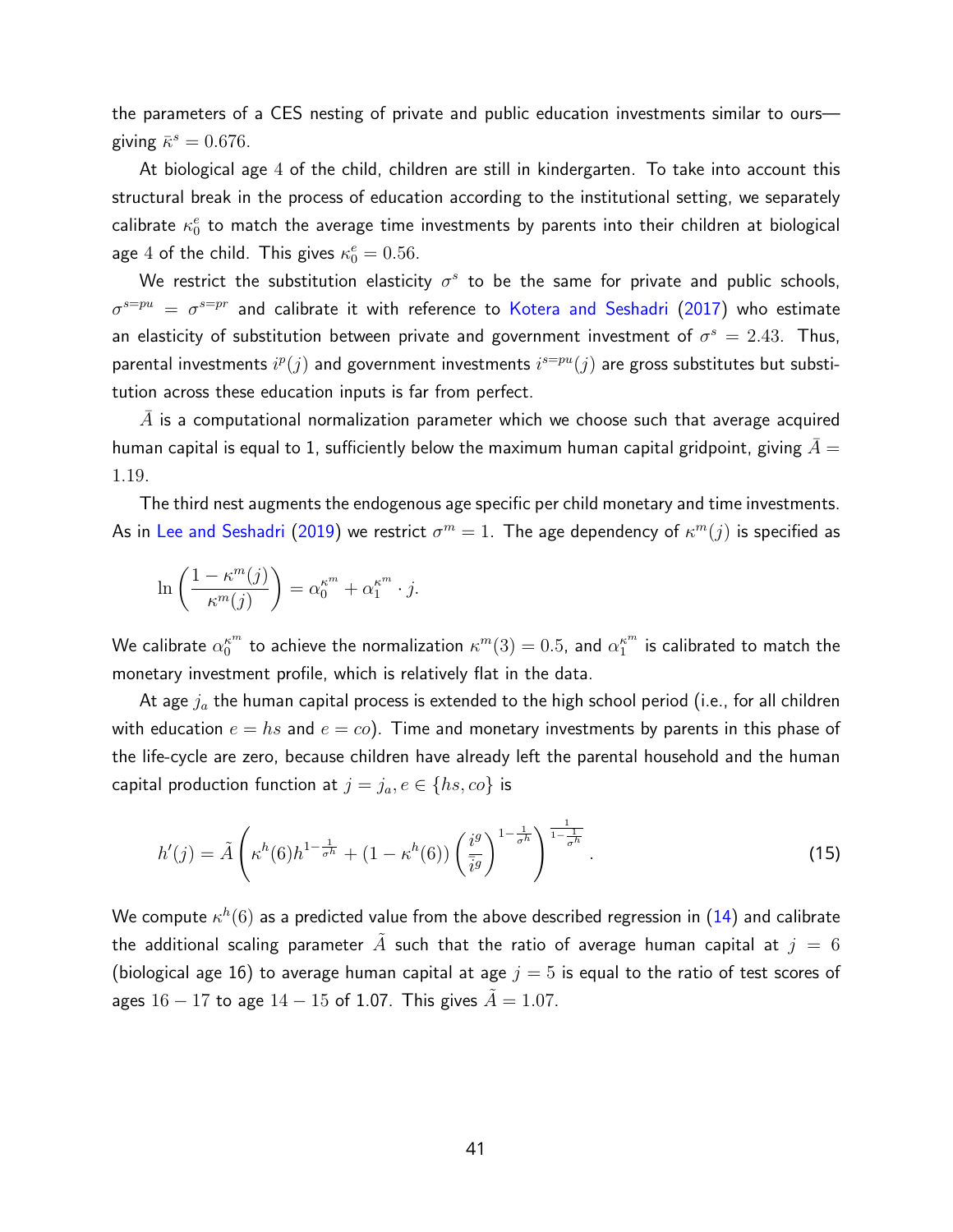The production function in  $(15)$  is an approximation as it ignores parental inputs entirely,  $27$ reflecting that parental inputs may not be that effective at that age. The specification also ignores that children may invest into the human capital formation themselves, which may be of particular relevance for our main experiment of school closures. We thus regard our model of biological age 16 children as a crude approximation and will accordingly not put a key emphasis on those children when discussing our results. However, it is important for parental decisions at younger child ages that parents do foresee that the human capital process for age 16 children continues when children have left the household, which is our main motivation for extending the human capital accumulation process beyond that age.

## <span id="page-41-0"></span>**5.8 College Tuition Costs & Borrowing Constraint of Children**

We base the calibration of college tuition costs and borrowing constraints for college youngsters on [Krueger and Ludwig](#page-57-9) [\(2016\)](#page-57-9). The net price  $\iota$  (tuition, fees, room and board net of grants and education subsidies) for one year of college in constant 2005 dollars is 13,213\$. In 2008 dollars, the maximum amount of publicly provided students loans per year is given by  $11, 250\$ , which is the children's borrowing limit in the model for  $e = co$  and  $j \in [j_h, j_c - 1]$ . For all ages  $j \geq j_c$  we let

$$
\underline{\mathsf{a}}(j, \text{co}, \text{ch}) = \underline{\mathsf{a}}(j-1, \text{co}, \text{ch})(1+r) - rp(\text{ch})
$$

and compute  $rp$  such that the terminal condition  $\underline{\mathsf{a}}(j_r, co, ch) = 0$  is met.

#### **5.9 Government**

The government side features the budget of the general tax and transfer system and a separate budget of the pension system. In the general budget the revenue side is represented by consumption, capital income and labor income taxes. The consumption tax rate is set to  $\tau_c = 5\%$  based on [Mendoza et al.](#page-58-10) [\(1994\)](#page-58-10), and the capital income tax rate to  $\tau_k = 20\%$ , which is the current statutory capital income tax rate on long-term capital gains (assets held longer than a year) for households in the highest income tax bracket.

The labor income tax code is approximated by the following two-parameter function, as in, e.g., [Benabou](#page-55-10) [\(2002\)](#page-55-10) and [Heathcote et al.](#page-57-11) [\(2017\)](#page-57-11):

 $T(y) = y - \lambda y^{1-\tau},$ 

<span id="page-41-1"></span><sup>&</sup>lt;sup>27</sup>It would not be possible in our setup to model parental inputs at that age because children have already left the household.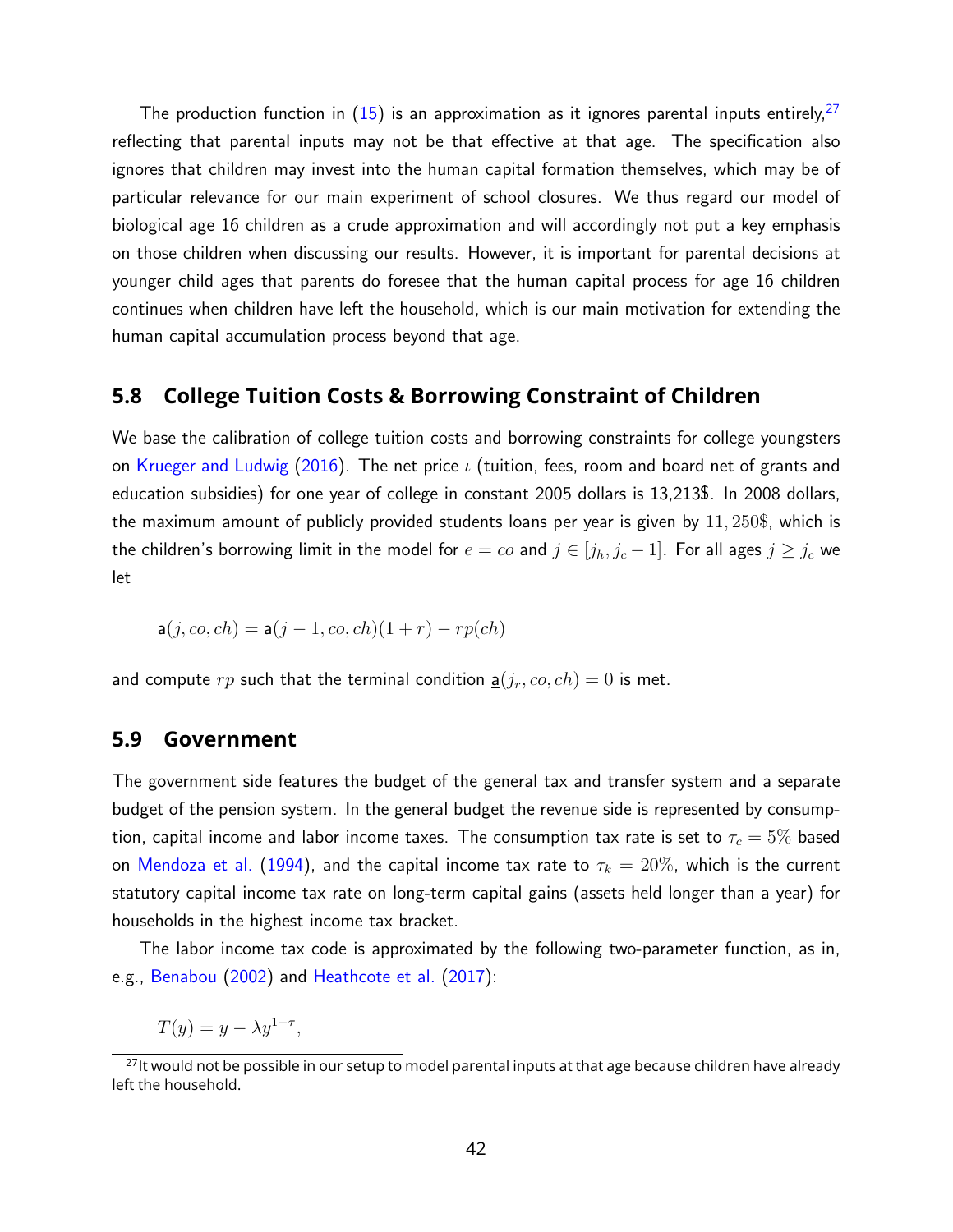where  $\tau$  is the progressivity parameter and  $\lambda$  determines the average tax rate. We set  $\tau = 0.18$ as suggested by estimates of [Heathcote et al.](#page-57-11) [\(2017\)](#page-57-11) and calibrate  $\lambda$  endogenously to close the government budget, giving  $\lambda = 0.89$ .

Exogenous government spending (net of spending on education) is set to  $G/Y\% = 13.8\%$ . In addition, the government spends on schooling for children and pays the college subsidy for college students. The former we approximate as 5000\$ per pupil based on UNESCO (1999-2005) data, as for example in [Holter](#page-57-12) [\(2015\)](#page-57-12). The latter is set to  $38.8\%$  of average gross tuition costs, as in [Krueger and Ludwig](#page-57-9) [\(2016\)](#page-57-9). Assuming, as in [Krueger and Ludwig](#page-57-9) [\(2016\)](#page-57-9), that the difference between net and gross tuition costs is due to both a public and a private subsidy with the latter not being explicitly modelled in our setup<sup>[28](#page-42-1)</sup> gives an average public subsidy of \$6, 119 per student.

As for the pension system, the payroll tax  $\tau^p$  is set to the current legislative level of  $12.4\%$ and the pension benefit level relating average pension benefits to average net wages is endogenously chosen such that the benefits of the parent generation equal their contributions, giving a replacement benefit level of  $\rho^p = 0.19$ .

## **5.10 Calibrating the School Closures Experiments**

The calibration of the length of school closures is based on Table [2](#page-14-0) which shows the effective schooling time, as percent of the total available time in the two year interval starting from March 2020, for different groups of students and under different assumptions on the effectiveness of online learning format. The crucial model input is the fraction of instructional time lost due to Covid-19 school closures, which is simply given by 1 minus the respective entry in Table [2.](#page-14-0) Our benchmark results are derived under the assumption that online schooling formats do not contribute to human capital accumulation, i.e., the first panel of Table [2.](#page-14-0) We relax that assumption in our sensitivity analysis of Section  $8$  by assuming a 50% effectiveness of online formats (third panel of Table [2\)](#page-14-0).

# <span id="page-42-0"></span>**6 Results**

In this section we document the positive and normative consequences from the differential school closures documented in the empirical part of the paper assuming zero effectiveness of online formats.

<span id="page-42-1"></span><sup>&</sup>lt;sup>28</sup>The private subsidy is set to 16.6% of average gross tuition costs as in [Krueger and Ludwig](#page-57-9) [\(2016\)](#page-57-9).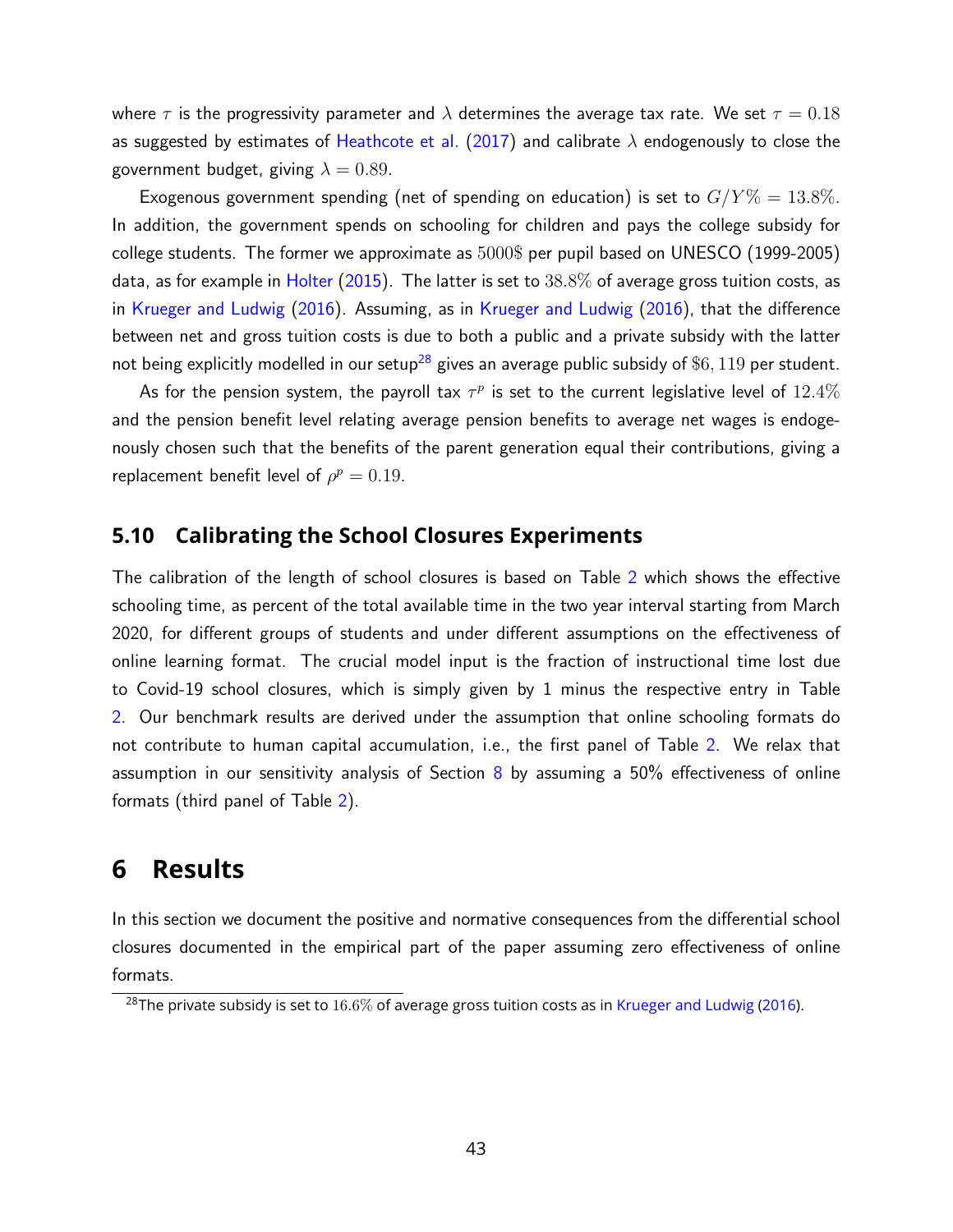## **6.1 Young and Old Children**

In Table [14](#page-43-0) we display the impact of the differential school closures on tertiary education attainment, human capital, the present discounted value of future earnings and welfare, broken down by the age of the child. Holding the length of school closures constant, younger children are more adversely affected from the Covid-19 school crisis than older children; as we explained in Fuchs-Schündeln et al. [\(2021\)](#page-56-0), this is a direct consequence of the self-productivity and dynamic complementarity in the production of human capital. However, as we saw from the empirical section, secondary schools were closed for significantly longer than primary schools. As a consequence of these two competing factors, it is the youngest secondary school children that are most severely affected by the Covid-19 school closures.

<span id="page-43-0"></span>

|                     | Change for Children of Biological Age<br>baseline |          |          |              |          |          |          |          |
|---------------------|---------------------------------------------------|----------|----------|--------------|----------|----------|----------|----------|
|                     |                                                   | average  | 4        | 6            | 8        | 10       | 12       | 14       |
|                     |                                                   |          |          |              |          |          |          |          |
|                     |                                                   |          |          | change in %p |          |          |          |          |
| share $s = n\omega$ | 12.16%                                            | 1.55     | 1.10     | 2.22         | 1.77     | 1.79     | 1.38     | 1.06     |
| share $s = hs$      | 54.60%                                            | 0.36     | 0.24     | $-0.23$      | 0.22     | 0.54     | 0.67     | 0.69     |
| share $s = co$      | 33.24%                                            | $-1.91$  | $-1.34$  | $-1.99$      | $-1.99$  | $-2.33$  | $-2.05$  | $-1.76$  |
|                     |                                                   |          |          | change in %  |          |          |          |          |
| av HK               | 1.00                                              | $-2.77$  | $-2.12$  | $-3.19$      | $-2.86$  | $-3.26$  | $-2.81$  | $-2.38$  |
| PDV gross earn      | \$845,149                                         | $-1.73$  | $-1.32$  | $-1.97$      | $-1.79$  | $-2.05$  | $-1.77$  | $-1.50$  |
| PDV net earn        | \$695,548                                         | $-1.39$  | $-1.05$  | $-1.59$      | $-1.44$  | $-1.64$  | $-1.41$  | $-1.19$  |
| child CEV           |                                                   | $-0.99%$ | $-0.77%$ | $-1.14%$     | $-1.02%$ | $-1.17%$ | $-1.01%$ | $-0.86%$ |

Table 14: Aggregate Outcomes for Main Experiments

*Notes:* share  $s \in \{no, hs, co\}$ : education share in respective education category  $s = no$ : less than high school,  $s = hs$ : high school,  $s = co$ : college; av HK: average acquired human capital at age 16; PDV gross earn: present discounted value of gross earnings assuming labor market entry at age 22 and retirement at age 66; PDV net earn: present discounted value of net earnings; CEV: consumption equivalent variation. Columns for biological ages 4-14 show the respective percentage point changes of education shares, the percent changes of acquired human capital and average earnings, and the CEV expressed as a percent change, for children of the respective age at the time of the school closures. Column "average" gives the respective average response. The CEV is the consumption equivalent variation welfare measure.

## **6.2 Public vs. Private Schools**

According to our empirical estimates, private schools were closed significantly shorter than public school. We now quantify the impact of these differences in Tables [15,](#page-44-0) [16](#page-44-1) and [17](#page-44-2) which display the differential impact, by school type, of the Covid-19 crisis on human capital, lifetime earnings and welfare (measured in consumption-equivalent variation).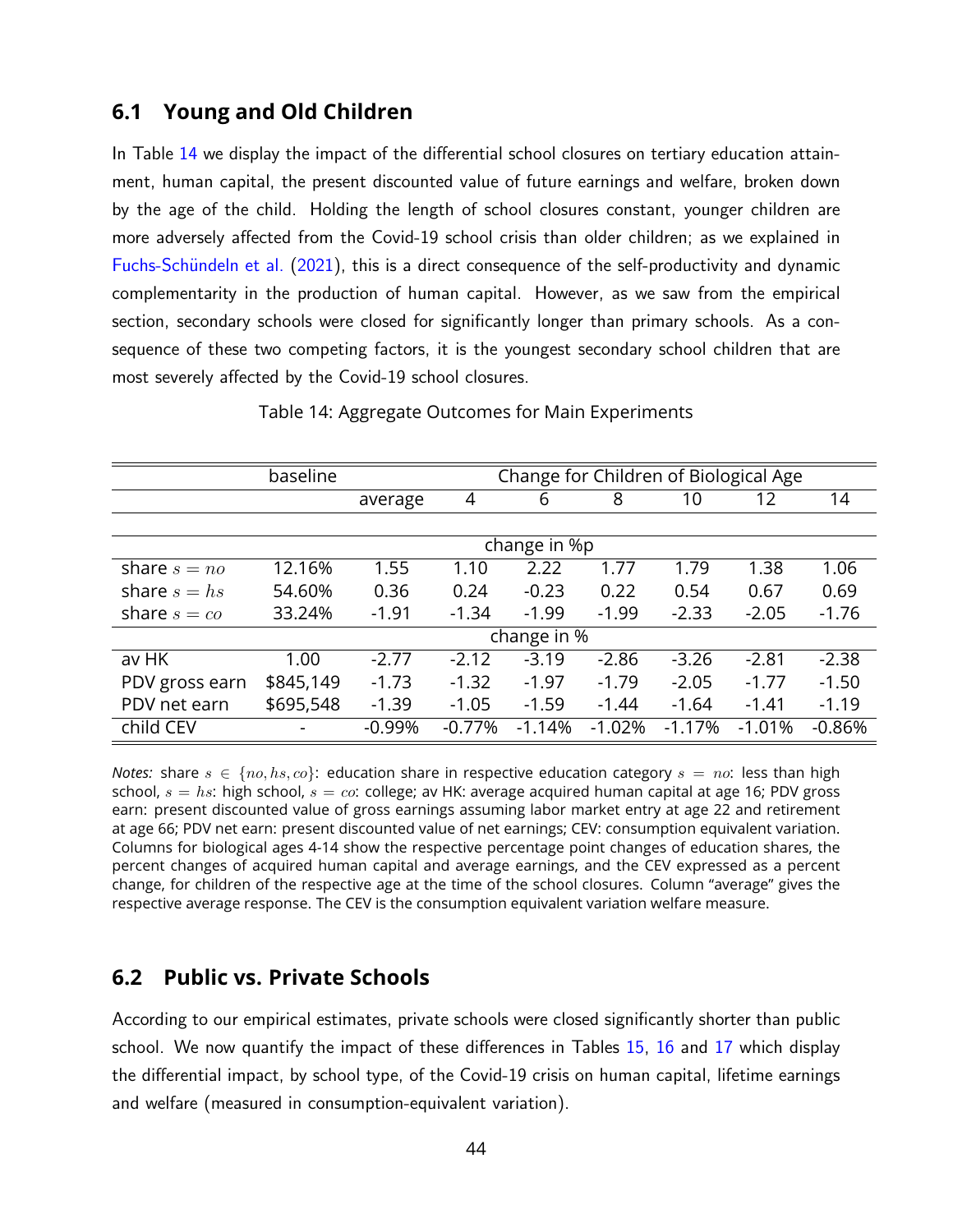<span id="page-44-0"></span>

|         | baseline | %-Change for Children of Biological Age |                                     |           |    |      |                                                 |  |
|---------|----------|-----------------------------------------|-------------------------------------|-----------|----|------|-------------------------------------------------|--|
|         |          | average                                 |                                     | $\bullet$ | 8. | 10 I |                                                 |  |
| public  | 0.96     | -2.87                                   | -2.22 -3.30 -2.92 -3.39 -2.93 -2.48 |           |    |      |                                                 |  |
| private | 1.29     | $-2.17$                                 |                                     |           |    |      | $-1.50$ $-2.58$ $-2.52$ $-2.49$ $-2.13$ $-1.80$ |  |

Table 15: Acquired Human Capital by School Type

First we note that children attending private schools would have higher human capital and lifetime earnings in the absence of the Covid-19 shock, see the second columns of Tables [15](#page-44-0) and [16.](#page-44-1) This is due to the fact that children attending private schools tend to come from affluent parents with higher education that on average invest more into their children (which also tend to have higher initial human capital); this selection effect is compounded by the higher productivity of private schools in the human capital production function.

Table 16: Average gross lifetime earnings by school type

<span id="page-44-1"></span>

|        |                   |         |   |                | %-Change for Children of Biological Age         |    |    |
|--------|-------------------|---------|---|----------------|-------------------------------------------------|----|----|
|        |                   | average | 4 | $\mathfrak{b}$ | 8 <sup>1</sup>                                  | 10 | 14 |
| public | 821,404           | $-1.77$ |   |                | -1.37 -2.01 -1.79 -2.09 -1.82 -1.54             |    |    |
|        | private 1,034,791 | -1.49   |   |                | $-0.99$ $-1.72$ $-1.78$ $-1.75$ $-1.48$ $-1.24$ |    |    |

As Table [15](#page-44-0) shows, the longer school closings of public schools lead to larger human capital losses from the Covid-19 crisis among its pupils  $(-2.87 \text{ vs. } -2.17)$ , which translates into larger declines in lifetime earnings (both directly and indirectly though the larger impact on high school and college attendance rates). As Table [16](#page-44-1) shows, the net present value of gross lifetime earnings falls by  $-1.77\%$  among children attending public schools, but only  $-1.49\%$  for those in private school. This translates into differential welfare losses for the two groups of  $-1.04\%$  and  $-0.64\%$ . respectively, as Table [17](#page-44-2) shows.

Table 17: Child CEV by school type

<span id="page-44-2"></span>

| average                                                  |  |  |  |
|----------------------------------------------------------|--|--|--|
| public -1.04% -0.81% -1.19% -1.05% -1.22% -1.06% -0.90%  |  |  |  |
| private -0.64% -0.43% -0.75% -0.71% -0.73% -0.64% -0.55% |  |  |  |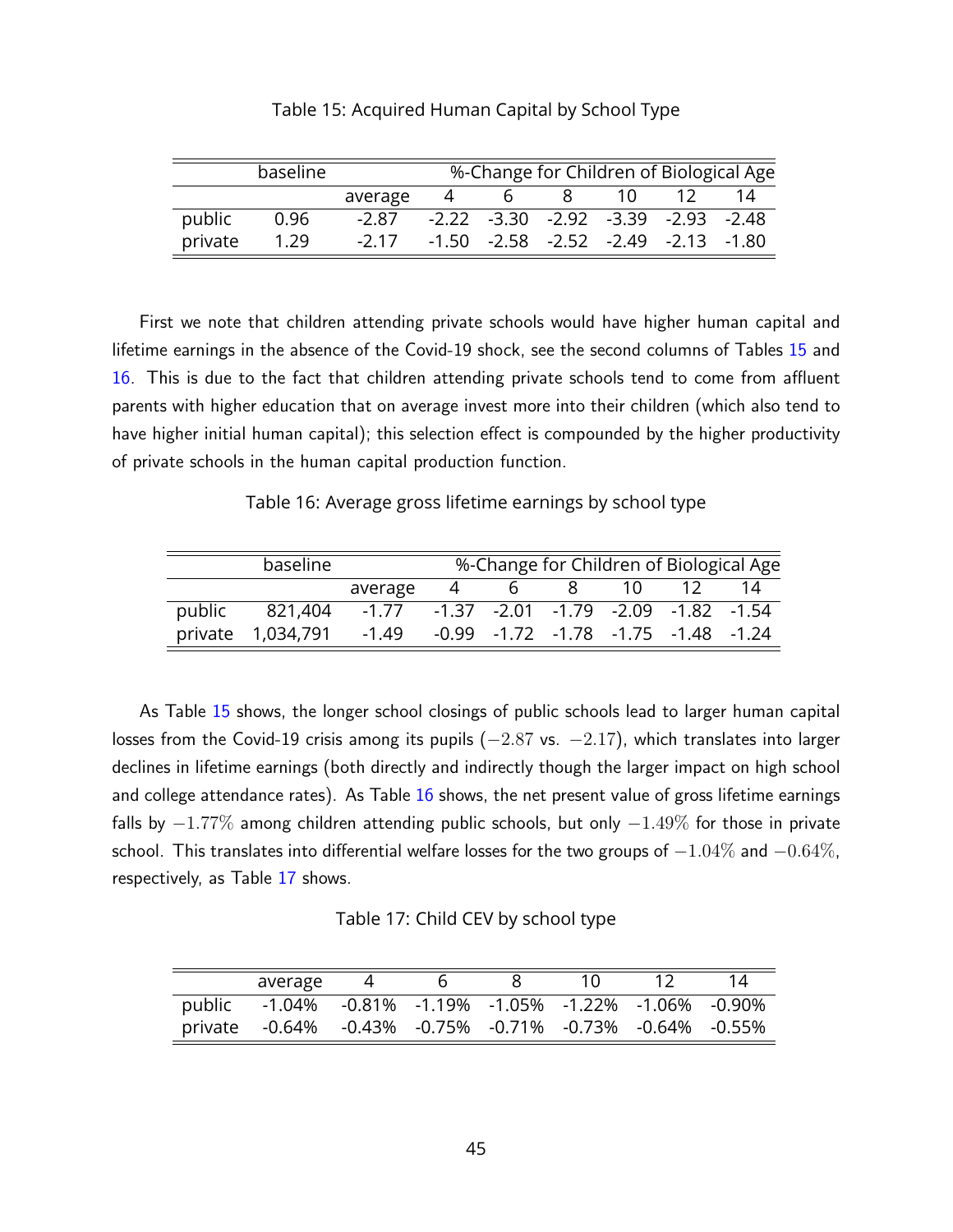### <span id="page-45-3"></span>**6.3 Income-Rich vs. Income Poor Households**

One of the most intriguing and perhaps surprising empirical findings was that children in incomepoorer regions (counties) saw their schools closed for shorter periods than their brethren in more affluent places. We now quantify the differential welfare impact of these observations using our structural model.

<span id="page-45-1"></span>Table 18: Child CEV: Bottom, Top Parental Income Quartile, Homogeneous Schooling Inputs

|               | average                                          |                                                  |  |  |  |
|---------------|--------------------------------------------------|--------------------------------------------------|--|--|--|
| <b>bottom</b> | -1.30% -1.09% -1.49% -1.31% -1.51% -1.30% -1.10% |                                                  |  |  |  |
| top           |                                                  | -0.53% -0.33% -0.59% -0.54% -0.63% -0.57% -0.52% |  |  |  |

Comparing children from the top- to children from the bottom quartile of the income distribution, welfare losses are 0.77 percentage points larger for the poorer children if school closures were unrelated to income  $(-1.30\%$  compared to  $-0.53\%)$ , see Table [18.](#page-45-1) Accounting for the longer school closures in richer counties reduces this gap to 0.54 percentage points  $(-1.11\%$ compared to −0.57%), as documented in Table [19.](#page-45-2) Therefore, although poorer children are still more severely affected by the pandemic, this force reduces the gap by about  $1/3$  (0.54 versus 0.77 percentage points).

<span id="page-45-2"></span>Table 19: Child CEV: Bottom, Top Parental Income Quartile, Heterogeneous Schooling Inputs

|        | average                                          |  |                                                                       |  |  |
|--------|--------------------------------------------------|--|-----------------------------------------------------------------------|--|--|
| hottom | -1.11% -0.93% -1.29% -1.13% -1.27% -1.10% -0.93% |  |                                                                       |  |  |
| top    |                                                  |  | $-0.57\%$ $-0.35\%$ $-0.61\%$ $-0.57\%$ $-0.69\%$ $-0.63\%$ $-0.58\%$ |  |  |

# <span id="page-45-0"></span>**7 Counterfactual Policy Analysis**

In this section we conduct counterfactual policy experiments. Specifically, we evaluate the consequences of keeping the schools open for an additional 3 months in the two year period following the Covid-19 pandemic; this corresponds to one full summer or two half summers of additional schooling starting in 2022.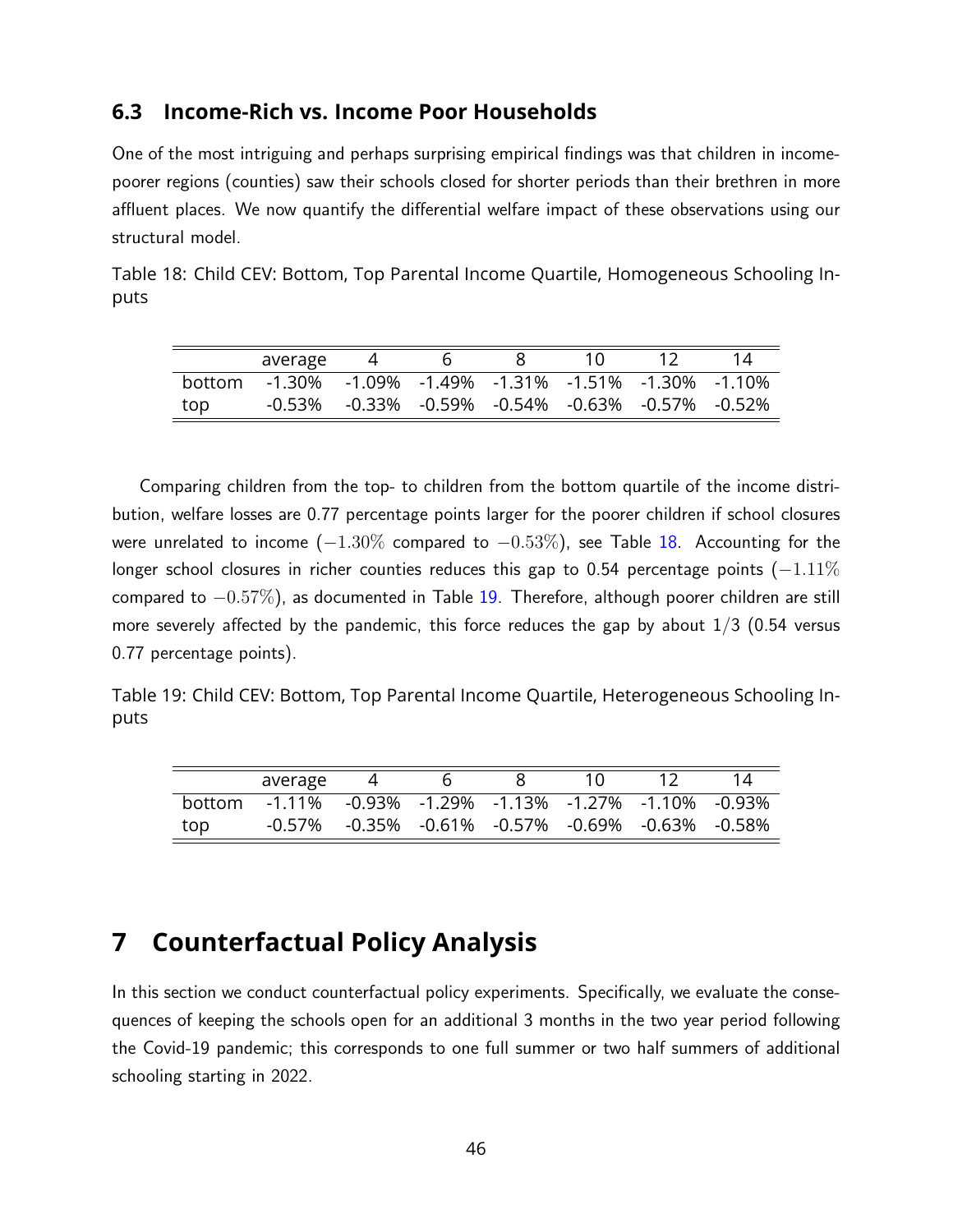## **7.1 Fiscal Consequences of the Covid-19 Induced Human Capital Losses**

To give this thought experiment some context, in Table [20](#page-46-0) we report the consequences for tax revenues from the school closures reported in the previous subsection. It is clear that, on account of the massive decline in future labor income taxes, the fiscal situation of the government deteriorates significantly. Overall, tax revenues fall by almost 2.5% relative to pre-Covid-19 times.

<span id="page-46-0"></span>Table 20: Change of Present Discounted Value of Tax Revenues [in %]

| Revenue source All |         |         | Lab. Inc. Cap. Inc. Cons. |       |
|--------------------|---------|---------|---------------------------|-------|
|                    | $-2.44$ | $-7.10$ | 0.23                      | -0.95 |

*Notes:* The table shows the change in the present discounted value of tax revenue (in %). Revenue source: All: sum of all tax sources; lab.: from labor income taxes; cap.: from capital income taxes; cons.: from consumption taxes.

## **7.2 National Schooling Expansion**

This raises the question whether keeping schools open in the summer to partially compensate for the human capital losses is a positive net present value proposition. Table [21](#page-46-1) shows that, on average across households, the net present value of the future labor income gain from the intervention net of the cost of the schooling extension is positive at \$1, 018. Alternatively put, for each of the \$1, 396 spent on each child, the present discounted value of that child's lifetime earning increases by \$1.73, for a total gain of \$2, 414. As Table [22](#page-47-0) shows, the welfare gain for the average child from this intervention amounts to  $0.21\%$  of lifetime consumption. In other words, a national 3 months schooling expansion compensates for more than  $1/5$  of the welfare losses of children induced by the Covid-19 shock. $29$ 

Table 21: NPV of Intervention for the Household Sector

<span id="page-46-1"></span>

|                       | baseline |         | Abs Change for Children of Biological Age |   |                                    |    |    |
|-----------------------|----------|---------|-------------------------------------------|---|------------------------------------|----|----|
|                       |          | average | 4                                         | b |                                    | 10 | 14 |
| NPV household (in \$) | 0.00     | 1.018   |                                           |   | 1,487  1,347  1,170  948  726  428 |    |    |

<span id="page-46-2"></span><sup>&</sup>lt;sup>29</sup>Note that if the goal of the government would be to fully offset the welfare losses that affected children incur as a result of school closures then the public schooling input during the 2 years following the lockdown of schools would have to be increased by ca. 67%, taking into account the crowding-out of parental investments as well as the fact that the human capital production function exhibits self-productivity and dynamic complementarity, and thus the Covid-19 schooling losses make future investments into human capital less productive.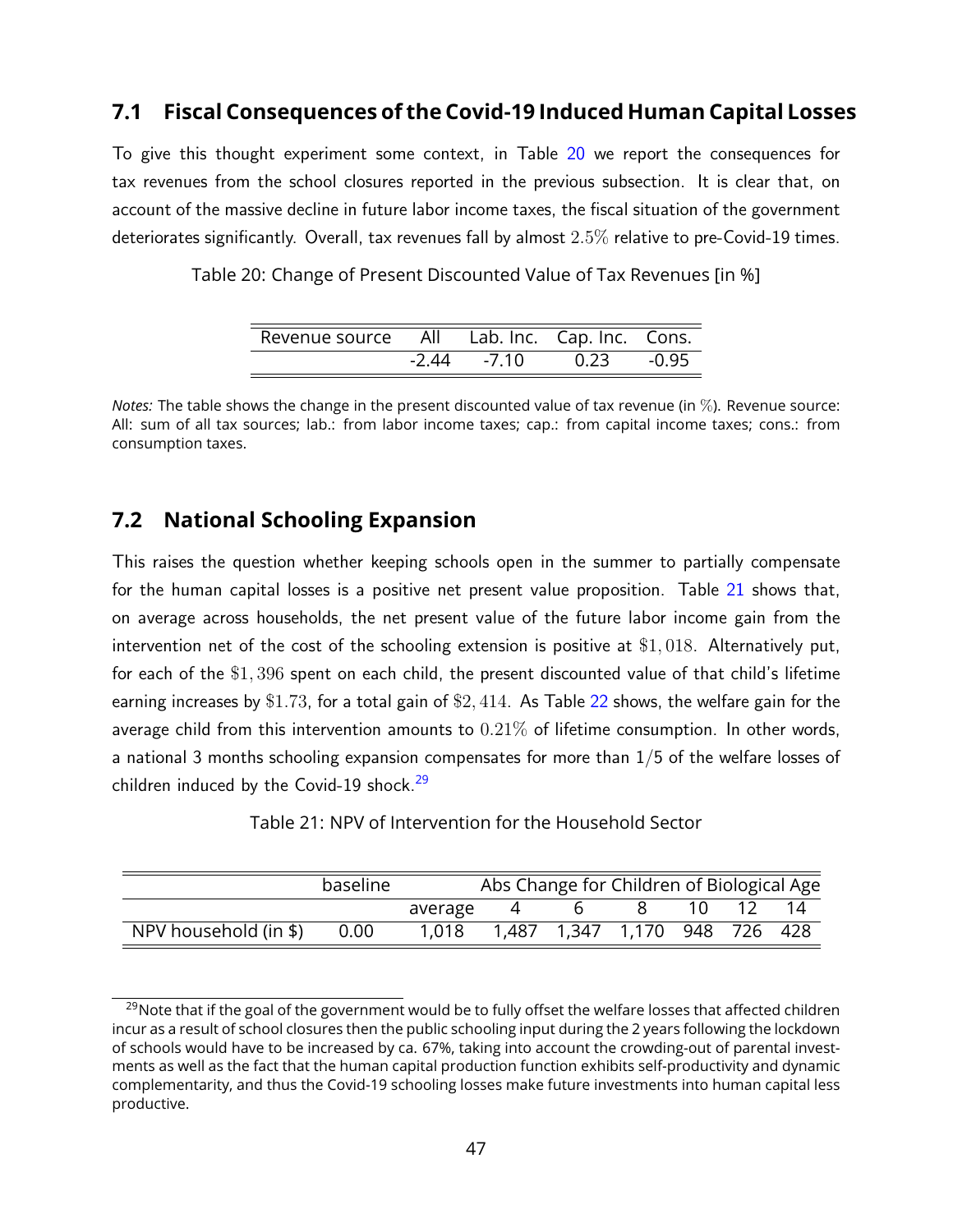<span id="page-47-0"></span>

|                                                                            | average |  |  |  |
|----------------------------------------------------------------------------|---------|--|--|--|
| (Net) CEV children: Intervention 0.21% 0.29% 0.26% 0.22% 0.19% 0.16% 0.14% |         |  |  |  |

The government, though the tax system, of course only captures a part of the increase in the net present value of earnings. As Table [23](#page-47-1) shows, the reform turns out to be approximately self-financing in net present value terms and, therefore, there is no impact of the reform on the government budget.

Table 23: NPV of Intervention: Government

<span id="page-47-1"></span>

|                     | baseline |                                                      |           |      | Abs Change for Children of Biological Age |
|---------------------|----------|------------------------------------------------------|-----------|------|-------------------------------------------|
|                     |          | average 4                                            | $\bullet$ | 10 I | 14                                        |
| NPV government 0.00 |          | $-0.00$ $0.16$ $0.11$ $0.05$ $-0.04$ $-0.13$ $-0.15$ |           |      |                                           |

Table [24](#page-47-2) shows the drop in the present discounted value of tax revenues following the after-Covid schooling expansion. Recall from Table [20](#page-46-0) that the Covid shock reduces future tax revenue by  $2.4\%$ . This loss is reduced to  $1.9\%$  by the schooling intervention, as Table [24](#page-47-2) demonstrates. Thus, even though this policy reform approximately pays for itself (given the assumptions on the cost of the schooling expansion), it is insufficient to raise tax revenues to pre-Covid levels. Larger, longer lasting schooling interventions would be necessary to achieve that objective.

<span id="page-47-2"></span>Table 24: Change of Present Discounted Value of Tax Revenues: Covid Shock and Post-Covid Schooling Expansion [in %]

| Revenue source All Lab. Inc. Cap. Inc. Cons. |       |         |         |       |
|----------------------------------------------|-------|---------|---------|-------|
|                                              | -1 94 | $-5.72$ | 0. 22 D | -0 75 |

*Notes:* The table shows the change in the present discounted value of tax revenue (in %). Revenue source: All: sum of all tax sources; lab.: from labor income taxes; cap.: from capital income taxes; cons.: from consumption taxes.

## **7.3 Schooling Expansion for Selected Subgroups of the Population**

Next, we consider the question which groups to prioritize, in terms of additional schooling. We consider the two income groups of parents studied in Section [6.3](#page-45-3) and ask which group of children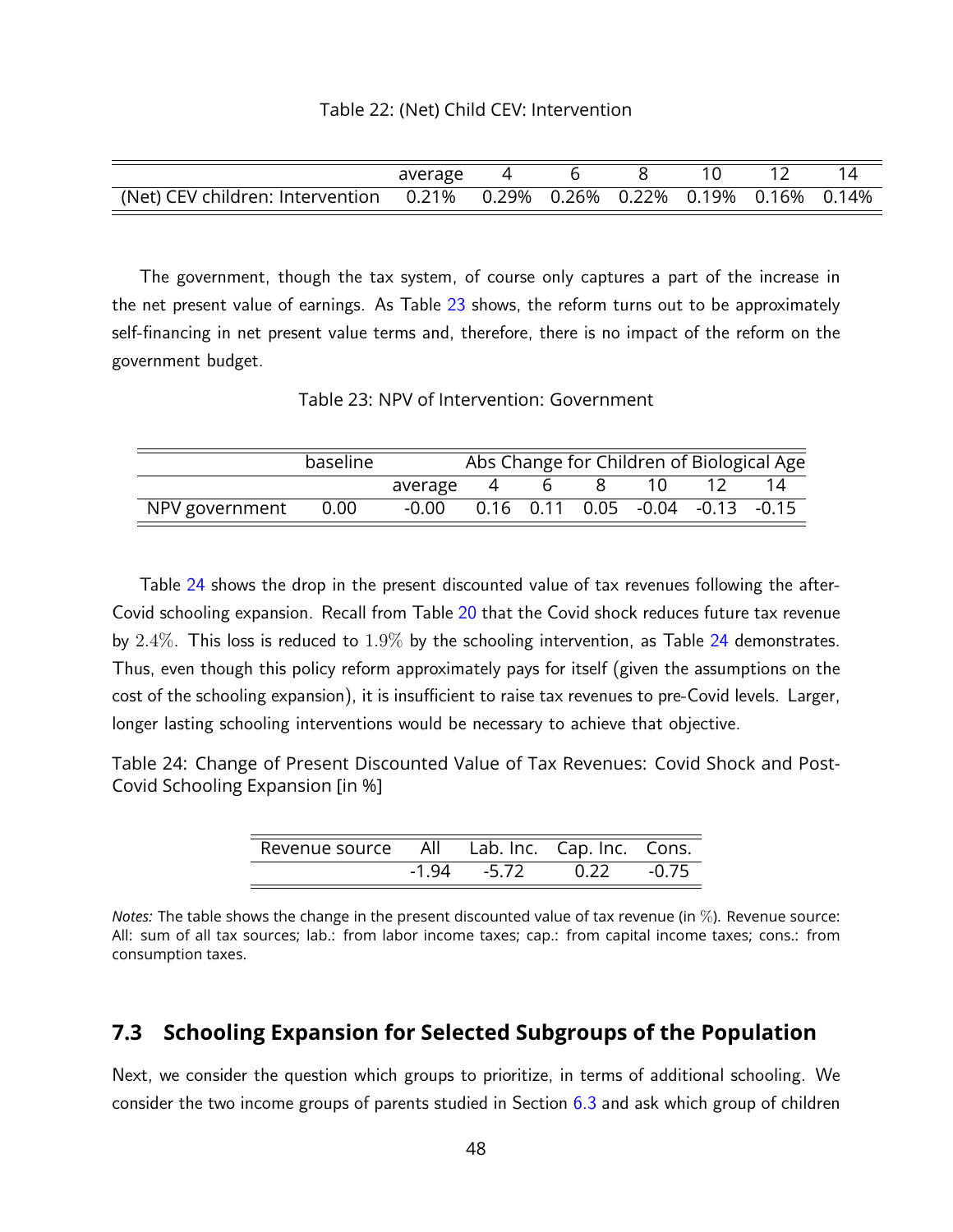to prioritize if scarcity of school buildings, availability of teachers or other constraints makes an expansion of school for the entire children population infeasible, or too large a program from a fiscal perspective. The answer to this question is not obvious: on one hand, children from poorer families accumulate less human capital and have lower lifetime utilities to start with even without the Covid-19 school closures, and sustain larger welfare losses than income-rich children, although the shorter school closures (relative to those of income richer children) mitigate this gap somewhat, see Section  $6.3$ . This suggests that poorer children would reap larger benefits from the additional schooling, an argument that underlies most policy proposals for selective school expansions in the U.S. On the other hand, precisely because children from income-richer families accumulate more human capital and have a higher propensity to go to college pre-Covid-19, they tend to have higher earnings and pay more taxes. Therefore, from a fiscal perspective it might be this group whose Covid-19-induced loss of human capital an expansion of schooling should tackle.

<span id="page-48-0"></span>Table 25: NET Child CEV: Bottom and Top Parental Income Quartile, Heterogeneous Schooling Inputs

|        | average                                                        |  | 10. |  |
|--------|----------------------------------------------------------------|--|-----|--|
| hottom | $0.28\%$ $0.41\%$ $0.36\%$ $0.31\%$ $0.26\%$ $0.22\%$ $0.14\%$ |  |     |  |
| top    | 0.09% 0.08% 0.10% 0.09% 0.08% 0.07% 0.13%                      |  |     |  |

Tables [25](#page-48-0) and [26](#page-49-1) show the results, and indeed confirm that implementing a school summer program in the next two summers has a significantly positive welfare impact on children, and that these welfare gains are especially large for younger children from poorer parental backgrounds. As a potentially desirable side effect, earnings and welfare inequality would fall under such a selective school expansion policy.

On the other hand, the budgetary consequences of such a school expansion are much more favorable if focused on children from more affluent social backgrounds. Table [26,](#page-49-1) which displays the per-child<sup>[30](#page-48-1)</sup> fiscal consequences from the school expansion shows that the typical child from a poor parental background pays an additional  $$1,396 - $147 = $1,249$  of taxes due to higher human capital induced by the schooling reform, whereas for an affluent child the same number is  $$1,396 + $74 = $1,470$ . Therefore a government exclusively concerned about the fiscal impact

<span id="page-48-1"></span> $30$  Even though the top and bottom quartile of the parental income distribution has the same number of parents and the school expansion costs the same per child by assumption, the total size of the program differs slightly if bestowed upon the poor and the rich children, since income poorer parents have on average slightly more children.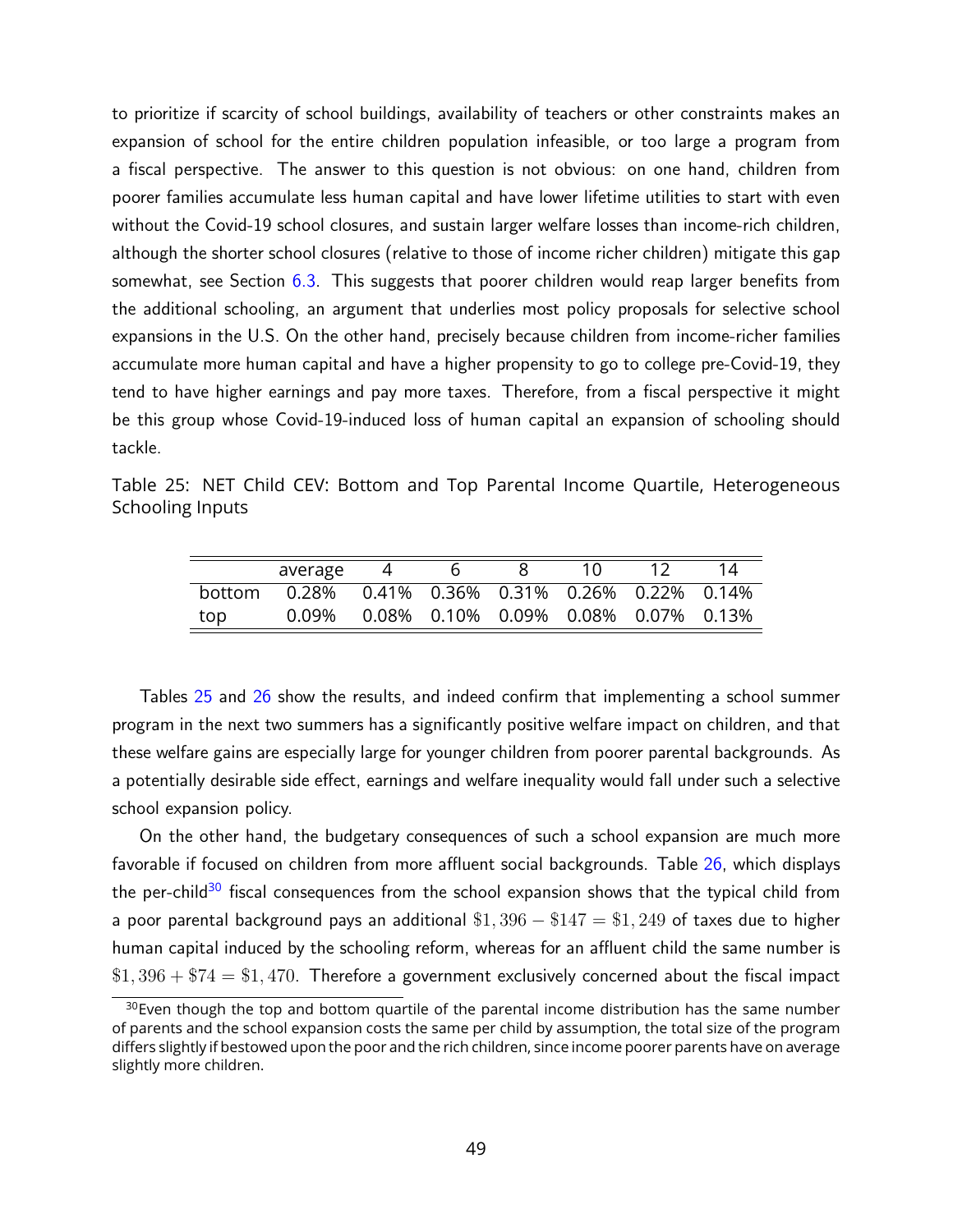of the reform would select the top-, rather than the bottom quarter of the parental income distribution as the target for the reform.

<span id="page-49-1"></span>Table 26: NPV Government (in \$): Bottom and Top Parental Income Quartile, Heterogeneous Schooling Inputs

|        | average |      |     |                          | 10.                |     |     |
|--------|---------|------|-----|--------------------------|--------------------|-----|-----|
| bottom |         |      |     | -147 -278 -282 -177 -106 |                    | 40. | -77 |
| top    |         | 613. | 401 |                          | 178 -155 -387 -204 |     |     |

# <span id="page-49-0"></span>**8 Sensitivity Analysis**

In this section we document the sensitivity of our results with respect to the effectiveness of virtual learning formats. Thus far we had assumed that students learning online do not accumulate any human capital. This assumption can reflect the low productivity of online learning, the missing IT infrastructure at home even when online learning is offered and in principle effective, or the adverse effects of being on electronic devices constantly that negate any positive human capital accumulation. We now display selected results under the assumption that online learning format are partially effective in imparting human capital on students.

## **8.1 Consequences of Smaller Effective School Closures**

In Table [2](#page-14-0) of Section [3](#page-5-0) we summarized effective schooling times during the 2020-2021 period. The baseline results thus far were derived under the results in the first panel; now we use the numbers from the third panel, which assume a  $50\%$  effectiveness of online formats.<sup>[31](#page-49-2)</sup> Qualitatively, under this assumption school closures are shorter, and the dispersion in school closures by school types (public vs. private and primary vs. secondary) and county income is smaller. To give one summary measure, if virtual learning is completely ineffective, the loss in schooling input (averaged over all school types) was 40.8% over a two year period, and with 50% effectiveness this number is roughly cut in half, to 20.6% (compare the first entries in the first and third panel of Table [2,](#page-14-0) respectively).

Table [27](#page-50-0) displays the consequences for educational attainment, human capital, the present discounted value of earnings and welfare measured in terms of consumption-equivalent variation.

<span id="page-49-2"></span><sup>&</sup>lt;sup>31</sup>We also have conducted our experiments under the assumption of 25% effectiveness of online learning, and the results, perhaps not surprisingly, fall right in between those for zero effectiveness and the ones with 50% effectiveness documented here.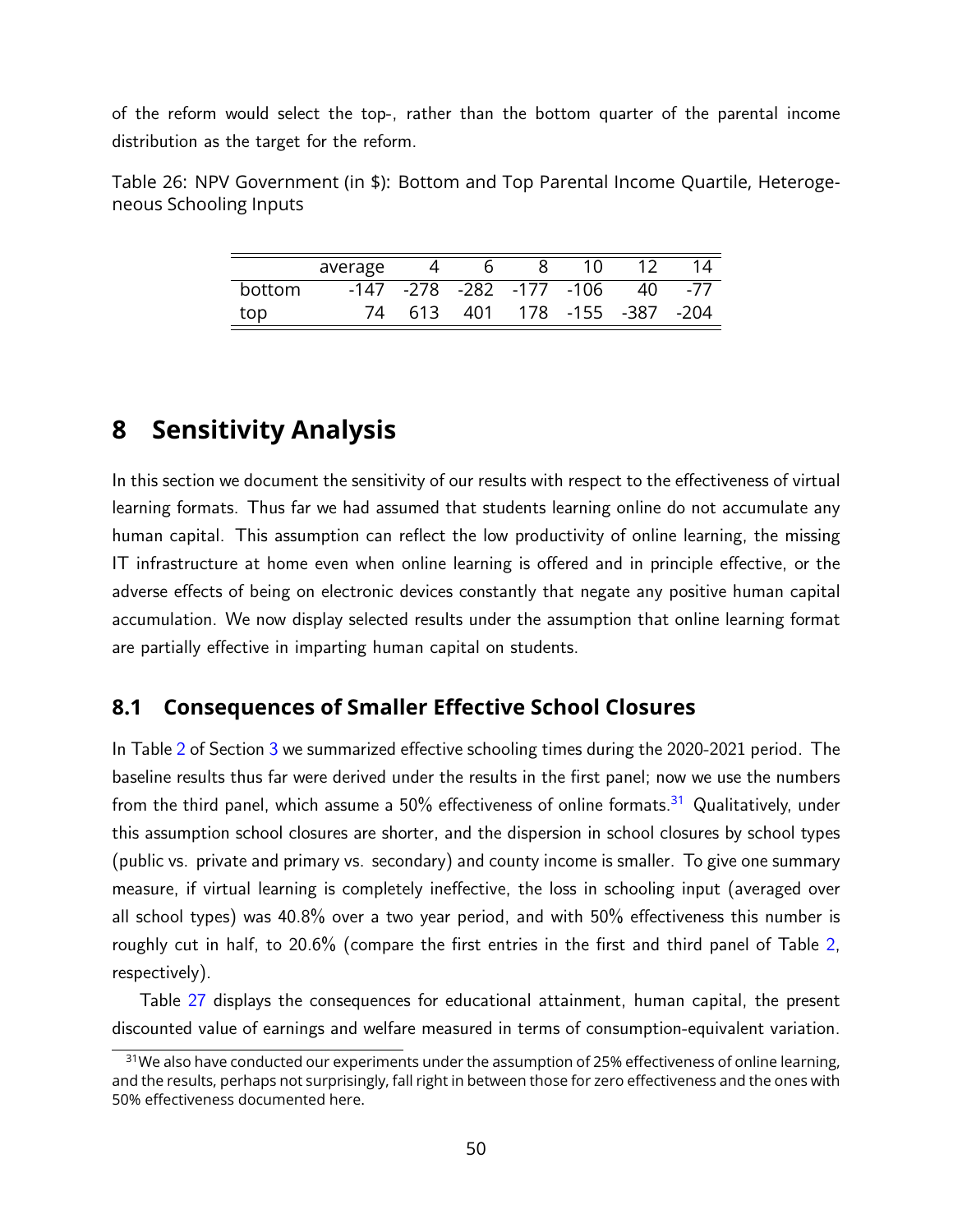Compared to the benchmark results in Table [14](#page-43-0) we see that all qualitative results from Section [6](#page-42-0) remain fully intact, but its magnitudes become smaller, which is to be expected because the effective size of the negative schooling shock is roughly cut in half. Interestingly, the reduction in the negative impact on human capital, earnings and welfare is less than half its previous magnitude. In our model, where future human capital accumulation depends positively on current human capital (due to self-productivity and dynamic complementarity in the human capital production function), the costs of school closures are strictly convex in its length. The results in Table [27](#page-50-0) exactly display this feature.

<span id="page-50-0"></span>

| Table 27: Aggregate Outcomes for Main Experiments: 50% Effectiveness of Virtual Learn- |  |  |
|----------------------------------------------------------------------------------------|--|--|
| Ing                                                                                    |  |  |

|                | Change for Children of Biological Age<br>baseline |          |          |              |          |          |          |          |
|----------------|---------------------------------------------------|----------|----------|--------------|----------|----------|----------|----------|
|                |                                                   | average  | 4        | 6            | 8        | 10       | 12       | 14       |
|                |                                                   |          |          |              |          |          |          |          |
|                |                                                   |          |          | change in %p |          |          |          |          |
| share $s = no$ | 12.16%                                            | 0.70     | 0.45     | 1.03         | 0.82     | 0.81     | 0.62     | 0.48     |
| share $s = hs$ | 54.60%                                            | 0.18     | 0.20     | $-0.12$      | 0.11     | 0.25     | 0.31     | 0.32     |
| share $s = co$ | 33.24%                                            | $-0.88$  | $-0.65$  | $-0.92$      | $-0.93$  | $-1.06$  | $-0.93$  | $-0.80$  |
|                |                                                   |          |          | change in %  |          |          |          |          |
| av HK          | 1.00                                              | $-1.28$  | $-0.98$  | $-1.49$      | $-1.34$  | $-1.49$  | $-1.28$  | $-1.08$  |
| PDV gross earn | \$845,149                                         | $-0.80$  | $-0.61$  | $-0.92$      | $-0.84$  | $-0.93$  | $-0.81$  | $-0.68$  |
| PDV net earn   | \$695,548                                         | $-0.64$  | $-0.48$  | $-0.74$      | $-0.67$  | $-0.75$  | $-0.64$  | $-0.54$  |
| child CEV      |                                                   | $-0.46%$ | $-0.35%$ | $-0.53%$     | $-0.47%$ | $-0.53%$ | $-0.46%$ | $-0.39%$ |

The same observation applies to the differences in lifetime earnings and welfare across children attending public versus private schools. Table [2](#page-14-0) of Section [3](#page-5-0) shows that if online educational formats are somewhat effective substitutes for in-person learning, then the gap across these school types in the effective length of school closures shrinks, and so do the differences in the earnings and welfare losses between its graduates, as can be gauged by comparing Tables [28](#page-51-0) and [29](#page-51-1) with their counterparts, Tables [16](#page-44-1) and [17](#page-44-2) from Section [6.](#page-42-0)

Finally, Table [30](#page-51-2) shows welfare losses of children whose parents are in the bottom and the top quartile of the income distribution, respectively. Compared to Table [19](#page-45-2) from Section [6,](#page-42-0) under the assumption of 50% effectiveness of virtual learning the magnitude of welfare losses is smaller for both groups and the difference between the two groups shrinks as well (as does the share of the gap under homogeneous school closure lengths that is being closed due to low-income regions experiencing shorter school closures).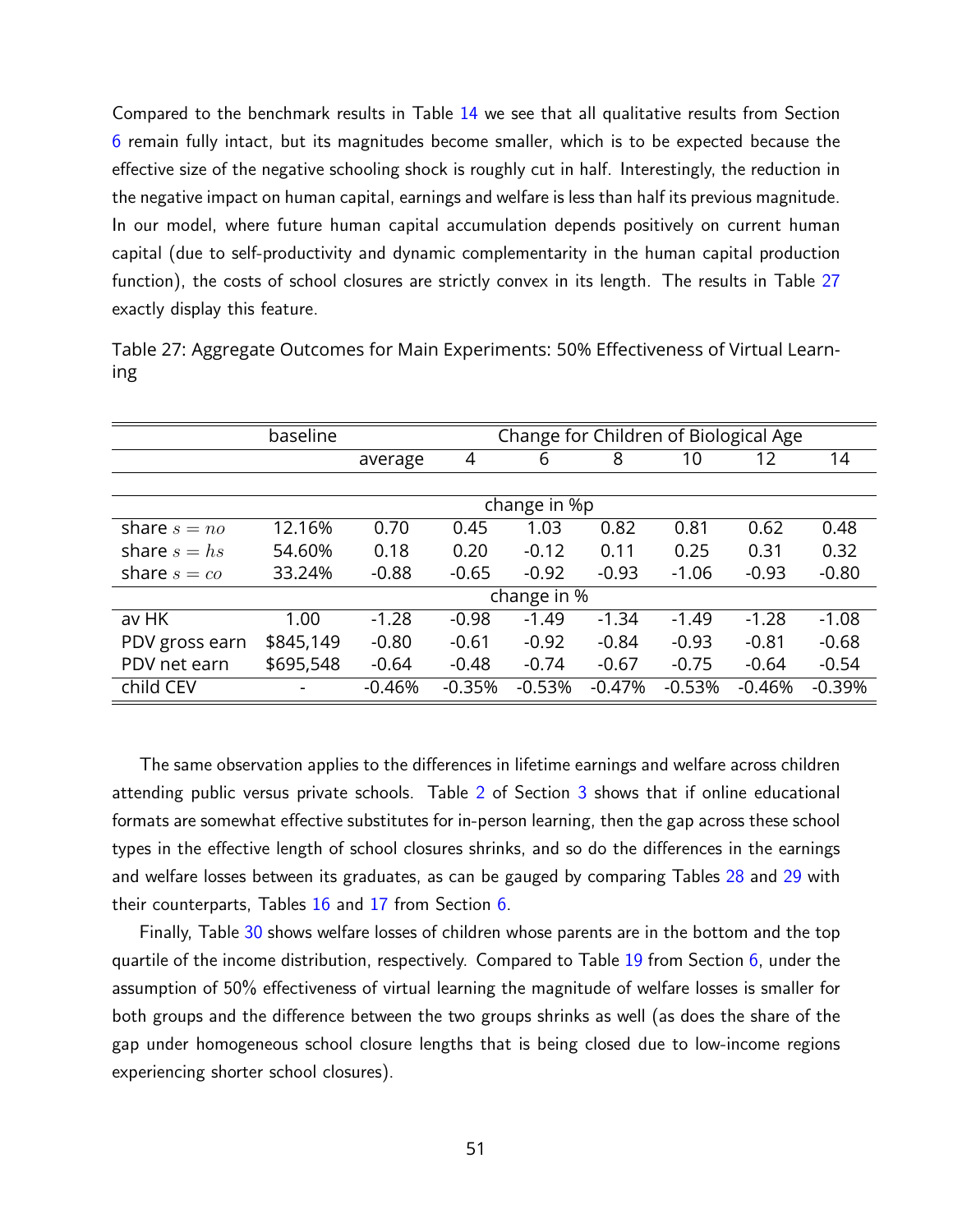<span id="page-51-0"></span>

| baseline |                    |         |   |                                                 |        |  | %-Change for Children of Biological Age |
|----------|--------------------|---------|---|-------------------------------------------------|--------|--|-----------------------------------------|
|          |                    | average | 4 |                                                 | 6 8 10 |  | 14                                      |
|          | public 821403.99   | -0.81   |   | $-0.63$ $-0.94$ $-0.84$ $-0.95$ $-0.82$ $-0.70$ |        |  |                                         |
|          | private 1034790.88 | $-0.70$ |   | $-0.47$ $-0.78$ $-0.84$ $-0.82$ $-0.69$ $-0.58$ |        |  |                                         |

Table 28: Average gross lifetime earnings by school type

Table 29: Child CEV by school type

<span id="page-51-1"></span>

| average                                                  |  |  |  |
|----------------------------------------------------------|--|--|--|
| public -0.48% -0.37% -0.56% -0.49% -0.56% -0.48% -0.41%  |  |  |  |
| private -0.30% -0.21% -0.35% -0.34% -0.34% -0.30% -0.26% |  |  |  |

<span id="page-51-2"></span>Table 30: Child CEV: Bottom, Top Parent Income Quartile, Heterogeneous School Closures

|        | average                                          |  |                                           |  |  |
|--------|--------------------------------------------------|--|-------------------------------------------|--|--|
| hottom | -0.51% -0.42% -0.61% -0.54% -0.59% -0.51% -0.43% |  |                                           |  |  |
| top    | -0.26%                                           |  | -0.16% -0.28% -0.27% -0.31% -0.28% -0.26% |  |  |

#### **8.1.1 Heterogeneity in the Effectiveness in Online Learning Formats**

We can use the results in Sections [6](#page-42-0) and [8](#page-49-0) so far to assess, in the context of our our model, the potential importance of heterogeneity in the effectiveness of online learning formats. If online formats are significantly less effective in neighborhoods or school districts with (income-) poorer children, as suggested by the recent evidence in [Halloran et al.](#page-57-6) [\(2021\)](#page-57-6) and [Kogan and Lavertu](#page-57-5) [\(2021\)](#page-57-5), then the distributional impact of school closures will be more pronounced.

Table [31](#page-52-0) demonstrates this point by summarizing the average welfare loss by poor and rich children under alternative assumptions about the length of school school closures and the effectiveness of online schooling formats. The first column stems from Table [18](#page-45-1) and shows the welfare losses if the length of school closures is uniform across incomes and online schooling is completely ineffective, the second column incorporates the empirical finding that schools in poorer counties were closed less (Table [19\)](#page-45-2), and the last column reproduces the losses from Table [30](#page-51-2) and captures both differential school closures and 50% productivity of online teaching.

The point we want to make here is that heterogeneity in the effectiveness of online learning across the income distribution can be a very substantial force of amplification of inequality in the impact of the Covid-19 crisis. Suppose that online formats in poorer neighborhoods are not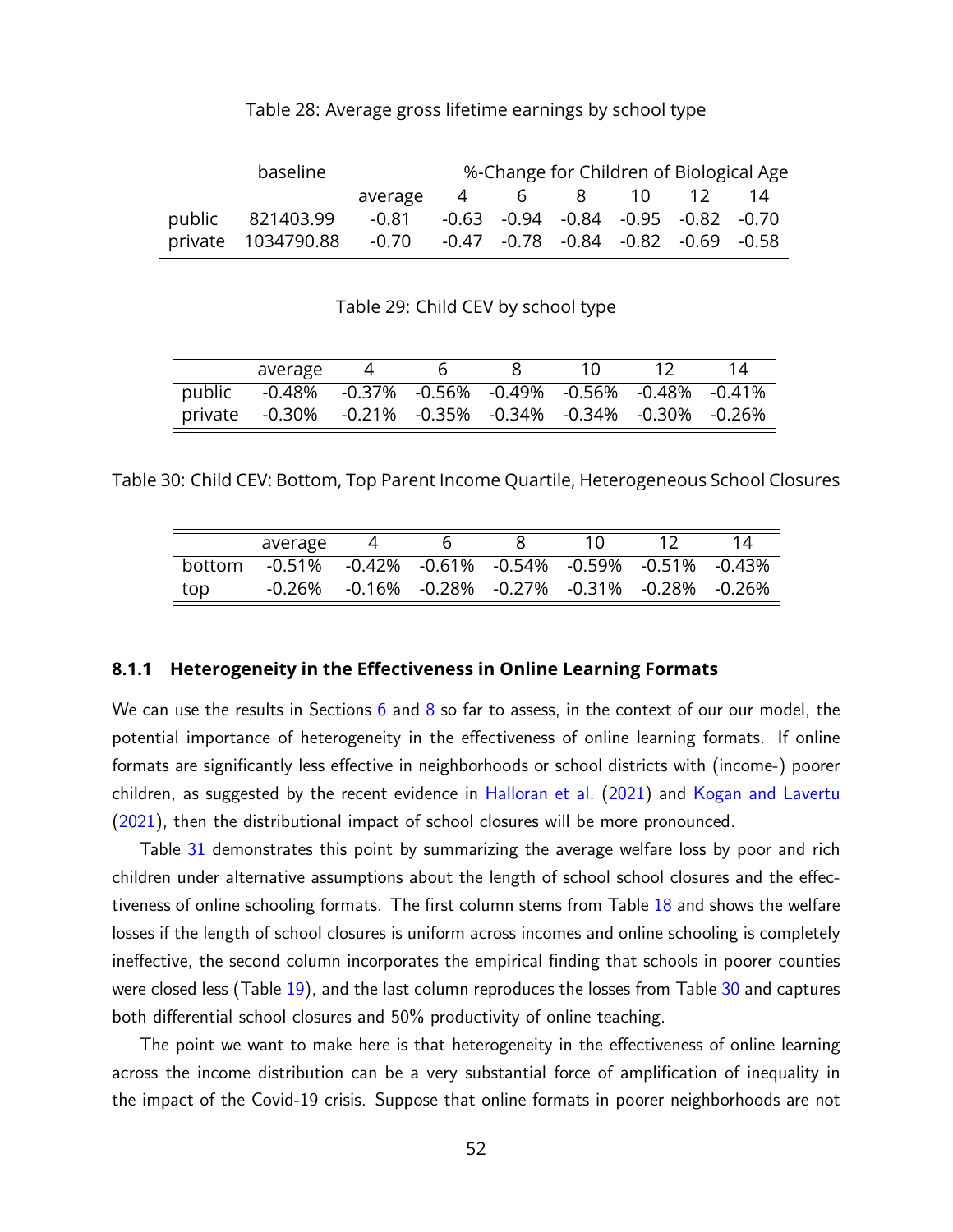|        | 0% Prod, Homog. 0% Prod 50% Prod |           |           |
|--------|----------------------------------|-----------|-----------|
| bottom | -1.30                            | $-1.11\%$ | $-0.51\%$ |
| top    | -0.53                            | $-0.57\%$ | -0.26%    |

<span id="page-52-0"></span>Table 31: Child CEV: Bottom, Top Parent Income Quartile, Different Online Productivity

effective at all whereas schools in affluent neighborhoods manage to replace in person-learning with online formats more effectively (at 50% productivity, say), then the welfare gap widens from 0.54% (the difference between the top and bottom row in column 2) to 0.85% (the difference between the top row in column 2 and the bottom row in column 3). This amplification of inequality is significantly larger than the reduction stemming from the differential length of school closures favoring the poor, ceteris paribus (comparing the gap between the first and the second column of Table  $31$ ).

### **8.2 School Time Extensions**

Perhaps most importantly, how do shorter and less dispersed effective school closures impact the positive and normative implications of government schooling interventions from Section [7?](#page-45-0) Table [32](#page-52-1) summarizes the welfare consequences from the reform (measured again in terms of consumption equivalent variation), and Tables [33](#page-52-2) and [34](#page-53-1) show the fiscal consequences for private households and the government, respectively.

<span id="page-52-1"></span>

|                                                                                   | average |  |  |  |
|-----------------------------------------------------------------------------------|---------|--|--|--|
| (Net) CEV children: Intervention  0.21%  0.30%  0.26%  0.23%  0.19%  0.16%  0.15% |         |  |  |  |

#### Table 33: NPV of Intervention for the Household Sector

<span id="page-52-2"></span>

| baseline      |      |         | Abs Change for Children of Biological Age |                                          |  |  |  |  |
|---------------|------|---------|-------------------------------------------|------------------------------------------|--|--|--|--|
|               |      | average |                                           |                                          |  |  |  |  |
| NPV Household | 0.00 |         | 1057.74 1517.21                           | 1391.98  1212.46  998.63  766.41  459.74 |  |  |  |  |

Compared to the benchmark results, with lower schooling losses the impact of additional schooling in the summer on the present discounted value of household earnings and tax revenues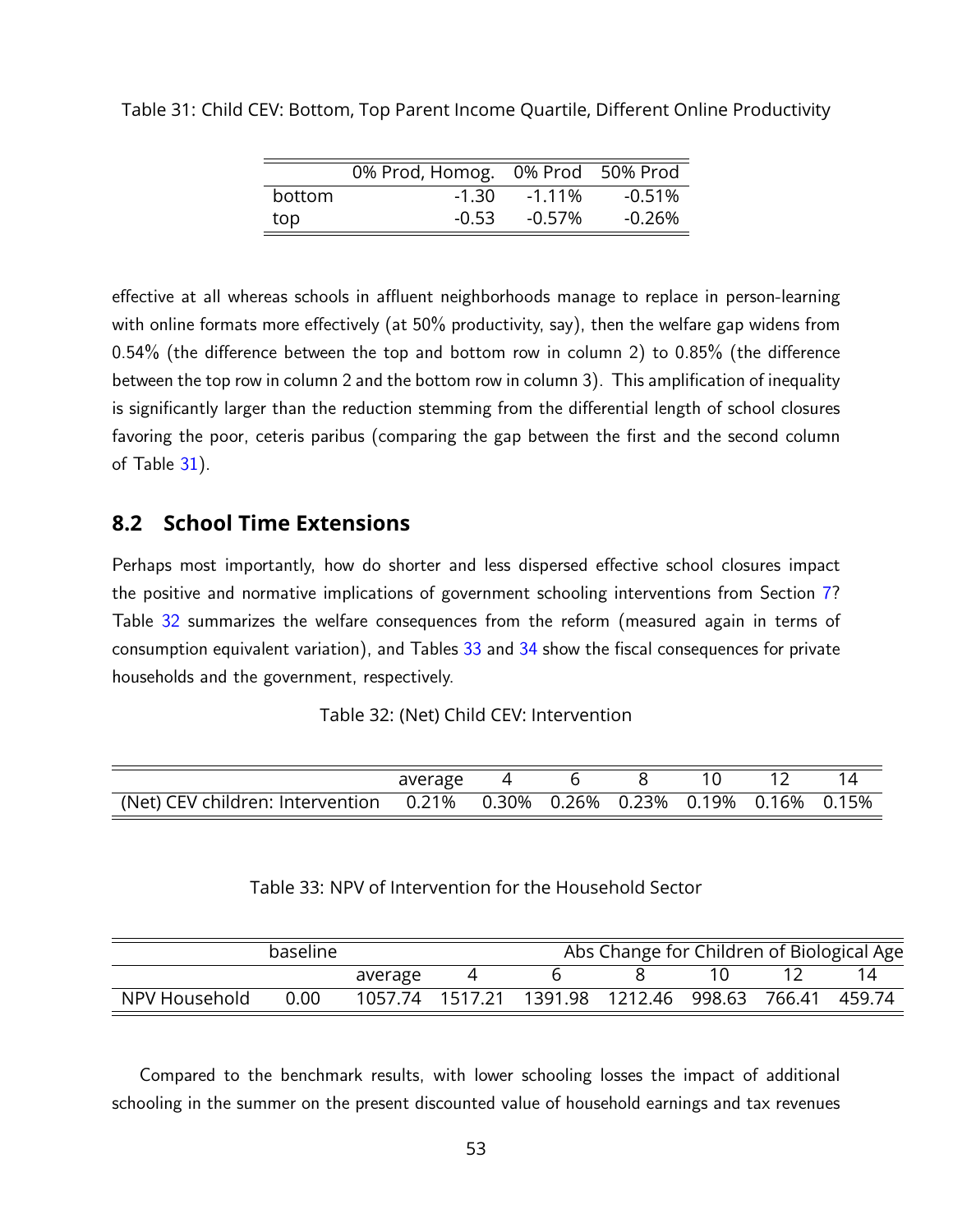#### Table 34: NPV of Intervention: Government

<span id="page-53-1"></span>

|                | baseline |         |  |  |                                                 | Abs Change for Children of Biological Age |
|----------------|----------|---------|--|--|-------------------------------------------------|-------------------------------------------|
|                |          | average |  |  |                                                 |                                           |
| NPV Government | 0.00     | 25.55   |  |  | 248.21  179.62  90.20  -23.42  -150.53  -190.75 |                                           |

is somewhat larger (so that the intervention now generates net revenue for the government, although its magnitude is relatively small at \$26 per capita). The welfare gains for children from the intervention are also marginally larger if online learning is more effective, but by and large the quantitative consequences of the schooling expansion are robust to starting with shorter school closures than in the benchmark. The same is true for the heterogeneity by parental income in the welfare and fiscal consequences of the school expansion intervention.

# <span id="page-53-0"></span>**9 Conclusion**

In this paper we have documented, using Safegraph cell phone data, that the Covid-19 crisis led to lengthy school closures that are substantially heterogeneous across school types (primary vs. secondary schools and public vs. private schools). Using a structural life cycle model with private and public school choice and parental time and resource investment into their children and empirically informing it with the school closure data we estimate the human capital- and welfare losses of affected children with different characteristics. We then use the model to evaluate the fiscal and welfare consequences of recent policy proposals that will extend instructional time in the next two summers by three months to partially compensate for these losses. Such a policy reform raises welfare of children and approximately pays for itself by generating higher future labor income- and consumption taxes.

In this paper we have focused on dimensions of heterogeneity among children that we can associate with the Safegraph school visits data, such as the type of school a child attends, and the income of the county in which the school is located. We have abstracted from other important aspects of inequality among children, and thus potentially understated the dispersion in the welfare consequences across the affected cohorts of children.

First, when schools close, not only lose students access to in-person instruction, but they also lose contacts to their peers who might be crucial for their learning success. This effect can be especially important for children who are already struggling in school, and thus amplify the already unequal direct effects of school closures, see [Agostinelli et al.](#page-55-5) [\(2020\)](#page-55-5).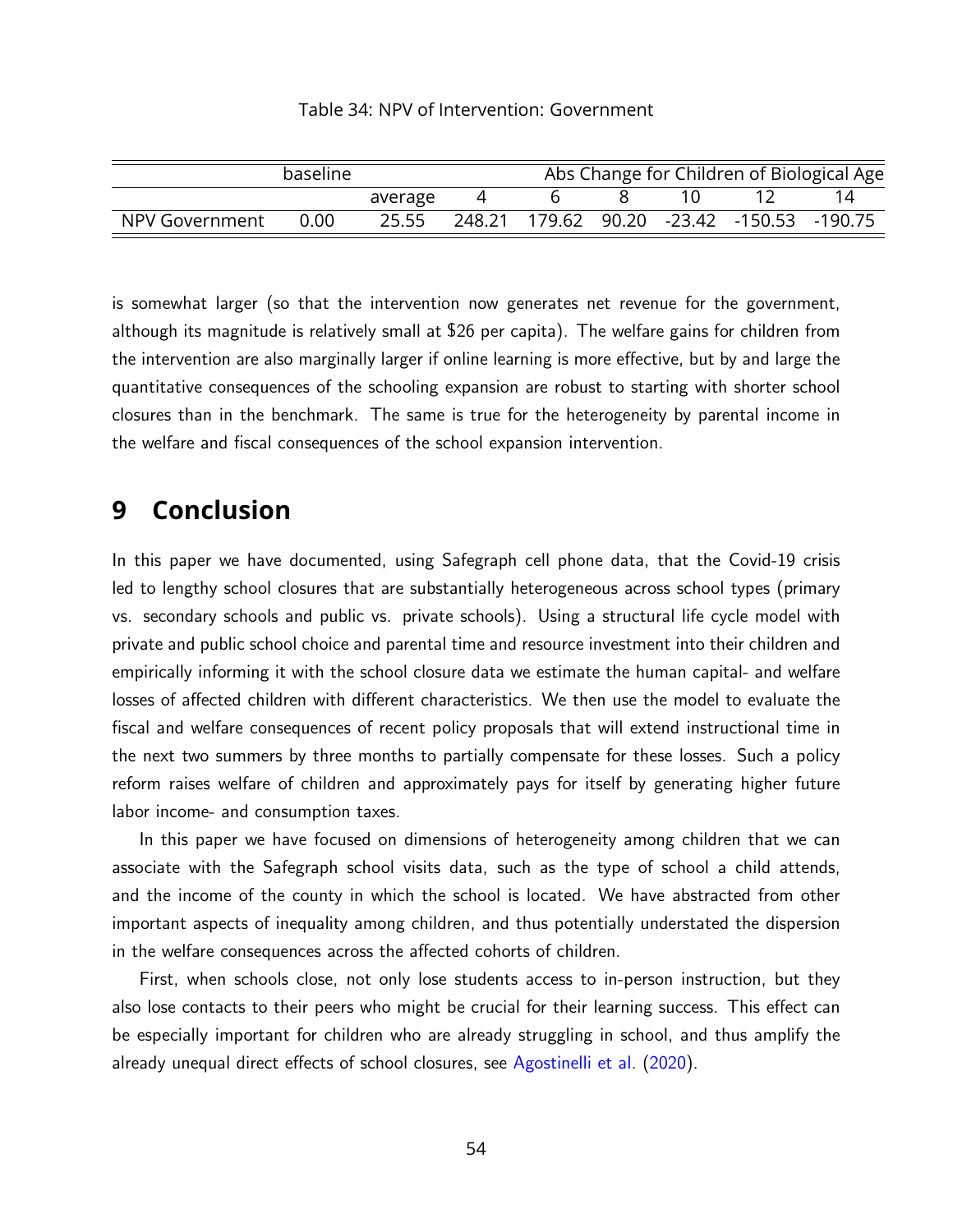Second, one crucial response of parents to the Covid-19 school crisis in our model is to increase the time spent with children, partially offsetting the loss in educational time in school. In the model this is always feasible for parents, albeit more costly in terms of disutility for parents who also work. In practice, there is significant heterogeneity in the ability of parents to work from home and thus increase time investment into their children while continuing to work.<sup>[32](#page-54-2)</sup> Working from home was much more prevalent in high-pay white-collar jobs than in low-paying jobs in services or manufacturing, and abstracting from this source of heterogeneity in the ability to work from home likely leads to an understatement of the dispersion of the welfare losses between children at the top and at the bottom of the distribution.

Third, this paper studies the impact of school closures in the U.S., a high-income country (with very substantial inequality). In principle, a similar structural framework could be combined with data on learning losses due to Covid-19 in developing countries where the schooling crisis occurred against the backdrop of pre-existing lower educational attainment, and online formats were even harder to implement. Thus, although this paper has documented a very substantial dispersion in the welfare losses within a country, we conjecture that these losses are even more unevenly distributed among children across countries. $33$ 

Finally, we fully acknowledge that the results in this paper should not be interpreted as a fully cost-benefit analysis of school closures. Such an analysis would have to model the potential short-run health benefits, in the form of reduced Covid-19 transmissions in schools, that motivated school closures in the first place. Integrating our framework into a standard EPI-Econ model of the Covid-19 crisis (of the form discussed in the literature section of this paper) is therefore a natural next step for future research, in our view.

# **References**

- <span id="page-54-1"></span>Abbott, B., G. Gallipoli, C. Meghir, and G. L. Violante (2019). Education Policies and Intergenerational Transfers in Equilibrium. Journal of Political Economy 127(6), 2569–2624.
- <span id="page-54-0"></span>Acemoglu, D., V. Chernozhukov, I. Werning, and M. Whinston (2020). Optimal targeted lockdowns in a multi-group sir model. Working Paper, MIT.
- <span id="page-54-4"></span>Adams-Prassl, A., T. Boneva, M. Golin, and C. Rauh (2020). Inequality and the Impact of the Coronavirus Shock: Evidence from Real Time Surveys. Journal of Public Economics 189, 104245.

<span id="page-54-3"></span><span id="page-54-2"></span><sup>&</sup>lt;sup>32</sup>See [Adams-Prassl et al.](#page-54-4) [\(2020\)](#page-54-4) for empirical evidence along this line.

 $33$ For a model-based comparison of the Covid-19 crisis across the world income distribution, see [Alon](#page-55-11) [et al.](#page-55-11) [\(2020\)](#page-55-11) and [Alon et al.](#page-55-12) [\(2021\)](#page-55-12).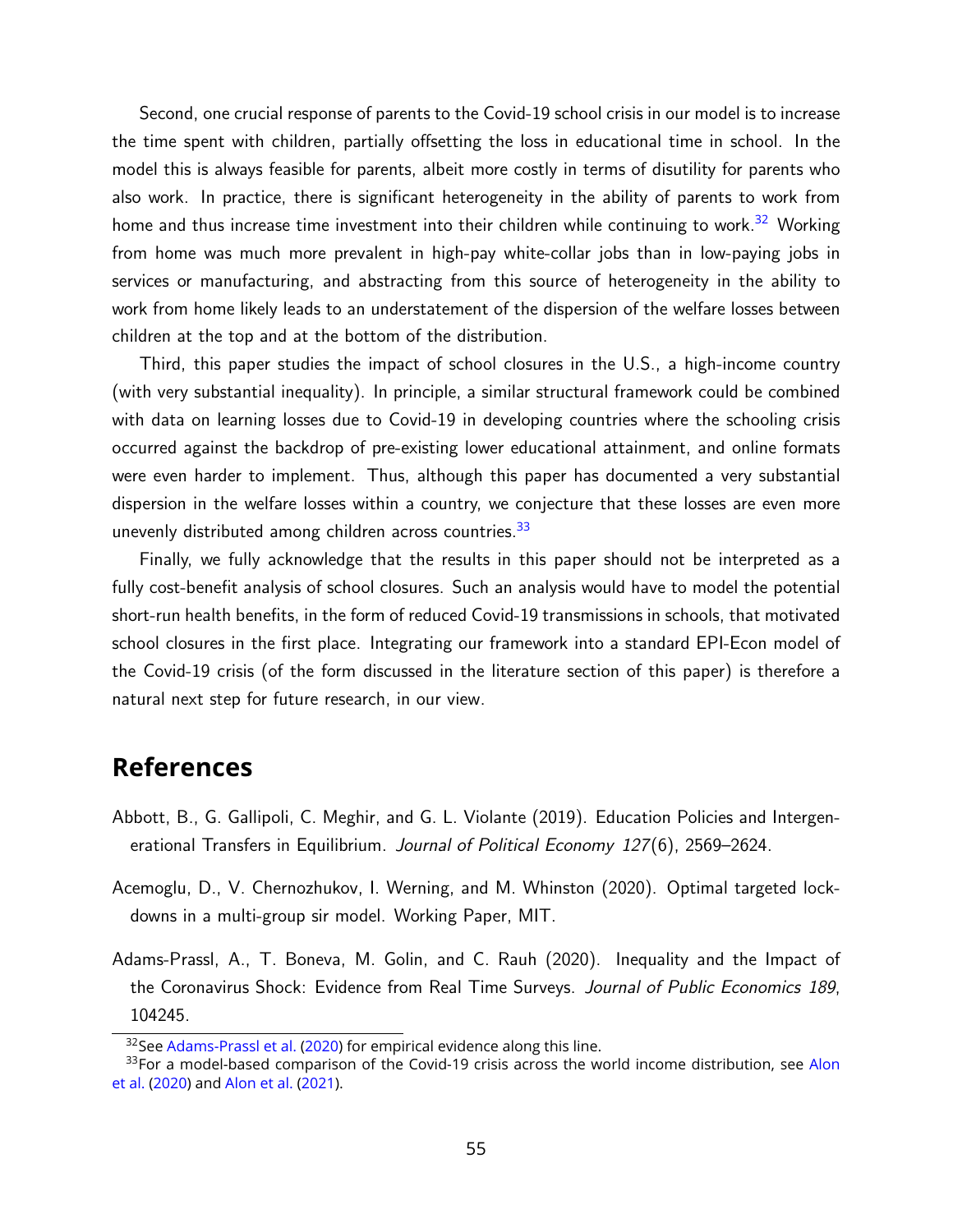- <span id="page-55-5"></span>Agostinelli, F., M. Doepke, G. Sorrenti, and F. Zilibotti (2020). When the Great Equalizer Shuts Down: Schools, Peers, and Parents in Pandemic Times. NBER Working Paper 28264.
- <span id="page-55-1"></span>Alemán, C., C. Busch, A. Ludwig, and R. Santaeulàlia-Llopis (2021). Evaluating the Effectiveness of Policies Against a Pandemic. CEPR Discussion Paper 15390.
- <span id="page-55-6"></span>Allcott, H., L. Boxell, J. Conway, M. Gentzkow, M. Thaler, and D. Yang (2020). Polarization and public health: Partisan differences in social distancing during the coronavirus pandemic. Journal of Public Economics 191, 23–62.
- <span id="page-55-11"></span>Alon, T., M. Kim, D. Lagakos, and M. VanVuren (2020). How Should Policy Responses to the Covid-19 Pandemic Differ in the Developing World? NBER Working Paper 27273.
- <span id="page-55-12"></span>Alon, T., M. Kim, D. Lagakos, and M. VanVuren (2021). Macroeconomic Effects of COVID-19 Across the World Income Distribution. Working Paper.
- <span id="page-55-2"></span>Argente, D., F. Alvarez, and F. Lippi (2020). A simple planning problem for covid-19 lockdown and smart tracing. Working Paper, University of Chicago.
- <span id="page-55-0"></span>Atkeson, A. (2020, March). What will be the economic impact of covid-19 in the us? rough estimates of disease scenarios. Working Paper 26867, National Bureau of Economic Research.
- <span id="page-55-10"></span>Benabou, R. (2002). Tax and Education Policy in a Heterogeneous-Agent Economy: What Levels of Redistribution Maximize Growth and Efficiency? Econometrica 70(2), 481–517.
- <span id="page-55-7"></span>Bravata, D., J. H. Cantor, N. Sood, and C. M. Whaley (2021). Back to school: The effect of school visits during covid-19 on covid-19 transmission. Technical report, National Bureau of Economic Research.
- <span id="page-55-3"></span>Brotherhood, L., P. Kircher, C. Santos, and M. Tertilt (2020). An economic model of the covid-19 pandemic with young and old agents: Behavior, testing and policies. Working Paper, University of Mannheim.
- <span id="page-55-9"></span>Busch, C. and A. Ludwig (2020). Higher-Order Income Risk over the Business Cycle. Working Paper.
- <span id="page-55-8"></span>Carlsson, M., G. B. Dahl, B. Ockert, and D.-O. Rooth (2015). The Effect of Schooling on ¨ Cognitive Skills. Review of Economics and Statistics 97 (3), 533–547.
- <span id="page-55-4"></span>Caucutt, E. and L. Lochner (2020). Early and Late Human Capital Investments, Borrowing Constraints, and the Family. Journal of Political Economy 128(3), 1065–1147.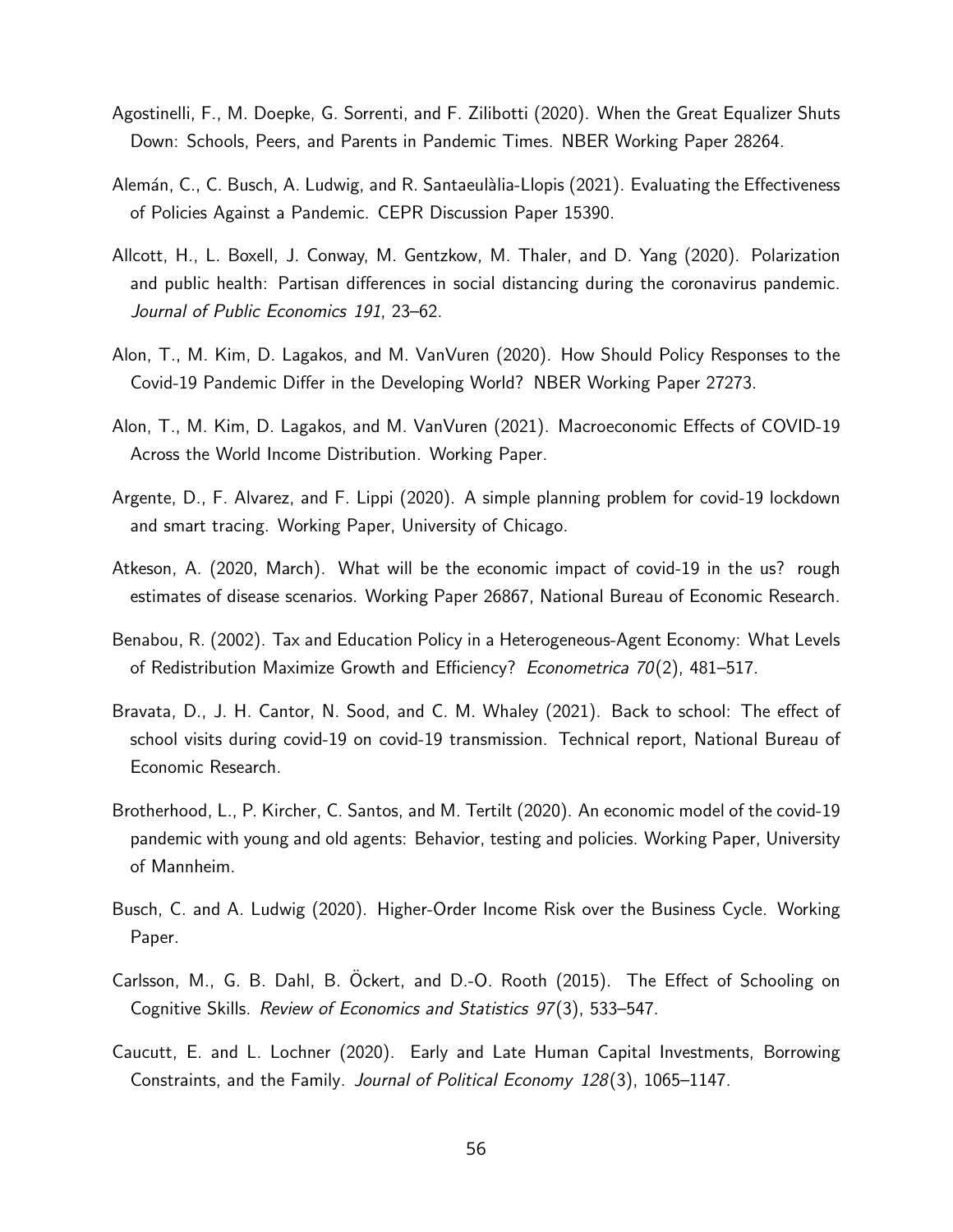- <span id="page-56-7"></span>Caucutt, E. M., L. Lochner, J. Mullins, and Y. Park (2020). Child Skill Production: Accounting for Parental and Market-Based Time and Goods Investments. NBER Working Paper 27838.
- <span id="page-56-9"></span>Chernozhukov, V., H. Kasahara, and P. Schrimpf (2021). Causal impact of masks, policies, behavior on early covid-19 pandemic in the us. Journal of econometrics  $220(1)$ , 23–62.
- <span id="page-56-1"></span>Cunha, F. and J. Heckman (2007). The Technology of Skill Formation. The American Economic Review 97(2), 31–47.
- <span id="page-56-5"></span>Cunha, F., J. Heckman, and L. Lochner (2006). Interpreting the Evidence on Life Cycle Skill Formation. Handbook of the Economics of Education, Vol. 1 (Erik Hanushek and Finis Welch, eds) (chapter 12), 697–812.
- <span id="page-56-6"></span>Cunha, F., J. J. Heckman, and S. M. Schennach (2010). Estimating the Technology of Cognitive and Noncognitive Skill Formation. Econometrica 78(3), 883–931.
- <span id="page-56-12"></span>Daruich, D. (2020). The Macroeconomic Consequences of Early Childhood Development Policies. Working Paper.
- <span id="page-56-10"></span>Dorn, E., B. Hancock, J. Sarakatsannis, and E. Viruleg (2021). Covid-19 and education: The lingering effects of unfinished learning. Technical report, McKinsey & Company.
- <span id="page-56-3"></span>Eichenbaum, M., S. Rebelo, and M. Trabandt (2020). The macroeconomics of epidemics'. london, centre for economic policy research. CEPR DP 14520.
- <span id="page-56-2"></span>Fernandez-Villaverde, J. and C. Jones (2020). Estimating and simulating a sirdmodel of covid-19 for many countries, states, and cities. Working Paper, Stanford University.
- <span id="page-56-11"></span>Fitzpatrick, M. D., D. Grissmer, and S. Hastedt (2011). What a Difference a Day Can Make: Estimating Daily Learning Gains during Kindergarten and First Grade Using a Natural Experiment. Economics of Education Review  $30(2)$ , 269–279.
- <span id="page-56-0"></span>Fuchs-Schündeln, N., D. Krueger, A. Ludwig, and I. Popova (2021). The Long-Term Distributional and Welfare Effects of COVID-19 School Closures. Working Paper.
- <span id="page-56-4"></span>Glover, A., J. Heathcote, D. Krueger, and J.-V. Rios-Rull (2020). Health versus Wealth: On the Distributional Effects of Controlling a Pandemic. Working Paper.
- <span id="page-56-8"></span>Goolsbee, A. and C. Syverson (2021). Fear, lockdown, and diversion: Comparing drivers of pandemic economic decline 2020. Journal of Public Economics 193, 104311.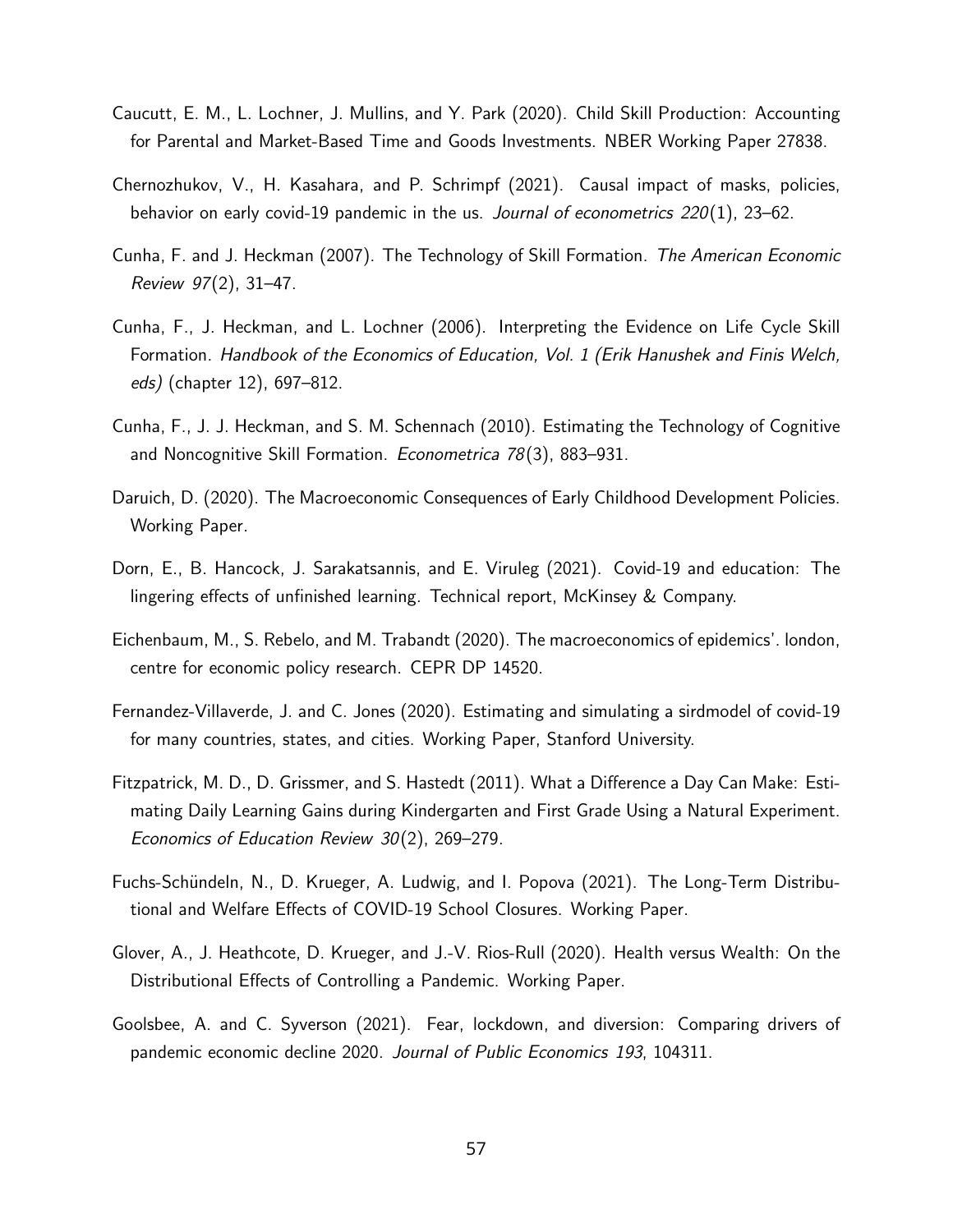- <span id="page-57-0"></span>Greenstone, M. and V. Nigam (2020). Does social distancing matter? (March 30, 2020). University of Chicago, Becker Friedman Institute for Economics Working Paper No. 2020-26. Available at SSRN: https://ssrn.com/abstract=3561244 or http://dx.doi.org/10.2139/ssrn.3561244.
- <span id="page-57-6"></span>Halloran, C., R. Jack, J. Okun, and E. Oster (2021). Pandemic Schooling Mode and Student Test Scores: Evidence from U.S. States. NBER Working Paper 29497.
- <span id="page-57-10"></span>Heathcote, J., F. Perri, and G. L. Violante (2010). Unequal We Stand: An Empirical Analysis of Economic Inequality in the United States, 1967-2006. Review of Economic Dynamics 13(1), 15–51.
- <span id="page-57-11"></span>Heathcote, J., K. Storesletten, and G. L. Violante (2017). Optimal Tax Progressivity: An Analytical Framework. Quarterley Journal of Economics 132(4), 1693-1754.
- <span id="page-57-12"></span>Holter, H. A. (2015). Accounting for Cross-Country Differences in Intergenerational Earnings Persistence: The Impact of Taxation and Public Education Expenditure. Quantitative Economics 6(2), 385–428.
- <span id="page-57-3"></span>Jang, Y. and M. Yum (2021). Aggregate and Intergenerational Implications of School Closures: A Quantitative Assessment. Working Paper.
- <span id="page-57-7"></span>Jaume, D. and A. Willén (2019). The Long-Run Effects of Teacher Strikes: Evidence from Argentina. Journal of Labor Economics 37(4), 1097-1139.
- <span id="page-57-5"></span>Kogan, V. and S. Lavertu (2021). How the covid-19 pandemic affected student learning in ohio: Analysis of spring 2021 ohio state tests. Technical report.
- <span id="page-57-2"></span>Kotera, T. and A. Seshadri (2017). Educational Policy and Intergenerational Mobility. Review of Economic Dynamics 25, 187–207.
- <span id="page-57-9"></span>Krueger, D. and A. Ludwig (2016). On the Optimal Provision of Social Insurance: Progressive Taxation versus Education Subsidies in General Equilibrium. Journal of Monetary Economics 77, 72–98.
- <span id="page-57-1"></span>Krueger, D., H. Uhlig, and T. Xie (2020). Macroeconomic dynamics and reallocation in an epidemic. Centre for Economic Policy Research DP 14607.
- <span id="page-57-8"></span>Kurmann, A. and E. Lalé (2021). School closures and effective in-person learning during covid-19: When, where, and for whom. Technical report.
- <span id="page-57-4"></span>Kurmann, A., E. Lalé, and L. Ta (2021). The impact of covid-19 on small business dynamics and employment: Real-time estimates with homebase. Technical report.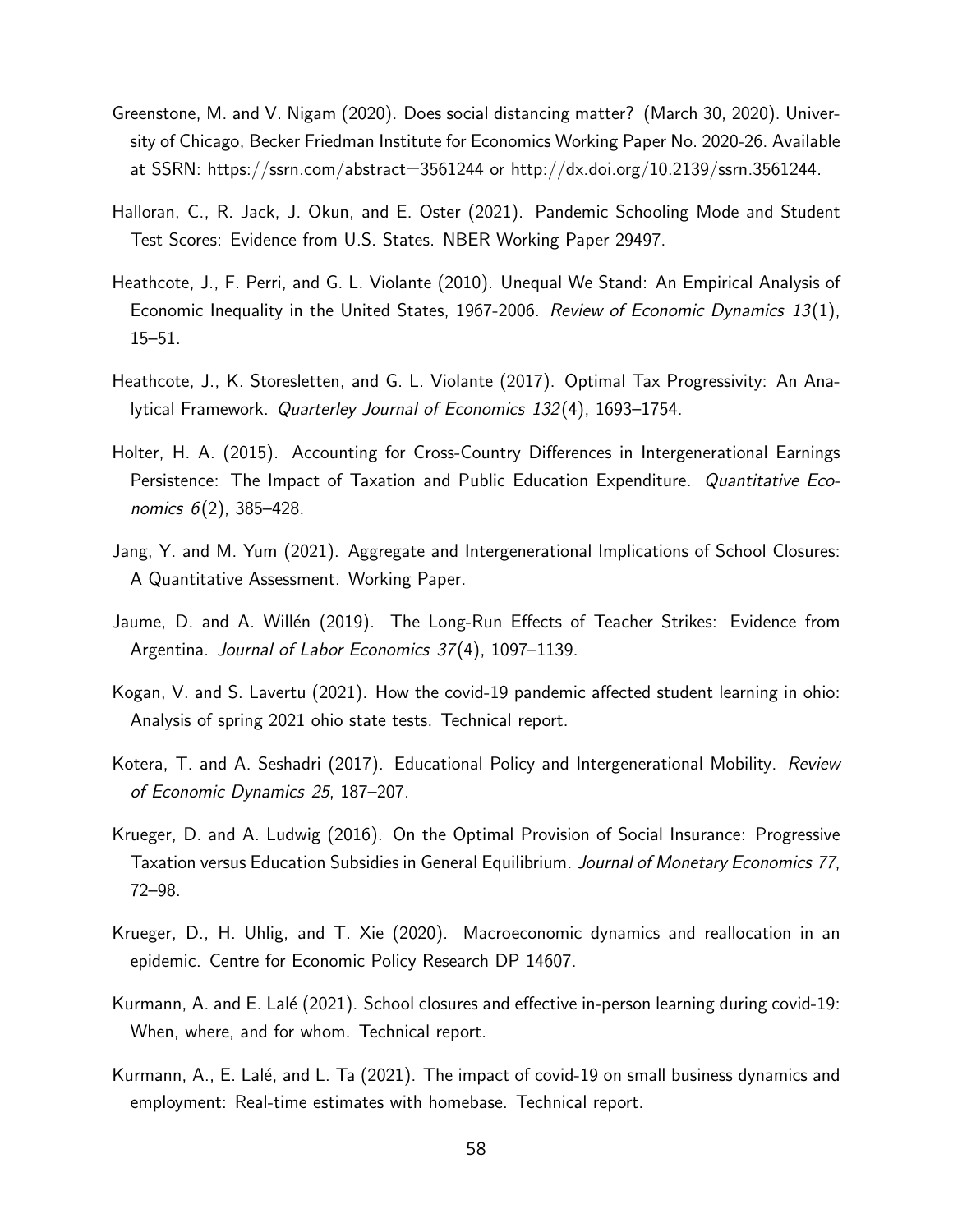- <span id="page-58-5"></span>Lavy, V. (2015). Do Differences in Schools' Instruction Time Explain International Achievement Gaps? Evidence from Developed and Developing Countries. *Economic Journal 125*(588), F397–F424.
- <span id="page-58-1"></span>Lee, S. Y. and A. Seshadri (2019). On the Intergenerational Transmission of Economic Status. Journal of Political Economy 127(2), 855–921.
- <span id="page-58-4"></span>Lewis, K., M. Kuhfeld, E. Ruzek, and A. McEachin (2021). Learning during covid-19: Reading and math achievement in the 2020-21 school year. Technical report, NWEA Center for School and Student Progress.
- <span id="page-58-10"></span>Mendoza, E. G., A. Razin, and L. L. Tesar (1994). Effective Tax Rates in Macroeconomics. Cross-Country Estimates of Tax Rates on Factor Incomes and Consumption. Journal of Monetary Economics 34(3), 297–323.
- <span id="page-58-0"></span>Moll, B., G. Kaplan, and G. Violante (2020). Pandemics according to hank. Virtual Presentation on March 31, 2020.
- <span id="page-58-3"></span>Parolin, Z. and E. K. Lee (2021). Large socio-economic, geographic and demographic disparities exist in exposure to school closures. Nature Human Behaviour 5, 522–528.
- <span id="page-58-8"></span>Penn-Wharton-Budget-Model (2021). Covid-19 learning loss: Long-run macroeconomic effects: Update. Report.
- <span id="page-58-7"></span>Pischke, J.-S. (2007). The Impact of Length of the School Year on Student Performance and Earnings: Evidence from the German Short School Years. Economic Journal 523, 1216–1242.
- <span id="page-58-6"></span>Rivkin, S. G. and J. C. Schimann (2015). Instruction Time, Classroom Quality, and Academic Achievement. Economic Journal 125(588), F425–F448.
- <span id="page-58-9"></span>Siegel, J. J. (2002). Stocks for the Long Run : The Definitive Guide to Financial Market Returns and Long-Term Investment Strategies. New York: McGraw-Hill.
- <span id="page-58-2"></span>Yum, M. (2020). Parental Time Investment and Intergenerational Mobility. Working Paper.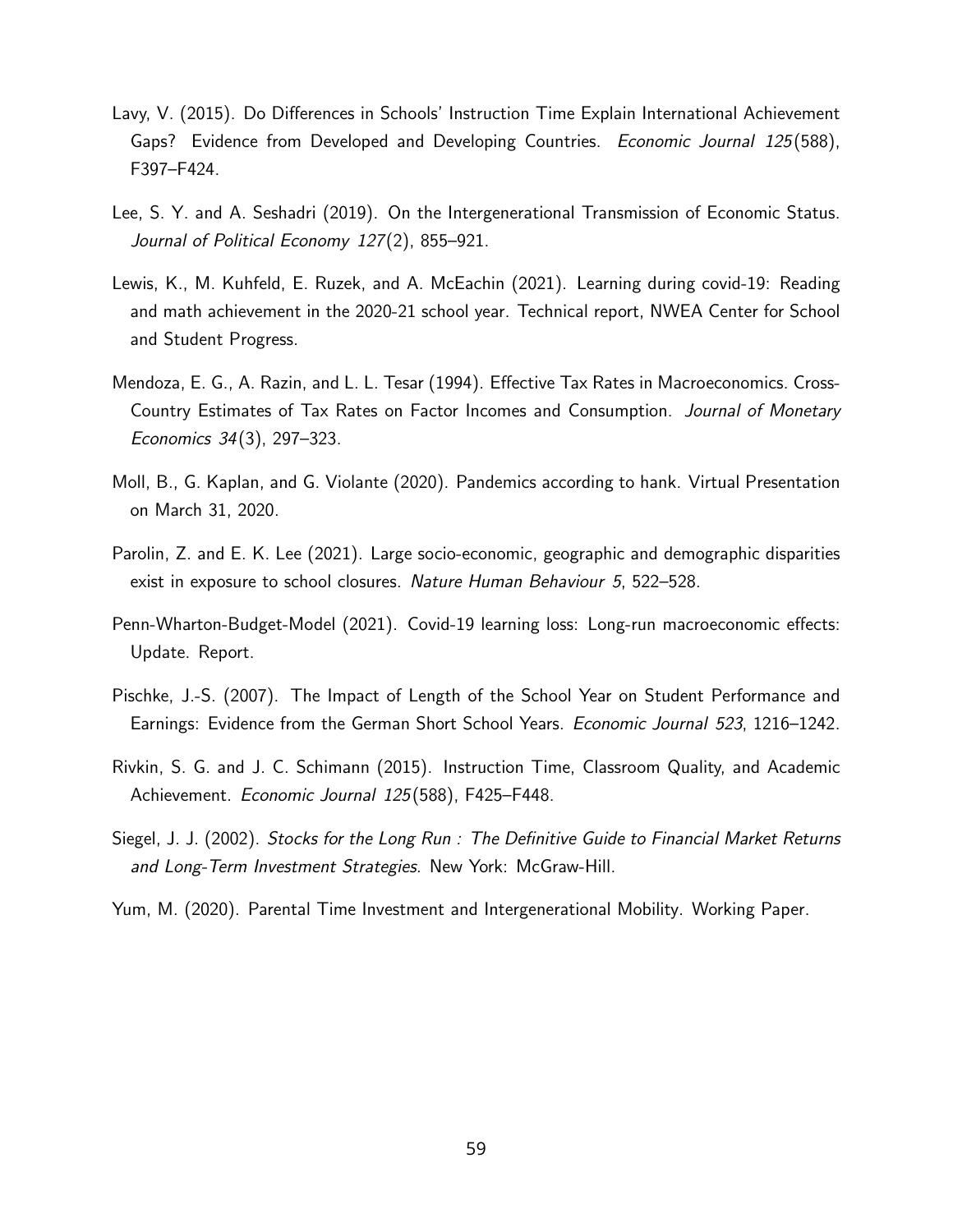# <span id="page-59-0"></span>**A Dynamic Programs of the Model**

## **A.1 Children Generation**

#### **A.1.1 Retirement Phase**

In retirement, households of both generations solve the following completely standard recursive consumption-saving problem of the form:

$$
V(j, e, si, \eta; a, h) = \max_{c, a' \ge 0} \{ u(c) + \beta V(j + 1, e, si, \eta; a', h) \}
$$

subject to

$$
c(1 + \tau^{c}) + a' = a(1 + r(1 - \tau^{k})) + y - T(y)
$$
  

$$
y = pen(e, si, \eta_{j_{r}-1}, h)
$$
  

$$
\eta = \eta_{j_{r}-1}
$$

where  $u(.)$  is a standard period utility function that is strictly increasing, strictly concave and twice differentiable. Here,  $pen(e, m, \eta_{jr-1}, h)$  is pension income, whose dependence on educational attainment e, marital status, the persistent income state in the period prior to retirement  $\eta_{i-1}$ and human capital  $h$  serves to proxy for the progressive nature of the social security system. More precisely, for the children generation we have assumed that all individuals remain single (and thus pensions are  $pen(e, si, \eta_{j_r-1}, h)$ ), and for the parental generation we will normalized human capital to 1, so that pension benefits are independent of h, so that  $pen(e, m, \eta_{j_r-1})$ , see below. Apart from these differences in the exact form of the pension benefits formula, the retirement decision problems of both generations are identical.

#### <span id="page-59-1"></span>**A.1.2 Working Phase**

During working life, the dynamic programming problem of the children generation reads as

$$
V(j, e, \eta, \varepsilon, a, h) = \max_{c, a'} \left\{ u(c) - v(\ell(si)) + \beta \sum_{\eta'} \pi(\eta' \mid \eta) \sum_{\varepsilon'} \psi(\varepsilon') V(j + 1, e, \eta', \varepsilon', a', h) \right\}
$$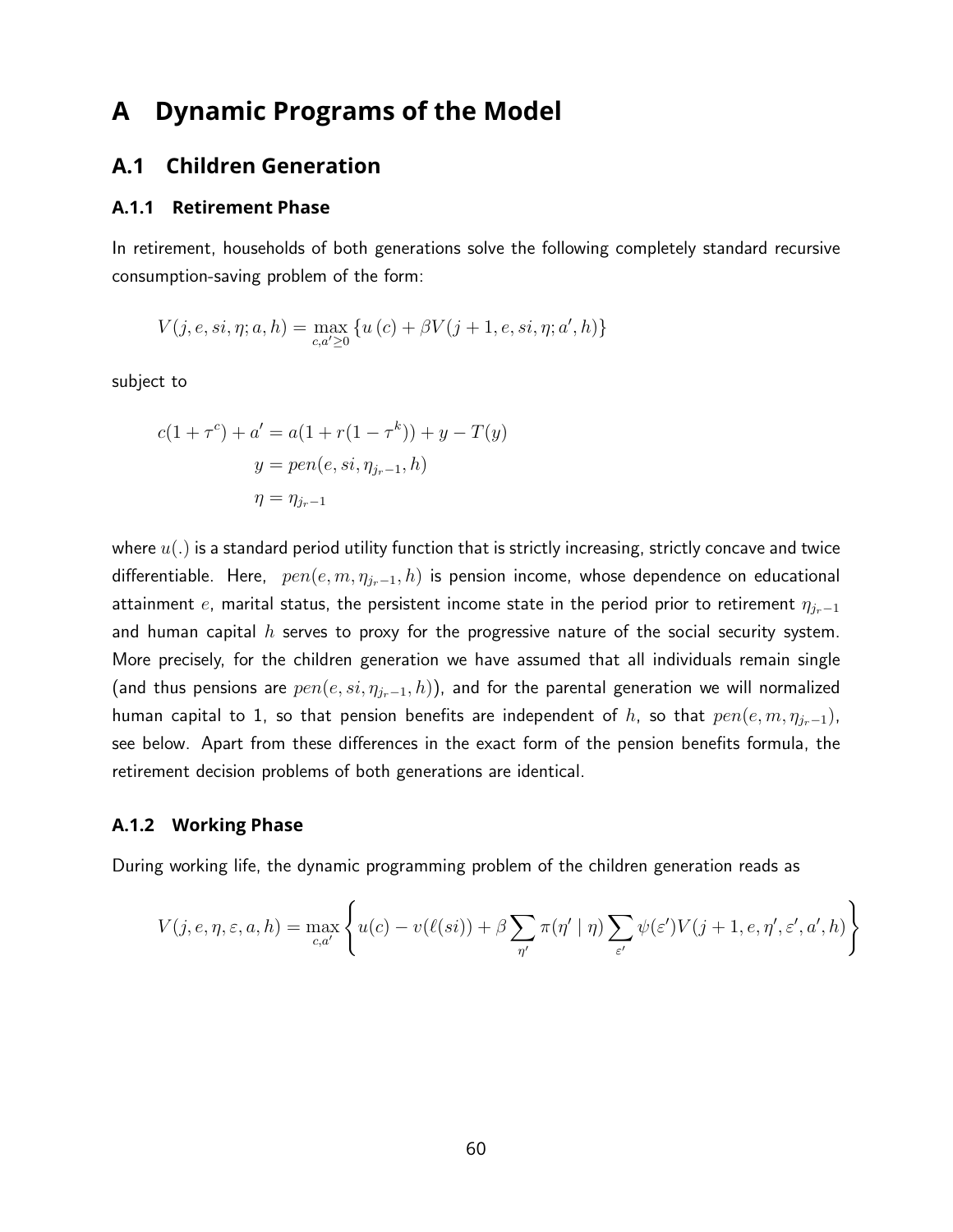subject to the constraints

$$
c(1+\tau^c) + a' = a(1+r(1-\tau^k)) + y(1-\tau^p) - T(y(1-0.5\tau^p))
$$

$$
y = w\gamma(e, h)\epsilon(e, j, si)\eta \epsilon \ell(ii)
$$

$$
a' \ge -a(j, e, ch)
$$

Since labor supply is exogenous in our model, the disutility of work  $v(\cdot)$  does not affect optimal choices of children, but impacts the child value functions which in turn enter the parental transfer decision problem as spelled out in the main text. Income  $y$  depends on permanent labor productivity  $\gamma(e, h)$  which in turn is a function of human capital acquired during the child's schooling years as well as the chosen level of education  $e$ .

#### **A.1.3 Education Decision and Phase**

The dynamic programs for this phase of the children's life cycle were explicitly spelled out in the main text.

### <span id="page-60-0"></span>**A.2 Parental Generation**

#### **A.2.1 Retirement Phase**

The retirement phase of the parental generation is a standard consumption-saving problem of the form

$$
V(j, e, m, \eta; a) = \max_{c, a' \ge 0} \left\{ u \left( \frac{c}{1 + \mathbf{1}_{m = ma} \zeta_a} \right) + \beta V(j + 1, e, m, \eta; a') \right\}
$$

subject to

$$
c(1 + \tau^{c}) + a' = a(1 + r(1 - \tau^{k})) + y - T(y)
$$
  

$$
y = pen(e, m, \eta_{j_{r}-1})
$$
  

$$
\eta = \eta_{j_{r}-1}
$$

### **A.2.2 Working Phase**

After children have left the household, the parent generation solves, at age  $j \in \{j_a + j_f + j_f\}$  $1, ..., j_r - 1$ } a standard consumption-savings problem during the rest of working life, similar to the one by the children generation in Section  $A.1.2$ . As with the retirement phase, the main difference to the children generation is that now both household income as well as effective per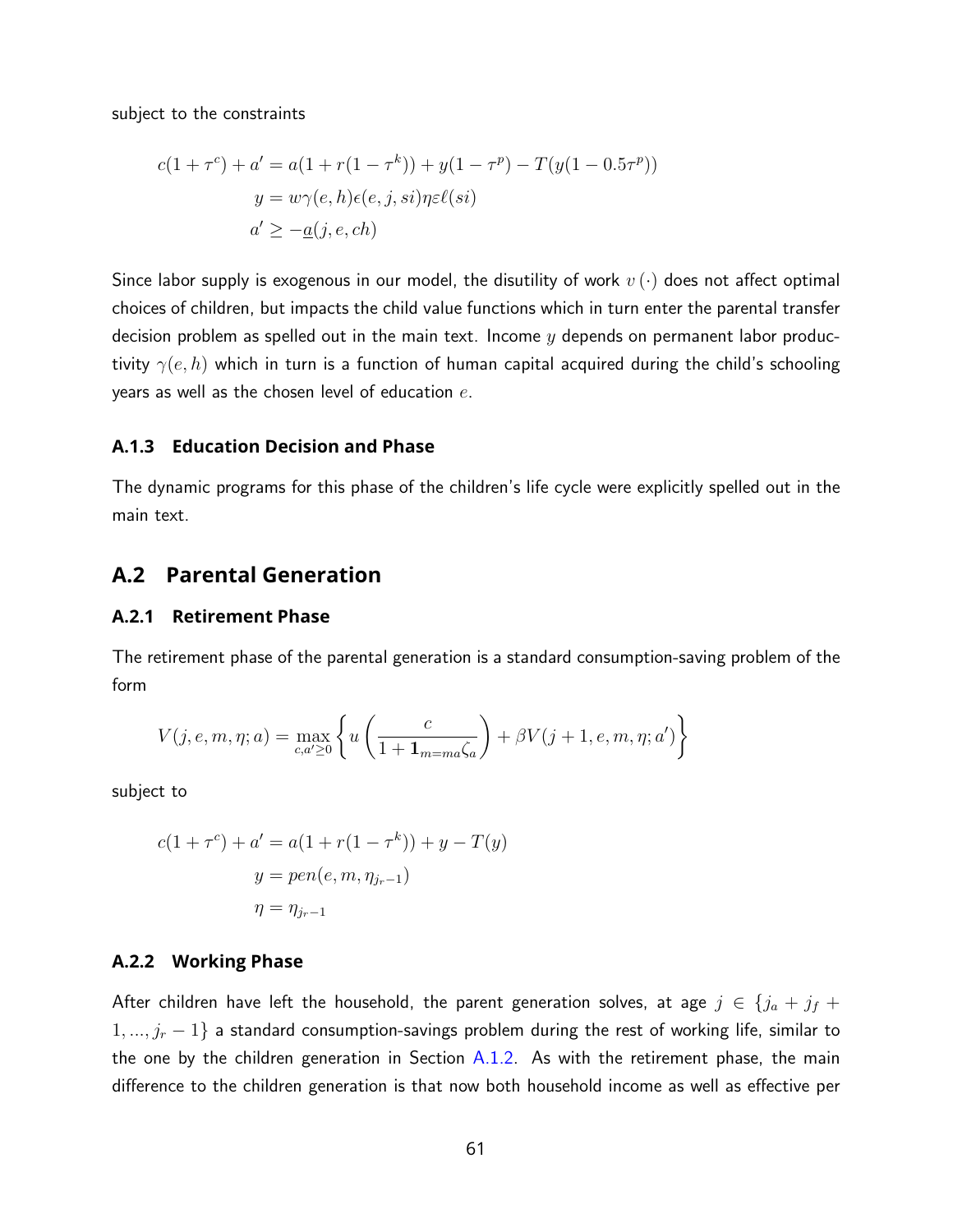capita consumption and labor supply depends on whether a household is single or married. The recursive problem then reads as

$$
V(j, e, m, \eta, \varepsilon, a) = \max_{c, a'} \left\{ u \left( \frac{c}{1 + \mathbf{1}_{m = ma} \zeta_a} \right) -v \left( \frac{\ell(m)}{1 + \mathbf{1}_{m = ma}} \right) + \beta \sum_{\eta'} \pi(\eta'|\eta) \sum_{\varepsilon'} \psi(\varepsilon') V(j + 1, e, m, \eta', \varepsilon', a') \right\}
$$

subject to

$$
c(1 + \tau^{c}) + a' = a(1 + r(1 - \tau^{k})) + y(1 - \tau^{p}) - T(y(1 - \tau^{p}))
$$
  

$$
y = w\epsilon(e, j, m)\eta \epsilon \ell(m)
$$
  

$$
a' \ge -a(j, e, m, pa).
$$

## **A.2.3 Inter-Vivos Transfer, Human Capital Investment and Private Schooling Decisions**

The dynamic programs for these decisions were given directly in the text since they are the main focus of the model.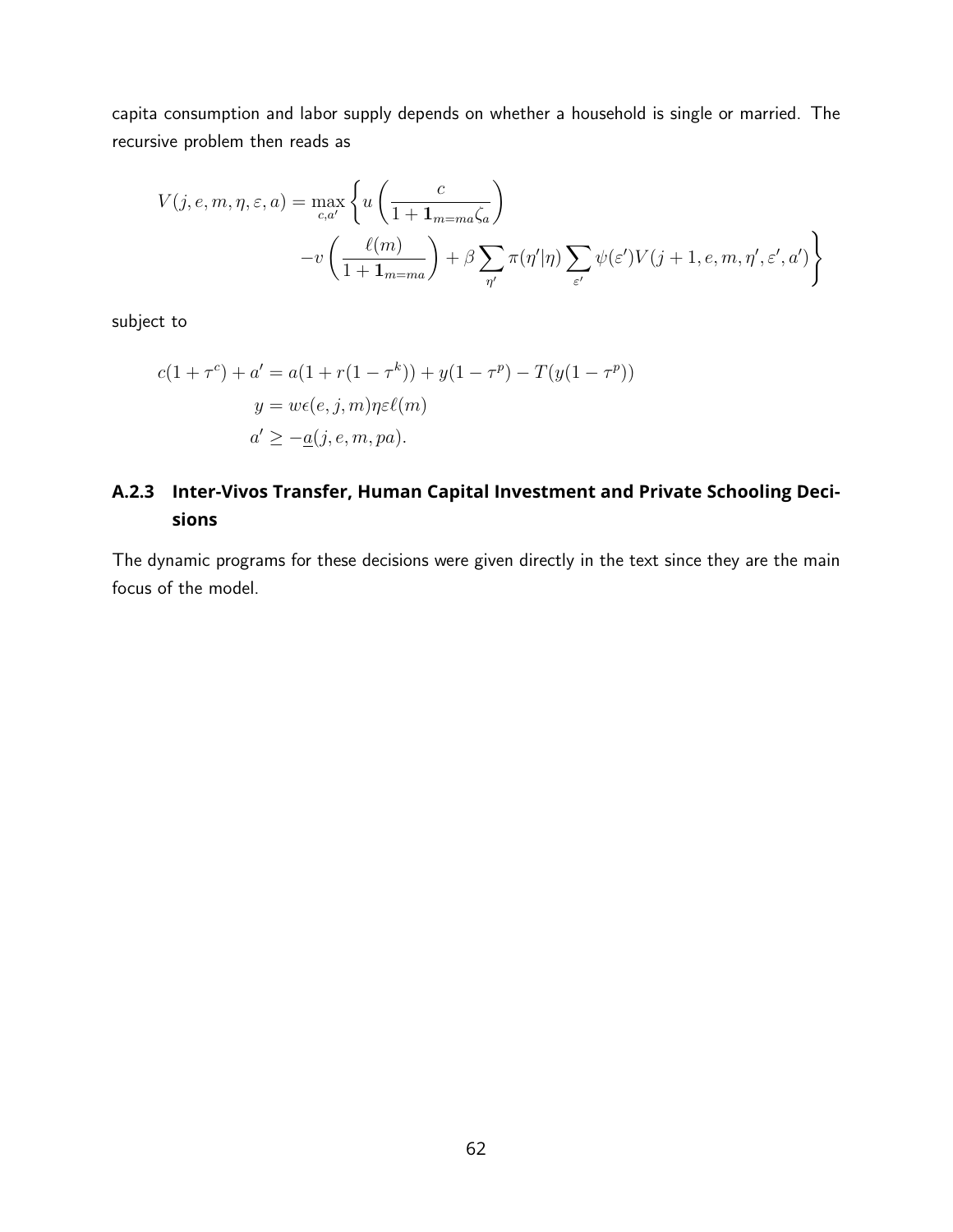# <span id="page-62-0"></span>**B Data Appendix**

To obtain information about elementary and secondary schools, we use two datasets from the National Center for Education Statistics (NCES).

The first dataset is the Common Core of Data (CCD), which is comprehensive database of all public elementary and secondary schools and school districts (including public charter schools). The CCD consists of different surveys completed annually by state education departments from their administrative records. We use the 2019-2020 CCD school data files released in March 2021.

The other dataset is the NCES's Private School Universe Survey (PSS). PSS is a biennial survey that collects data on *private* schools and serves as a sampling frame for other NCES surveys of private schools. The schools surveyed in the PSS come with a survey weight (which we use in our construction of sample weights presented in the next section). We use the 2017-2018 data files released in August 2019. This is the most recent version of PSS as of this writing.

We combine the pooled CCD-PSS dataset to the Safegraph dataset of POIs with NAICS code 611110. We first pre-clean the data by standardizing school names and addresses (i.e. we convert the capital letters to lower case, remove non-alphanumeric characters and spaces, etc.). Then, we attempt direct merges on combinations of school names, addresses and zip codes. For those schools that do not have a direct merge, we apply fuzzy-name matching within the same zip code and retain those matches with a high-confidence matching scores. For private schools, we only have school names and GPS coordinates. We match them to the Safegraph data by using a combination of Levenshtein distance between school name and geographic distance based on the GPS coordinates.

Table [35](#page-63-0) compares the schools of the pooled CCD-PSS dataset to the subset of schools matched to Safegraph data. As can be seen, all the observable characteristics of schools line up closely with each other.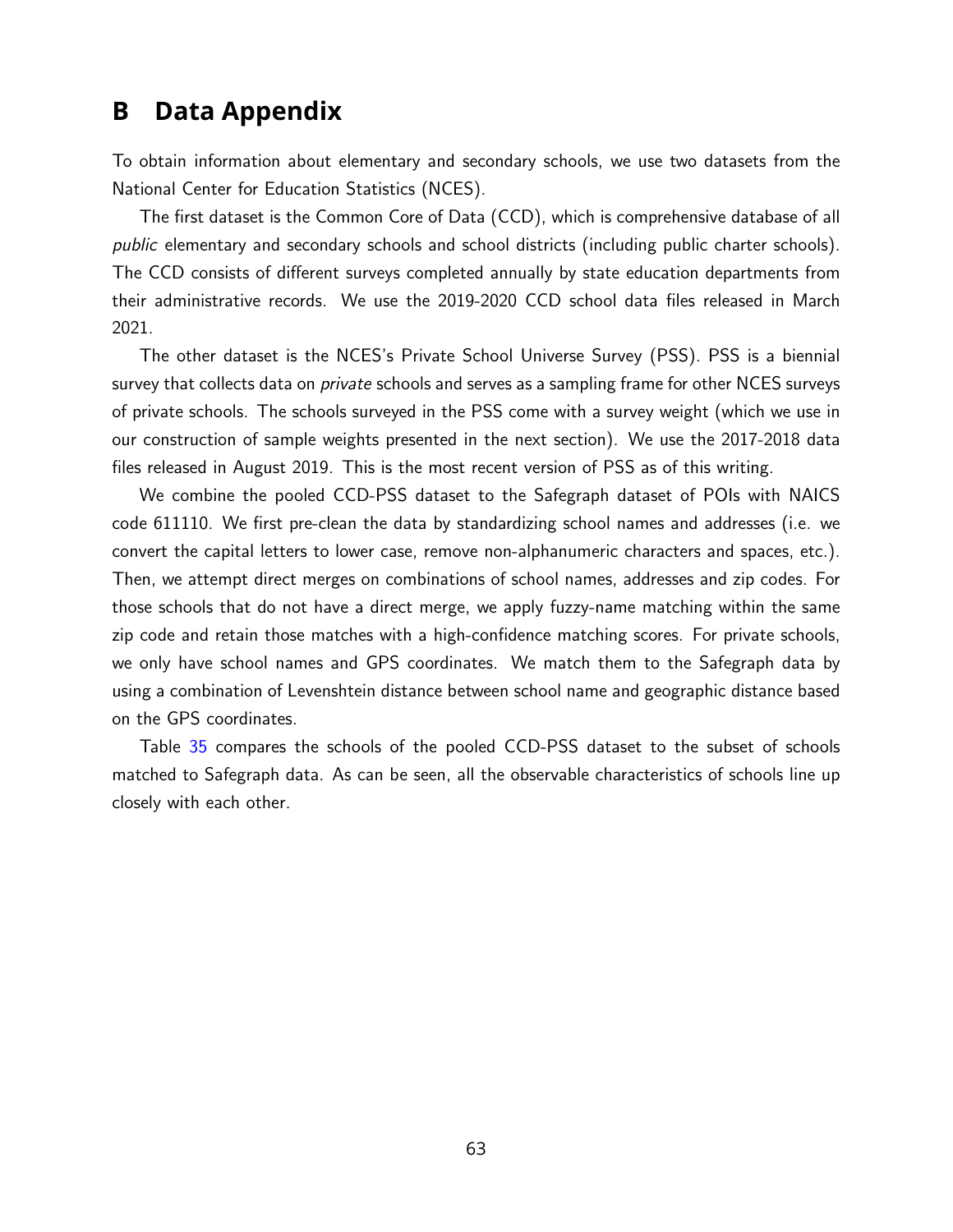|                       |         | <b>Public schools</b> | <b>Private schools</b> |         |  |
|-----------------------|---------|-----------------------|------------------------|---------|--|
|                       | All     | Matched               | All                    | Matched |  |
| Sample count          | 101,688 | 85,210                | 22,895                 | 17,482  |  |
| Student-teacher ratio | 15.68   | 15.55                 | 10.53                  | 10.45   |  |
| % Male                | 52.2    | 52.1                  | 52.5                   | 52.6    |  |
| % Indian              | 1.84    | 1.68                  | 0.72                   | 0.70    |  |
| % Asian               | 3.87    | 3.88                  | 6.06                   | 5.75    |  |
| % Pacific             | 0.40    | 0.34                  | 0.52                   | 0.52    |  |
| % Hispanic            | 25.2    | 24.5                  | 11.7                   | 11.8    |  |
| % White               | 49.9    | 51.5                  | 65.0                   | 65.9    |  |
| % Black               | 14.6    | 13.7                  | 11.6                   | 11.1    |  |
| % Other               | 4.29    | 4.34                  | 4.34                   | 4.32    |  |
|                       |         |                       |                        |         |  |
| % Free lunch          | 44.2    | 43.8                  | n.a.                   | n.a.    |  |
| % Reduced-price lunch | 5.07    | 5.14                  | n.a.                   | n.a.    |  |
| City                  | 27.6    | 26.0                  | 34.0                   | 34.9    |  |
| Suburban              | 31.4    | 31.9                  | 37.9                   | 36.9    |  |
| Town                  | 13.2    | 13.7                  | 8.73                   | 9.95    |  |
| Rural                 | 27.8    | 28.4                  | 19.4                   | 18.3    |  |

<span id="page-63-0"></span>Table 35: Comparison between all schools and schools matched to SG data

**Notes**: % Free lunch and % Reduced-price lunch denote the share of students who are eligible for free and reduced-price lunches, respectively.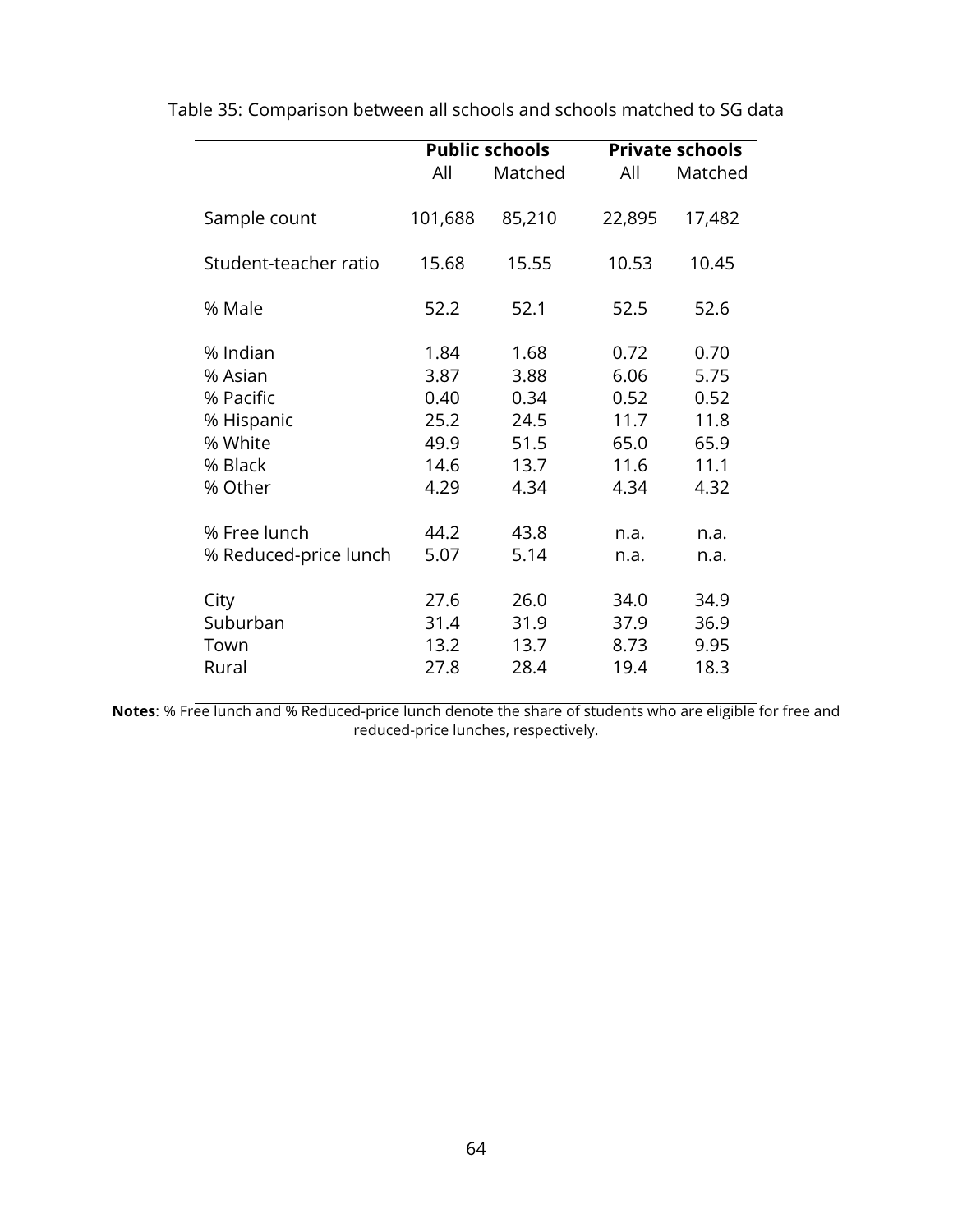<span id="page-64-0"></span>Figure 6: Aggregate time series of visits (week 1 = 1st week of 2020)



## <span id="page-64-1"></span>**B.1 Further Sample Selection and Sample Weights**

In an effort to reduce noise further, we implement the following additional sample restrictions:

- 1. We drop schools where the raw visits count on average during the base period is less than 10, and schools where  $d_{j,t}$  is larger than 50 more than once during the based period. The goal of these first two restrictions is to ensure that the measurement of school visits for the base period are reliable enough to compare them with school visits in any other period. Together these restrictions reduce the sample size by 20%.
- 2. We drop schools where  $d_{j,t}$  is larger than 75 more than once, either during the period from beginning of September 2019 to November 2019 or the period from beginning of September 2020 to the end of the sample period (currently end of May). This procedure intends to purge the data from extreme values that affect the average of changes in visits in any given period. We use a larger threshold (75 instead of 50) to trim the data because it is to expected that the visits time series for each school are more volatile outside of the base period. This sample restriction reduces the sample size by an additional 10%.

The resulting "in-scope" dataset contains 69,910 schools or about 70% of all schools that we manage to match to the  $CCD + PSS$  dataset. Recall that the sample of matched schools is itself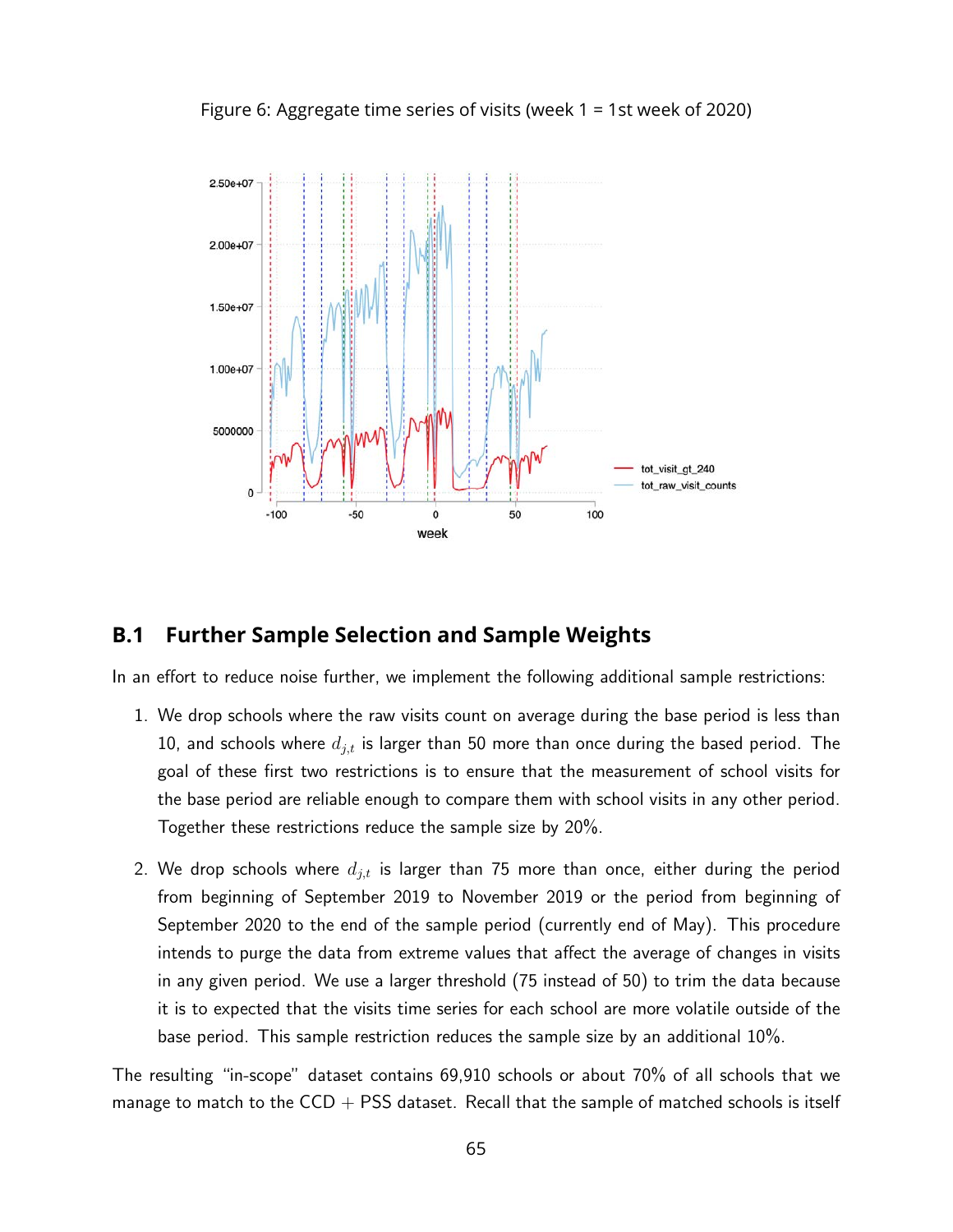a subsample of the CCD + PSS dataset (see previous section). One concern is that the data is becoming less representative of the universe of schools. In particular, smaller schools and/or schools in areas where SG has lower coverage are likely to have more noisy visits data. As a result, these schools are less likely to be included in our dataset of school visits.

To address the potential concern about the representativeness of the remaining sample, we construct sampling weights for schools included in the in-scope data set. We estimate a Probit model where the regressors are school size (as measured by student enrollment) interacted with school covariates (public/private, Charter/non-Charter, locale area type) and Census divisions, and the left-hand side variable is an indicator  $y_j$  that takes the value of 1 if school  $j$  is included in the dataset of school visits and is 0 otherwise. Then, we weight each public school by the inverse of  $\Pr\left\{ y_j = 1 \right\}$ , and each private school by its PSS sampling weight times the inverse of  $\Pr\{y_j = 1\}$ . We check the quality of this adjustment by comparing the weighted counts of students, teachers, and schools in the data to the counts reported in the NCES digest of education's statistics (i.e. those reported in Table  $36$  below).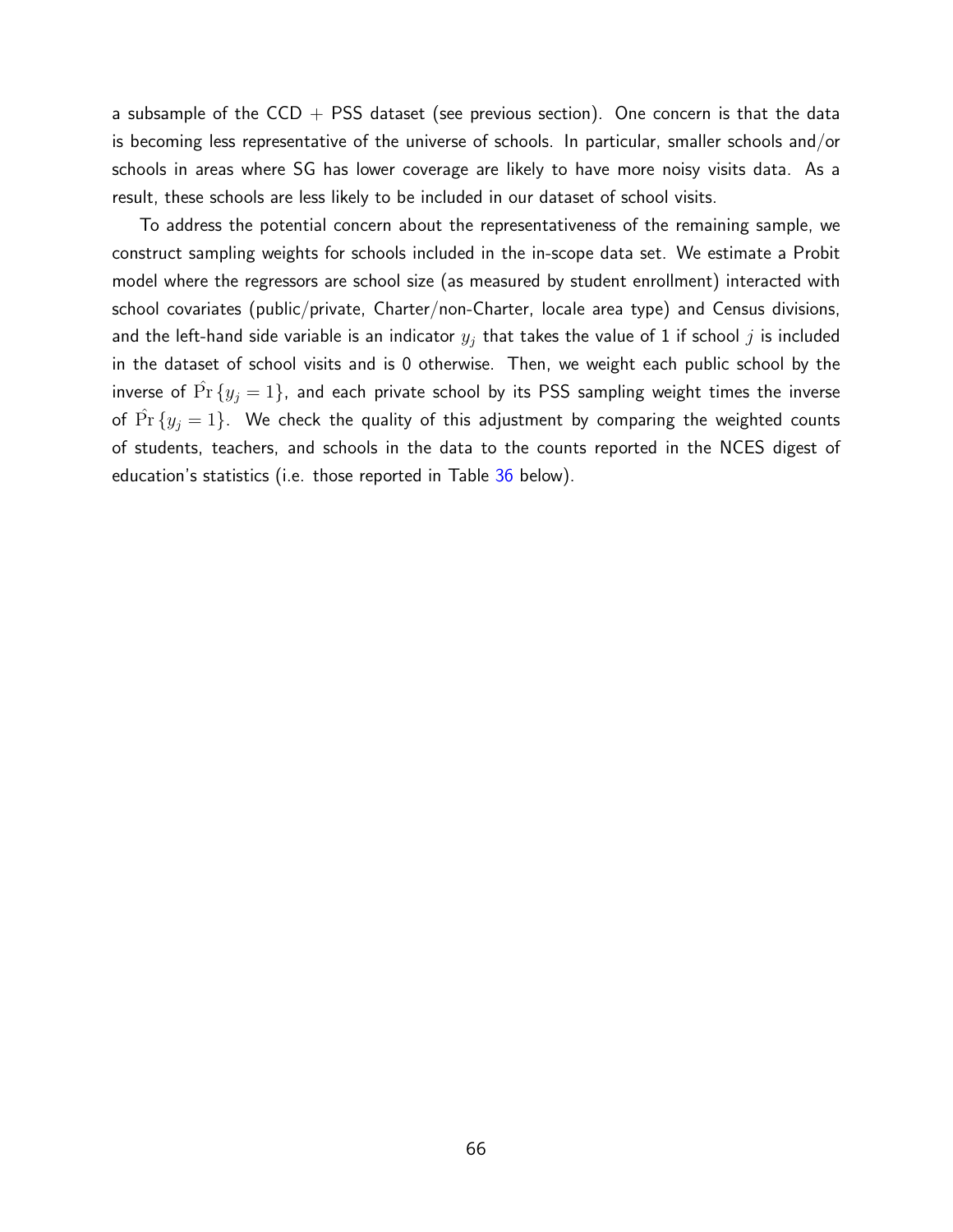| <b>Number of educational institutions</b>             |                                 |                      |  |  |  |  |  |
|-------------------------------------------------------|---------------------------------|----------------------|--|--|--|--|--|
|                                                       | <b>NCES</b> table 105.50        | <b>CCD &amp; PSS</b> |  |  |  |  |  |
| <b>Public Schools</b>                                 | 98,469                          | 101,688              |  |  |  |  |  |
| Elementary                                            | 67,408                          | 68,953               |  |  |  |  |  |
| Secondary                                             | 23,882                          | 21,434               |  |  |  |  |  |
| Combined                                              | 6,278                           | 6,678                |  |  |  |  |  |
| Other $(^\alpha)$                                     | 901                             | 4,623                |  |  |  |  |  |
| <b>Private Schools</b>                                | 32,461                          | 27,641               |  |  |  |  |  |
| Elementary                                            | 20,090                          | 17,378               |  |  |  |  |  |
| Secondary                                             | 2,845                           | 2,301                |  |  |  |  |  |
| Combined                                              | 9,526                           | 7,962                |  |  |  |  |  |
| All                                                   | 130,930                         | 129,329              |  |  |  |  |  |
| <b>Number of students (in 1,000s)</b>                 |                                 |                      |  |  |  |  |  |
|                                                       | <b>NCES table 105.20</b>        | <b>CCD &amp; PSS</b> |  |  |  |  |  |
| Public Schools $(^{b})$                               | 50,686                          | 50,834               |  |  |  |  |  |
| Prekindergarten to grade 8                            | 35,496                          | 33,415               |  |  |  |  |  |
| Grades 9 to 12                                        | 15,190                          | 17,419               |  |  |  |  |  |
| <b>Private Schools</b>                                | 5,720                           | 4,090                |  |  |  |  |  |
| Prekindergarten to grade 8                            | 4,252                           | 3,450                |  |  |  |  |  |
| Grades 9 to 12                                        | 1,468                           | 0.639                |  |  |  |  |  |
| All                                                   | 56,406                          | 54,924               |  |  |  |  |  |
| Number of teachers (in 1,000s, full-time equivalents) |                                 |                      |  |  |  |  |  |
|                                                       | <b>NCES</b> table 105.40 $(^c)$ | <b>CCD &amp; PSS</b> |  |  |  |  |  |
| <b>Public Schools</b>                                 | 3,170                           | 2,911                |  |  |  |  |  |
| <b>Private Schools</b>                                | 482                             | 401                  |  |  |  |  |  |
| All                                                   | 3,652                           | 3,312                |  |  |  |  |  |

<span id="page-66-1"></span>Table 36: Comparison to the NCES digest of education's statistics

Notes: NCES numbers refer to the year 2017-2018. (<sup>a</sup>) Includes special education, alternative, and other schools not classified by grade span. ( $^b$ ) NCES enrollment numbers in public schools include imputations for public school prekindergarten enrollment in California and Oregon.

## <span id="page-66-0"></span>**B.2 Details of the Burbio Data**

Burbio is a private company that collects data on public schools' calendars for commercial use and for research purposes. The Burbio data contains, for 3,124 counties, weekly indicators of the main learning mode of public schools within a country, categorized as traditional, hybrid, or virtual. These indicators are created by first auditing school districts' websites, Facebook pages, etc. to determine the main learning mode currently in place at the school district level, and then aggregating up to the county level by taking the average of the indicators weighted by student enrollment in each school district. This approach is relevant because public education at the local